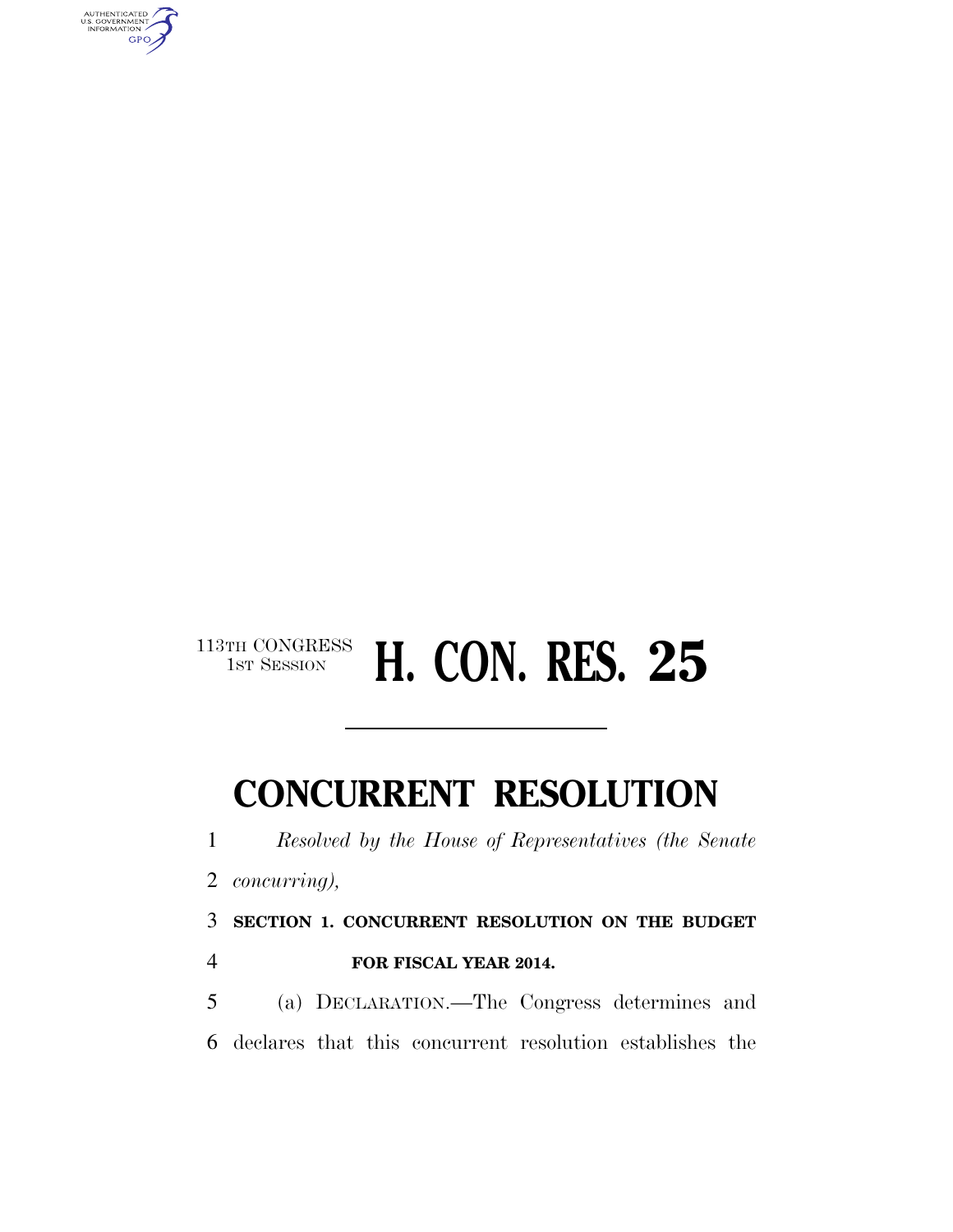- 1 budget for fiscal year 2014 and sets forth appropriate
- 2 budgetary levels for fiscal years 2015 through 2023.
- 3 (b) TABLE OF CONTENTS.—The table of contents for

#### 4 this concurrent resolution is as follows:

Sec. 1. Concurrent resolution on the budget for fiscal year 2014.

#### TITLE I—RECOMMENDED LEVELS AND AMOUNTS

Sec. 101. Recommended levels and amounts.

Sec. 102. Major functional categories.

#### TITLE II—RECONCILIATION

Sec. 201. Reconciliation in the House of Representatives.

#### TITLE III—RECOMMENDED LEVELS FOR FISCAL YEARS 2030, 2040, AND 2050

Sec. 301. Long-term budgeting.

#### TITLE IV—RESERVE FUNDS

- Sec. 401. Reserve fund for the repeal of the 2010 health care laws.
- Sec. 402. Deficit-neutral reserve fund for the reform of the 2010 health care laws.
- Sec. 403. Deficit-neutral reserve fund related to the Medicare provisions of the 2010 health care laws.
- Sec. 404. Deficit-neutral reserve fund for the sustainable growth rate of the Medicare program.
- Sec. 405. Deficit-neutral reserve fund for reforming the tax code.
- Sec. 406. Deficit-neutral reserve fund for trade agreements.
- Sec. 407. Deficit-neutral reserve fund for revenue measures.
- Sec. 408. Deficit-neutral reserve fund for rural counties and schools.
- Sec. 409. Implementation of a deficit and long-term debt reduction agreement.

#### TITLE V—ESTIMATES OF DIRECT SPENDING

Sec. 501. Direct spending.

#### TITLE VI—BUDGET ENFORCEMENT

- Sec. 601. Limitation on advance appropriations.
- Sec. 602. Concepts and definitions.
- Sec. 603. Adjustments of aggregates, allocations, and appropriate budgetary levels.
- Sec. 604. Limitation on long-term spending.
- Sec. 605. Budgetary treatment of certain transactions.
- Sec. 606. Application and effect of changes in allocations and aggregates.
- Sec. 607. Congressional Budget Office estimates.
- Sec. 608. Transfers from the general fund of the treasury to the highway trust fund that increase public indebtedness.
- Sec. 609. Separate allocation for overseas contingency operations/global war on terrorism.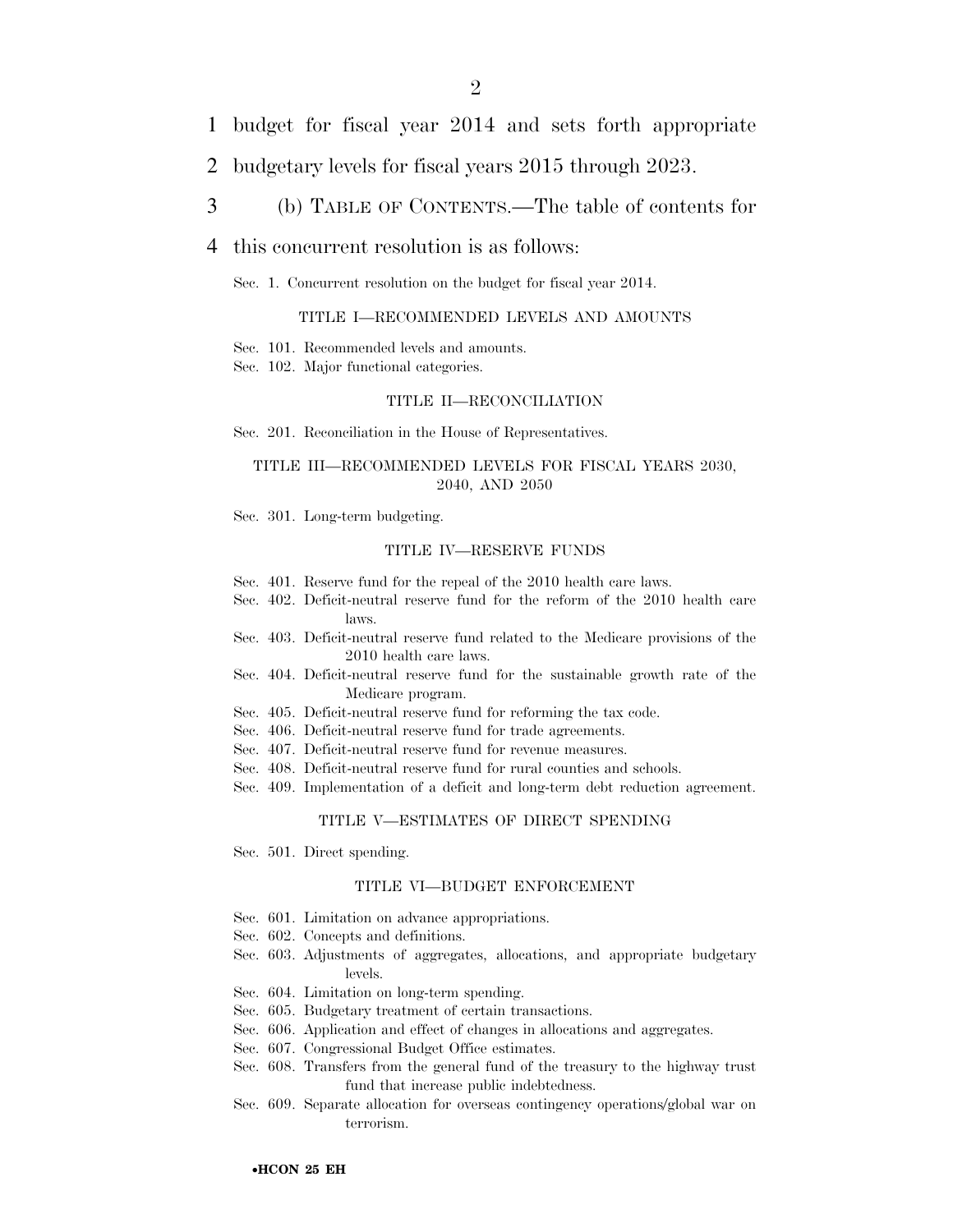Sec. 610. Exercise of rulemaking powers.

#### TITLE VII—POLICY STATEMENTS

- Sec. 701. Policy statement on economic growth and job creation.
- Sec. 702. Policy statement on tax reform.
- Sec. 703. Policy statement on Medicare.
- Sec. 704. Policy statement on Social Security.
- Sec. 705. Policy statement on higher education affordability.
- Sec. 706. Policy statement on deficit reduction through the cancellation of unobligated balances.
- Sec. 707. Policy statement on responsible stewardship of taxpayer dollars.
- Sec. 708. Policy statement on deficit reduction through the reduction of unnecessary and wasteful spending.
- Sec. 709. Policy statement on unauthorized spending.

#### TITLE VIII—SENSE OF THE HOUSE PROVISIONS

Sec. 801. Sense of the House on the importance of child support enforcement.

### 1 **TITLE I—RECOMMENDED**  2 **LEVELS AND AMOUNTS**

#### 3 **SEC. 101. RECOMMENDED LEVELS AND AMOUNTS.**

- 4 The following budgetary levels are appropriate for 5 each of fiscal years 2014 through 2023:
- 6 (1) FEDERAL REVENUES.—For purposes of the
- 7 enforcement of this concurrent resolution:
- 8 (A) The recommended levels of Federal
- 9 revenues are as follows:
- 10 Fiscal year 2014: \$2,270,932,000,000.
- 11 Fiscal year 2015: \$2,606,592,000,000.
- 12 Fiscal year 2016: \$2,778,891,000,000.
- 13 Fiscal year 2017: \$2,903,673,000,000.
- 14 Fiscal year 2018: \$3,028,951,000,000.
- 15 Fiscal year 2019: \$3,149,236,000,000.
- 16 Fiscal year 2020: \$3,284,610,000,000.
- 17 Fiscal year 2021: \$3,457,009,000,000.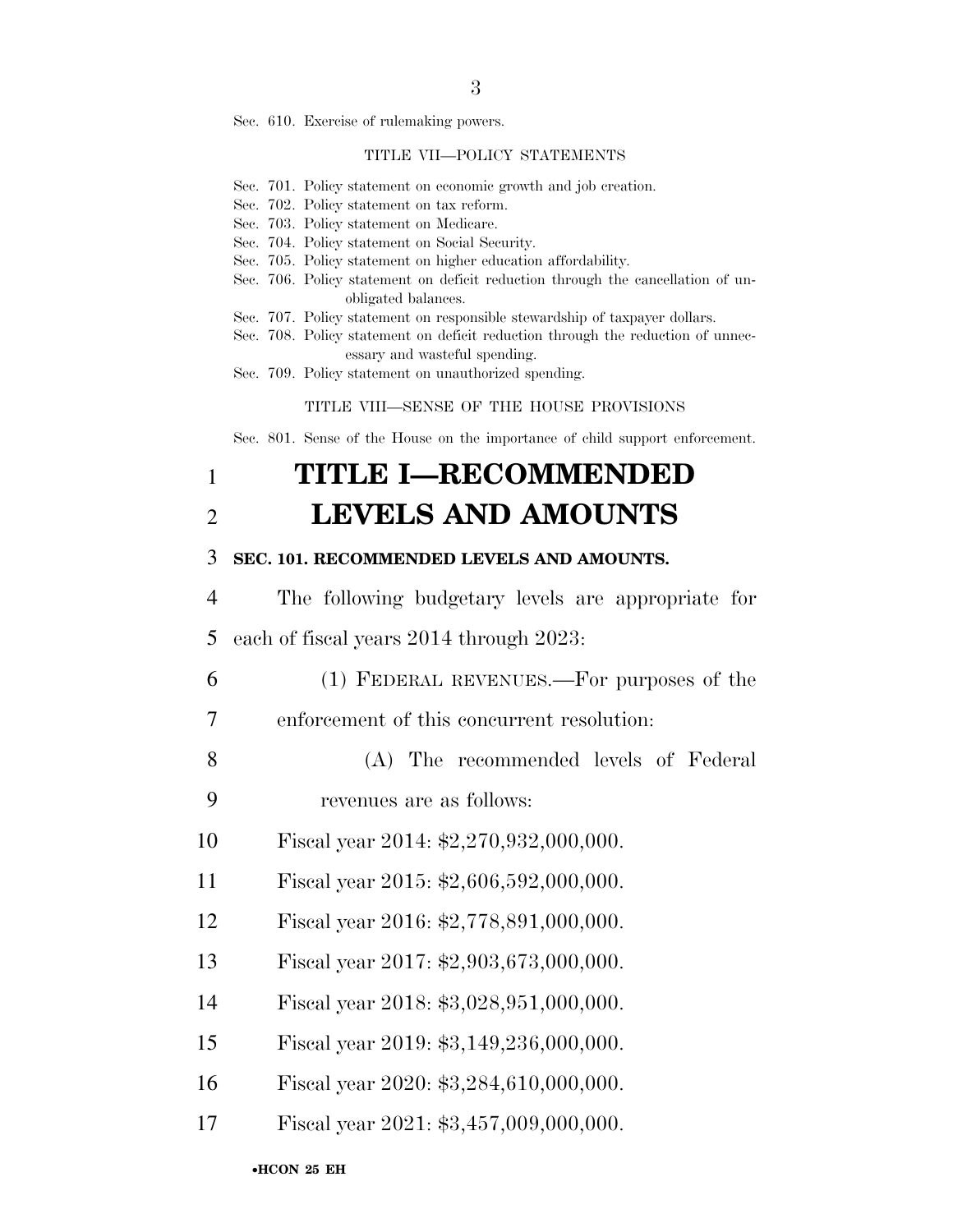| $\mathbf{1}$   | Fiscal year 2022: \$3,650,699,000,000.                |
|----------------|-------------------------------------------------------|
| $\overline{2}$ | Fiscal year 2023: \$3,832,145,000,000.                |
| 3              | (B) The amounts by which the aggregate                |
| $\overline{4}$ | levels of Federal revenues should be changed          |
| 5              | are as follows:                                       |
| 6              | Fiscal year $2014: $0.$                               |
| 7              | Fiscal year 2015: \$0.                                |
| 8              | Fiscal year $2016: $0.$                               |
| 9              | Fiscal year $2017: $0.$                               |
| 10             | Fiscal year 2018: \$0.                                |
| 11             | Fiscal year 2019: \$0.                                |
| 12             | Fiscal year $2020: $0.$                               |
| 13             | Fiscal year 2021: \$0.                                |
| 14             | Fiscal year $2022: $0.$                               |
| 15             | Fiscal year $2023: $0.$                               |
| 16             | (2) NEW BUDGET AUTHORITY.—For purposes                |
| 17             | of the enforcement of this concurrent resolution, the |
| 18             | appropriate levels of total new budget authority are  |
| 19             | as follows:                                           |
| 20             | Fiscal year 2014: \$2,769,406,000,000.                |
| 21             | Fiscal year 2015: \$2,681,581,000,000.                |
| 22             | Fiscal year 2016: \$2,857,258,000,000.                |
| 23             | Fiscal year 2017: \$2,988,083,000,000.                |
| 24             | Fiscal year 2018: \$3,104,777,000,000.                |
| 25             | Fiscal year 2019: \$3,281,142,000,000.                |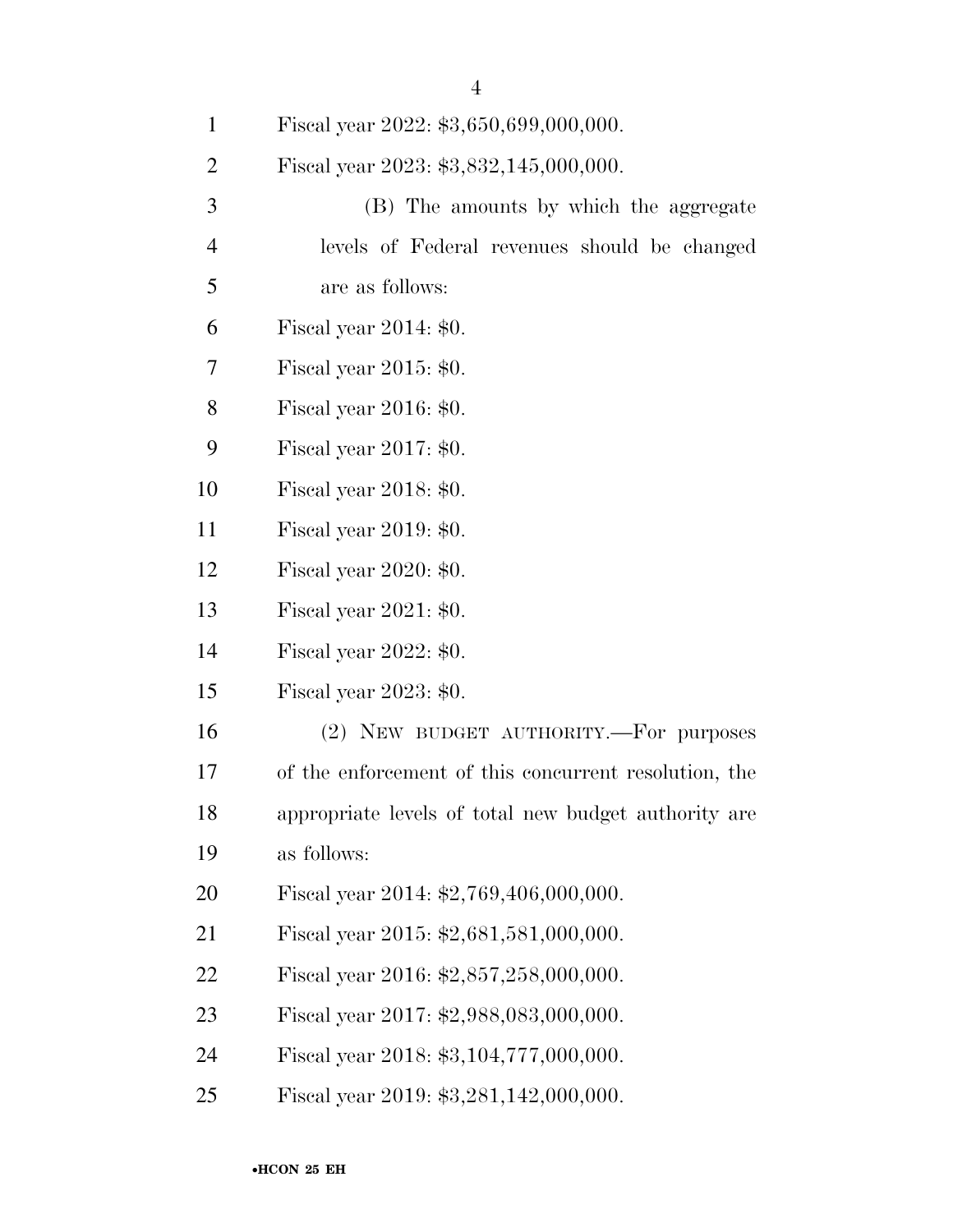| $\mathbf{1}$   | Fiscal year 2020: \$3,414,838,000,000.                |
|----------------|-------------------------------------------------------|
| $\overline{2}$ | Fiscal year 2021: \$3,540,165,000,000.                |
| 3              | Fiscal year 2022: \$3,681,407,000,000.                |
| $\overline{4}$ | Fiscal year 2023: \$3,768,151,000,000.                |
| 5              | (3) BUDGET OUTLAYS.—For purposes of the               |
| 6              | enforcement of this concurrent resolution, the appro- |
| 7              | priate levels of total budget outlays are as follows: |
| 8              | Fiscal year 2014: \$2,815,079,000,000.                |
| 9              | Fiscal year 2015: \$2,736,849,000,000.                |
| 10             | Fiscal year 2016: \$2,850,434,000,000.                |
| 11             | Fiscal year 2017: \$2,958,619,000,000.                |
| 12             | Fiscal year 2018: \$3,079,296,000,000.                |
| 13             | Fiscal year 2019: \$3,231,642,000,000.                |
| 14             | Fiscal year 2020: \$3,374,336,000,000.                |
| 15             | Fiscal year 2021: \$3,495,489,000,000.                |
| 16             | Fiscal year 2022: \$3,667,532,000,000.                |
| 17             | Fiscal year 2023: \$3,722,071,000,000.                |
| 18             | (4) DEFICITS (ON-BUDGET).—For purposes of             |
| 19             | the enforcement of this concurrent resolution, the    |
| 20             | amounts of the deficits (on-budget) are as follows:   |
| 21             | Fiscal year $2014: -\$544, 147, 000, 000.$            |
| <u>22</u>      | Fiscal year $2015: -130, 257, 000, 000.$              |
| 23             | Fiscal year $2016: -\$71,544,000,000.$                |
| 24             | Fiscal year $2017: -\$54,947,000,000.$                |
| 25             | Fiscal year $2018: -\$50,345,000,000.$                |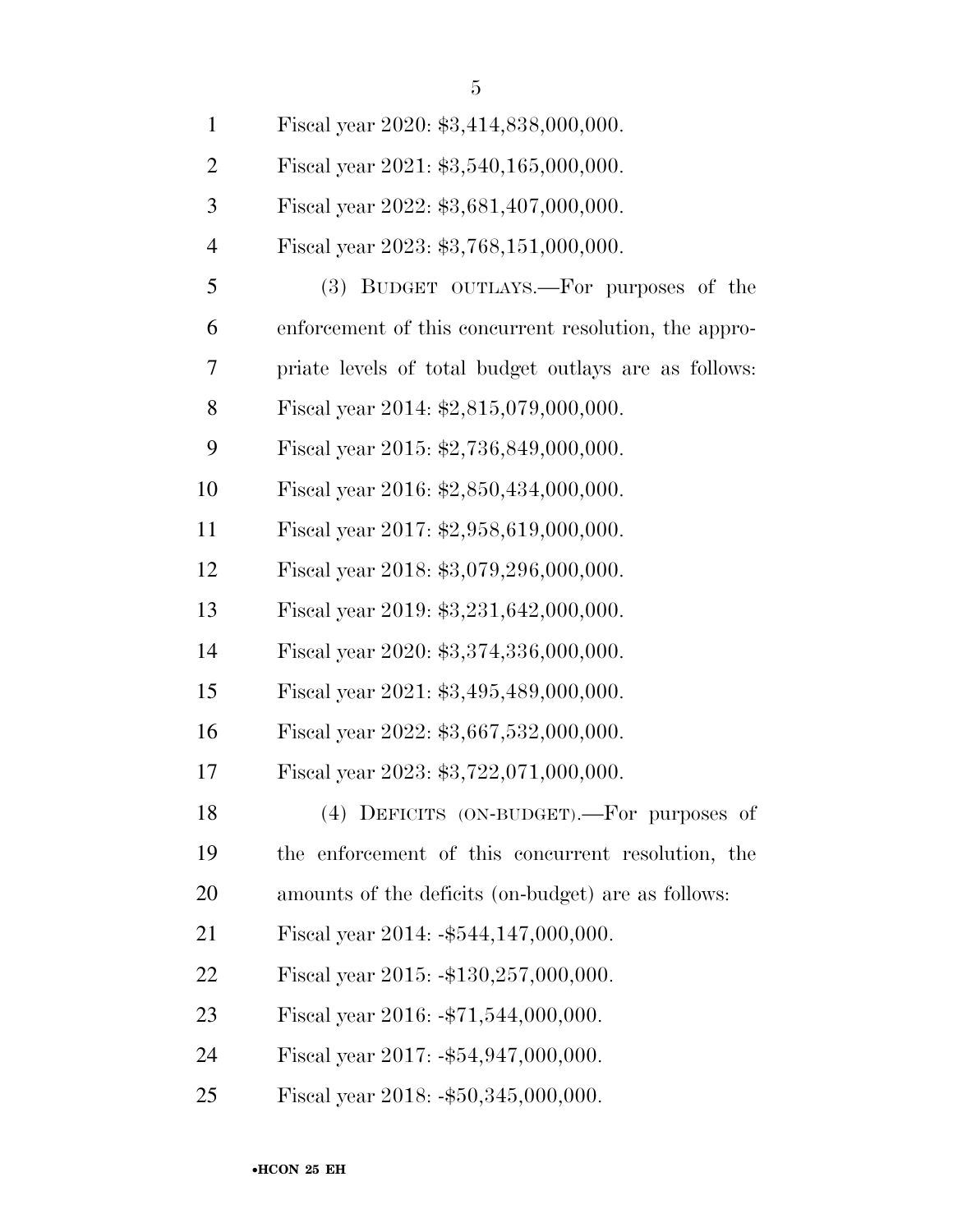| $\overline{2}$ | Fiscal year $2020: -\$89,726,000,000.$                   |
|----------------|----------------------------------------------------------|
| 3              | Fiscal year $2021: -\$38,480,000,000.$                   |
| $\overline{4}$ | Fiscal year $2022: -16,833,000,000.$                     |
| 5              | Fiscal year 2023: \$110,073,000,000.                     |
| 6              | (5) DEBT SUBJECT TO LIMIT.—The appropriate               |
| 7              | levels of the public debt are as follows:                |
| 8              | Fiscal year 2014: \$17,776,278,000,000.                  |
| 9              | Fiscal year 2015: \$18,086,450,000,000.                  |
| 10             | Fiscal year 2016: \$18,343,824,000,000.                  |
| 11             | Fiscal year 2017: \$18,635,129,000,000.                  |
| 12             | Fiscal year 2018: \$18,938,669,000,000.                  |
| 13             | Fiscal year 2019: \$19,267,212,000,000.                  |
| 14             | Fiscal year 2020: \$19,608,732,000,000.                  |
| 15             | Fiscal year 2021: \$19,900,718,000,000.                  |
| 16             | Fiscal year 2022: \$20,162,755,000,000.                  |
| 17             | Fiscal year 2023: \$20,319,503,000,000.                  |
| 18             | $(6)$ DEBT HELD BY THE PUBLIC.—The appro-                |
| 19             | priate levels of debt held by the public are as follows: |
| 20             | Fiscal year 2014: \$12,849,621,000,000.                  |
| 21             | Fiscal year 2015: \$13,069,788,000,000.                  |
| 22             | Fiscal year 2016: \$13,225,569,000,000.                  |
| 23             | Fiscal year 2017: \$13,362,146,000,000.                  |
| 24             | Fiscal year 2018: \$13,485,102,000,000.                  |
|                |                                                          |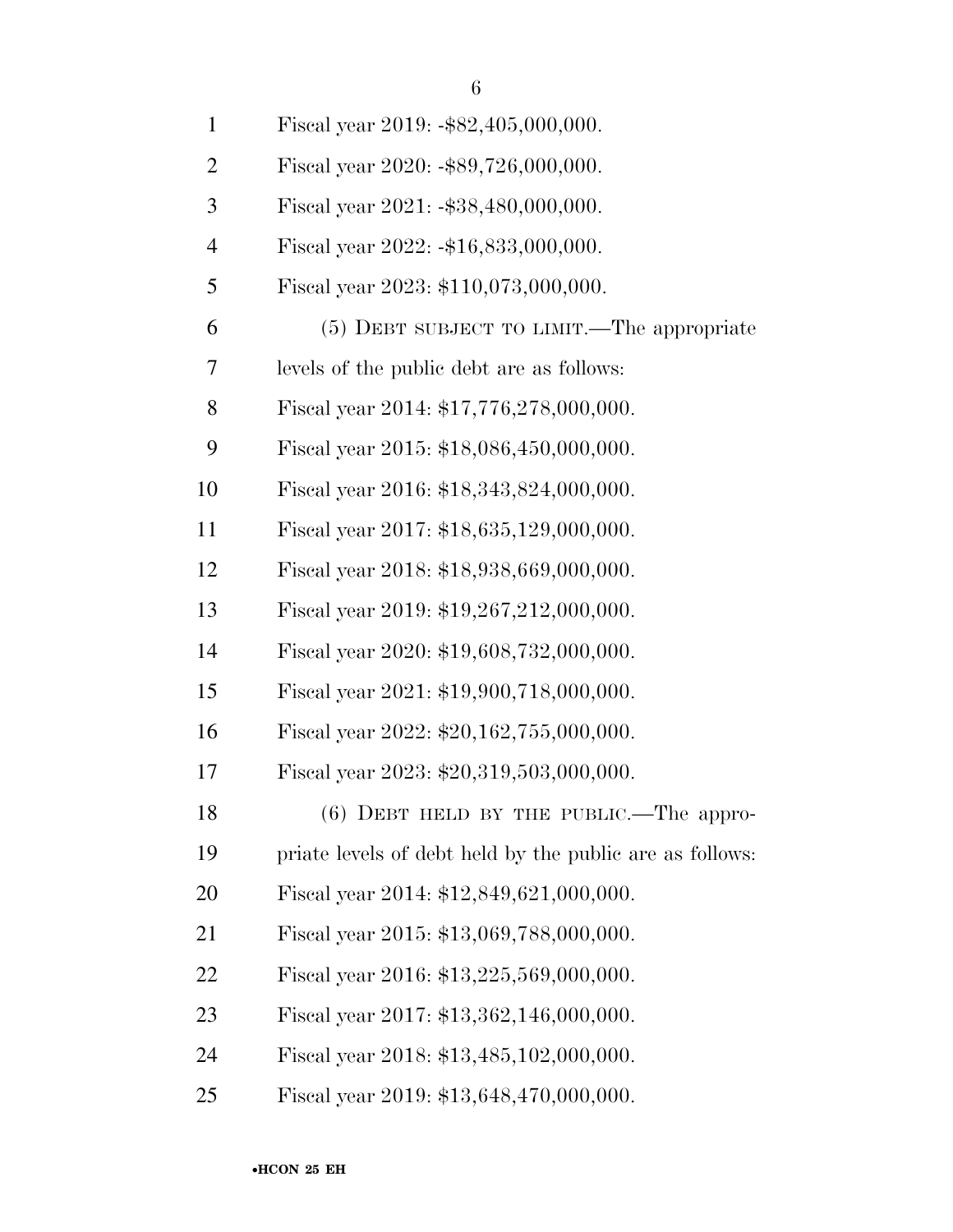| 1              | Fiscal year 2020: \$13,836,545,000,000.                  |
|----------------|----------------------------------------------------------|
| $\overline{2}$ | Fiscal year 2021; \$13,992,649,000,000.                  |
| 3              | Fiscal year 2022: \$14,154,363,000,000.                  |
| $\overline{4}$ | Fiscal year 2023: \$14,210,984,000,000.                  |
| 5              | SEC. 102. MAJOR FUNCTIONAL CATEGORIES.                   |
| 6              | The Congress determines and declares that the ap-        |
| 7              | propriate levels of new budget authority and outlays for |
| 8              | fiscal years 2014 through 2023 for each major functional |
| 9              | category are:                                            |
| 10             | $(1)$ National Defense $(050)$ :                         |
| 11             | Fiscal year 2014:                                        |
| 12             | (A)<br>budget<br>authority,<br>New                       |
| 13             | \$560,225,000,000.                                       |
| 14             | (B) Outlays, \$579,235,000,000.                          |
| 15             | Fiscal year 2015:                                        |
| 16             | (A)<br>budget authority,<br>New                          |
| 17             | \$574,359,000,000.                                       |
| 18             | (B) Outlays, \$563,976,000,000.                          |
| 19             | Fiscal year 2016:                                        |
| 20             | (A)<br>New<br>budget authority,                          |
| 21             | \$585,556,000,000.                                       |
| 22             | (B) Outlays, \$570,288,000,000.                          |
| 23             | Fiscal year 2017:                                        |
| 24             | (A)<br>budget authority,<br>New                          |
| 25             | \$598,822,000,000.                                       |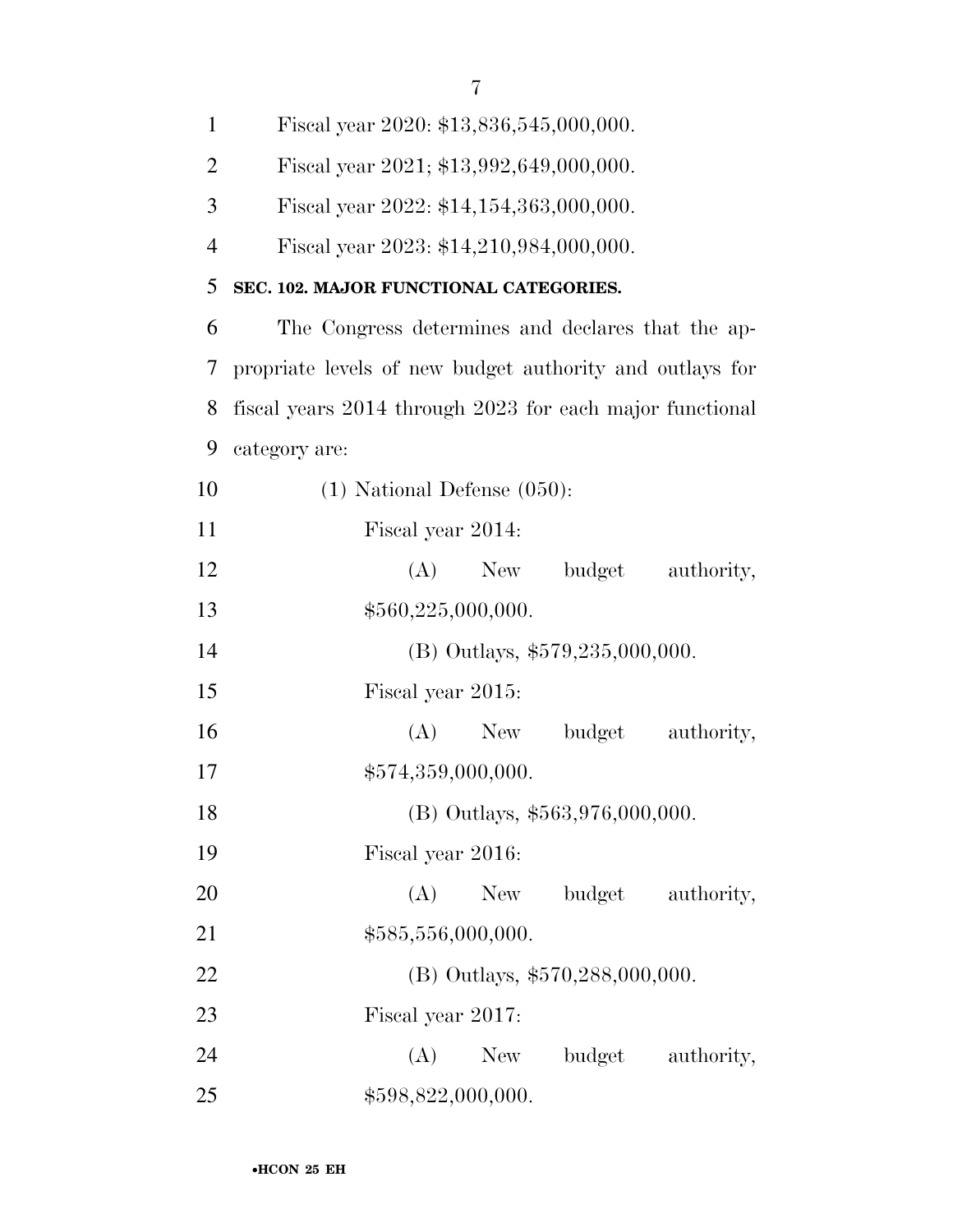(B) Outlays, \$575,457,000,000. Fiscal year 2018: (A) New budget authority,  $$612,125,000,000.$ 5 (B) Outlays,  $$582,678,000,000$ . Fiscal year 2019: (A) New budget authority,  $$625,445,000,000.$ 9 (B) Outlays,  $$600,508,000,000$ . Fiscal year 2020: 11 (A) New budget authority,  $$639,780,000,000.$  (B) Outlays, \$614,250,000,000. Fiscal year 2021: 15 (A) New budget authority,  $$654,096,000,000.$  (B) Outlays, \$628,265,000,000. Fiscal year 2022: (A) New budget authority, \$671,181,000,000. 21 (B) Outlays, \$649,221,000,000. Fiscal year 2023: 23 (A) New budget authority, \$688,640,000,000. (B) Outlays, \$660,461,000,000.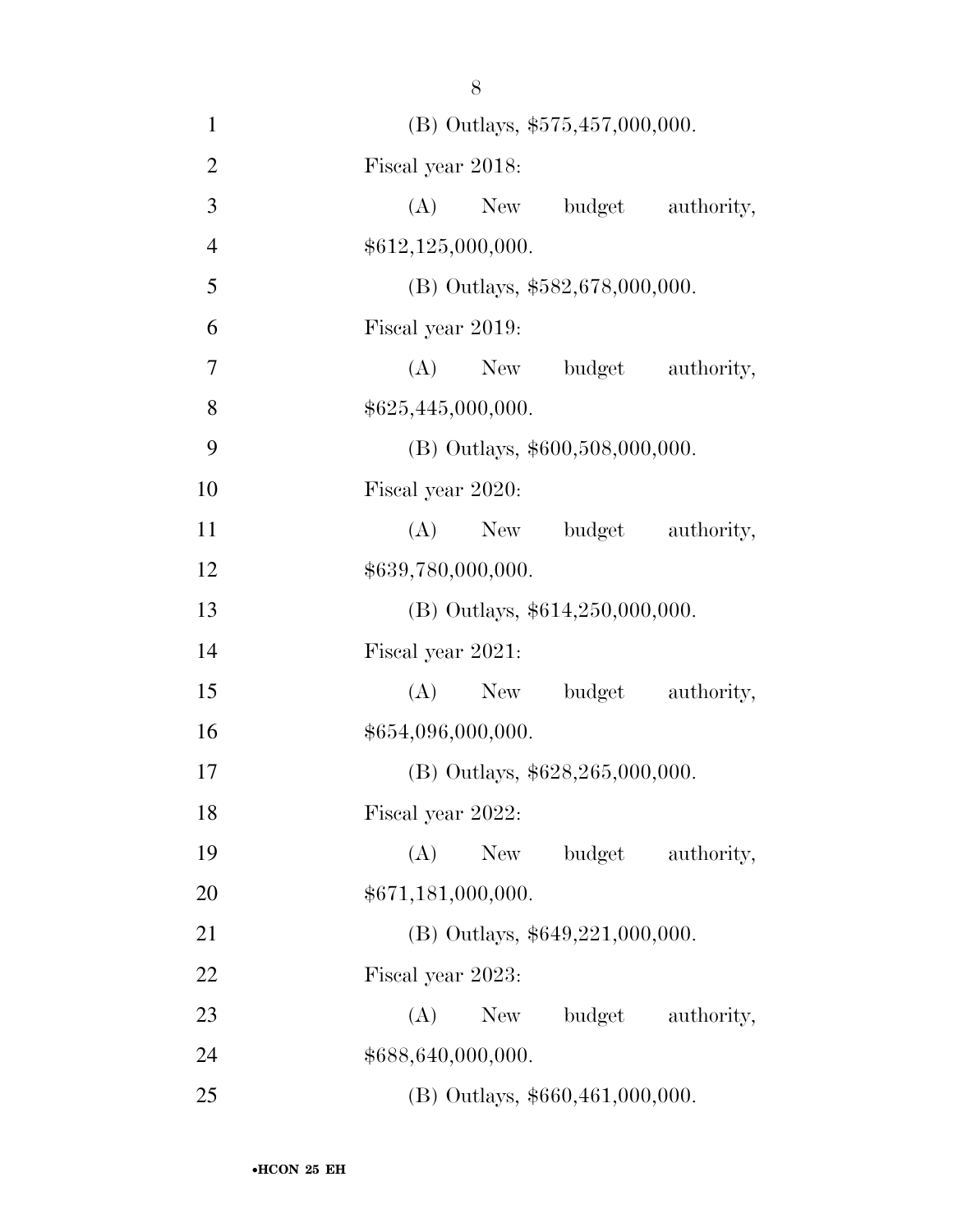| $\mathbf{1}$   | $(2)$ International Affairs $(150)$ : |
|----------------|---------------------------------------|
| $\overline{2}$ | Fiscal year 2014:                     |
| 3              | $(A)$ New<br>budget<br>authority,     |
| $\overline{4}$ | \$41,010,000,000.                     |
| 5              | (B) Outlays, \$42,005,000,000.        |
| 6              | Fiscal year 2015:                     |
| 7              | $(A)$ New<br>budget authority,        |
| 8              | \$39,357,000,000.                     |
| 9              | $(B)$ Outlays, \$40,876,000,000.      |
| 10             | Fiscal year 2016:                     |
| 11             | budget<br>$(A)$ New<br>authority,     |
| 12             | \$40,355,000,000.                     |
| 13             | $(B)$ Outlays, \$40,019,000,000.      |
| 14             | Fiscal year 2017:                     |
| 15             | $(A)$ New<br>budget<br>authority,     |
| 16             | \$41,343,000,000.                     |
| 17             | $(B)$ Outlays, \$39,821,000,000.      |
| 18             | Fiscal year 2018:                     |
| 19             | (A)<br>New<br>budget<br>authority,    |
| 20             | \$42,342,000,000.                     |
| 21             | $(B)$ Outlays, \$39,922,000,000.      |
| 22             | Fiscal year 2019:                     |
| 23             | budget<br>(A)<br>New<br>authority,    |
| 24             | \$43,349,000,000.                     |
| 25             | (B) Outlays, \$40,248,000,000.        |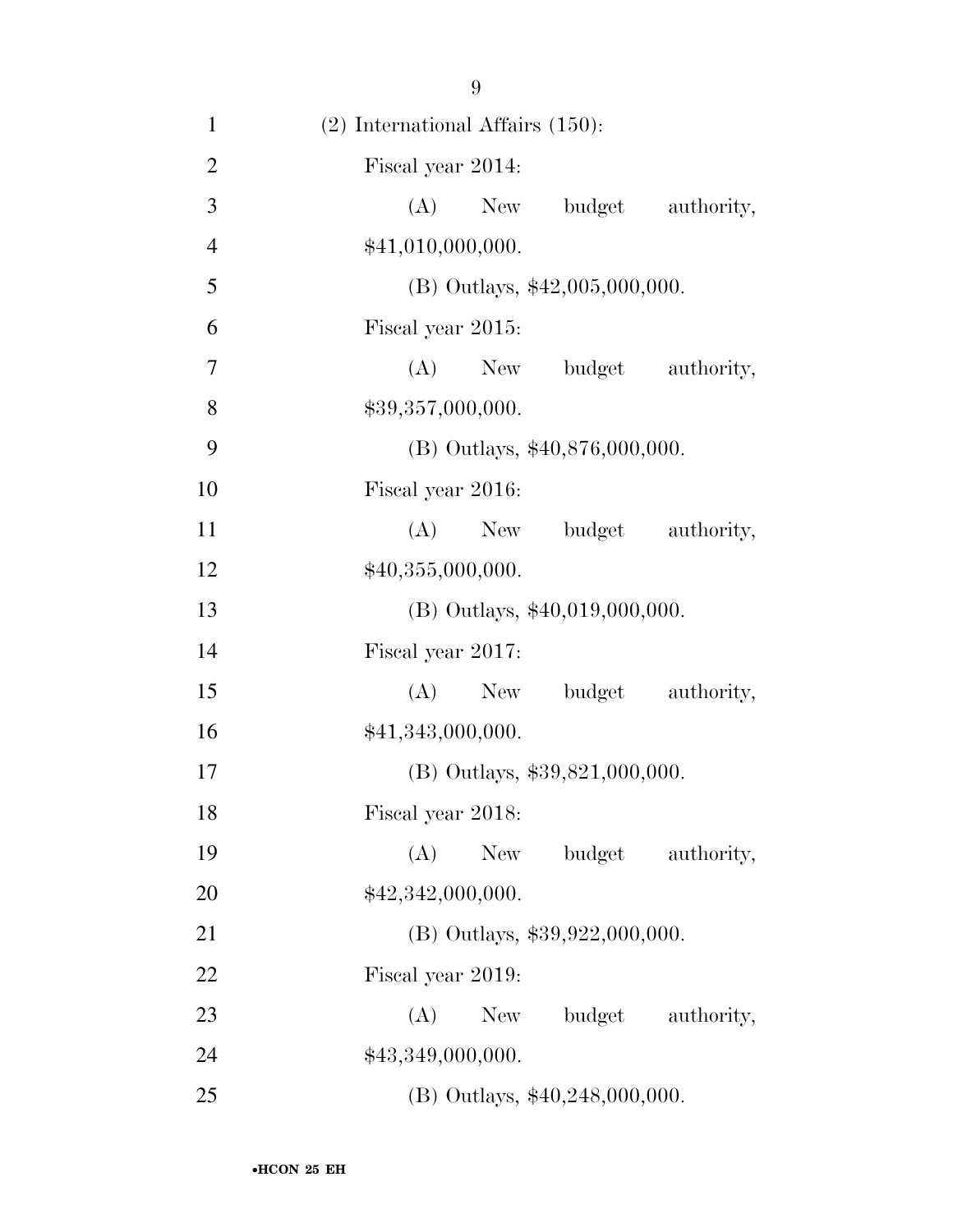| $\mathbf{1}$   | Fiscal year 2020:                             |
|----------------|-----------------------------------------------|
| $\overline{2}$ | budget<br>(A)<br>New<br>authority,            |
| 3              | \$44,366,000,000.                             |
| $\overline{4}$ | (B) Outlays, \$41,070,000,000.                |
| 5              | Fiscal year 2021:                             |
| 6              | budget authority,<br>$(A)$ New                |
| 7              | \$44,898,000,000.                             |
| 8              | $(B)$ Outlays, \$41,970,000,000.              |
| 9              | Fiscal year 2022:                             |
| 10             | (A)<br>budget authority,<br>New               |
| 11             | \$46,240,000,000.                             |
| 12             | (B) Outlays, \$43,208,000,000.                |
| 13             | Fiscal year 2023:                             |
| 14             | New budget authority,<br>(A)                  |
| 15             | \$47,304,000,000.                             |
| 16             | (B) Outlays, \$44,030,000,000.                |
| 17             | (3)<br>General Science, Space, and Technology |
| 18             | (250):                                        |
| 19             | Fiscal year 2014:                             |
| 20             | (A)<br>New<br>budget<br>authority,            |
| 21             | \$27,733,000,000.                             |
| 22             | (B) Outlays, $$27,811,000,000$ .              |
| 23             | Fiscal year 2015:                             |
| 24             | (A)<br>New<br>budget authority,               |
| 25             | \$28,318,000,000.                             |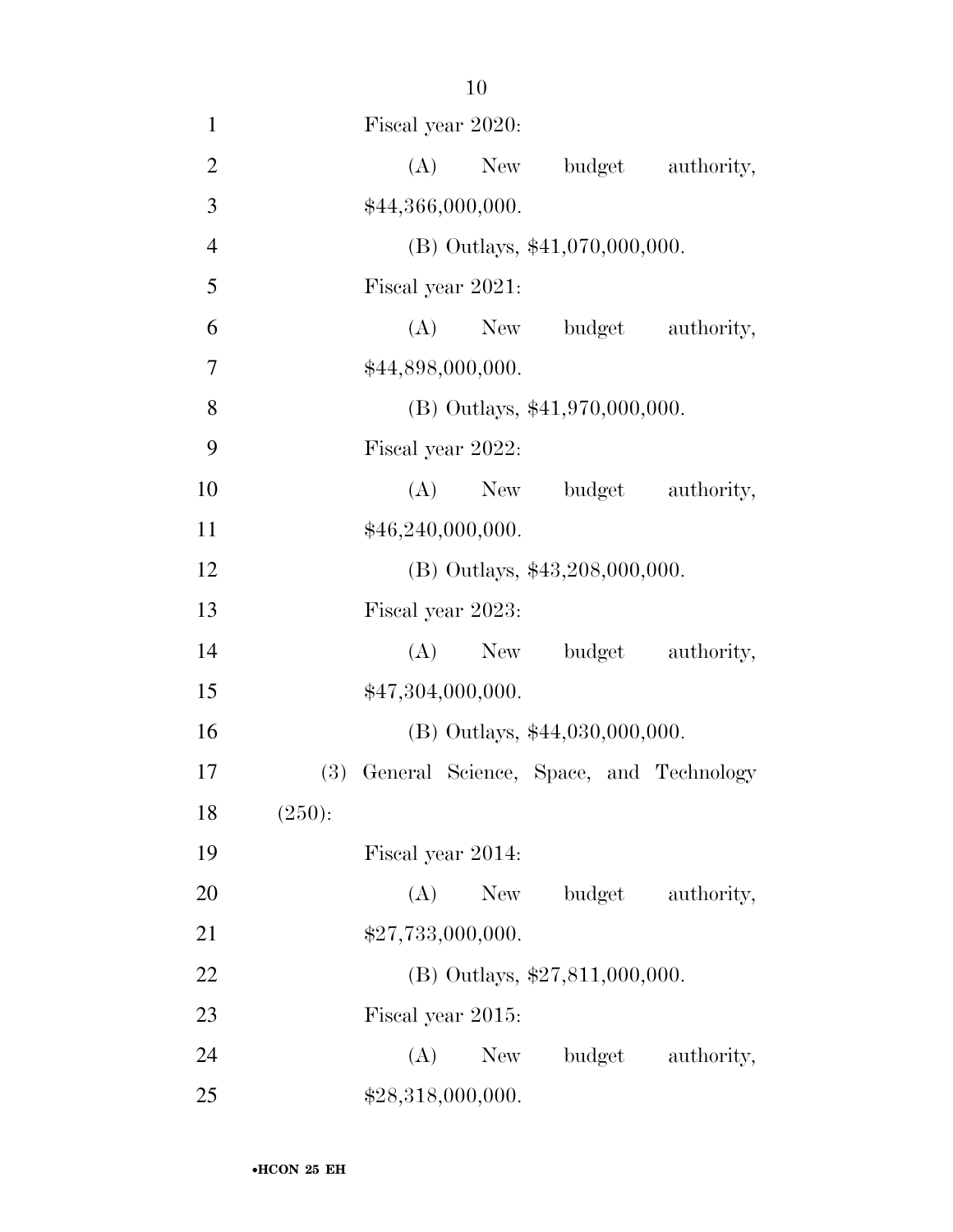(B) Outlays, \$28,193,000,000. Fiscal year 2016: (A) New budget authority,  $$28,994,000,000.$ 5 (B) Outlays, \$28,641,000,000. Fiscal year 2017: (A) New budget authority,  $$29,677,000,000.$  (B) Outlays, \$29,251,000,000. Fiscal year 2018: 11 (A) New budget authority,  $$30,386,000,000.$  (B) Outlays, \$29,932,000,000. Fiscal year 2019: (A) New budget authority,  $$31,088,000,000.$  (B) Outlays, \$30,574,000,000. Fiscal year 2020: (A) New budget authority, 20 \$31,798,000,000. (B) Outlays, \$31,275,000,000. Fiscal year 2021: 23 (A) New budget authority, 24 \$32,506,000,000. (B) Outlays, \$31,886,000,000.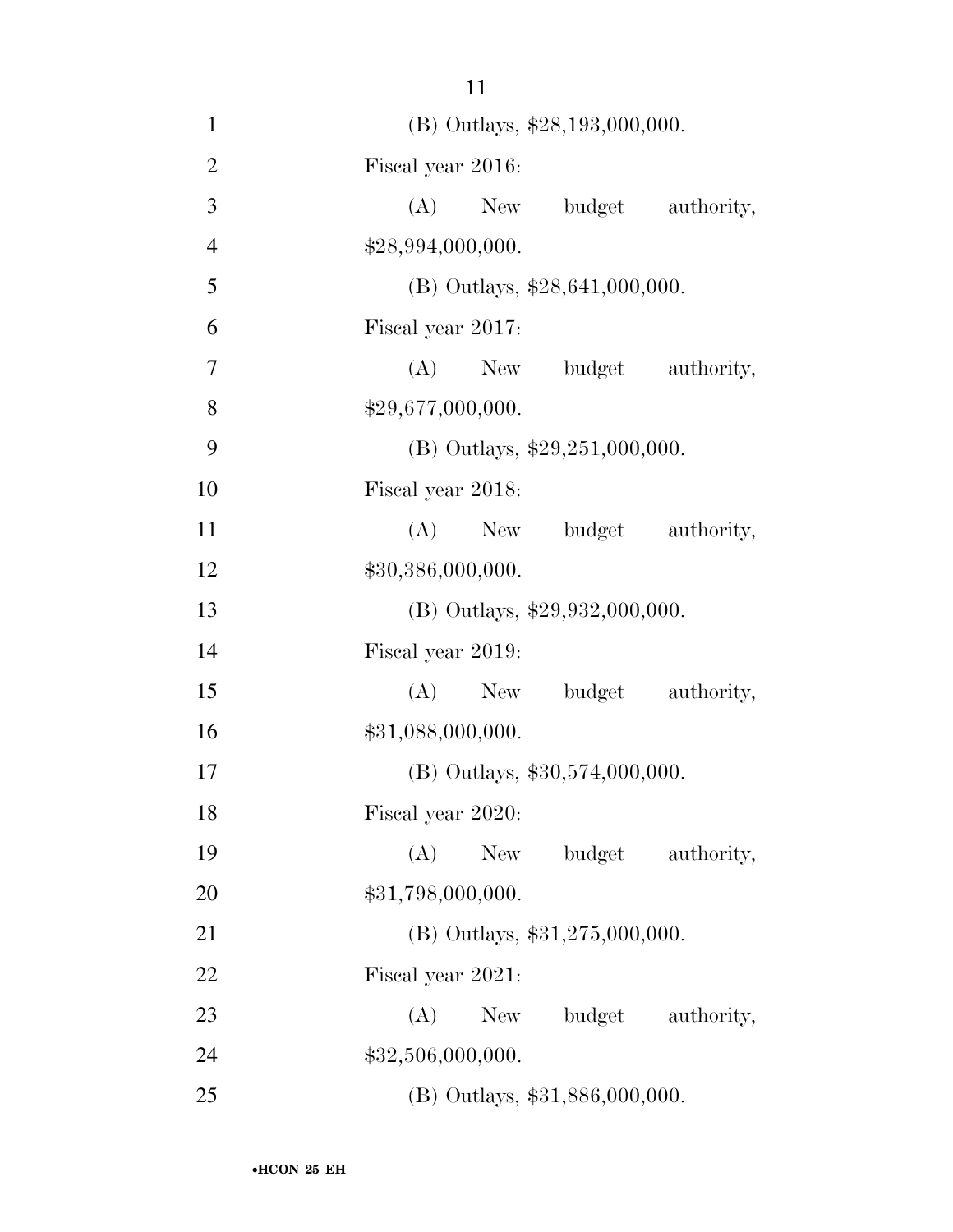| $\mathbf{1}$   | Fiscal year 2022:               |
|----------------|---------------------------------|
| $\mathbf{2}$   | (A)<br>budget authority,<br>New |
| 3              | \$33,244,000,000.               |
| $\overline{4}$ | (B) Outlays, \$32,609,000,000.  |
| 5              | Fiscal year 2023:               |
| 6              | (A) New budget authority,       |
| 7              | \$33,991,000,000.               |
| 8              | (B) Outlays, \$33,344,000,000.  |
| 9              | $(4)$ Energy $(270)$ :          |
| 10             | Fiscal year 2014:               |
| 11             | (A)<br>New budget authority,    |
| 12             | $-$ \$1,218,000,000.            |
| 13             | $(B)$ Outlays, \$1,366,000,000. |
| 14             | Fiscal year 2015:               |
| 15             | (A) New budget authority,       |
| 16             | \$1,527,000,000.                |
| 17             | (B) Outlays, \$2,024,000,000.   |
| 18             | Fiscal year 2016:               |
| 19             | (A)<br>New<br>budget authority, |
| 20             | \$1,433,000,000.                |
| 21             | (B) Outlays, \$984,000,000.     |
| 22             | Fiscal year 2017:               |
| 23             | (A)<br>budget authority,<br>New |
| 24             | \$1,570,000,000.                |
| 25             | (B) Outlays, \$1,091,000,000.   |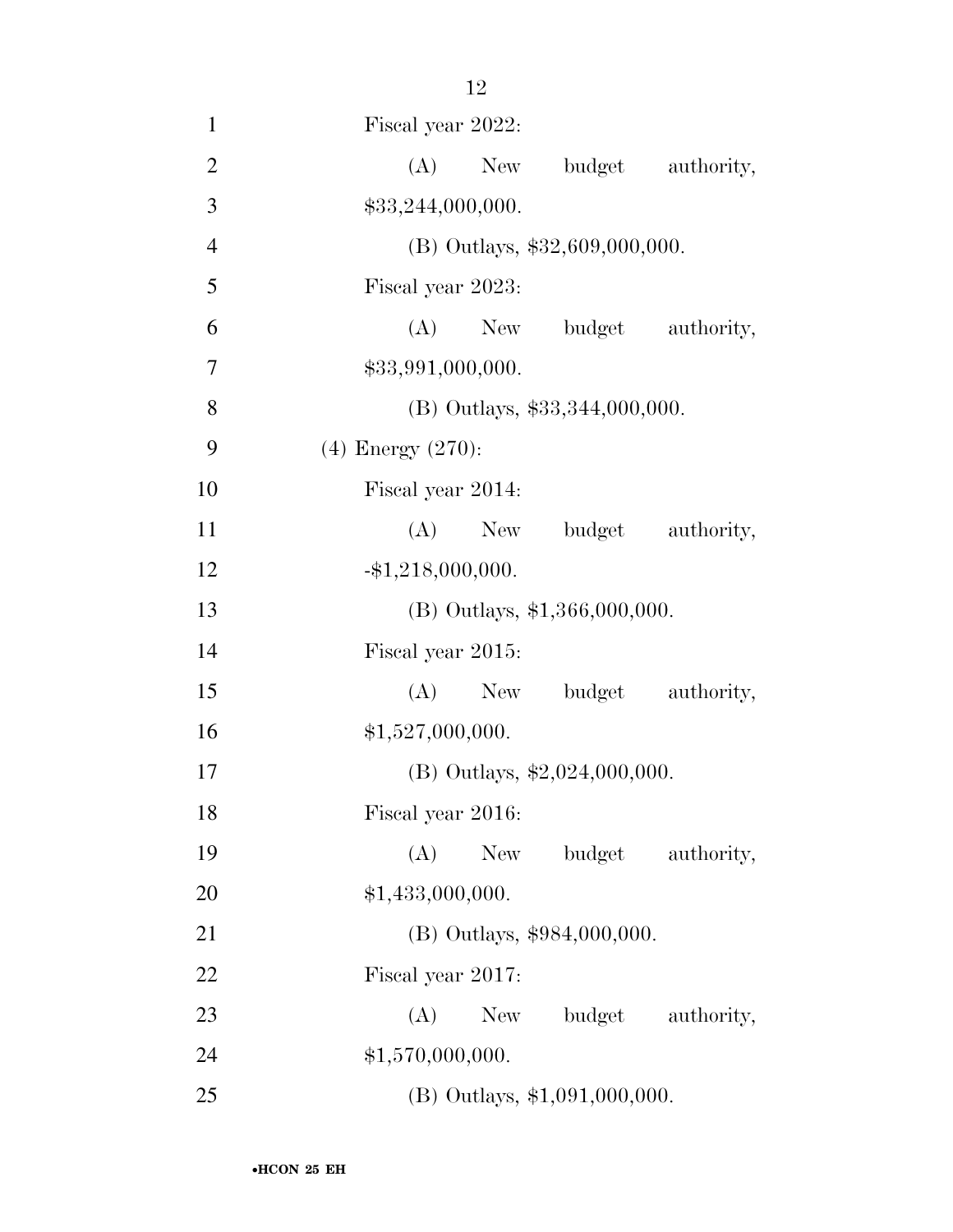| $\mathbf{1}$   | Fiscal year 2018:                            |
|----------------|----------------------------------------------|
| $\overline{2}$ | (A)<br>New budget authority,                 |
| 3              | \$1,764,000,000.                             |
| $\overline{4}$ | (B) Outlays, \$1,331,000,000.                |
| 5              | Fiscal year 2019:                            |
| 6              | New budget authority,<br>(A)                 |
| 7              | \$1,932,000,000.                             |
| 8              | (B) Outlays, $$1,612,000,000$ .              |
| 9              | Fiscal year 2020:                            |
| 10             | (A) New budget authority,                    |
| 11             | \$2,121,000,000.                             |
| 12             | (B) Outlays, \$1,864,000,000.                |
| 13             | Fiscal year 2021:                            |
| 14             | (A) New budget authority,                    |
| 15             | \$2,200,000,000.                             |
| 16             | (B) Outlays, \$2,039,000,000.                |
| 17             | Fiscal year 2022:                            |
| 18             | (A) New budget authority,                    |
| 19             | \$2,105,000,000.                             |
| 20             | (B) Outlays, \$1,989,000,000.                |
| 21             | Fiscal year 2023:                            |
| 22             | (A) New budget authority,                    |
| 23             | $-$ \$12,000,000.                            |
| 24             | (B) Outlays, -\$147,000,000.                 |
| 25             | (5) Natural Resources and Environment (300): |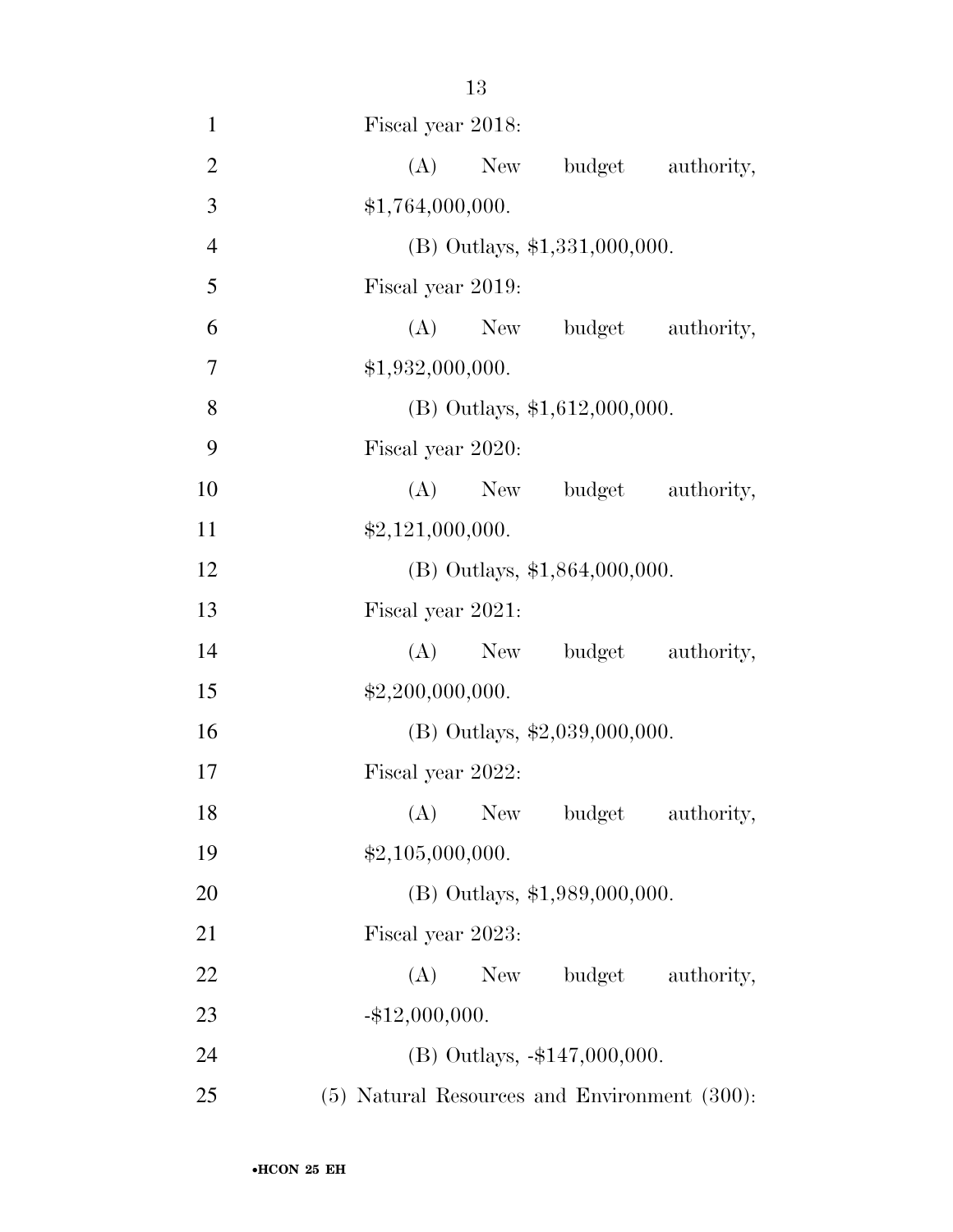| $\mathbf{1}$   | Fiscal year 2014:                |
|----------------|----------------------------------|
| $\mathbf{2}$   | (A)<br>New<br>budget authority,  |
| 3              | \$38,146,000,000.                |
| $\overline{4}$ | (B) Outlays, \$41,002,000,000.   |
| 5              | Fiscal year 2015:                |
| 6              | (A) New budget authority,        |
| 7              | \$37,457,000,000.                |
| 8              | $(B)$ Outlays, \$40,169,000,000. |
| 9              | Fiscal year 2016:                |
| 10             | (A) New budget authority,        |
| 11             | \$36,445,000,000.                |
| 12             | (B) Outlays, \$39,860,000,000.   |
| 13             | Fiscal year 2017:                |
| 14             | New budget authority,<br>(A)     |
| 15             | \$37,295,000,000.                |
| 16             | $(B)$ Outlays, \$39,612,000,000. |
| 17             | Fiscal year 2018:                |
| 18             | (A) New budget authority,        |
| 19             | \$38,120,000,000.                |
| <b>20</b>      | (B) Outlays, \$39,378,000,000.   |
| 21             | Fiscal year 2019:                |
| 22             | budget authority,<br>(A)<br>New  |
| 23             | \$38,552,000,000.                |
| 24             | (B) Outlays, \$39,655,000,000.   |
| 25             | Fiscal year 2020:                |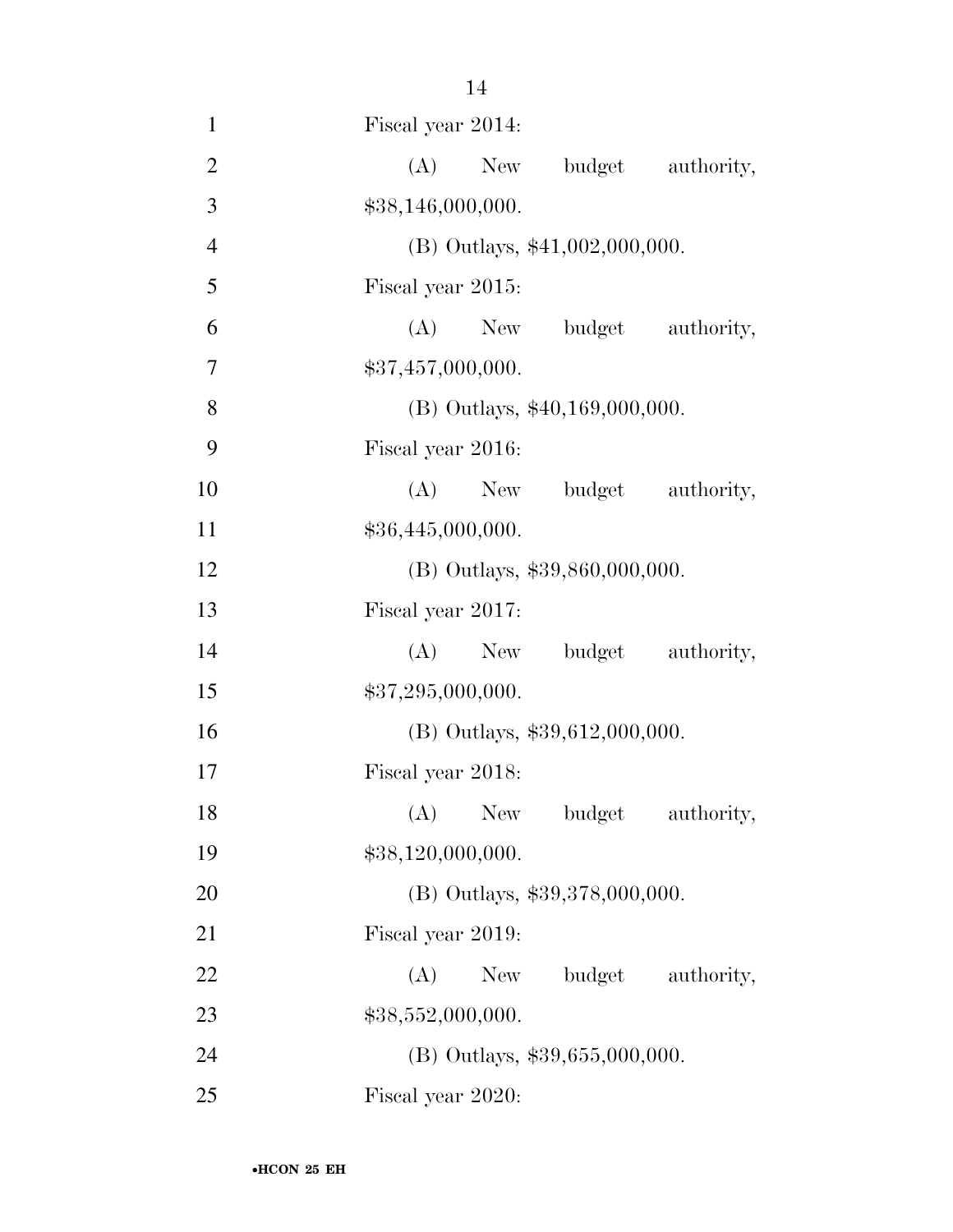| $\mathbf{1}$   | (A) New budget authority,          |
|----------------|------------------------------------|
| $\overline{2}$ | \$39,530,000,000.                  |
| 3              | $(B)$ Outlays, \$40,167,000,000.   |
| $\overline{4}$ | Fiscal year 2021:                  |
| 5              | $(A)$ New<br>budget<br>authority,  |
| 6              | \$39,730,000,000.                  |
| 7              | $(B)$ Outlays, \$40,332,000,000.   |
| 8              | Fiscal year 2022:                  |
| 9              | (A)<br>budget authority,<br>New    |
| 10             | \$40,124,000,000.                  |
| 11             | $(B)$ Outlays, \$40,330,000,000.   |
| 12             | Fiscal year 2023:                  |
| 13             | $(A)$ New<br>budget authority,     |
| 14             | \$39,792,000,000.                  |
| 15             | $(B)$ Outlays, \$39,382,000,000.   |
| 16             | $(6)$ Agriculture $(350)$ :        |
| 17             | Fiscal year 2014:                  |
| 18             | (A)<br>New<br>budget<br>authority, |
| 19             | \$21,731,000,000.                  |
| 20             | $(B)$ Outlays, \$20,377,000,000.   |
| 21             | Fiscal year 2015:                  |
| 22             | budget authority,<br>(A)<br>New    |
| 23             | \$16,737,000,000.                  |
| 24             | $(B)$ Outlays, \$16,452,000,000.   |
| 25             | Fiscal year 2016:                  |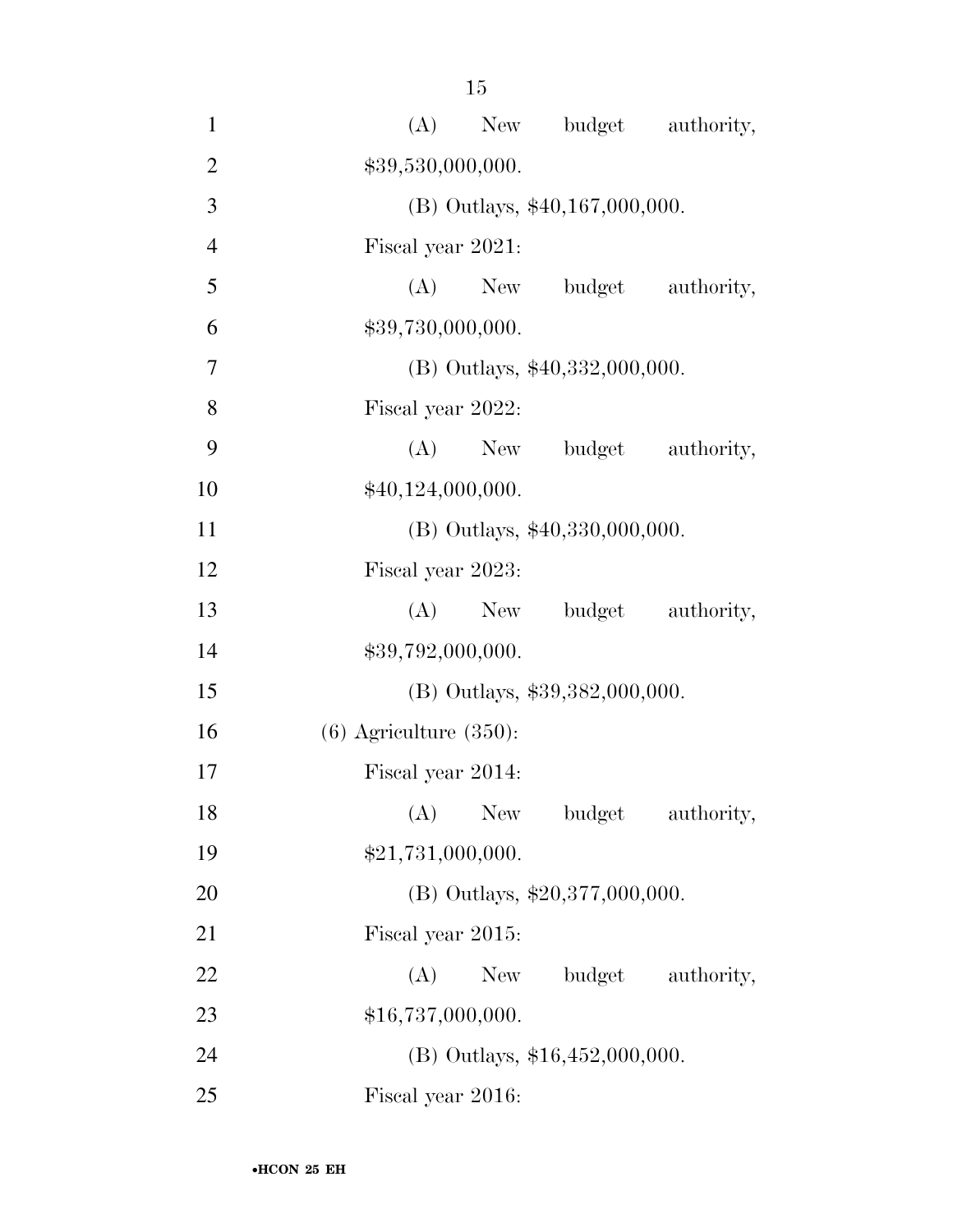| $\mathbf{1}$   | (A) New budget authority,          |
|----------------|------------------------------------|
| $\overline{2}$ | \$21,254,000,000.                  |
| 3              | (B) Outlays, $$20,827,000,000$ .   |
| $\overline{4}$ | Fiscal year 2017:                  |
| 5              | $(A)$ New<br>authority,<br>budget  |
| 6              | \$19,344,000,000.                  |
| 7              | $(B)$ Outlays, \$18,856,000,000.   |
| 8              | Fiscal year 2018:                  |
| 9              | (A)<br>budget<br>New<br>authority, |
| 10             | \$18,776,000,000.                  |
| 11             | (B) Outlays, \$18,238,000,000.     |
| 12             | Fiscal year 2019:                  |
| 13             | $(A)$ New<br>budget authority,     |
| 14             | \$19,087,000,000.                  |
| 15             | $(B)$ Outlays, \$18,461,000,000.   |
| 16             | Fiscal year 2020:                  |
| 17             | (A)<br>budget<br>authority,<br>New |
| 18             | \$19,380,000,000.                  |
| 19             | (B) Outlays, \$18,864,000,000.     |
| 20             | Fiscal year 2021:                  |
| 21             | budget<br>(A)<br>New<br>authority, |
| 22             | \$19,856,000,000.                  |
| 23             | $(B)$ Outlays, \$19,365,000,000.   |
| 24             | Fiscal year 2022:                  |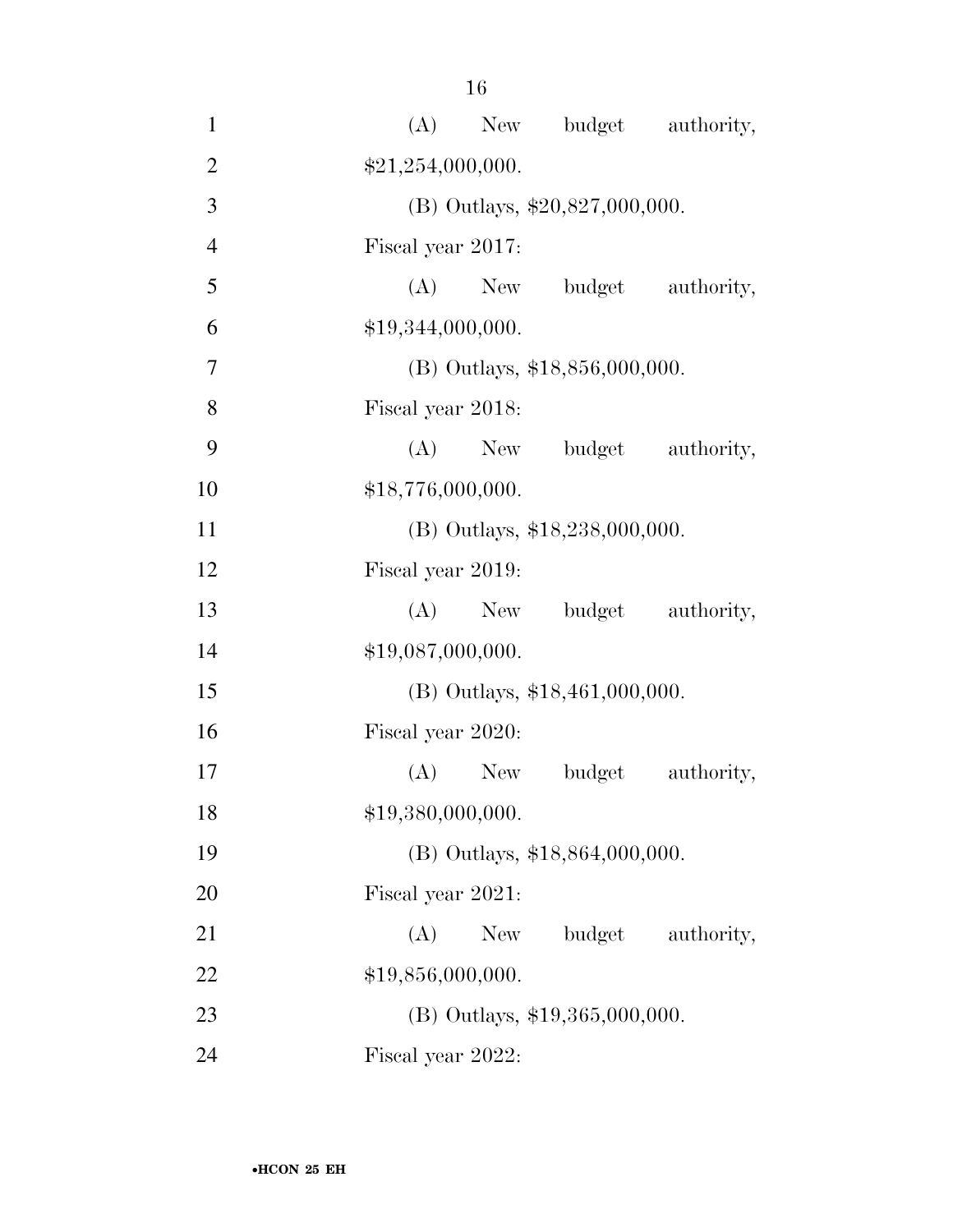| $\mathbf{1}$   | New budget authority,<br>(A)              |
|----------------|-------------------------------------------|
| $\overline{2}$ | \$19,736,000,000.                         |
| 3              | (B) Outlays, \$19,244,000,000.            |
| $\overline{4}$ | Fiscal year 2023:                         |
| 5              | $(A)$ New<br>budget authority,            |
| 6              | \$20,335,000,000.                         |
| $\tau$         | $(B)$ Outlays, \$19,859,000,000.          |
| 8              | (7) Commerce and Housing Credit (370):    |
| 9              | Fiscal year 2014:                         |
| 10             | (A)<br>budget authority,<br>New           |
| 11             | \$2,548,000,000.                          |
| 12             | (B) Outlays, -\$9,000,000,000             |
| 13             | Fiscal year 2015:                         |
| 14             | $(A)$ New<br>budget authority,            |
| 15             | $-$ \$7,818,000,000.                      |
| 16             | $(B)$ Outlays, $-19,413,000,000$ .        |
| 17             | Fiscal year 2016:                         |
| 18             | (A)<br><b>New</b><br>budget<br>authority, |
| 19             | $-$ \$7,398,000,000.                      |
| 20             | (B) Outlays, $-21,697,000,000$ .          |
| 21             | Fiscal year 2017:                         |
| 22             | (A)<br>budget authority,<br>New           |
| 23             | $-$ \$6,328,000,000.                      |
| 24             | (B) Outlays, $-\$22,908,000,000$ .        |
| 25             | Fiscal year 2018:                         |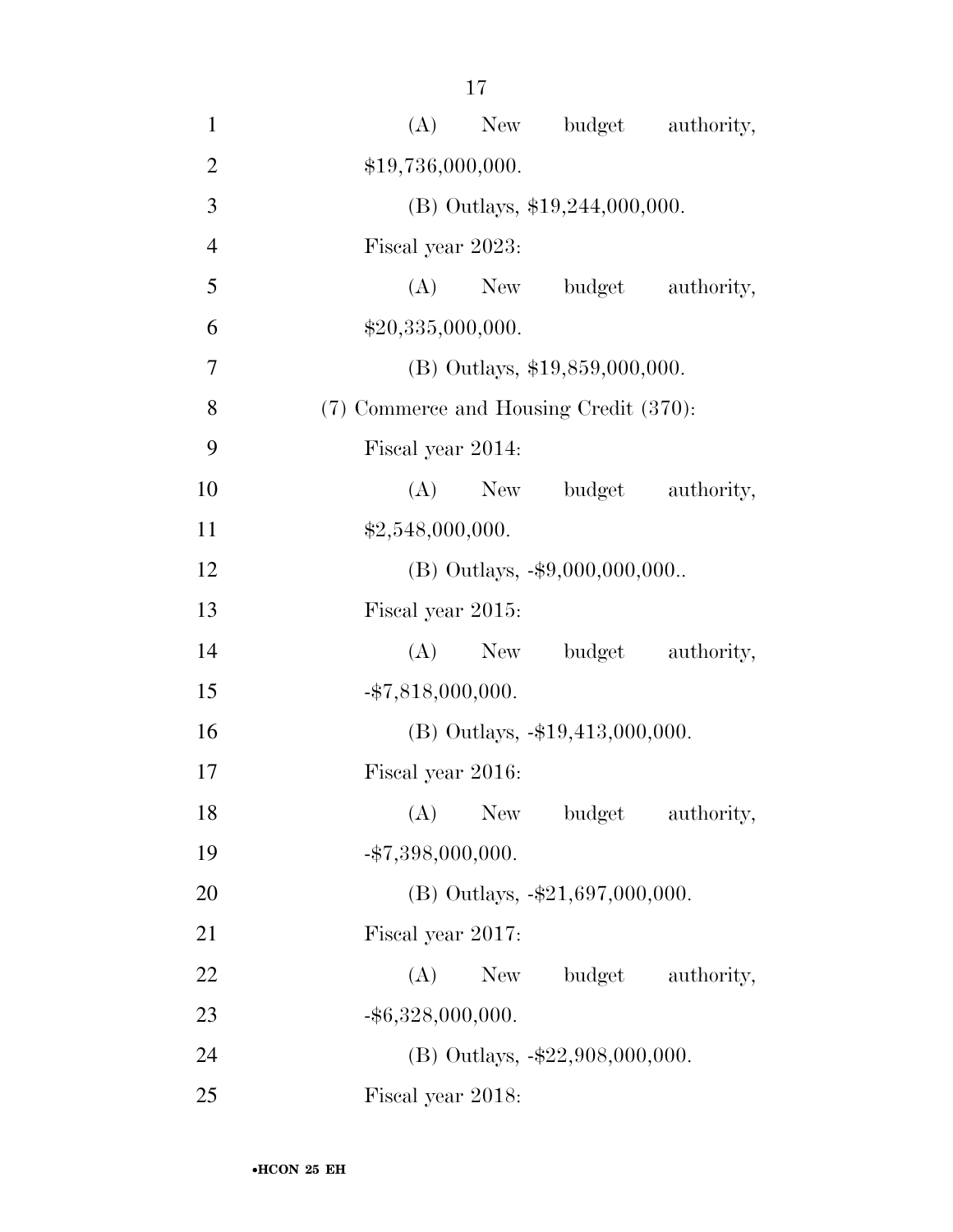| $\mathbf{1}$   | New budget authority,<br>(A)       |
|----------------|------------------------------------|
| $\overline{2}$ | $-$ \$2,946,000,000.               |
| 3              | (B) Outlays, -\$20,314,000,000.    |
| $\overline{4}$ | Fiscal year 2019:                  |
| 5              | (A) New budget authority,          |
| 6              | $-$ \$866,000,000.                 |
| $\overline{7}$ | (B) Outlays, $-\$23,410,000,000$ . |
| 8              | Fiscal year 2020:                  |
| 9              | (A) New budget authority,          |
| 10             | $-$ \$579,000,000.                 |
| 11             | (B) Outlays, $-22,954,000,000$ .   |
| 12             | Fiscal year 2021:                  |
| 13             | (A) New budget authority,          |
| 14             | $-$ \$295,000,000.                 |
| 15             | (B) Outlays, $-17,517,000,000$ .   |
| 16             | Fiscal year 2022:                  |
| 17             | $(A)$ New<br>budget<br>authority,  |
| 18             | $-$ \$1,076,000,000.               |
| 19             | (B) Outlays, -\$19,406,000,000.    |
| 20             | Fiscal year 2023:                  |
| 21             | (A)<br>budget<br>New<br>authority, |
| 22             | $-$ \$1,200,000,000.               |
| 23             | (B) Outlays, -\$20,654,000,000.    |
| 24             | $(8)$ Transportation $(400)$ :     |
| 25             | Fiscal year 2014:                  |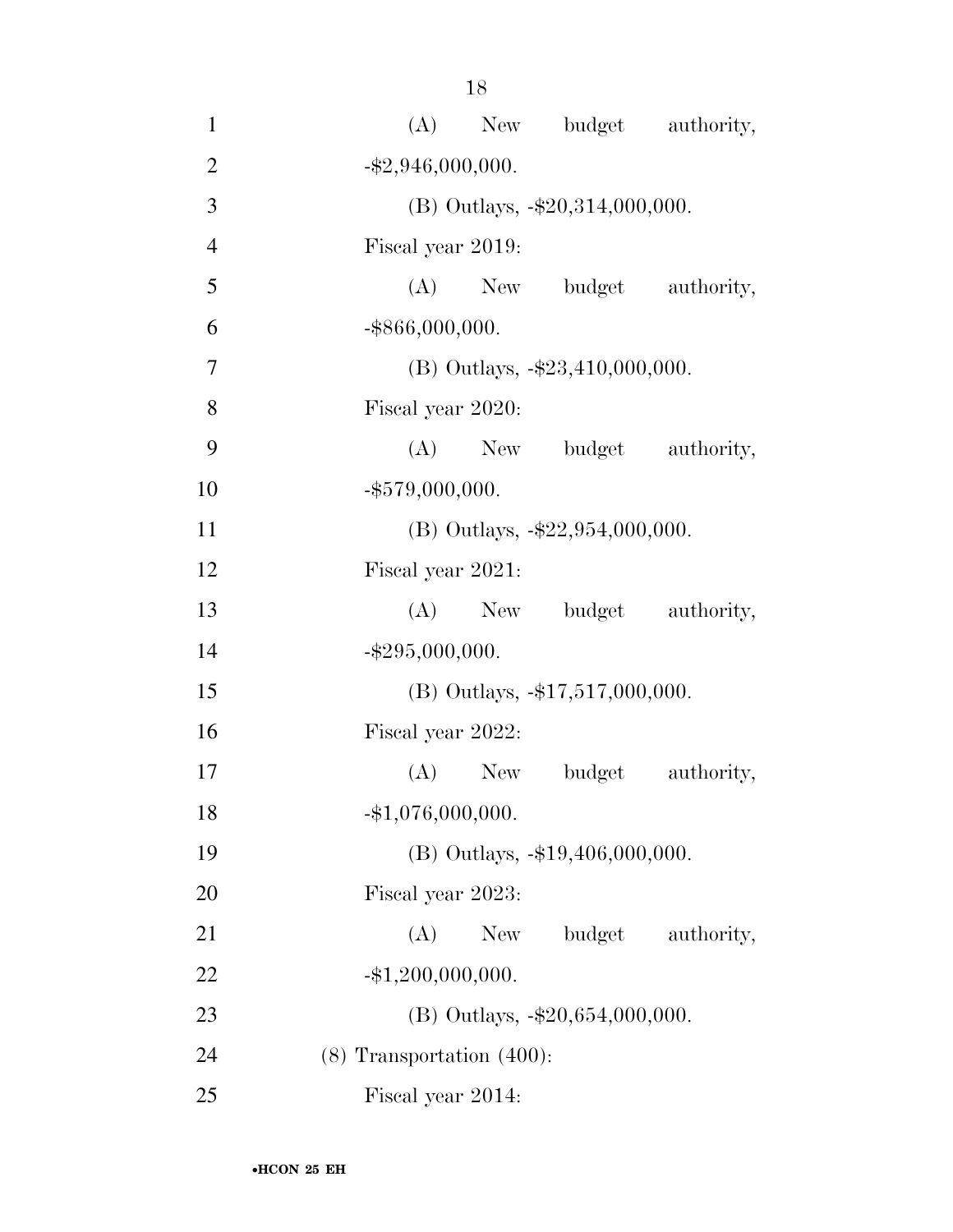| $\mathbf{1}$   | New budget authority,<br>(A)       |
|----------------|------------------------------------|
| $\overline{2}$ | \$87,056,000,000.                  |
| 3              | $(B)$ Outlays, \$93,142,000,000.   |
| $\overline{4}$ | Fiscal year 2015:                  |
| 5              | (A) New budget authority,          |
| 6              | \$40,030,000,000.                  |
| $\overline{7}$ | $(B)$ Outlays, \$82,089,000,000.   |
| 8              | Fiscal year 2016:                  |
| 9              | (A) New budget<br>authority,       |
| 10             | \$81,453,000,000.                  |
| 11             | (B) Outlays, \$74,235,000,000.     |
| 12             | Fiscal year 2017:                  |
| 13             | $(A)$ New<br>budget authority,     |
| 14             | \$91,498,000,000.                  |
| 15             | $(B)$ Outlays, \$85,791,000,000.   |
| 16             | Fiscal year 2018:                  |
| 17             | $(A)$ New<br>budget<br>authority,  |
| 18             | \$68,776,000,000.                  |
| 19             | (B) Outlays, \$84,548,000,000.     |
| 20             | Fiscal year 2019:                  |
| 21             | budget<br>(A)<br>New<br>authority, |
| 22             | \$92,602,000,000.                  |
| 23             | $(B)$ Outlays, \$82,681,000,000.   |
| 24             | Fiscal year 2020:                  |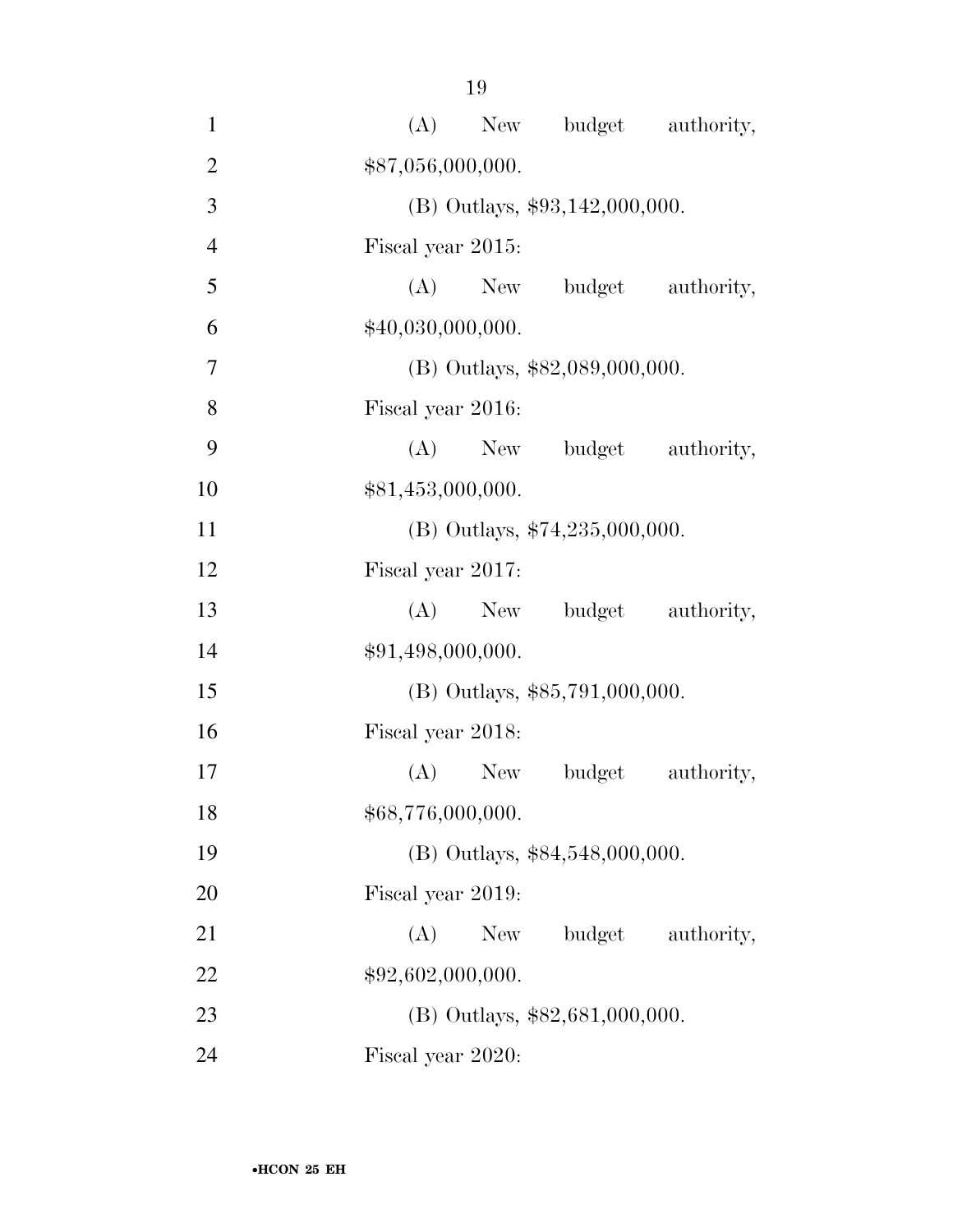| $\mathbf{1}$   |        |                   | (A)<br>New        | budget                           | authority,                         |
|----------------|--------|-------------------|-------------------|----------------------------------|------------------------------------|
| $\overline{2}$ |        |                   | \$72,693,000,000. |                                  |                                    |
| 3              |        |                   |                   | $(B)$ Outlays, \$84,625,000,000. |                                    |
| $\overline{4}$ |        |                   | Fiscal year 2021: |                                  |                                    |
| 5              |        |                   | $(A)$ New         | budget                           | authority,                         |
| 6              |        |                   | \$92,988,000,000. |                                  |                                    |
| 7              |        |                   |                   | $(B)$ Outlays, \$85,244,000,000. |                                    |
| 8              |        |                   | Fiscal year 2022: |                                  |                                    |
| 9              |        |                   |                   | (A) New budget                   | authority,                         |
| 10             |        |                   | \$74,694,000,000. |                                  |                                    |
| 11             |        |                   |                   | $(B)$ Outlays, \$85,945,000,000. |                                    |
| 12             |        | Fiscal year 2023: |                   |                                  |                                    |
| 13             |        |                   | $(A)$ New         | budget                           | authority,                         |
| 14             |        |                   | \$99,499,000,000. |                                  |                                    |
| 15             |        |                   |                   | (B) Outlays, \$86,906,000,000.   |                                    |
| 16             | (9)    |                   |                   |                                  | Community and Regional Development |
| 17             | (450): |                   |                   |                                  |                                    |
| 18             |        |                   | Fiscal year 2014: |                                  |                                    |
| 19             |        | (A)               | New               | budget                           | authority,                         |
| 20             |        | \$8,533,000,000.  |                   |                                  |                                    |
| 21             |        |                   |                   | (B) Outlays, \$27,669,000,000.   |                                    |
| 22             |        | Fiscal year 2015: |                   |                                  |                                    |
| 23             |        | (A)               | New               |                                  | budget authority,                  |
| 24             |        | \$8,401,000,000.  |                   |                                  |                                    |
| 25             |        |                   |                   | (B) Outlays, $$22,978,000,000$ . |                                    |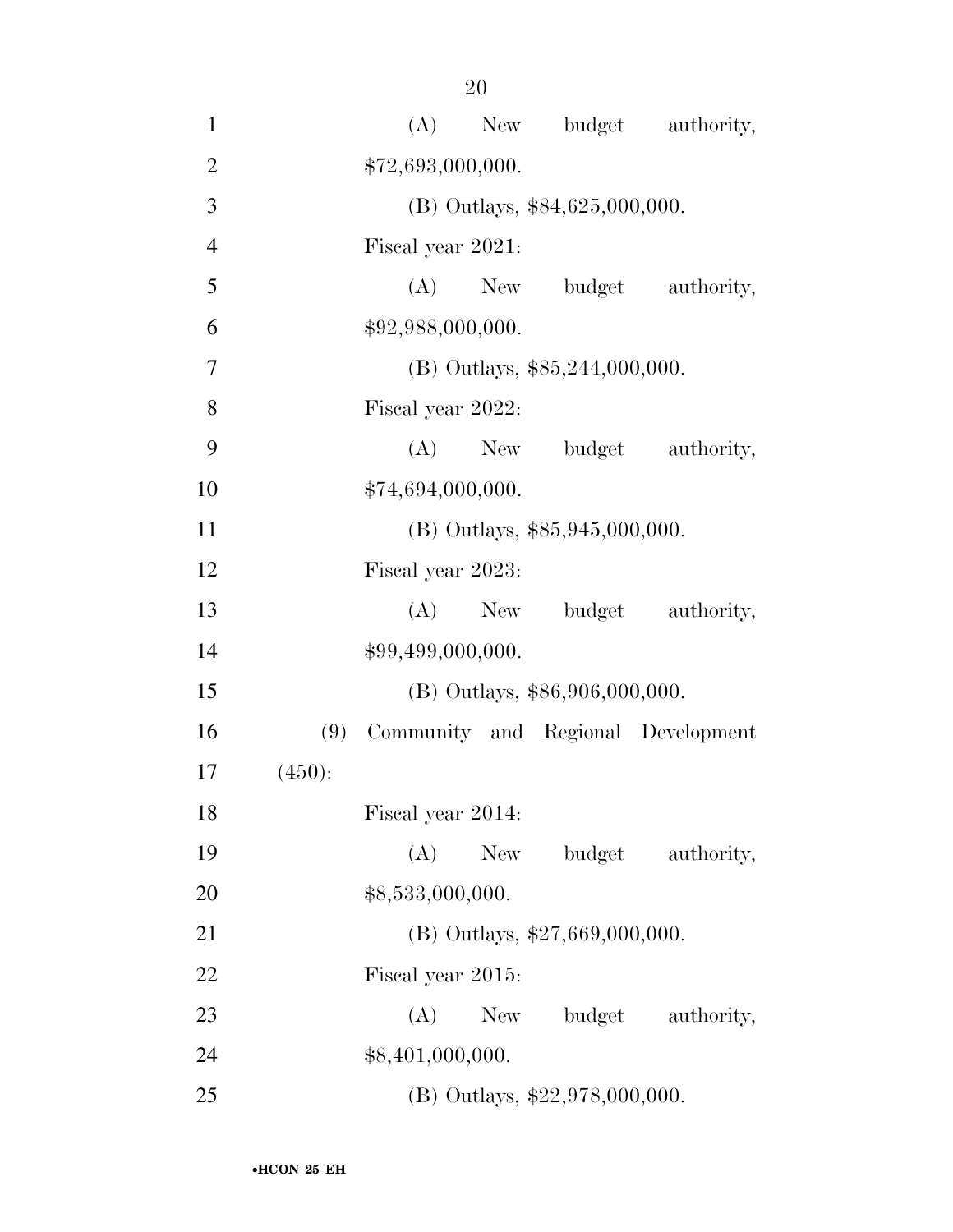| $\mathbf{1}$   | Fiscal year 2016:                  |
|----------------|------------------------------------|
| $\overline{2}$ | (A)<br>budget<br>New<br>authority, |
| 3              | \$8,341,000,000.                   |
| $\overline{4}$ | (B) Outlays, \$16,911,000,000.     |
| 5              | Fiscal year 2017:                  |
| 6              | (A) New budget authority,          |
| 7              | \$8,442,000,000.                   |
| $8\,$          | $(B)$ Outlays, \$13,910,000,000.   |
| 9              | Fiscal year 2018:                  |
| 10             | (A)<br>New budget authority,       |
| 11             | \$8,556,000,000.                   |
| 12             | $(B)$ Outlays, \$10,925,000,000.   |
| 13             | Fiscal year 2019:                  |
| 14             | New budget authority,<br>(A)       |
| 15             | \$8,766,000,000.                   |
| 16             | (B) Outlays, \$9,787,000,000.      |
| 17             | Fiscal year 2020:                  |
| 18             | (A) New budget authority,          |
| 19             | \$8,962,000,000.                   |
| 20             | $(B)$ Outlays, \$9,418,000,000.    |
| 21             | Fiscal year 2021:                  |
| 22             | (A)<br>budget<br>authority,<br>New |
| 23             | \$9,172,000,000.                   |
| 24             | (B) Outlays, $$9,283,000,000$ .    |
| 25             | Fiscal year 2022:                  |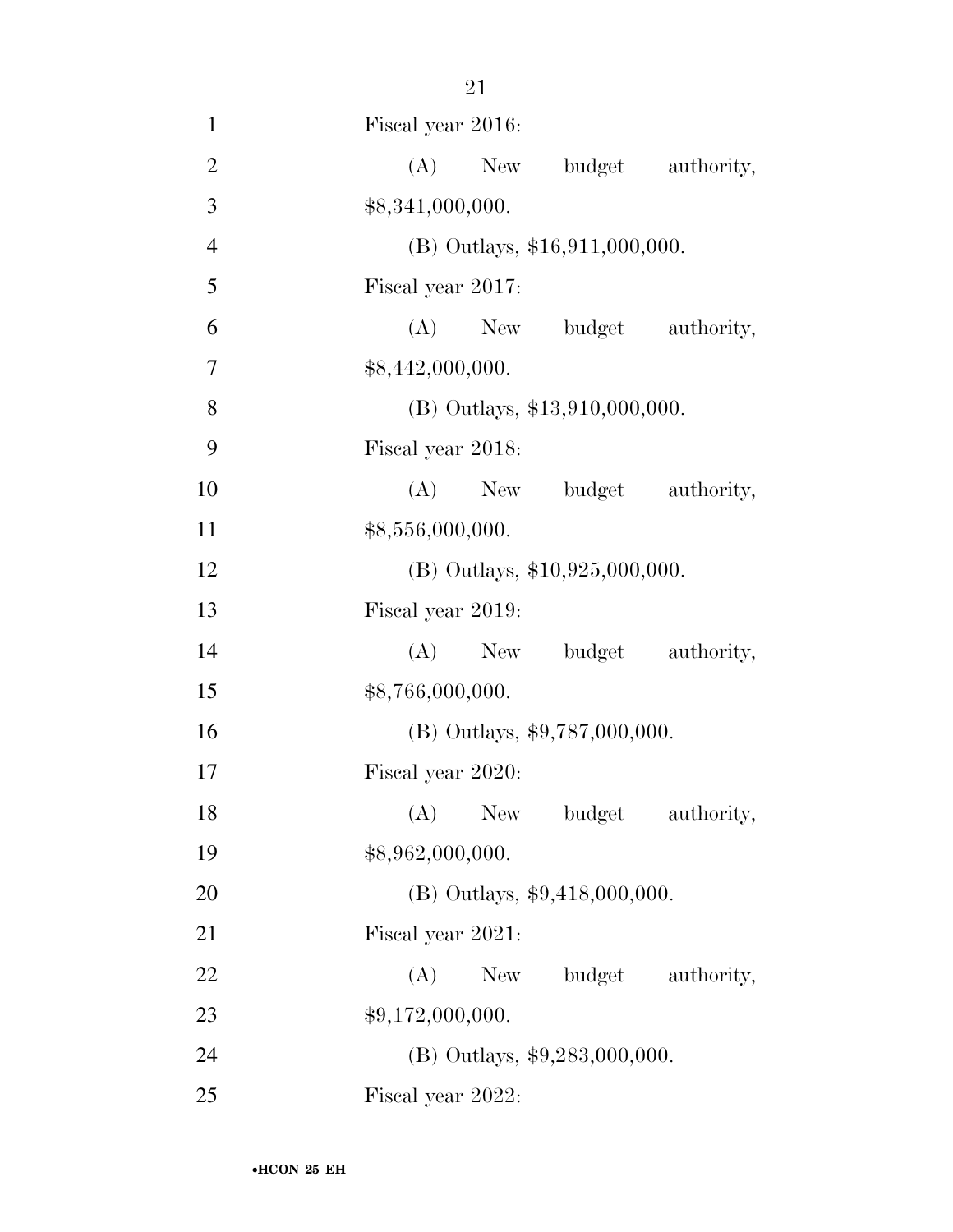| $\mathbf{1}$   | New budget authority,<br>(A)              |
|----------------|-------------------------------------------|
| $\mathbf{2}$   | \$9,424,000,000.                          |
| 3              | (B) Outlays, \$9,209,000,000.             |
| $\overline{4}$ | Fiscal year 2023:                         |
| 5              | (A)<br>New budget authority,              |
| 6              | \$9,641,000,000.                          |
| $\tau$         | (B) Outlays, $$9,271,000,000$ .           |
| 8              | (10) Education, Training, Employment, and |
| 9              | Social Services (500):                    |
| 10             | Fiscal year 2014:                         |
| 11             | budget authority,<br>(A)<br>New           |
| 12             | \$56,440,000,000.                         |
| 13             | (B) Outlays, \$77,310,000,000.            |
| 14             | Fiscal year 2015:                         |
| 15             | budget authority,<br>(A)<br>New           |
| 16             | \$73,848,000,000.                         |
| 17             | (B) Outlays, \$77,042,000,000.            |
| 18             | Fiscal year 2016:                         |
| 19             | (A)<br>budget<br>New<br>authority,        |
| 20             | \$85,577,000,000.                         |
| 21             | $(B)$ Outlays, \$84,250,000,000.          |
| 22             | Fiscal year 2017:                         |
| 23             | (A)<br>New<br>budget authority,           |
| 24             | \$95,462,000,000.                         |
| 25             | $(B)$ Outlays, \$93,615,000,000.          |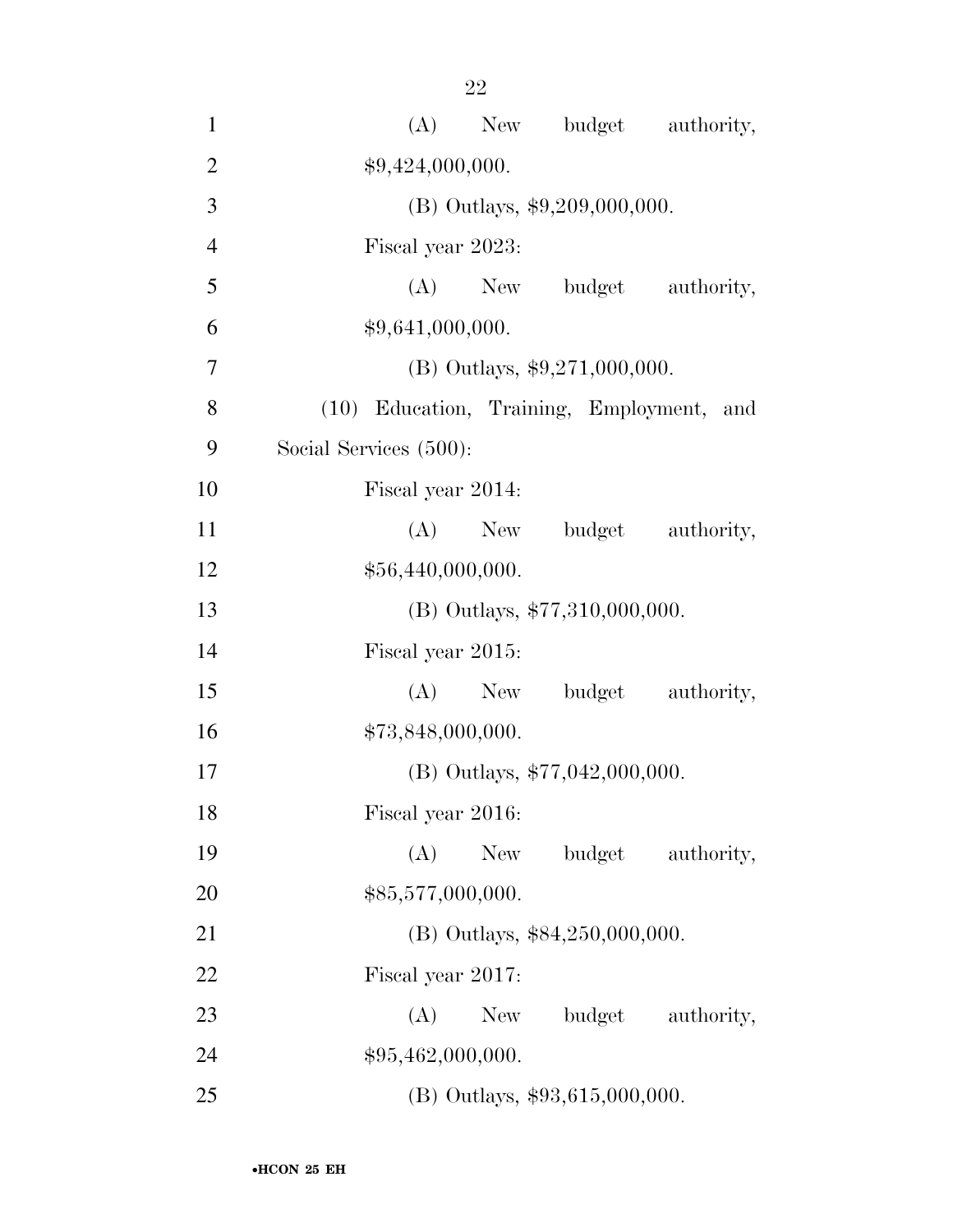| $\mathbf{1}$   | Fiscal year 2018:                 |
|----------------|-----------------------------------|
| $\overline{2}$ | (A)<br>New budget authority,      |
| 3              | \$100,910,000,000.                |
| $\overline{4}$ | $(B)$ Outlays, \$99,755,000,000.  |
| 5              | Fiscal year 2019:                 |
| 6              | (A)<br>New budget authority,      |
| 7              | \$95,734,000,000.                 |
| 8              | $(B)$ Outlays, \$95,741,000,000.  |
| 9              | Fiscal year 2020:                 |
| 10             | (A) New budget authority,         |
| 11             | \$97,329,000,000.                 |
| 12             | (B) Outlays, $$97,270,000,000$ .  |
| 13             | Fiscal year 2021:                 |
| 14             | (A) New budget authority,         |
| 15             | \$98,900,000,000.                 |
| 16             | $(B)$ Outlays, \$98,917,000,000.  |
| 17             | Fiscal year 2022:                 |
| 18             | (A) New budget authority,         |
| 19             | \$99,965,000,000.                 |
| 20             | (B) Outlays, \$100,219,000,000.   |
| 21             | Fiscal year 2023:                 |
| 22             | (A)<br>New budget<br>authority,   |
| 23             | \$101,606,000,000.                |
| 24             | $(B)$ Outlays, \$101,780,000,000. |
| 25             | $(11)$ Health $(550)$ :           |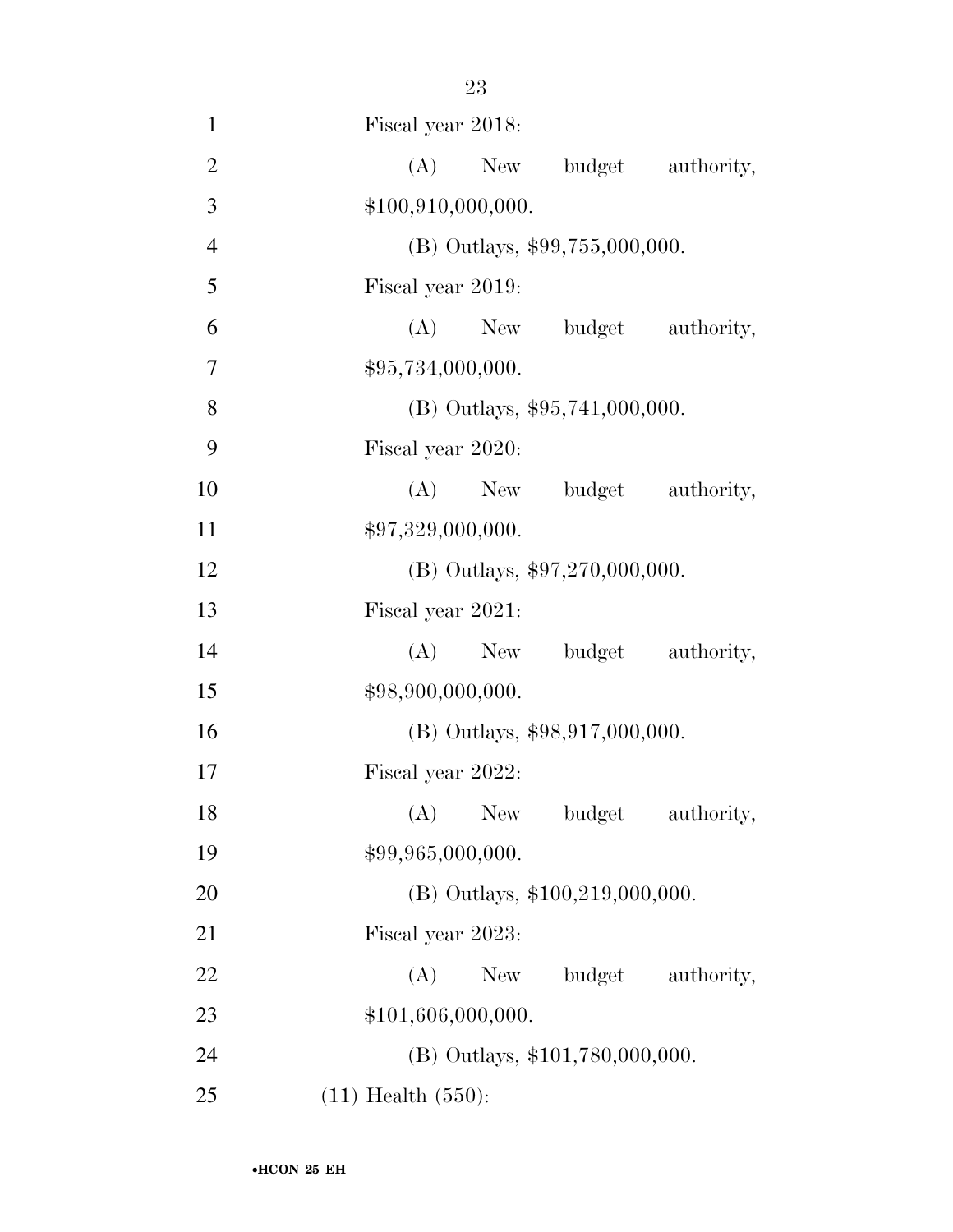| $\overline{2}$ | (A) New budget authority,         |            |
|----------------|-----------------------------------|------------|
| 3              | \$363,762,000,000.                |            |
| $\overline{4}$ | (B) Outlays, \$378,695,000,000.   |            |
| 5              | Fiscal year 2015:                 |            |
| 6              | (A) New budget authority,         |            |
| 7              | \$358,156,000,000.                |            |
| 8              | (B) Outlays, $$353,470,000,000$ . |            |
| 9              | Fiscal year 2016:                 |            |
| 10             | (A) New budget authority,         |            |
| 11             | \$359,280,000,000.                |            |
| 12             | (B) Outlays, \$362,833,000,000.   |            |
| 13             | Fiscal year 2017:                 |            |
| 14             | (A) New budget authority,         |            |
| 15             | \$375,308,000,000.                |            |
| 16             | (B) Outlays, \$375,956,000,000.   |            |
| 17             | Fiscal year 2018:                 |            |
| 18             | (A) New budget authority,         |            |
| 19             | \$387,073,000,000.                |            |
| 20             | (B) Outlays, \$386,264,000,000.   |            |
| 21             | Fiscal year 2019:                 |            |
| 22             | budget<br>(A)<br>New              | authority, |
| 23             | \$393,079,000,000.                |            |
| 24             | $(B)$ Outlays, \$392,141,000,000. |            |
| 25             | Fiscal year 2020:                 |            |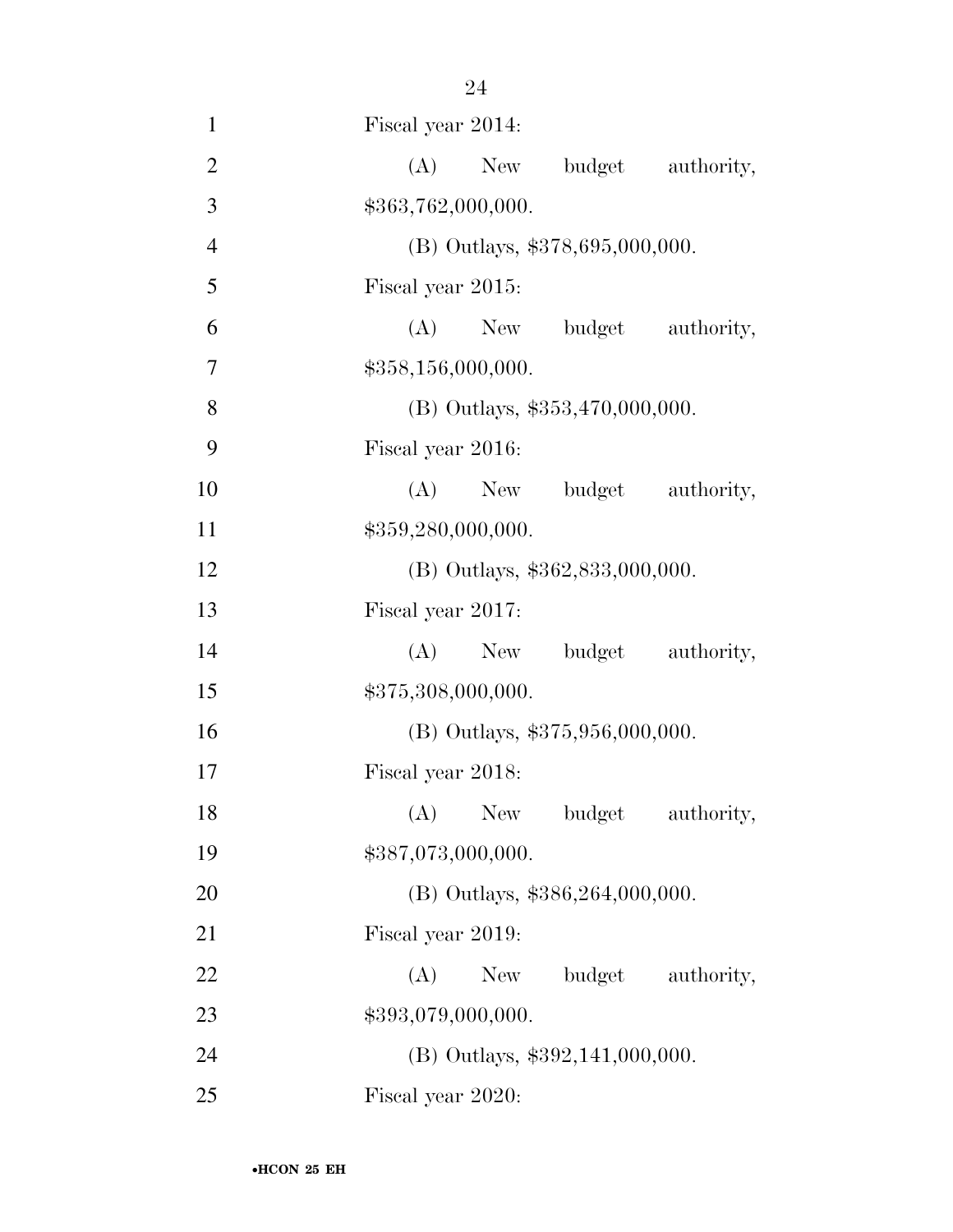| $\mathbf{1}$   | budget authority,<br>(A)<br>New       |
|----------------|---------------------------------------|
| $\overline{2}$ | \$422,229,000,000.                    |
| 3              | (B) Outlays, \$410,876,000,000.       |
| $\overline{4}$ | Fiscal year 2021:                     |
| 5              | budget<br>$(A)$ New<br>authority,     |
| 6              | \$420,834,000,000.                    |
| 7              | $(B)$ Outlays, \$419,365,000,000.     |
| 8              | Fiscal year 2022:                     |
| 9              | (A)<br>budget<br>authority,<br>New    |
| 10             | \$441,207,000,000.                    |
| 11             | (B) Outlays, \$439,353,000,000.       |
| 12             | Fiscal year 2023:                     |
| 13             | $(A)$ New<br>budget authority,        |
| 14             | \$456,935,000,000.                    |
| 15             | (B) Outlays, \$455,134,000,000.       |
| 16             | $(12)$ Medicare $(570)$ :             |
| 17             | Fiscal year 2014:                     |
| 18             | (A)<br>New<br>budget<br>authority,    |
| 19             | \$515,944,000,000.                    |
| 20             | $(B)$ Outlays, \$515,713,000,000.     |
| 21             | Fiscal year 2015:                     |
| 22             | (A)<br>New \,<br>budget<br>authority, |
| 23             | \$534,494,000,000.                    |
| 24             | (B) Outlays, \$534,400,000,000.       |
| 25             | Fiscal year 2016:                     |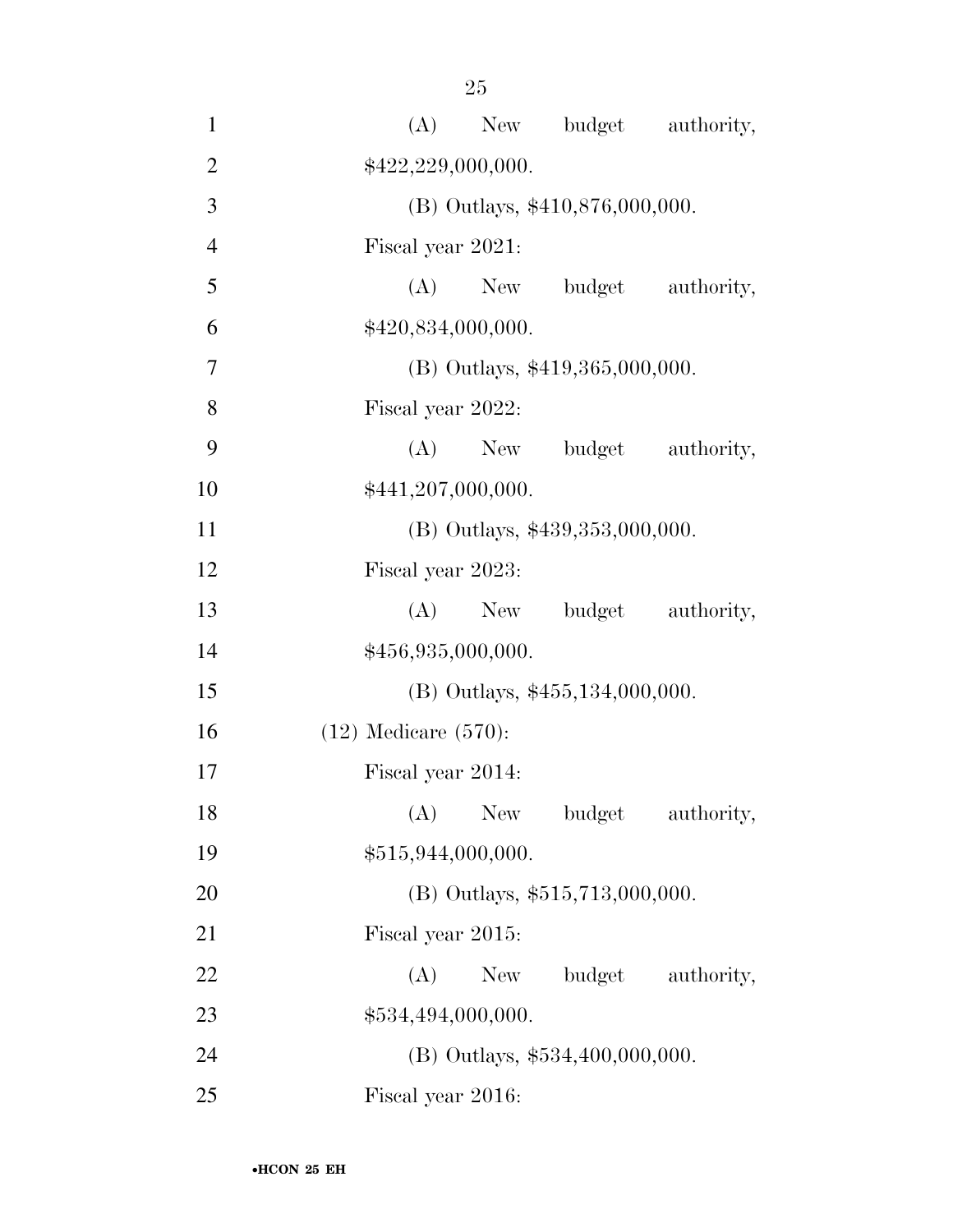| $\mathbf{1}$   |                   |                    |                                   | (A) New budget authority, |
|----------------|-------------------|--------------------|-----------------------------------|---------------------------|
| $\overline{2}$ |                   | \$581,788,000,000. |                                   |                           |
| 3              |                   |                    | (B) Outlays, \$581,834,000,000.   |                           |
| $\overline{4}$ | Fiscal year 2017: |                    |                                   |                           |
| 5              |                   |                    |                                   | (A) New budget authority, |
| 6              |                   | \$597,570,000,000. |                                   |                           |
| $\overline{7}$ |                   |                    | (B) Outlays, \$597,637,000,000.   |                           |
| 8              | Fiscal year 2018: |                    |                                   |                           |
| 9              |                   | $(A)$ New          |                                   | budget authority,         |
| 10             |                   | \$621,384,000,000. |                                   |                           |
| 11             |                   |                    | $(B)$ Outlays, \$621,480,000,000. |                           |
| 12             | Fiscal year 2019: |                    |                                   |                           |
| 13             |                   | $(A)$ New          |                                   | budget authority,         |
| 14             |                   | \$679,457,000,000. |                                   |                           |
| 15             |                   |                    | (B) Outlays, \$679,661,000,000.   |                           |
| 16             | Fiscal year 2020: |                    |                                   |                           |
| 17             |                   | $(A)$ New          | budget                            | authority,                |
| 18             |                   | \$723,313,000,000. |                                   |                           |
| 19             |                   |                    | (B) Outlays, $$723,481,000,000$ . |                           |
| 20             | Fiscal year 2021: |                    |                                   |                           |
| 21             | (A)               | New                | budget                            | authority,                |
| 22             |                   | \$770,764,000,000. |                                   |                           |
| 23             |                   |                    | (B) Outlays, $$771,261,000,000$ . |                           |
| 24             | Fiscal year 2022: |                    |                                   |                           |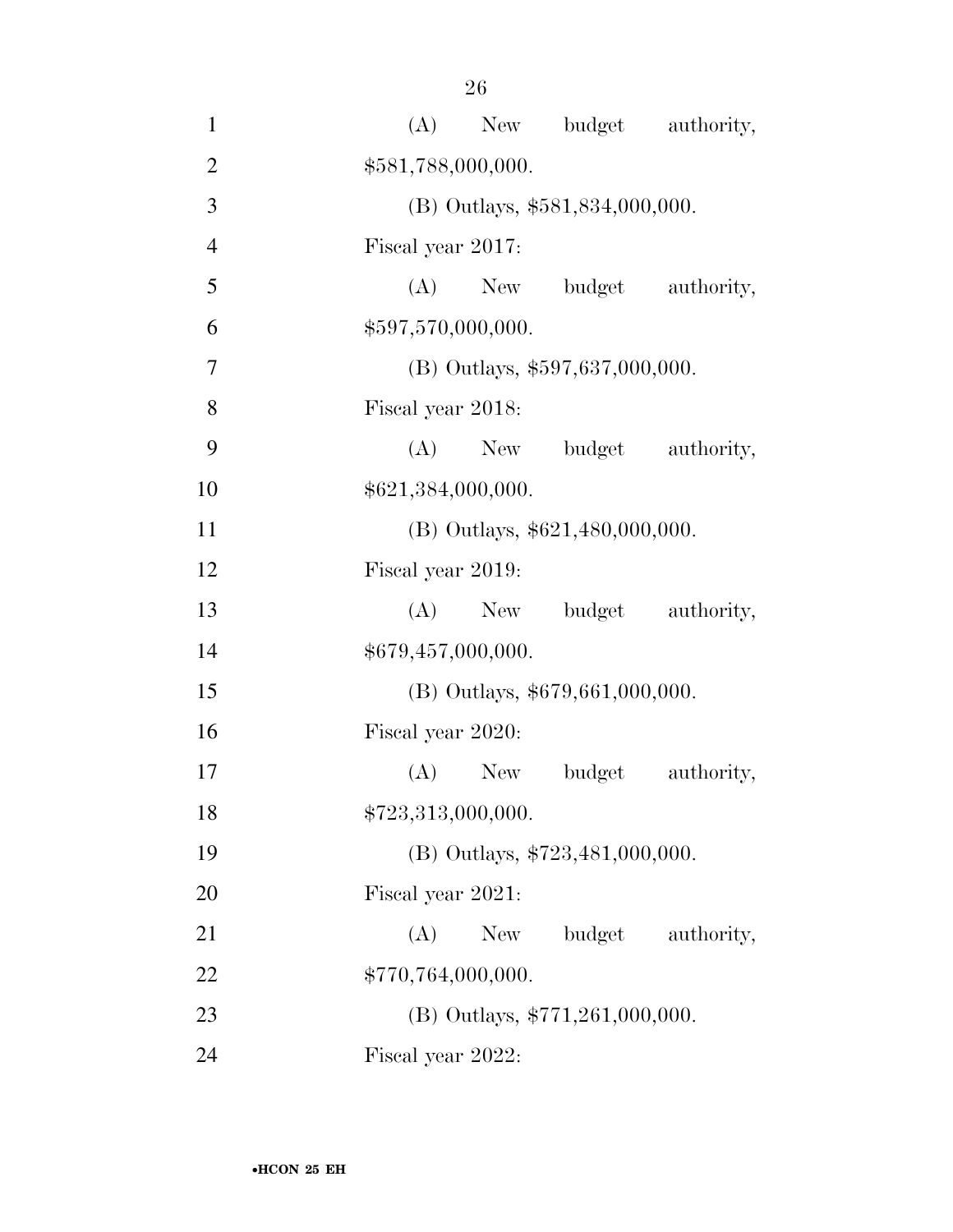| $\mathbf{1}$   | budget authority,<br>(A)<br>New       |
|----------------|---------------------------------------|
| $\overline{2}$ | \$845,828,000,000.                    |
| 3              | (B) Outlays, \$843,504,000,000.       |
| $\overline{4}$ | Fiscal year 2023:                     |
| 5              | budget<br>$(A)$ New<br>authority,     |
| 6              | \$875,417,000,000.                    |
| 7              | (B) Outlays, \$874,988,000,000.       |
| 8              | $(13)$ Income Security $(600)$ :      |
| 9              | Fiscal year 2014:                     |
| 10             | (A)<br>budget<br>New<br>authority,    |
| 11             | \$509,418,000,000.                    |
| 12             | (B) Outlays, \$508,082,000,000.       |
| 13             | Fiscal year 2015:                     |
| 14             | budget<br>(A)<br>New<br>authority,    |
| 15             | \$480,285,000,000.                    |
| 16             | (B) Outlays, \$476,897,000,000.       |
| 17             | Fiscal year 2016:                     |
| 18             | (A)<br>New<br>budget<br>authority,    |
| 19             | \$487,623,000,000.                    |
| 20             | $(B)$ Outlays, \$487,046,000,000.     |
| 21             | Fiscal year 2017:                     |
| 22             | (A)<br>New \,<br>budget<br>authority, |
| 23             | \$484,222,000,000.                    |
| 24             | (B) Outlays, \$479,516,000,000.       |
| 25             | Fiscal year 2018:                     |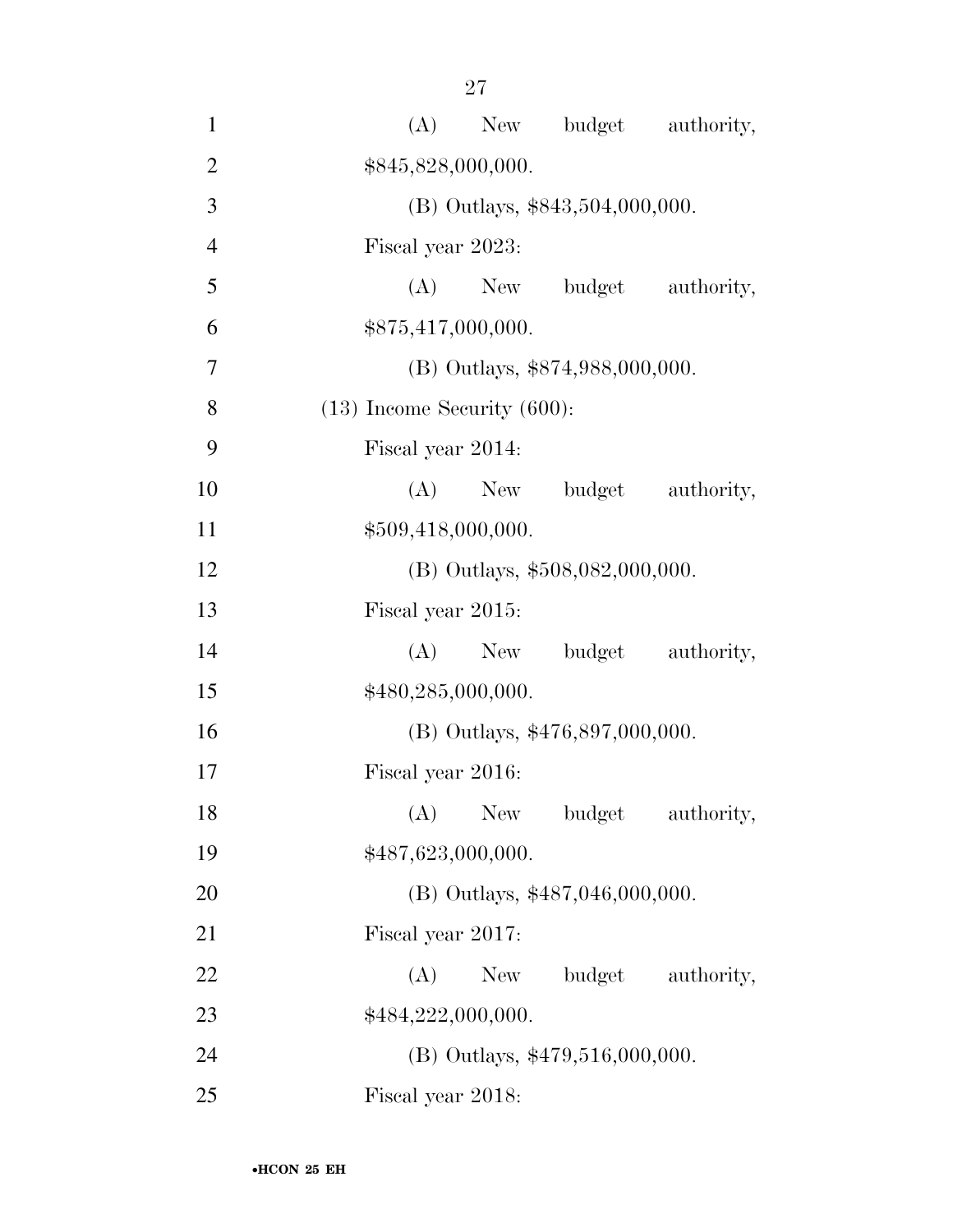| $\mathbf{1}$   | New budget authority,<br>(A)       |
|----------------|------------------------------------|
| $\overline{2}$ | \$484,653,000,000.                 |
| 3              | (B) Outlays, $$475,612,000,000$ .  |
| $\overline{4}$ | Fiscal year 2019:                  |
| 5              | (A)<br>budget<br>authority,<br>New |
| 6              | \$495,065,000,000.                 |
| 7              | (B) Outlays, \$490,660,000,000.    |
| 8              | Fiscal year 2020:                  |
| 9              | $(A)$ New<br>budget authority,     |
| 10             | \$501,101,000,000.                 |
| 11             | (B) Outlays, \$496,983,000,000.    |
| 12             | Fiscal year 2021:                  |
| 13             | budget<br>$(A)$ New<br>authority,  |
| 14             | \$505,927,000,000.                 |
| 15             | (B) Outlays, \$501,832,000,000.    |
| 16             | Fiscal year 2022:                  |
| 17             | $(A)$ New<br>budget<br>authority,  |
| 18             | \$515,637,000,000.                 |
| 19             | (B) Outlays, \$516,362,000,000.    |
| 20             | Fiscal year 2023:                  |
| 21             | (A)<br>budget<br>New<br>authority, |
| 22             | \$510,654,000,000.                 |
| 23             | $(B)$ Outlays, \$506,354,000,000.  |
| 24             | $(14)$ Social Security $(650)$ :   |
| 25             | Fiscal year 2014:                  |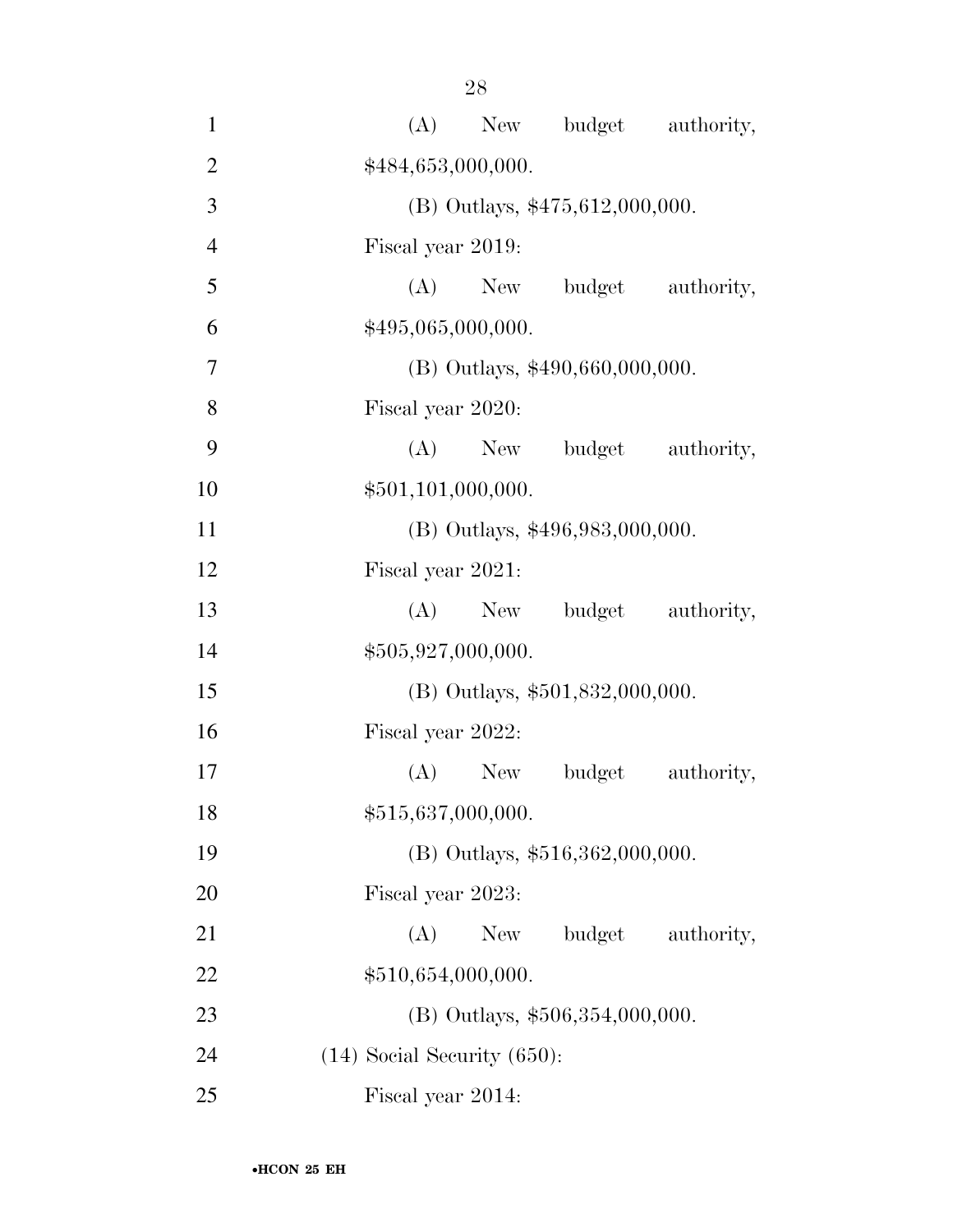| $\mathbf{1}$   | New budget authority,<br>(A)       |
|----------------|------------------------------------|
| $\overline{2}$ | \$27,506,000,000.                  |
| 3              | $(B)$ Outlays, \$27,616,000,000.   |
| $\overline{4}$ | Fiscal year 2015:                  |
| 5              | budget authority,<br>$(A)$ New     |
| 6              | \$30,233,000,000.                  |
| $\overline{7}$ | (B) Outlays, \$30,308,000,000.     |
| 8              | Fiscal year 2016:                  |
| 9              | (A) New budget<br>authority,       |
| 10             | \$33,369,000,000.                  |
| 11             | (B) Outlays, \$33,407,000,000.     |
| 12             | Fiscal year 2017:                  |
| 13             | budget authority,<br>$(A)$ New     |
| 14             | \$36,691,000,000.                  |
| 15             | $(B)$ Outlays, \$36,691,000,000.   |
| 16             | Fiscal year 2018:                  |
| 17             | $(A)$ New<br>budget<br>authority,  |
| 18             | \$40,005,000,000.                  |
| 19             | $(B)$ Outlays, \$40,005,000,000.   |
| 20             | Fiscal year 2019:                  |
| 21             | budget<br>(A)<br>New<br>authority, |
| 22             | \$43,421,000,000.                  |
| 23             | $(B)$ Outlays, \$43,421,000,000.   |
| 24             | Fiscal year 2020:                  |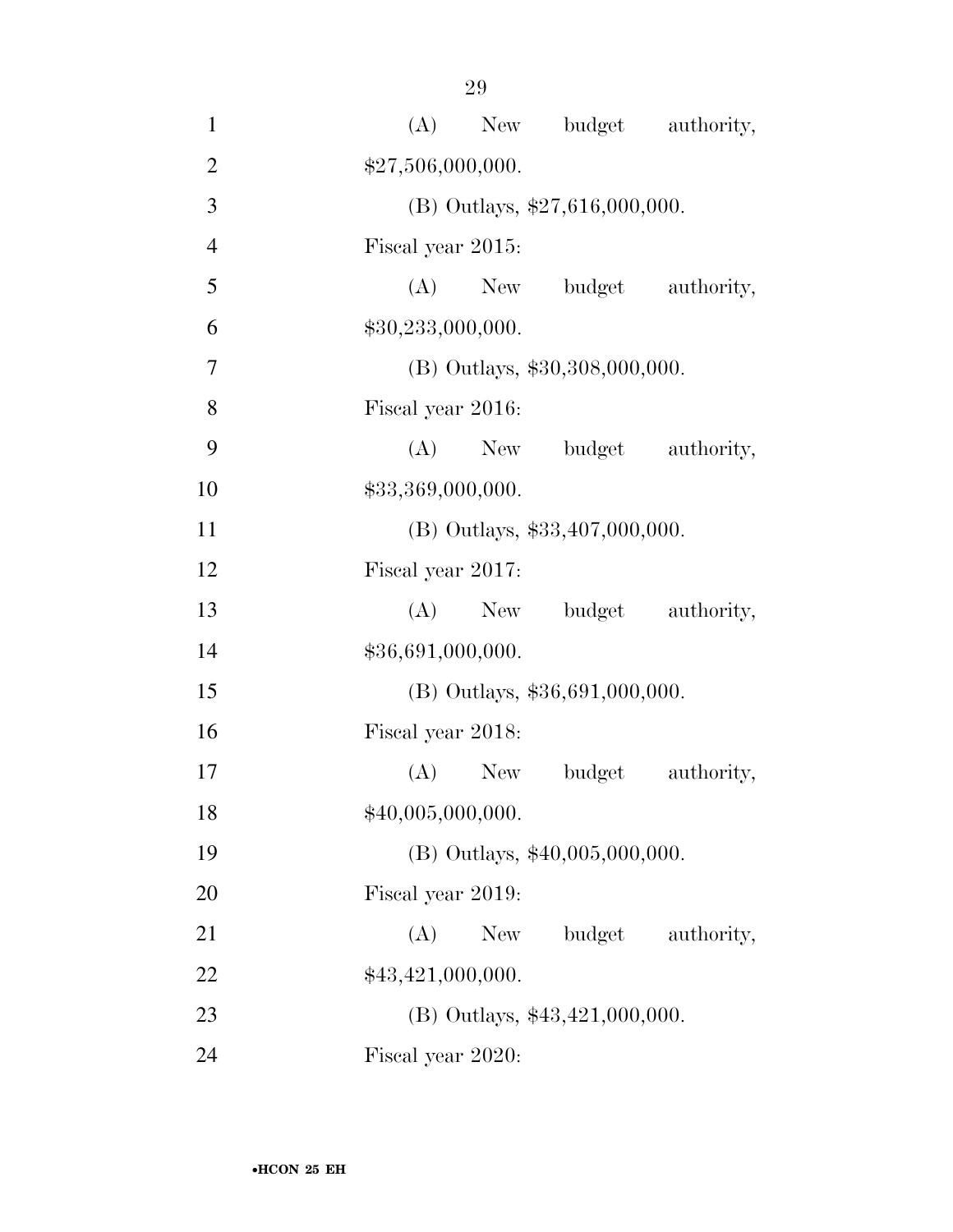| $\mathbf{1}$   | budget authority,<br>(A)<br>New                 |  |  |  |
|----------------|-------------------------------------------------|--|--|--|
| $\overline{2}$ | \$46,954,000,000.                               |  |  |  |
| 3              | $(B)$ Outlays, \$46,954,000,000.                |  |  |  |
| $\overline{4}$ | Fiscal year 2021:                               |  |  |  |
| 5              | budget authority,<br>$(A)$ New                  |  |  |  |
| 6              | \$50,474,000,000.                               |  |  |  |
| $\overline{7}$ | (B) Outlays, \$50,474,000,000.                  |  |  |  |
| 8              | Fiscal year 2022:                               |  |  |  |
| 9              | (A)<br>budget authority,<br>New                 |  |  |  |
| 10             | \$54,235,000,000.                               |  |  |  |
| 11             | (B) Outlays, \$54,235,000,000.                  |  |  |  |
| 12             | Fiscal year 2023:                               |  |  |  |
| 13             | budget authority,<br>(A)<br>New                 |  |  |  |
| 14             | \$58,441,000,000.                               |  |  |  |
| 15             | $(B)$ Outlays, \$58,441,000,000.                |  |  |  |
| 16             | $(15)$ Veterans Benefits and Services $(700)$ : |  |  |  |
| 17             | Fiscal year 2014:                               |  |  |  |
| 18             | (A)<br>New<br>authority,<br>budget              |  |  |  |
| 19             | \$145,730,000,000.                              |  |  |  |
| 20             | $(B)$ Outlays, \$145,440,000,000.               |  |  |  |
| 21             | Fiscal year 2015:                               |  |  |  |
| 22             | budget authority,<br>(A)<br>New                 |  |  |  |
| 23             | \$149,792,000,000.                              |  |  |  |
| 24             | (B) Outlays, \$149,313,000,000.                 |  |  |  |
| 25             | Fiscal year 2016:                               |  |  |  |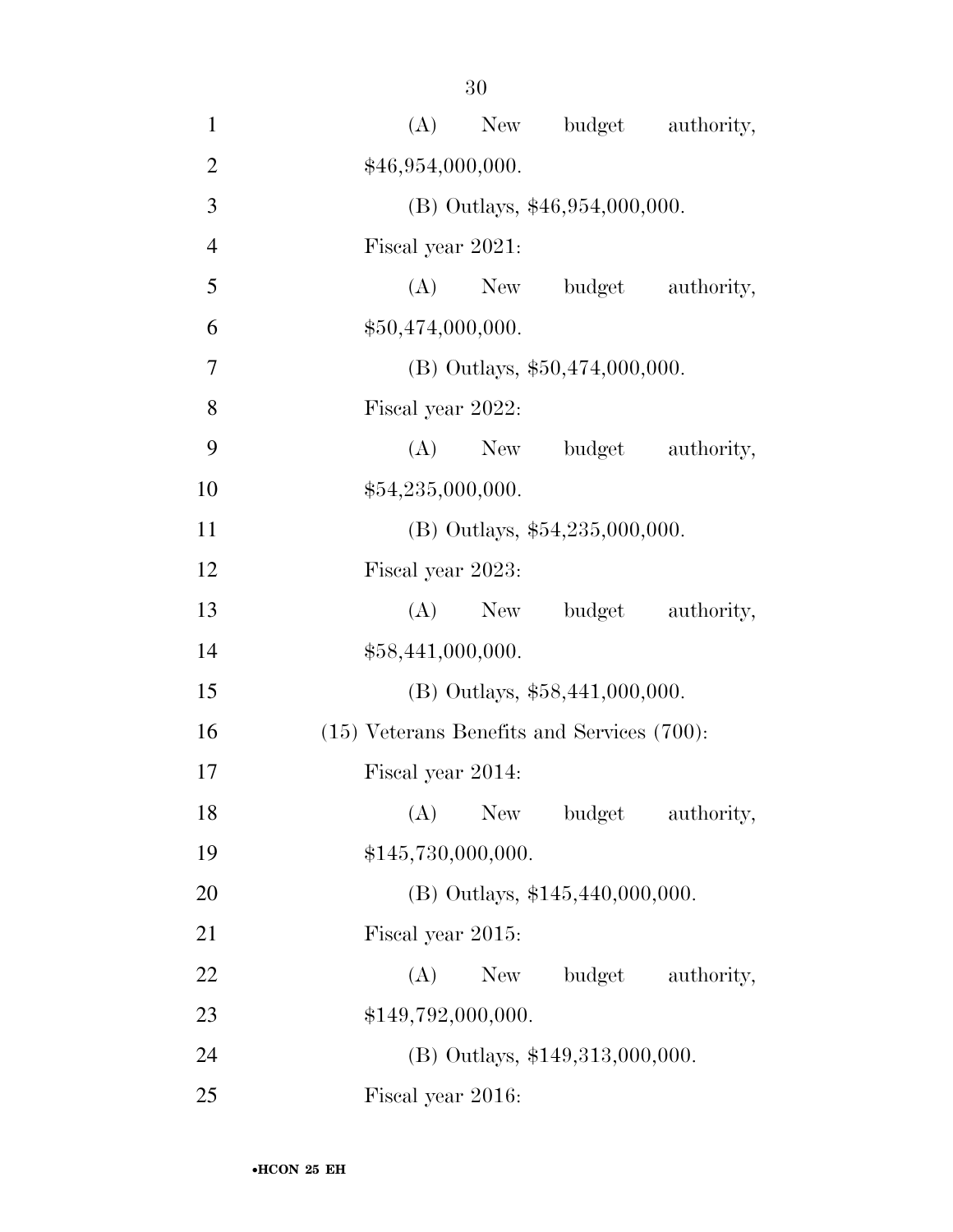| $\mathbf{1}$   | (A) New budget authority,          |
|----------------|------------------------------------|
| $\overline{2}$ | \$162,051,000,000.                 |
| 3              | (B) Outlays, \$161,441,000,000.    |
| $\overline{4}$ | Fiscal year 2017:                  |
| 5              | (A) New budget authority,          |
| 6              | \$160,947,000,000.                 |
| 7              | $(B)$ Outlays, \$160,117,000,000.  |
| 8              | Fiscal year 2018:                  |
| 9              | (A) New budget authority,          |
| 10             | \$159,423,000,000.                 |
| 11             | $(B)$ Outlays, \$158,565,000,000.  |
| 12             | Fiscal year 2019:                  |
| 13             | budget authority,<br>$(A)$ New     |
| 14             | \$171,032,000,000.                 |
| 15             | $(B)$ Outlays, \$170,144,000,000.  |
| 16             | Fiscal year 2020:                  |
| 17             | (A)<br>New<br>budget<br>authority, |
| 18             | \$175,674,000,000.                 |
| 19             | (B) Outlays, \$174,791,000,000.    |
| 20             | Fiscal year 2021:                  |
| 21             | budget<br>(A)<br>New<br>authority, |
| 22             | \$179,585,000,000.                 |
| 23             | (B) Outlays, \$178,655,000,000.    |
| 24             | Fiscal year 2022:                  |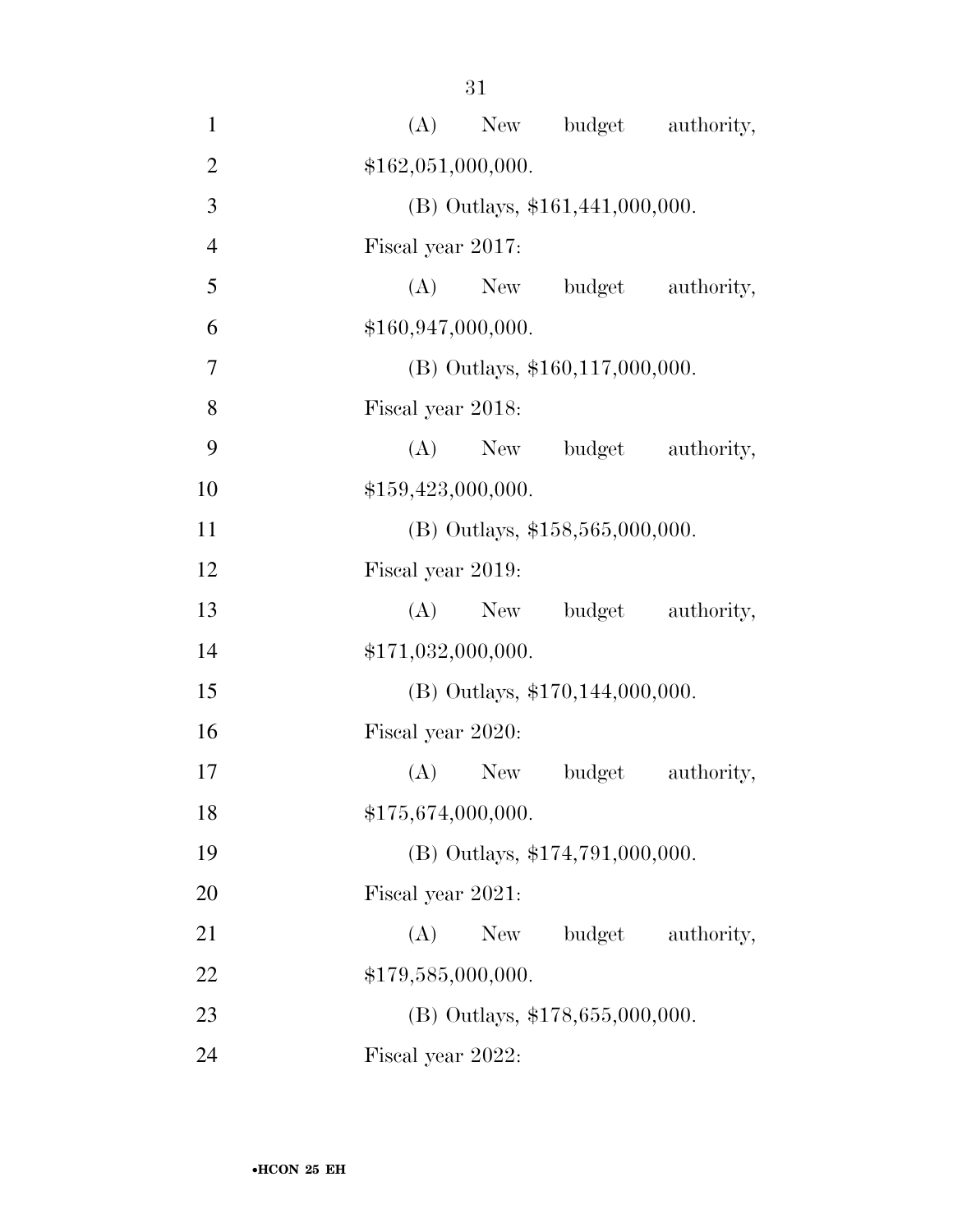| $\mathbf{1}$   | (A)<br>New budget authority,               |  |  |  |  |  |
|----------------|--------------------------------------------|--|--|--|--|--|
| $\overline{2}$ | \$191,294,000,000.                         |  |  |  |  |  |
| 3              | (B) Outlays, \$190,344,000,000.            |  |  |  |  |  |
| $\overline{4}$ | Fiscal year 2023:                          |  |  |  |  |  |
| 5              | New budget<br>(A)<br>authority,            |  |  |  |  |  |
| 6              | \$187,945,000,000.                         |  |  |  |  |  |
| 7              | (B) Outlays, \$186,882,000,000.            |  |  |  |  |  |
| 8              | $(16)$ Administration of Justice $(750)$ : |  |  |  |  |  |
| 9              | Fiscal year 2014:                          |  |  |  |  |  |
| 10             | (A) New budget<br>authority,               |  |  |  |  |  |
| 11             | \$51,933,000,000.                          |  |  |  |  |  |
| 12             | (B) Outlays, \$53,376,000,000.             |  |  |  |  |  |
| 13             | Fiscal year 2015:                          |  |  |  |  |  |
| 14             | New budget authority,<br>(A)               |  |  |  |  |  |
| 15             | \$53,116,000,000.                          |  |  |  |  |  |
| 16             | (B) Outlays, \$52,918,000,000.             |  |  |  |  |  |
| 17             | Fiscal year 2016:                          |  |  |  |  |  |
| 18             | (A) New budget authority,                  |  |  |  |  |  |
| 19             | \$56,644,000,000.                          |  |  |  |  |  |
| 20             | $(B)$ Outlays, \$55,745,000,000.           |  |  |  |  |  |
| 21             | Fiscal year 2017:                          |  |  |  |  |  |
| 22             | (A)<br>budget<br>New<br>authority,         |  |  |  |  |  |
| 23             | \$56,712,000,000.                          |  |  |  |  |  |
| 24             | (B) Outlays, \$57,949,000,000.             |  |  |  |  |  |
| 25             | Fiscal year 2018:                          |  |  |  |  |  |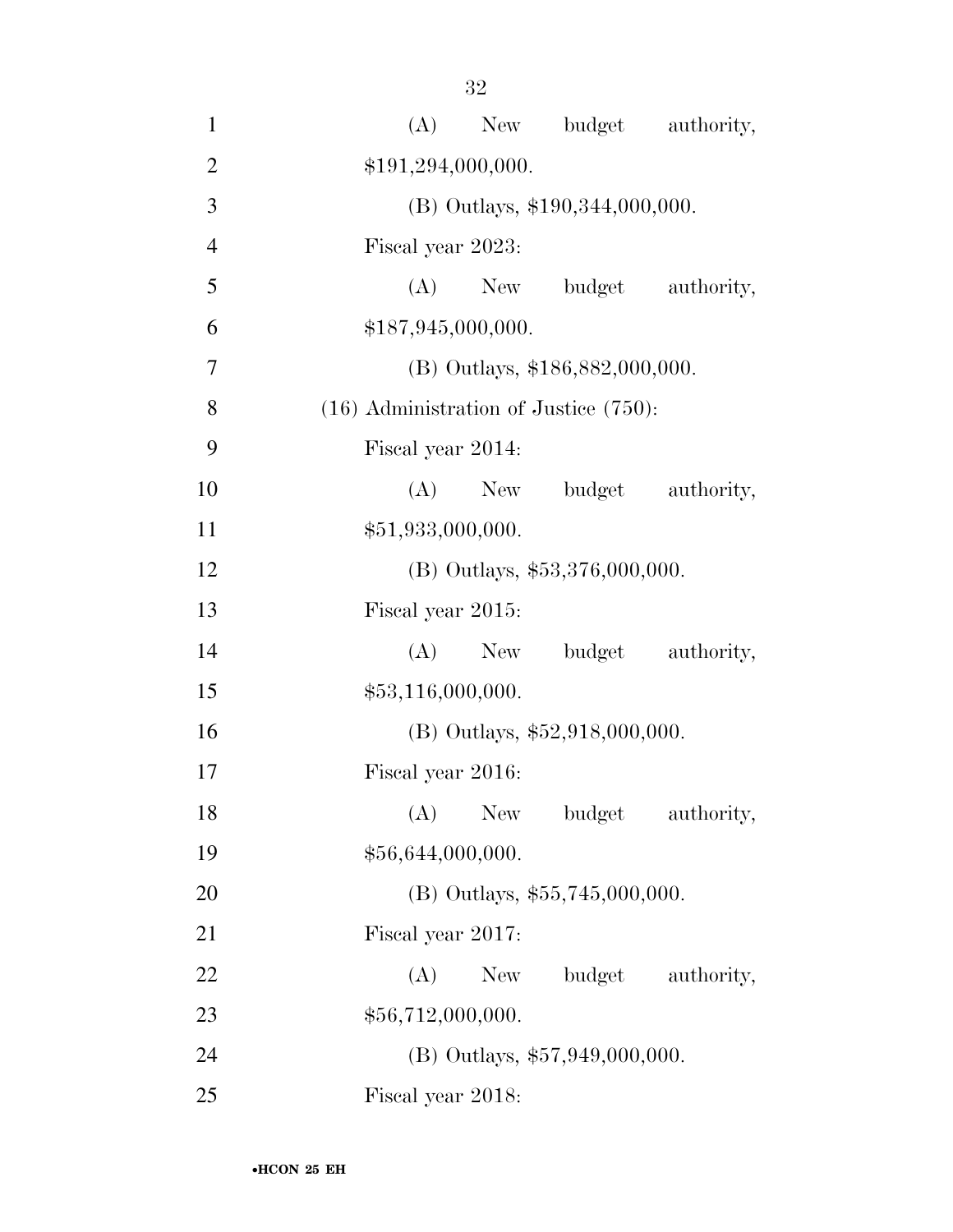| $\mathbf{1}$   | New budget authority,<br>(A)        |  |  |  |
|----------------|-------------------------------------|--|--|--|
| $\overline{2}$ | \$58,586,000,000.                   |  |  |  |
| 3              | $(B)$ Outlays, \$59,859,000,000.    |  |  |  |
| $\overline{4}$ | Fiscal year 2019:                   |  |  |  |
| 5              | $(A)$ New<br>budget authority,      |  |  |  |
| 6              | \$60,495,000,000.                   |  |  |  |
| $\overline{7}$ | $(B)$ Outlays, \$60,666,000,000.    |  |  |  |
| 8              | Fiscal year 2020:                   |  |  |  |
| 9              | (A) New budget authority,           |  |  |  |
| 10             | \$62,400,000,000.                   |  |  |  |
| 11             | (B) Outlays, \$61,878,000,000.      |  |  |  |
| 12             | Fiscal year 2021:                   |  |  |  |
| 13             | budget authority,<br>$(A)$ New      |  |  |  |
| 14             | \$64,507,000,000.                   |  |  |  |
| 15             | (B) Outlays, \$63,950,000,000.      |  |  |  |
| 16             | Fiscal year 2022:                   |  |  |  |
| 17             | authority,<br>$(A)$ New<br>budget   |  |  |  |
| 18             | \$70,150,000,000.                   |  |  |  |
| 19             | (B) Outlays, \$69,561,000,000.      |  |  |  |
| 20             | Fiscal year 2023:                   |  |  |  |
| 21             | budget<br>(A)<br>New<br>authority,  |  |  |  |
| 22             | \$72,809,000,000.                   |  |  |  |
| 23             | (B) Outlays, $$72,195,000,000$ .    |  |  |  |
| 24             | $(17)$ General Government $(800)$ : |  |  |  |
| 25             | Fiscal year 2014:                   |  |  |  |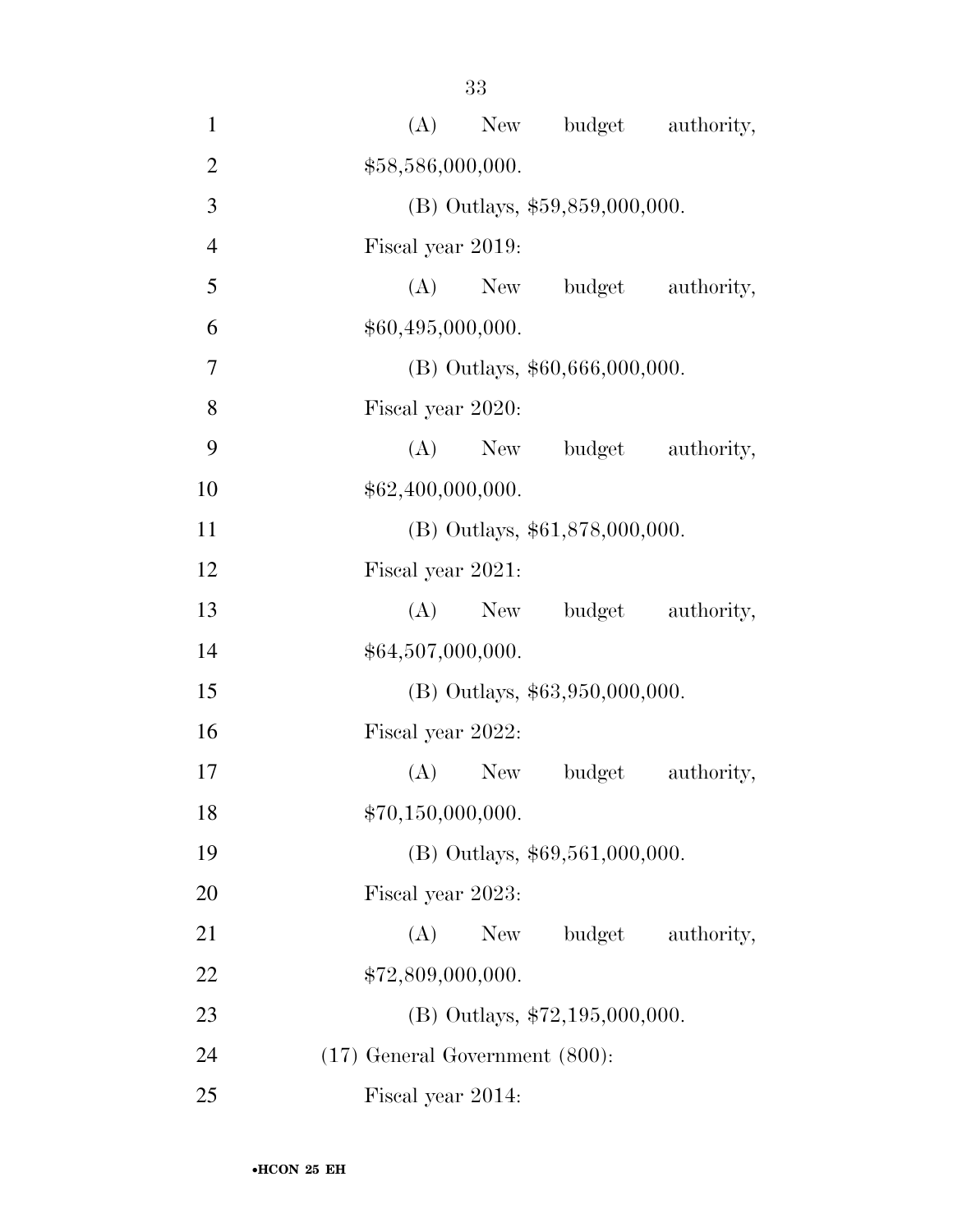| $\mathbf{1}$   | (A) New budget authority,          |
|----------------|------------------------------------|
| $\overline{2}$ | \$23,225,000,000.                  |
| 3              | (B) Outlays, $$24,172,000,000$ .   |
| $\overline{4}$ | Fiscal year 2015:                  |
| 5              | (A) New budget authority,          |
| 6              | \$21,922,000,000.                  |
| 7              | $(B)$ Outlays, \$20,749,000,000.   |
| 8              | Fiscal year 2016:                  |
| 9              | (A) New budget authority,          |
| 10             | \$23,263,000,000.                  |
| 11             | (B) Outlays, $$22,559,000,000$ .   |
| 12             | Fiscal year 2017:                  |
| 13             | (A) New budget authority,          |
| 14             | \$23,814,000,000.                  |
| 15             | (B) Outlays, $$23,435,000,000$ .   |
| 16             | Fiscal year 2018:                  |
| 17             | (A) New budget<br>authority,       |
| 18             | \$24,573,000,000.                  |
| 19             | (B) Outlays, $$24,158,000,000$ .   |
| 20             | Fiscal year 2019:                  |
| 21             | budget<br>(A)<br>New<br>authority, |
| 22             | \$25,454,000,000.                  |
| 23             | $(B)$ Outlays, \$24,803,000,000.   |
| 24             | Fiscal year 2020:                  |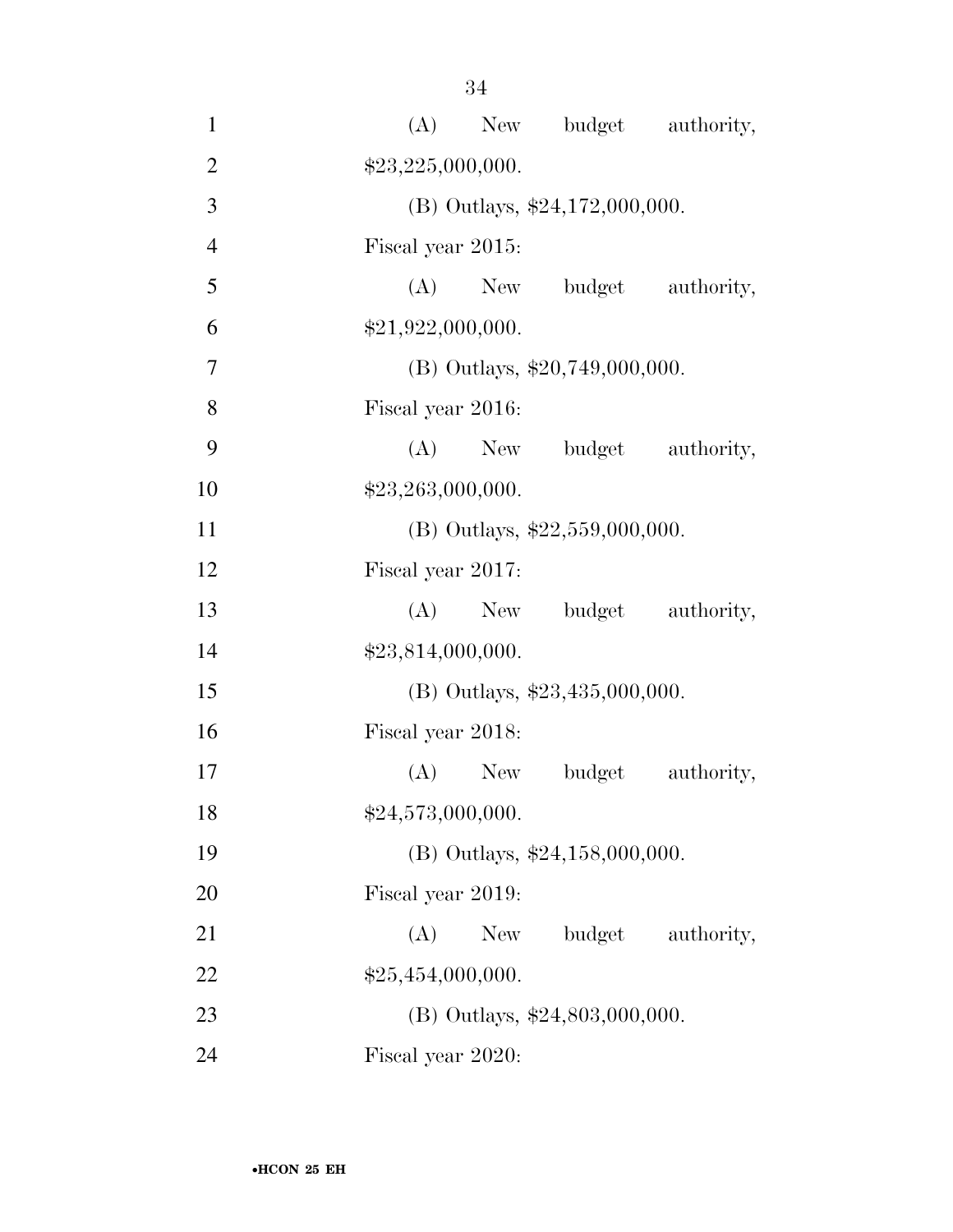| $\mathbf{1}$   | budget authority,<br>(A)<br>New    |  |  |  |
|----------------|------------------------------------|--|--|--|
| $\overline{2}$ | \$26,293,000,000.                  |  |  |  |
| 3              | (B) Outlays, $$25,645,000,000$ .   |  |  |  |
| $\overline{4}$ | Fiscal year 2021:                  |  |  |  |
| 5              | budget authority,<br>$(A)$ New     |  |  |  |
| 6              | \$27,178,000,000.                  |  |  |  |
| $\overline{7}$ | (B) Outlays, \$26,566,000,000.     |  |  |  |
| 8              | Fiscal year 2022:                  |  |  |  |
| 9              | (A)<br>budget authority,<br>New    |  |  |  |
| 10             | \$27,821,000,000.                  |  |  |  |
| 11             | (B) Outlays, $$27,219,000,000$ .   |  |  |  |
| 12             | Fiscal year 2023:                  |  |  |  |
| 13             | budget authority,<br>$(A)$ New     |  |  |  |
| 14             | \$28,717,000,000.                  |  |  |  |
| 15             | $(B)$ Outlays, \$28,116,000,000.   |  |  |  |
| 16             | $(18)$ Net Interest $(900)$ :      |  |  |  |
| 17             | Fiscal year 2014:                  |  |  |  |
| 18             | (A)<br>New<br>budget<br>authority, |  |  |  |
| 19             | \$341,099,000,000.                 |  |  |  |
| 20             | (B) Outlays, \$341,099,000,000.    |  |  |  |
| 21             | Fiscal year 2015:                  |  |  |  |
| 22             | budget authority,<br>(A)<br>New    |  |  |  |
| 23             | \$367,647,000,000.                 |  |  |  |
| 24             | $(B)$ Outlays, \$367,647,000,000.  |  |  |  |
| 25             | Fiscal year 2016:                  |  |  |  |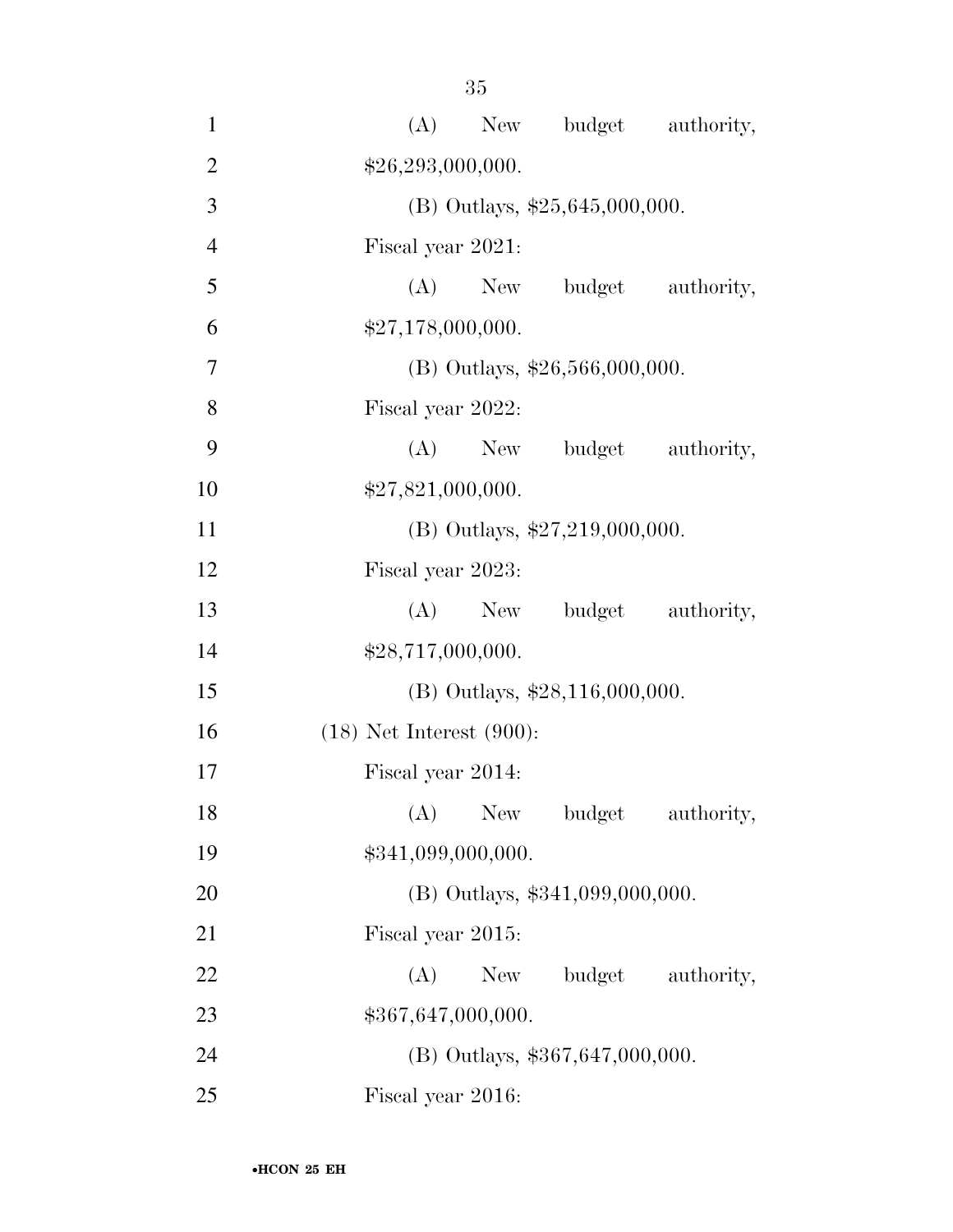| $\mathbf{1}$   | (A)                               |                                 | New budget authority,           |                   |  |  |
|----------------|-----------------------------------|---------------------------------|---------------------------------|-------------------|--|--|
| $\overline{2}$ |                                   | \$405,960,000,000.              |                                 |                   |  |  |
| 3              |                                   | (B) Outlays, \$405,960,000,000. |                                 |                   |  |  |
| $\overline{4}$ | Fiscal year 2017:                 |                                 |                                 |                   |  |  |
| 5              |                                   |                                 | (A) New budget                  | authority,        |  |  |
| 6              |                                   | \$476,448,000,000.              |                                 |                   |  |  |
| $\overline{7}$ |                                   | (B) Outlays, \$476,448,000,000. |                                 |                   |  |  |
| 8              |                                   | Fiscal year 2018:               |                                 |                   |  |  |
| 9              |                                   |                                 | (A) New budget                  | authority,        |  |  |
| 10             |                                   | \$555,772,000,000.              |                                 |                   |  |  |
| 11             |                                   |                                 | (B) Outlays, \$555,772,000,000. |                   |  |  |
| 12             | Fiscal year 2019:                 |                                 |                                 |                   |  |  |
| 13             |                                   | $(A)$ New                       |                                 | budget authority, |  |  |
| 14             | \$613,411,000,000.                |                                 |                                 |                   |  |  |
| 15             |                                   |                                 | (B) Outlays, \$613,411,000,000. |                   |  |  |
| 16             | Fiscal year 2020:                 |                                 |                                 |                   |  |  |
| 17             |                                   | $(A)$ New                       | budget                          | authority,        |  |  |
| 18             |                                   | \$661,810,000,000.              |                                 |                   |  |  |
| 19             |                                   |                                 | (B) Outlays, \$661,810,000,000. |                   |  |  |
| 20             | Fiscal year 2021:                 |                                 |                                 |                   |  |  |
| 21             | (A)                               | New                             | budget                          | authority,        |  |  |
| 22             | \$694,647,000,000.                |                                 |                                 |                   |  |  |
| 23             | $(B)$ Outlays, \$694,647,000,000. |                                 |                                 |                   |  |  |
| 24             | Fiscal year 2022:                 |                                 |                                 |                   |  |  |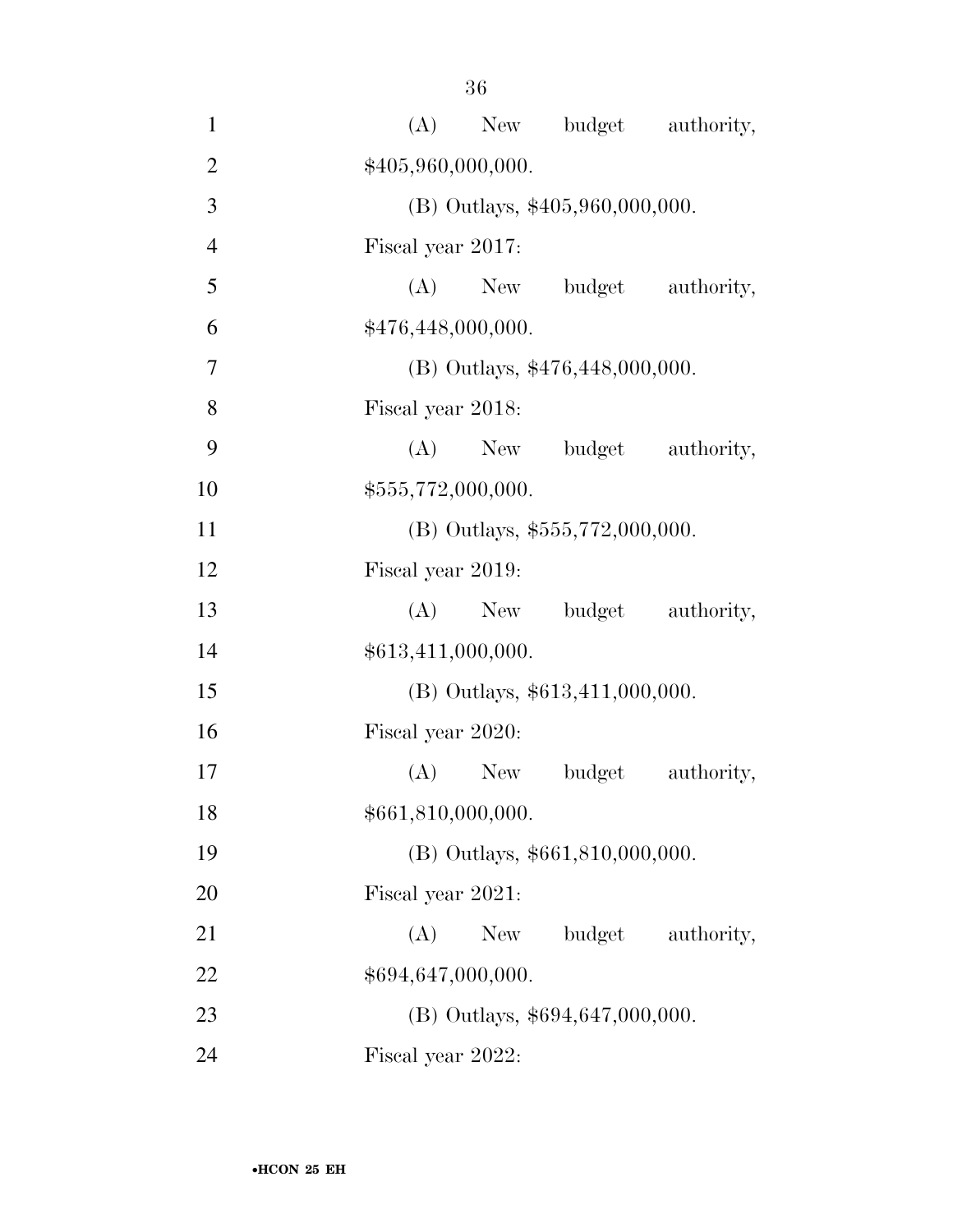| $\mathbf{1}$   | New budget authority,<br>(A)         |
|----------------|--------------------------------------|
| $\overline{2}$ | \$723,923,000,000.                   |
| 3              | (B) Outlays, \$723,923,000,000.      |
| $\overline{4}$ | Fiscal year 2023:                    |
| 5              | (A) New budget authority,            |
| 6              | \$745,963,000,000.                   |
| 7              | (B) Outlays, $$745,963,000,000$ .    |
| 8              | $(19)$ Allowances $(920)$ :          |
| 9              | Fiscal year 2014:                    |
| 10             | (A)<br>budget authority,<br>New      |
| 11             | $-$ \$59,061,000,000.                |
| 12             | (B) Outlays, -\$44,044,000,000.      |
| 13             | Fiscal year 2015:                    |
| 14             | budget authority,<br>(A)<br>New      |
| 15             | $-$ \$58,840,000,000.                |
| 16             | (B) Outlays, $-$ \$53,255,000,000.   |
| 17             | Fiscal year 2016:                    |
| 18             | (A)<br>New<br>authority,<br>budget   |
| 19             | $-$ \$65,587,000,000.                |
| 20             | (B) Outlays, $-$ \$59,258,000,000.   |
| 21             | Fiscal year 2017:                    |
| 22             | budget authority,<br>(A)<br>New      |
| 23             | $-$ \$71,859,000,000.                |
| 24             | $(B)$ Outlays, $-$ \$65,151,000,000. |
| 25             | Fiscal year 2018:                    |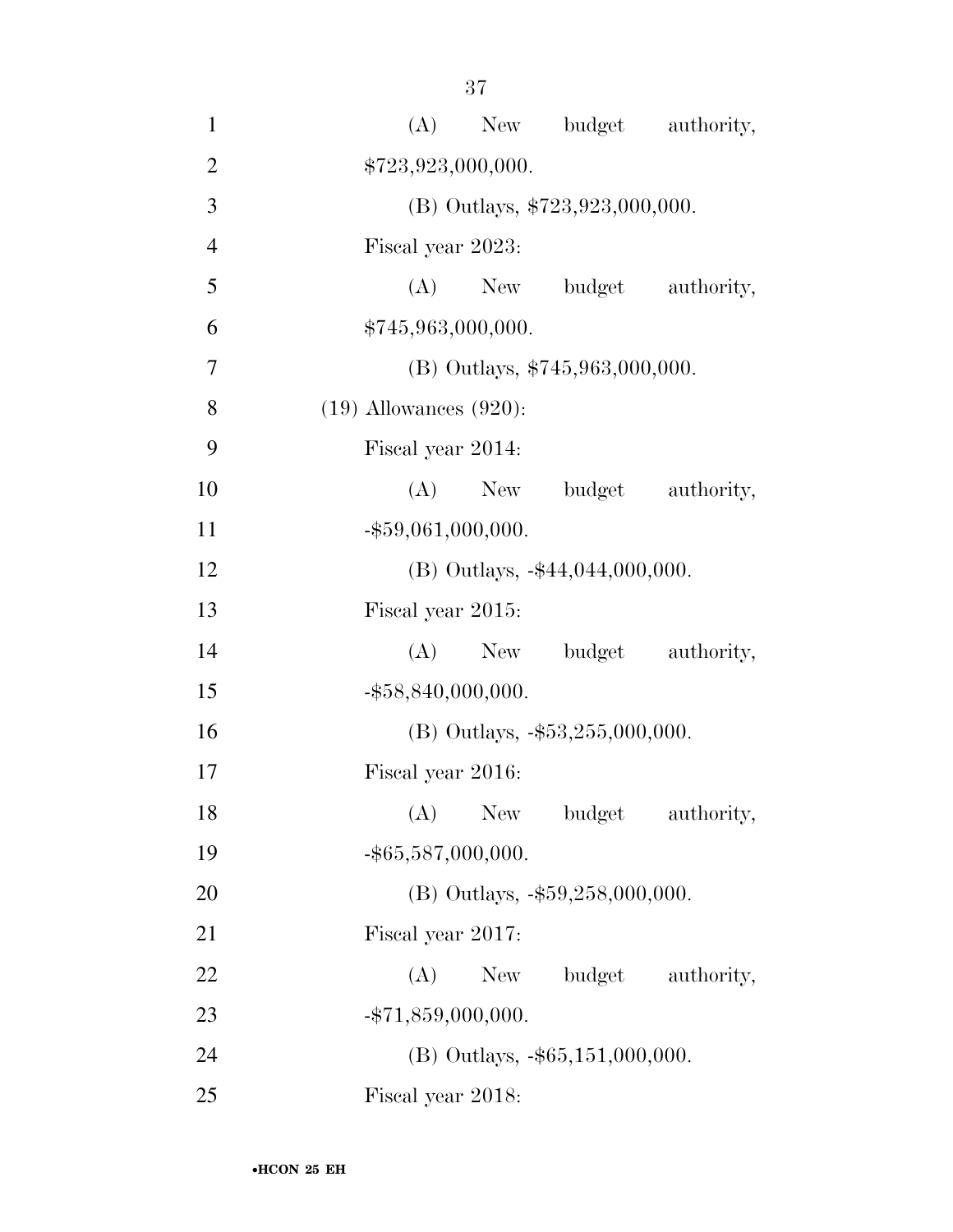| $\mathbf{1}$   | New budget authority,<br>(A)             |
|----------------|------------------------------------------|
| $\overline{2}$ | $-$ \$77,299,000,000.                    |
| 3              | $(B)$ Outlays, $-\$71,278,000,000$ .     |
| $\overline{4}$ | Fiscal year 2019:                        |
| 5              | (A) New budget authority,                |
| 6              | $-$ \$82,155,000,000.                    |
| $\overline{7}$ | (B) Outlays, $-$ \$76,769,000,000.       |
| 8              | Fiscal year 2020:                        |
| 9              | (A) New budget authority,                |
| 10             | $-$ \$85,543,000,000.                    |
| 11             | (B) Outlays, -\$81,785,000,000.          |
| 12             | Fiscal year 2021:                        |
| 13             | (A) New budget authority,                |
| 14             | $-$ \$89,377,000,000.                    |
| 15             | (B) Outlays, $-$ \$85,845,000,000.       |
| 16             | Fiscal year 2022:                        |
| 17             | $(A)$ New<br>budget<br>authority,        |
| 18             | -\$88,897,000,000.                       |
| 19             | $(B)$ Outlays, $-$ \$85,661,000,000.     |
| 20             | Fiscal year 2023:                        |
| 21             | budget<br>(A)<br>New<br>authority,       |
| 22             | $-$ \$92,469,000,000.                    |
| 23             | (B) Outlays, -\$89,323,000,000.          |
| 24             | $(20)$ Government-wide savings $(930)$ : |
| 25             | Fiscal year 2014:                        |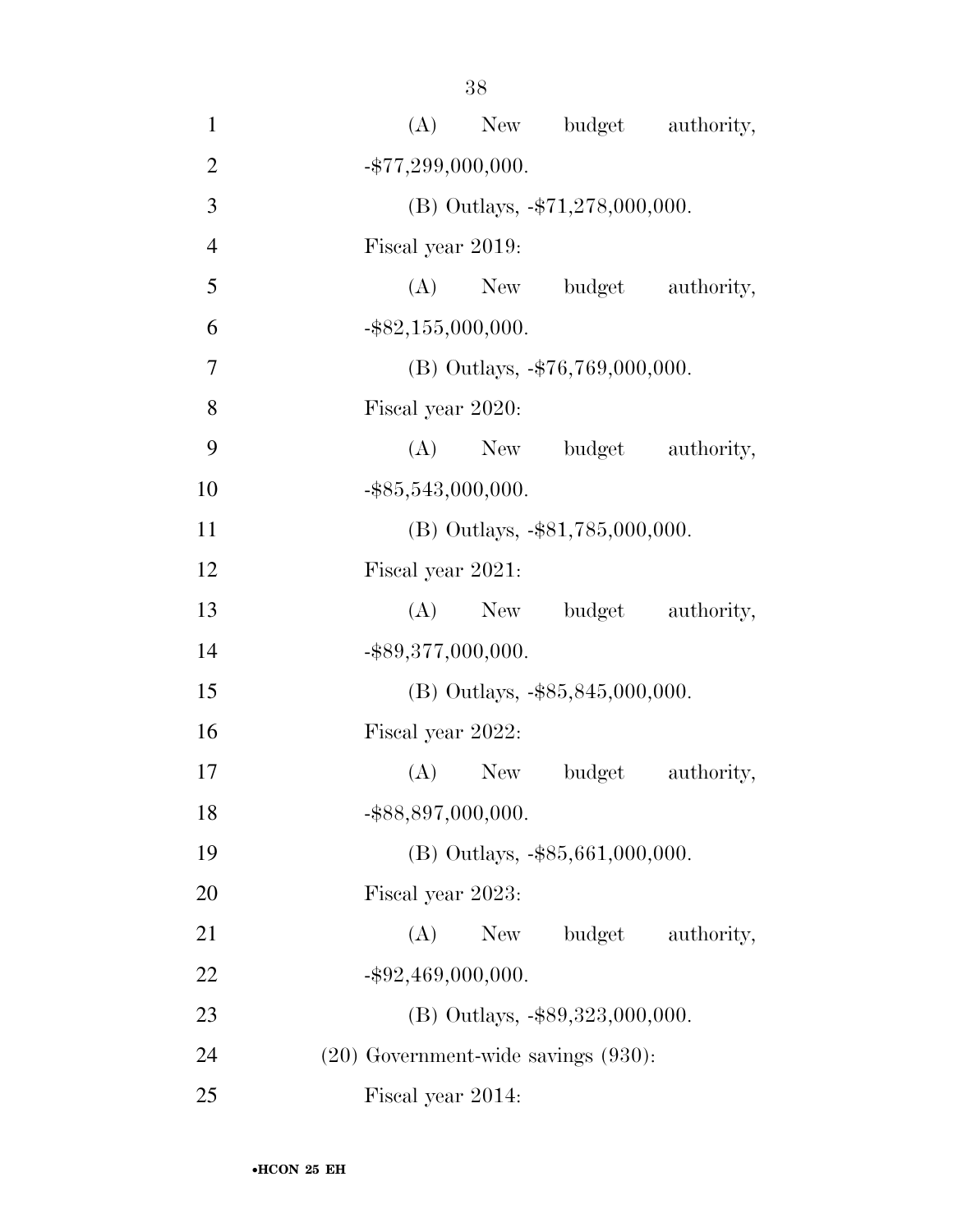| $\mathbf{1}$   | (A) New budget authority,           |
|----------------|-------------------------------------|
| $\overline{2}$ | $-$ \$9,407,000,000.                |
| $\overline{3}$ | (B) Outlays, -\$6,660,000,000.      |
| $\overline{4}$ | Fiscal year 2015:                   |
| 5              | (A) New budget authority,           |
| 6              | $-$ \$21,577,000,000.               |
| $\overline{7}$ | (B) Outlays, $-\$9,971,000,000$ .   |
| 8              | Fiscal year 2016:                   |
| 9              | (A) New budget authority,           |
| 10             | $-$ \$17,617,000,000.               |
| 11             | (B) Outlays, -\$8,873,000,000.      |
| 12             | Fiscal year 2017:                   |
| 13             | (A) New budget authority,           |
| 14             | $-$ \$13,371,000,000.               |
| 15             | $(B)$ Outlays, $-$ \$6,739,000,000. |
| 16             | Fiscal year 2018:                   |
| 17             | (A) New budget<br>authority,        |
| 18             | $-$ \$11,556,000,000.               |
| 19             | (B) Outlays, -\$3,340,000,000.      |
| 20             | Fiscal year 2019:                   |
| 21             | budget<br>(A)<br>New<br>authority,  |
| 22             | $-$ \$9,584,000,000.                |
| 23             | (B) Outlays, -\$703,000,000.        |
| 24             | Fiscal year 2020:                   |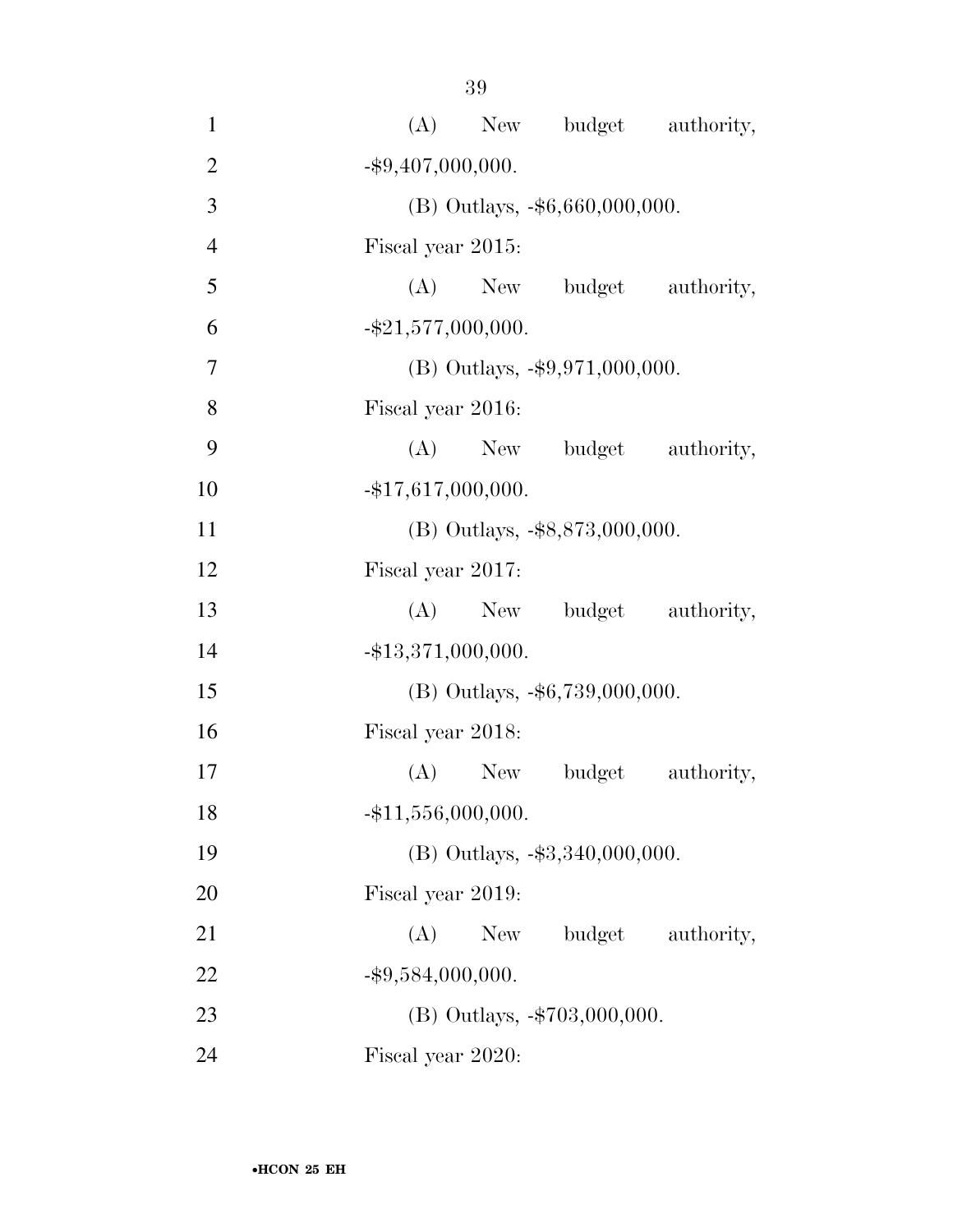| $\mathbf{1}$   | New budget authority,<br>(A)                       |
|----------------|----------------------------------------------------|
| $\mathbf{2}$   | $-$ \$8,457,000,000.                               |
| 3              | (B) Outlays, \$1,740,000,000.                      |
| $\overline{4}$ | Fiscal year 2021:                                  |
| 5              | (A)<br>New budget authority,                       |
| 6              | $-$ \$7,094,000,000.                               |
| 7              | $(B)$ Outlays, \$3,666,000,000.                    |
| 8              | Fiscal year 2022:                                  |
| 9              | (A) New budget authority,                          |
| 10             | $-$ \$21,151,000,000.                              |
| 11             | (B) Outlays, $-\$2,703,000,000$ .                  |
| 12             | Fiscal year 2023:                                  |
| 13             | (A) New budget authority,                          |
| 14             | $-$ \$35,807,000,000.                              |
| 15             | (B) Outlays, -\$13,555,000,000.                    |
| 16             | $(21)$ Undistributed Offsetting Receipts $(950)$ : |
| 17             | Fiscal year 2014:                                  |
| 18             | (A) New budget authority,                          |
| 19             | $-$ \$75,946,000,000.                              |
| 20             | (B) Outlays, $-$ \$75,946,000,000.                 |
| 21             | Fiscal year 2015:                                  |
| 22             | budget authority,<br>(A)<br>New                    |
| 23             | $-$ \$80,864,000,000.                              |
| 24             | $(B)$ Outlays, $-$ \$80,864,000,000.               |
| 25             | Fiscal year 2016:                                  |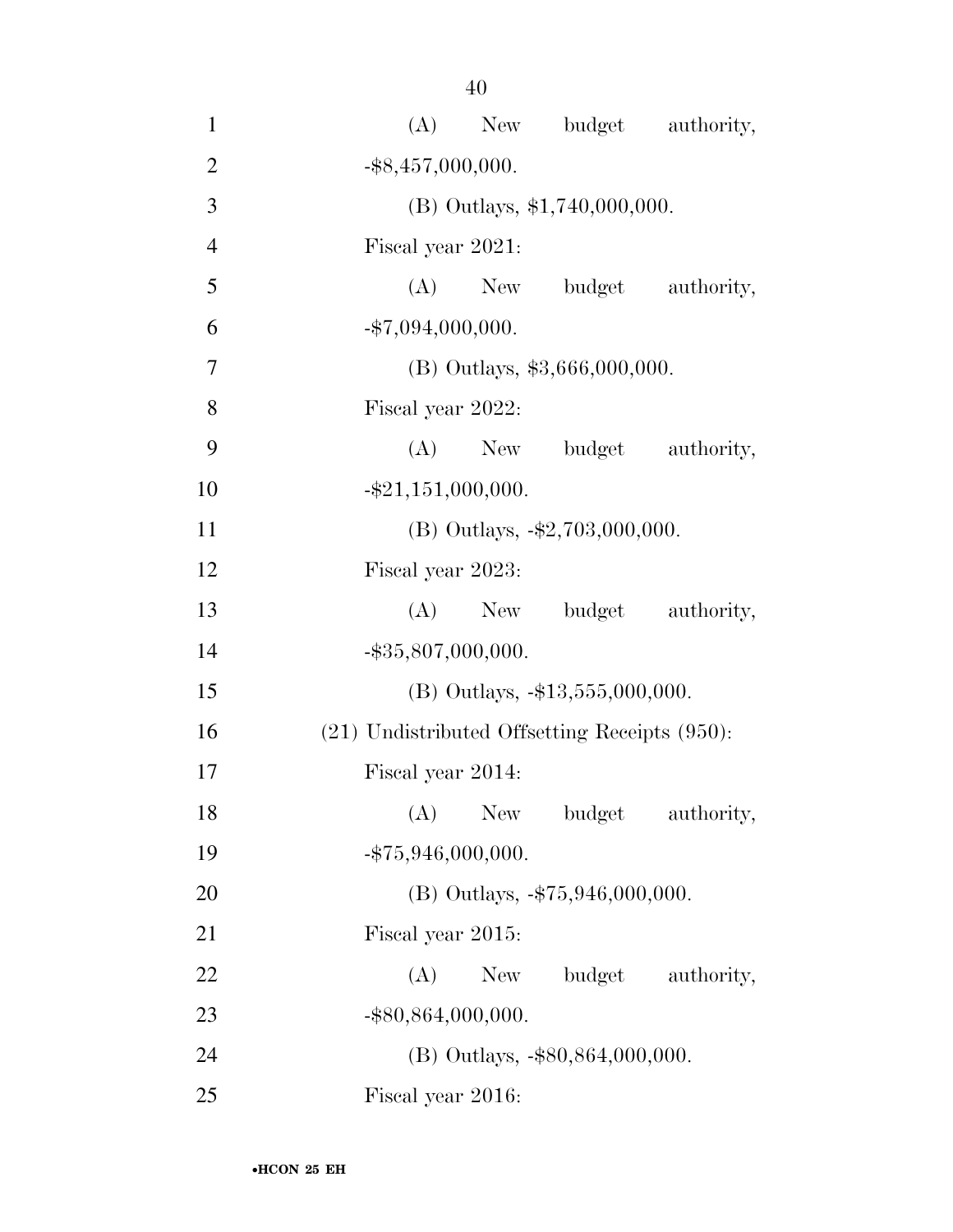| $\mathbf{1}$   | (A) New budget authority,          |
|----------------|------------------------------------|
| $\overline{2}$ | $-$ \$86,525,000,000.              |
| 3              | (B) Outlays, -\$86,525,000,000.    |
| $\overline{4}$ | Fiscal year 2017:                  |
| 5              | (A) New budget authority,          |
| 6              | $-$ \$90,525,000,000.              |
| 7              | (B) Outlays, $-\$90,525,000,000$ . |
| 8              | Fiscal year 2018:                  |
| 9              | (A) New budget authority,          |
| 10             | $-$ \$91,645,000,000.              |
| 11             | (B) Outlays, $-$ \$91,645,000,000. |
| 12             | Fiscal year 2019:                  |
| 13             | (A) New budget authority,          |
| 14             | $-$ \$99,220,000,000.              |
| 15             | (B) Outlays, -\$99,220,000,000.    |
| 16             | Fiscal year 2020:                  |
| 17             | $(A)$ New<br>budget<br>authority,  |
| 18             | $-$ \$101,316,000,000.             |
| 19             | (B) Outlays, -\$101,316,000,000.   |
| 20             | Fiscal year 2021:                  |
| 21             | budget<br>(A)<br>New<br>authority, |
| 22             | $-$ \$106,332,000,000.             |
| 23             | (B) Outlays, -\$106,332,000,000.   |
| 24             | Fiscal year 2022:                  |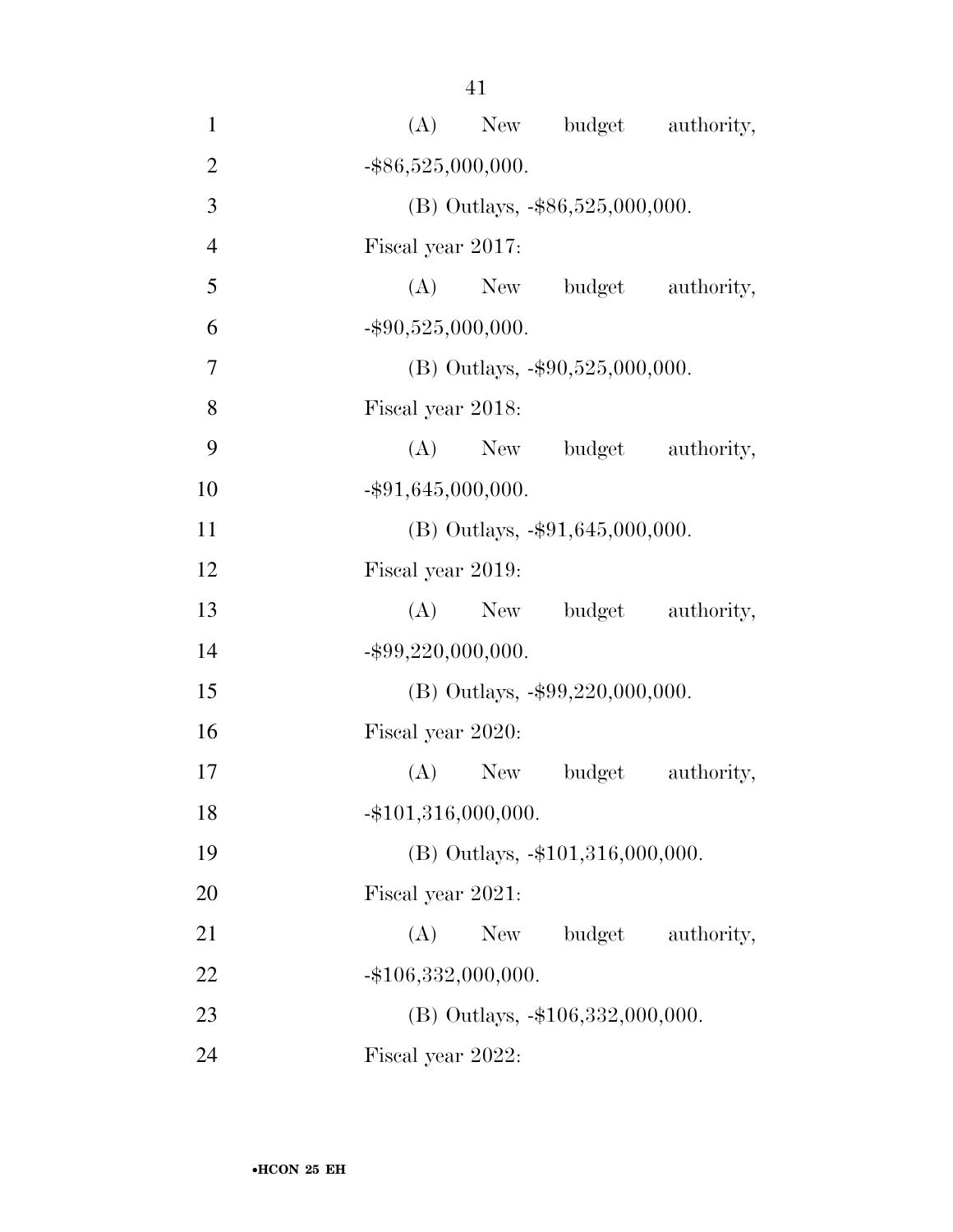- (A) New budget authority, 2  $-$ \$109,276,000,000. 3 (B) Outlays, -\$109,276,000,000. Fiscal year 2023: (A) New budget authority, -\$115,049,000,000. (B) Outlays, -\$115,049,000,000. (22) Overseas Contingency Operations/Global War on Terrorism (970): Fiscal year 2014: 11 (A) New budget authority,  $$93,000,000,000.$  (B) Outlays, \$46,621,000,000. Fiscal year 2015: 15 (A) New budget authority,  $$35,000,000,000.$  (B) Outlays, \$40,851,000,000. Fiscal year 2016: (A) New budget authority, 20 \$35,000,000,000. (B) Outlays, \$39,948,000,000. Fiscal year 2017: 23 (A) New budget authority, 24 \$35,000,000,000.
- (B) Outlays, \$38,789,000,000.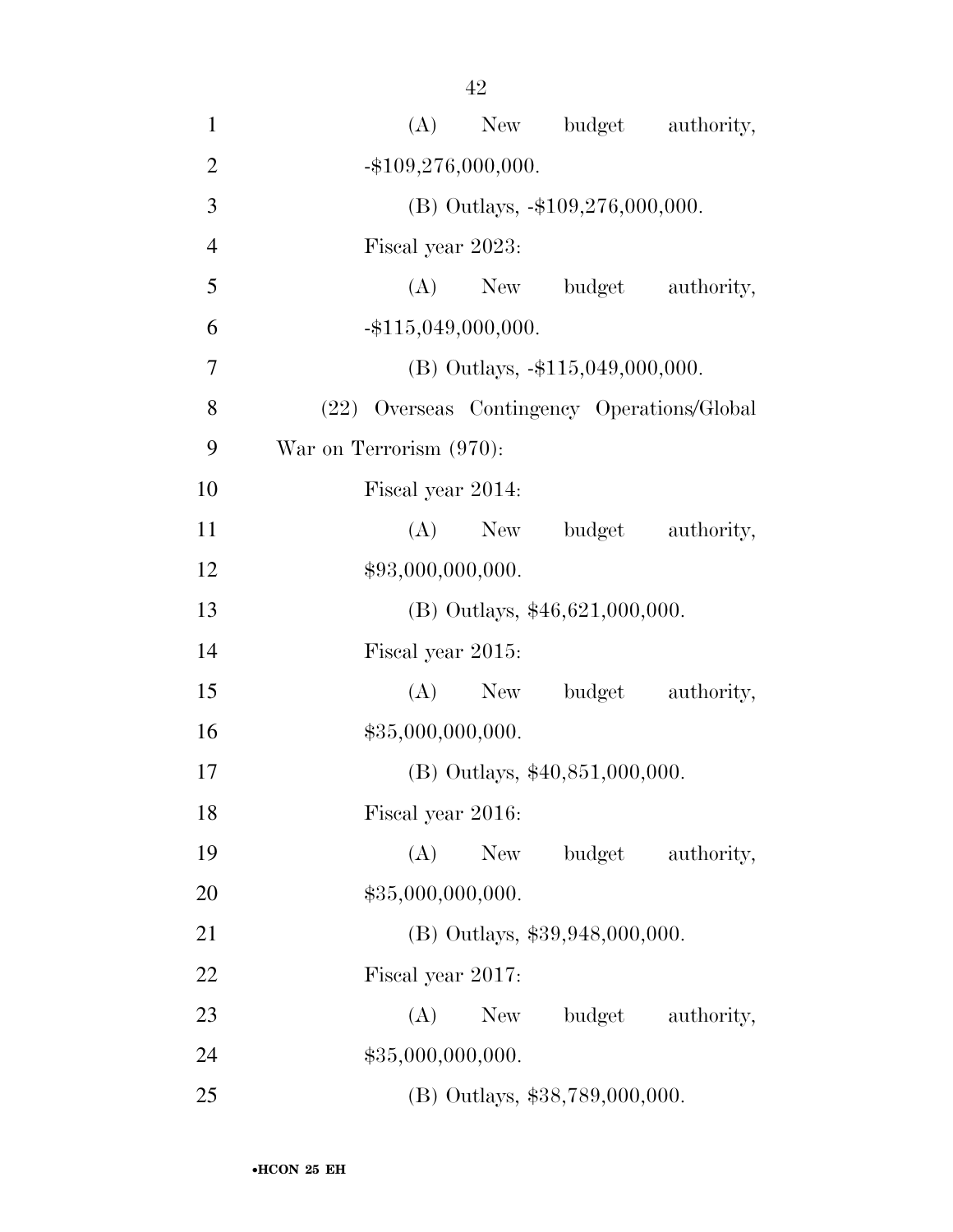| $\mathbf{1}$   | Fiscal year 2018:              |
|----------------|--------------------------------|
| $\overline{2}$ | (A)<br>New budget authority,   |
| 3              | \$35,000,000,000.              |
| $\overline{4}$ | (B) Outlays, \$37,451,000,000. |
| 5              | Fiscal year 2019:              |
| 6              | $(A)$ New<br>budget authority, |
| 7              | \$35,000,000,000.              |
| 8              | (B) Outlays, \$37,570,000,000. |
| 9              | Fiscal year 2020:              |
| 10             | (A) New budget authority,      |
| 11             | \$35,000,000,000.              |
| 12             | (B) Outlays, \$37,431,000,000. |
| 13             | Fiscal year 2021:              |
| 14             | (A) New budget authority,      |
| 15             | \$35,000,000,000.              |
| 16             | (B) Outlays, \$37,466,000,000. |
| 17             | Fiscal year 2022:              |
| 18             | (A) New budget authority,      |
| 19             | \$35,000,000,000.              |
| 20             | (B) Outlays, \$38,102,000,000. |
| 21             | Fiscal year 2023:              |
| 22             | (A) New budget authority,      |
| 23             | \$35,000,000,000.              |
| 24             | (B) Outlays, \$37,694,000,000. |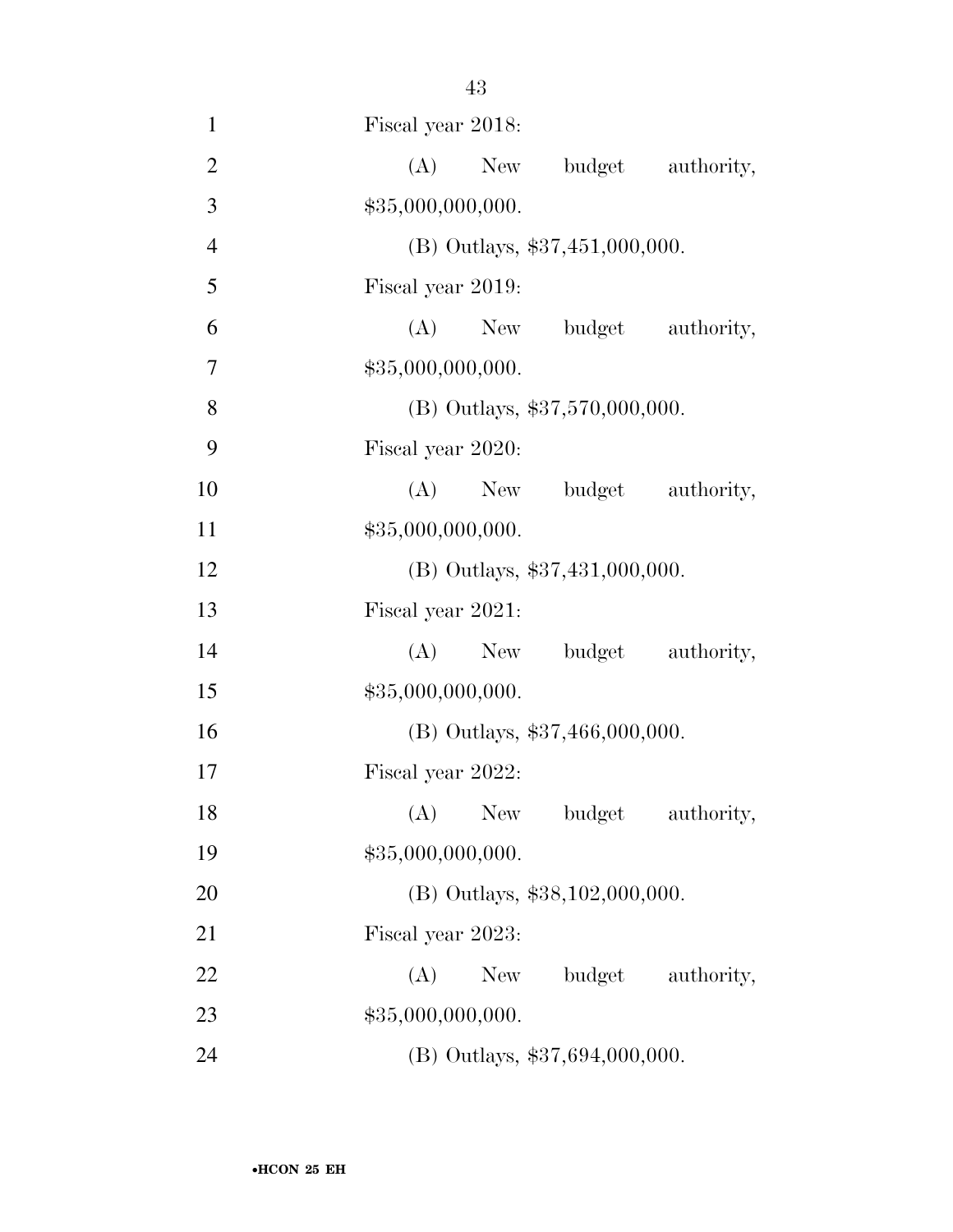# **TITLE II—RECONCILIATION SEC. 201. RECONCILIATION IN THE HOUSE OF REPRESENT-ATIVES.**

 (a) SUBMISSIONS OF SPENDING REDUCTION.—The House committees named in subsection (b) shall submit, not later than  $\qquad \qquad$ , 2013, recommendations to the Committee on the Budget of the House of Representa- tives. After receiving those recommendations, such com- mittee shall report to the House a reconciliation bill car- rying out all such recommendations without substantive revision.

(b) INSTRUCTIONS.—

 (1) COMMITTEE ON AGRICULTURE.—The Com- mittee on Agriculture shall submit changes in laws within its jurisdiction sufficient to reduce the deficit by at least \$1,000,000,000 for the period of fiscal years 2013 through 2023.

18 (2) COMMITTEE ON EDUCATION AND THE WORKFORCE.—The Committee on Education and the Workforce shall submit changes in laws within its jurisdiction sufficient to reduce the deficit by at least \$1,000,000,000 for the period of fiscal years 2013 through 2023.

24 (3) COMMITTEE ON ENERGY AND COMMERCE.— The Committee on Energy and Commerce shall sub-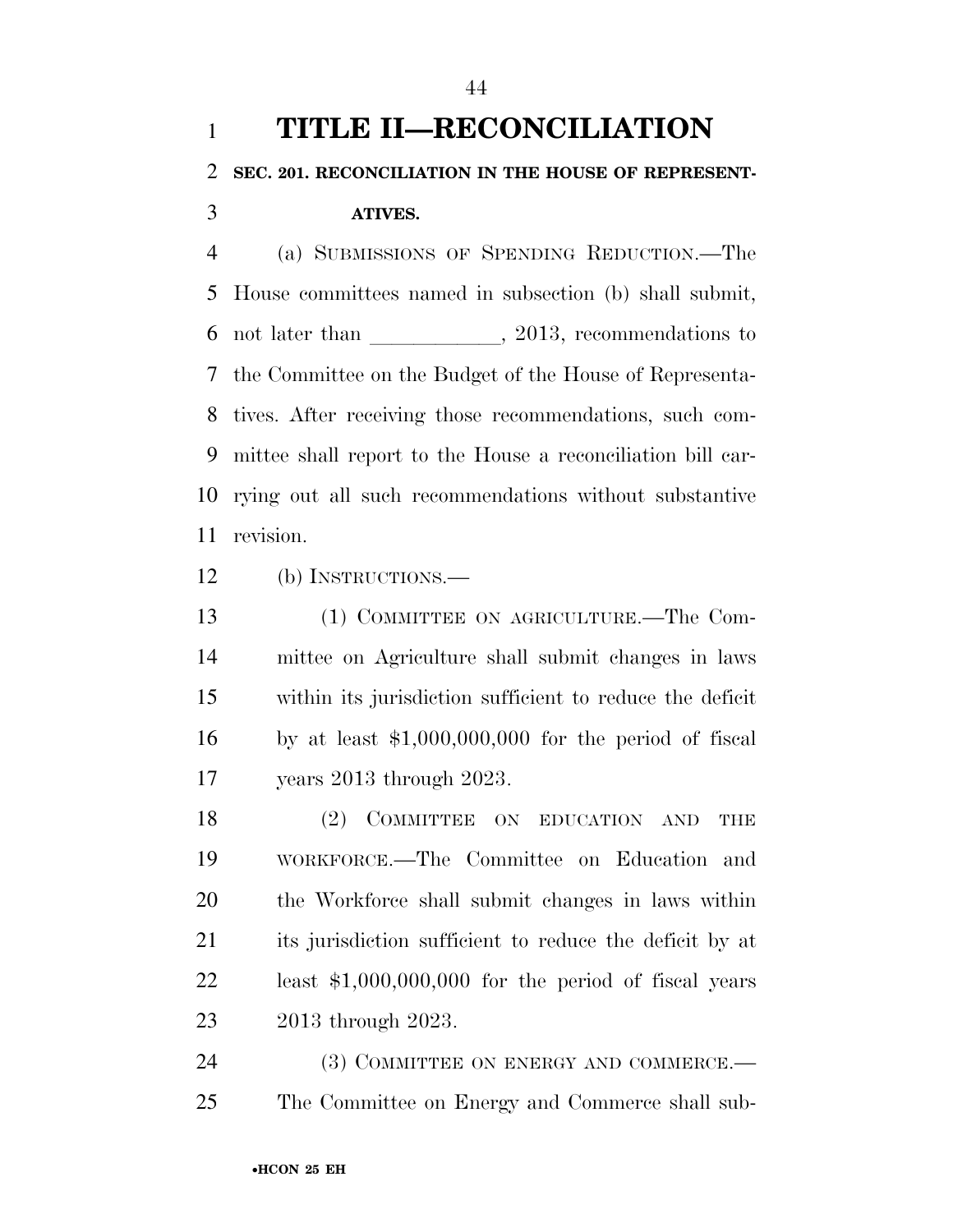| $\mathbf{1}$   | mit changes in laws within its jurisdiction sufficient   |
|----------------|----------------------------------------------------------|
| $\overline{2}$ | to reduce the deficit by at least $$1,000,000,000$ for   |
| 3              | the period of fiscal years 2013 through 2023.            |
| $\overline{4}$ | (4) COMMITTEE ON FINANCIAL SERVICES.—The                 |
| 5              | Financial Services shall<br>Committee on<br>submit       |
| 6              | changes in laws within its jurisdiction sufficient to    |
| 7              | reduce the deficit by at least $$1,000,000,000$ for the  |
| 8              | period of fiscal years 2013 through 2023.                |
| 9              | (5) COMMITTEE ON THE JUDICIARY.—The                      |
| 10             | Committee on the Judiciary shall submit changes in       |
| 11             | laws within its jurisdiction sufficient to reduce the    |
| 12             | deficit by at least $$1,000,000,000$ for the period of   |
| 13             | fiscal years 2013 through 2023.                          |
| 14             | (6) COMMITTEE ON NATURAL RESOURCES.—                     |
| 15             | The Committee on Natural Resources shall submit          |
| 16             | changes in laws within its jurisdiction sufficient to    |
| 17             | reduce the deficit by at least $$1,000,000,000$ for the  |
| 18             | period of fiscal years 2013 through 2023.                |
| 19             | (7) COMMITTEE ON OVERSIGHT AND GOVERN-                   |
| 20             | MENT REFORM.—The Committee on Oversight and              |
| 21             | Government Reform shall submit changes in laws           |
| <u>22</u>      | within its jurisdiction sufficient to reduce the deficit |
| 23             | by at least $$1,000,000,000$ for the period of fiscal    |
| 24             | years 2013 through 2023.                                 |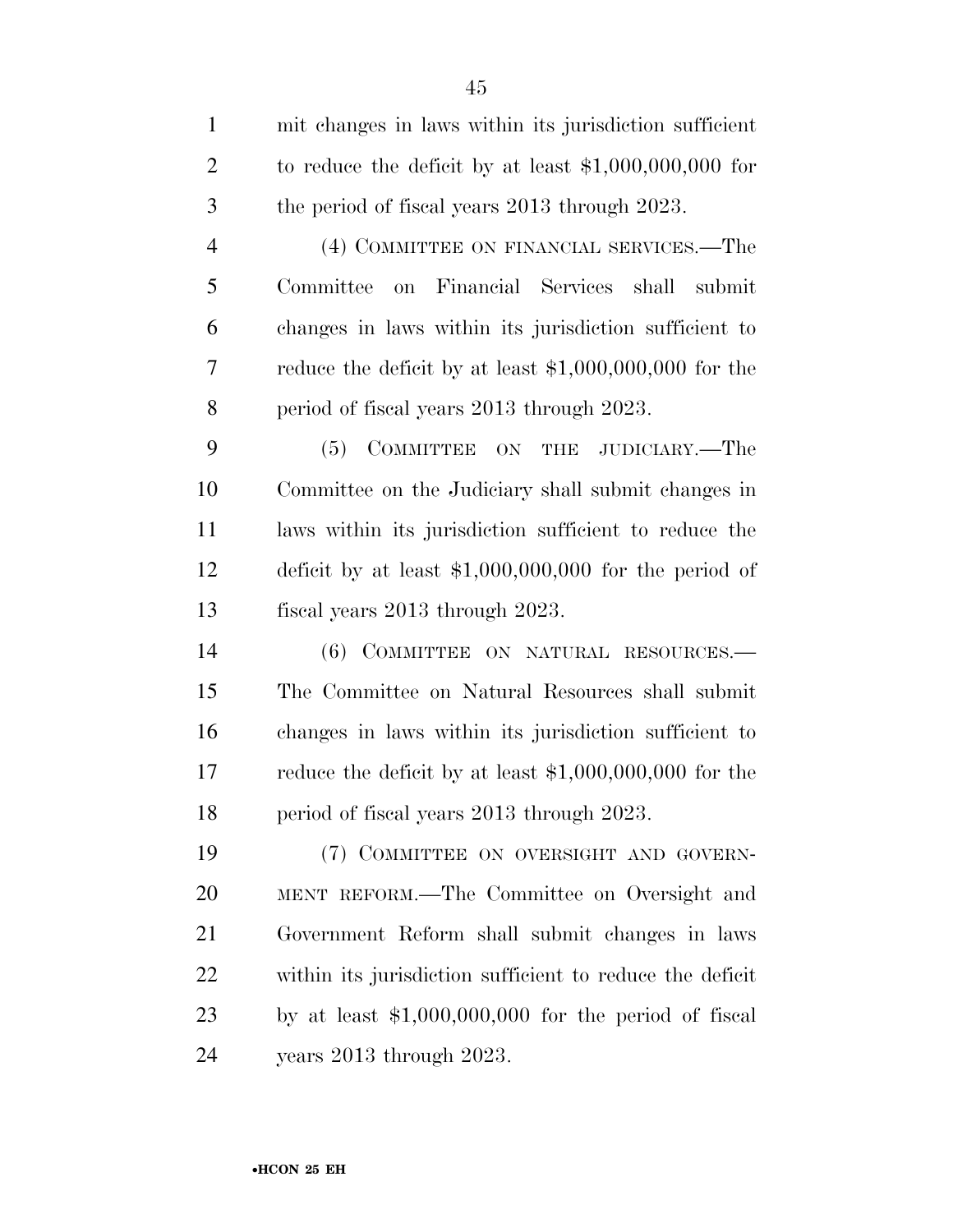(8) COMMITTEE ON WAYS AND MEANS.—The Committee on Ways and Means shall submit changes in laws within its jurisdiction sufficient to reduce the deficit by at least \$1,000,000,000 for the period of fiscal years 2013 through 2023.

# **TITLE III—RECOMMENDED LEV- ELS FOR FISCAL YEARS 2030, 2040, AND 2050**

### **SEC. 301. LONG-TERM BUDGETING.**

 The following are the recommended revenue, spend- ing, and deficit levels for each of fiscal years 2030, 2040, and 2050 as a percent of the gross domestic product of the United States:

(1) FEDERAL REVENUES.—The appropriate lev-

els of Federal revenues are as follows:

Fiscal year 2030: 19.1 percent.

Fiscal year 2040: 19.1 percent.

Fiscal year 2050: 19.1 percent.

(2) BUDGET OUTLAYS.—The appropriate levels

of total budget outlays are not to exceed:

Fiscal year 2030: 19.1 percent.

Fiscal year 2040: 19.1 percent.

Fiscal year 2050: 19.1 percent.

(3) DEFICITS.—The appropriate levels of defi-

cits are not to exceed: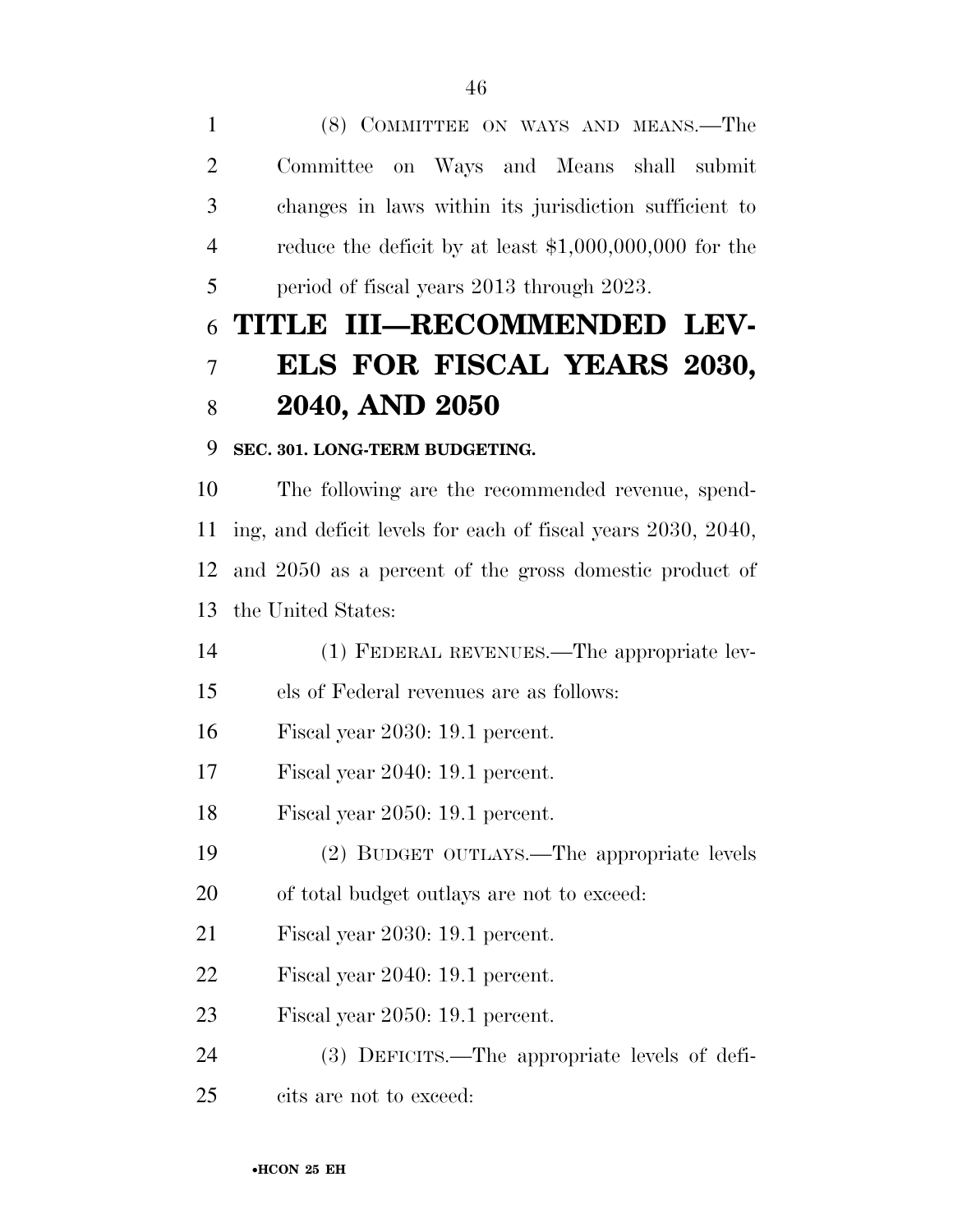Fiscal year 2030: 0 percent.

Fiscal year 2040: 0 percent.

Fiscal year 2050: 0 percent.

### **TITLE IV—RESERVE FUNDS**

#### **SEC. 401. RESERVE FUND FOR THE REPEAL OF THE 2010**

**HEALTH CARE LAWS.** 

 In the House, the chair of the Committee on the Budget may revise the allocations, aggregates, and other appropriate levels in this concurrent resolution for the budgetary effects of any bill or joint resolution, or amend- ment thereto or conference report thereon, that only con- sists of a full repeal the Patient Protection and Affordable Care Act and the health care-related provisions of the Health Care and Education Reconciliation Act of 2010. **SEC. 402. DEFICIT-NEUTRAL RESERVE FUND FOR THE RE-**

#### **FORM OF THE 2010 HEALTH CARE LAWS.**

 In the House, the chair of the Committee on the Budget may revise the allocations, aggregates, and other appropriate levels in this concurrent resolution for the budgetary effects of any bill or joint resolution, or amend- ment thereto or conference report thereon, that reforms or replaces the Patient Protection and Affordable Care Act or the Health Care and Education Reconciliation Act of 2010, if such measure would not increase the deficit for the period of fiscal years 2014 through 2023.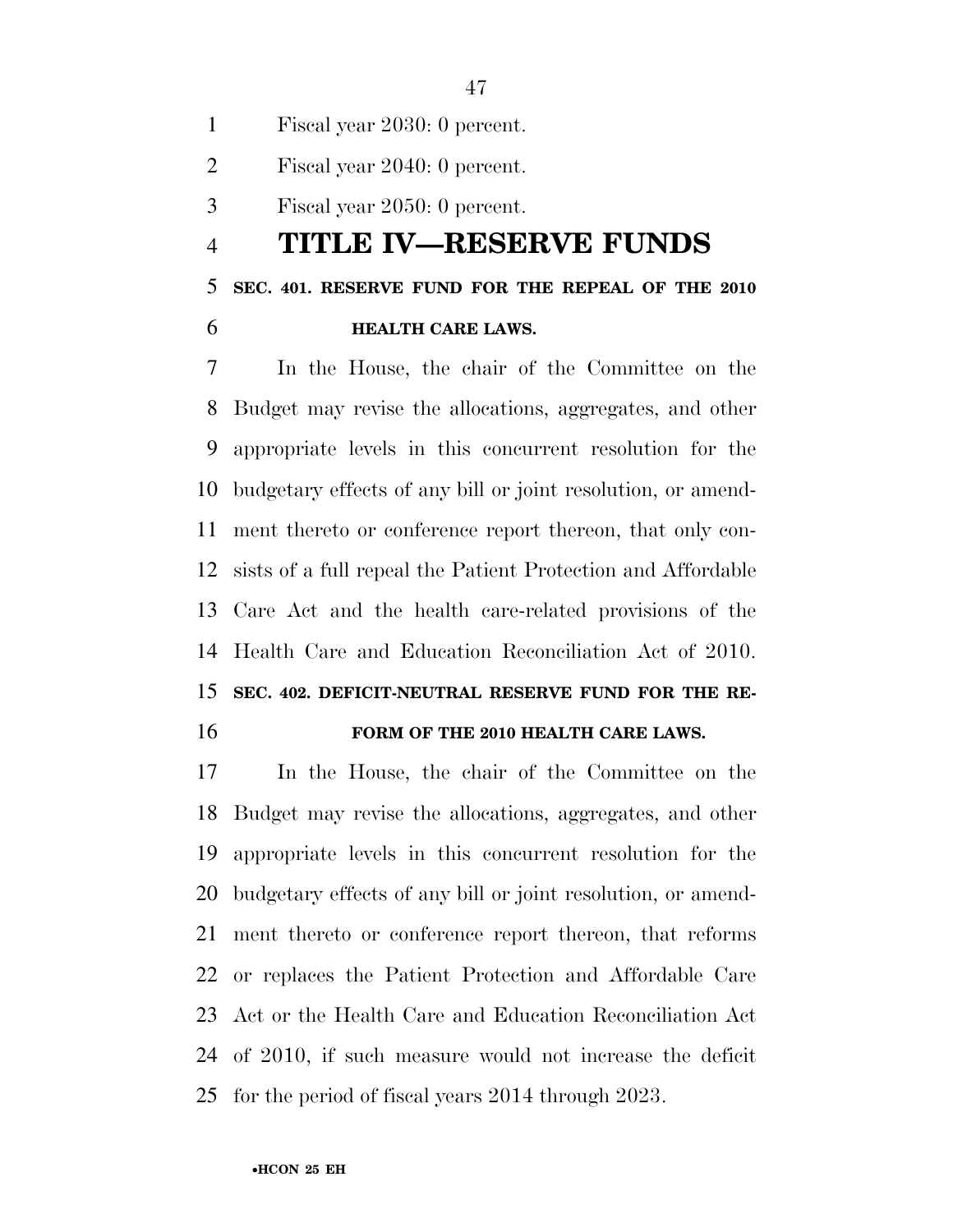## **SEC. 403. DEFICIT-NEUTRAL RESERVE FUND RELATED TO THE MEDICARE PROVISIONS OF THE 2010 HEALTH CARE LAWS.**

 In the House, the chair of the Committee on the Budget may revise the allocations, aggregates, and other appropriate levels in this concurrent resolution for the budgetary effects of any bill or joint resolution, or amend- ment thereto or conference report thereon, that repeals all or part of the decreases in Medicare spending included in the Patient Protection and Affordable Care Act or the Health Care and Education Reconciliation Act of 2010, if such measure would not increase the deficit for the pe-riod of fiscal years 2014 through 2023.

#### **SEC. 404. DEFICIT-NEUTRAL RESERVE FUND FOR THE SUS-**

## **TAINABLE GROWTH RATE OF THE MEDICARE PROGRAM.**

 In the House, the chair of the Committee on the Budget may revise the allocations, aggregates, and other appropriate levels in this concurrent resolution for the budgetary effects of any bill or joint resolution, or amend- ment thereto or conference report thereon, that includes provisions amending or superseding the system for updat- ing payments under section 1848 of the Social Security Act, if such measure would not increase the deficit for the period of fiscal years 2014 through 2023.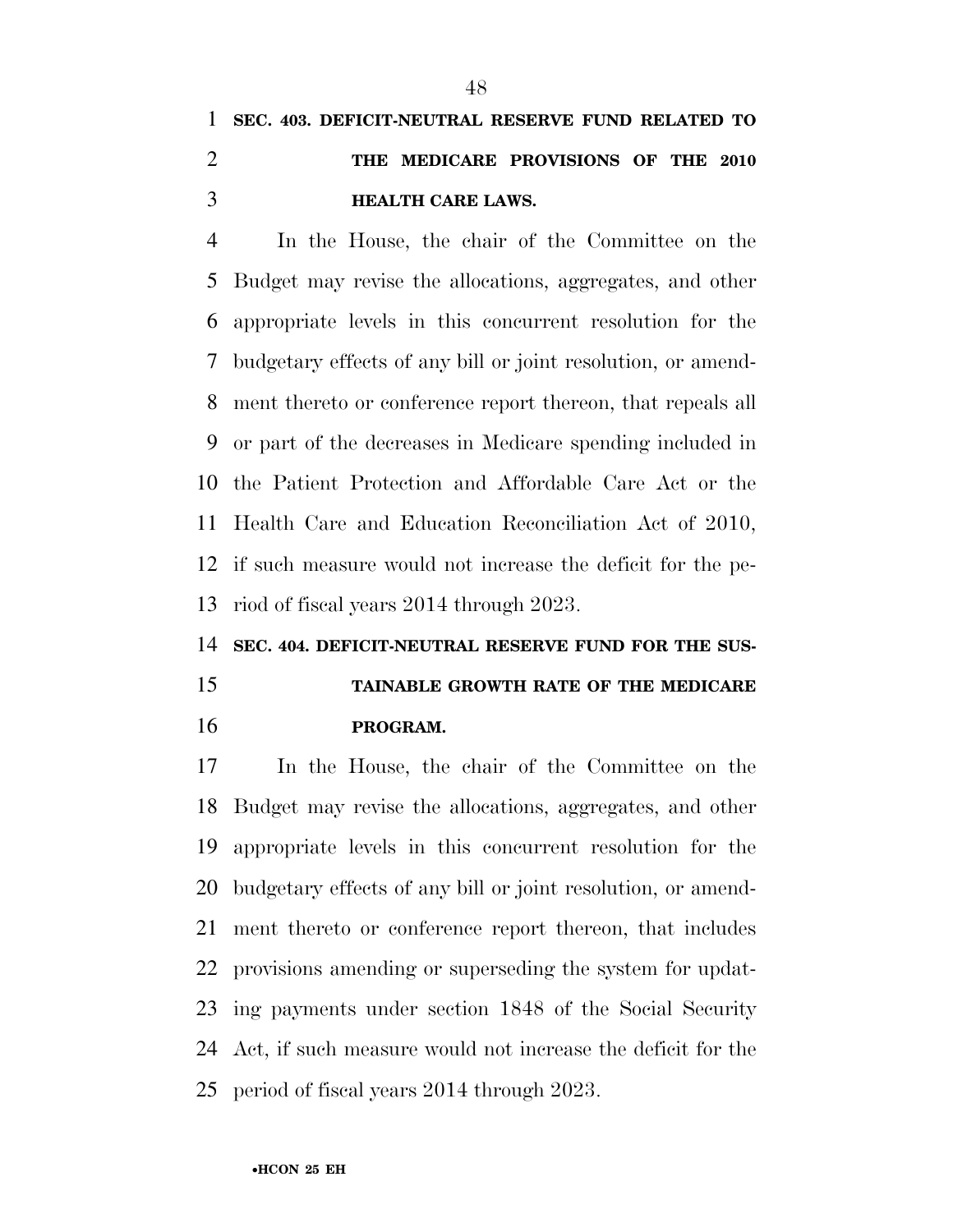In the House, if the Committee on Ways and Means reports a bill or joint resolution that reforms the Internal Revenue Code of 1986, the chair of the Committee on the Budget may revise the allocations, aggregates, and other appropriate levels in this concurrent resolution for the budgetary effects of any such bill or joint resolution, or amendment thereto or conference report thereon, if such measure would not increase the deficit for the period of fiscal years 2014 through 2023.

## **SEC. 406. DEFICIT-NEUTRAL RESERVE FUND FOR TRADE AGREEMENTS.**

 In the House, the chair of the Committee on the Budget may revise the allocations, aggregates, and other appropriate levels in this concurrent resolution for the budgetary effects of any bill or joint resolution reported by the Committee on Ways and Means, or amendment thereto or conference report thereon, that implements a trade agreement, but only if such measure would not in- crease the deficit for the period of fiscal years 2014 through 2023.

## **SEC. 407. DEFICIT-NEUTRAL RESERVE FUND FOR REVENUE**

### **MEASURES.**

•**HCON 25 EH**  In the House, the chair of the Committee on the Budget may revise the allocations, aggregates, and other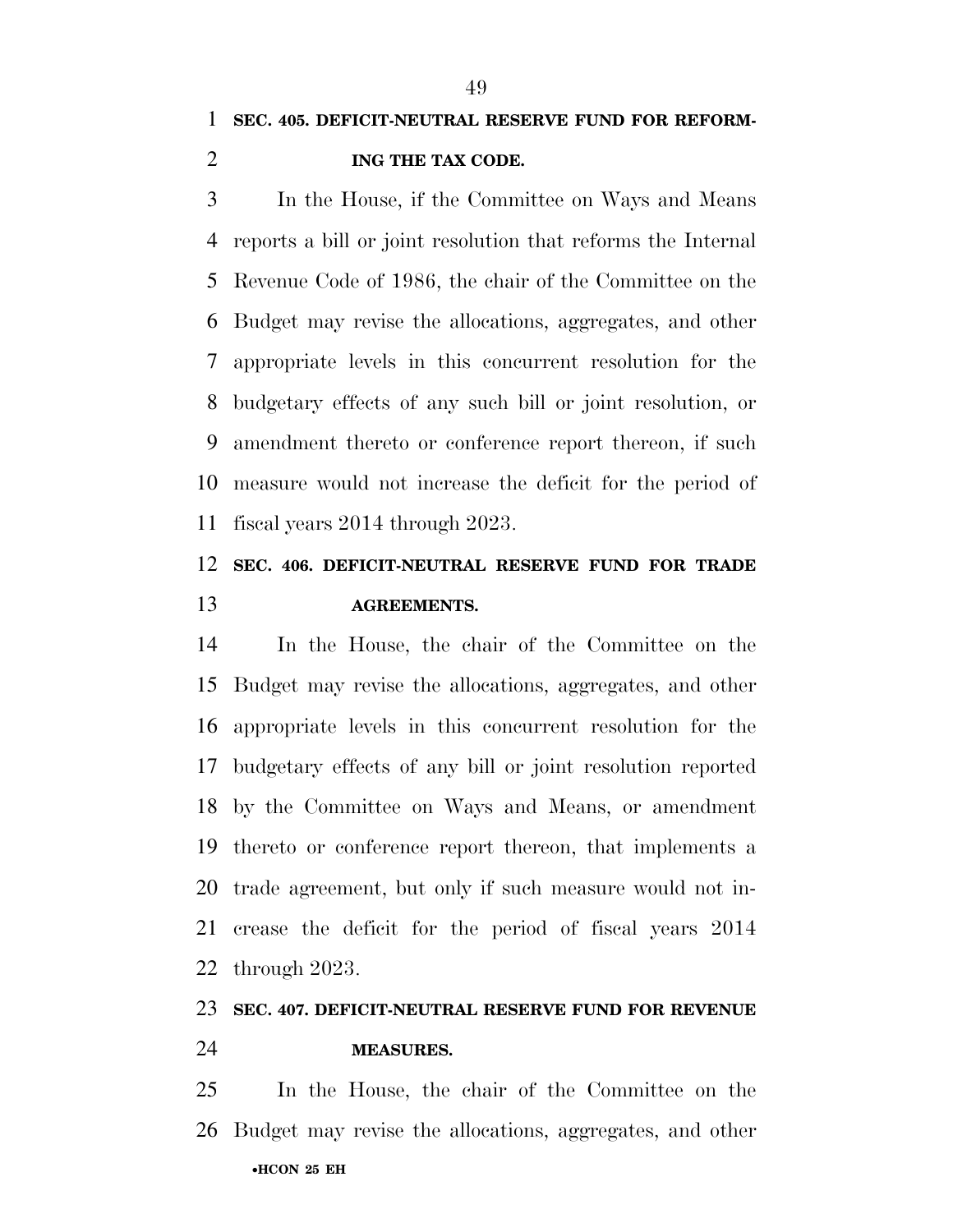appropriate levels in this concurrent resolution for the budgetary effects of any bill or joint resolution reported by the Committee on Ways and Means, or amendment thereto or conference report thereon, that decreases rev- enue, but only if such measure would not increase the def-icit for the period of fiscal years 2014 through 2023.

### **SEC. 408. DEFICIT-NEUTRAL RESERVE FUND FOR RURAL COUNTIES AND SCHOOLS.**

 In the House, the chair of the Committee on the Budget may revise the allocations, aggregates, and other appropriate levels and limits in this resolution for the budgetary effects of any bill or joint resolution, or amend- ment thereto or conference report thereon, that makes changes to or provides for the reauthorization of the Se- cure Rural Schools and Community Self Determination Act of 2000 (Public Law 106–393) by the amounts pro- vided by that legislation for those purposes, if such legisla- tion requires sustained yield timber harvests obviating the need for funding under P.L. 106–393 in the future and would not increase the deficit or direct spending for fiscal year 2014, the period of fiscal years 2014 through 2018, or the period of fiscal years 2014 through 2023.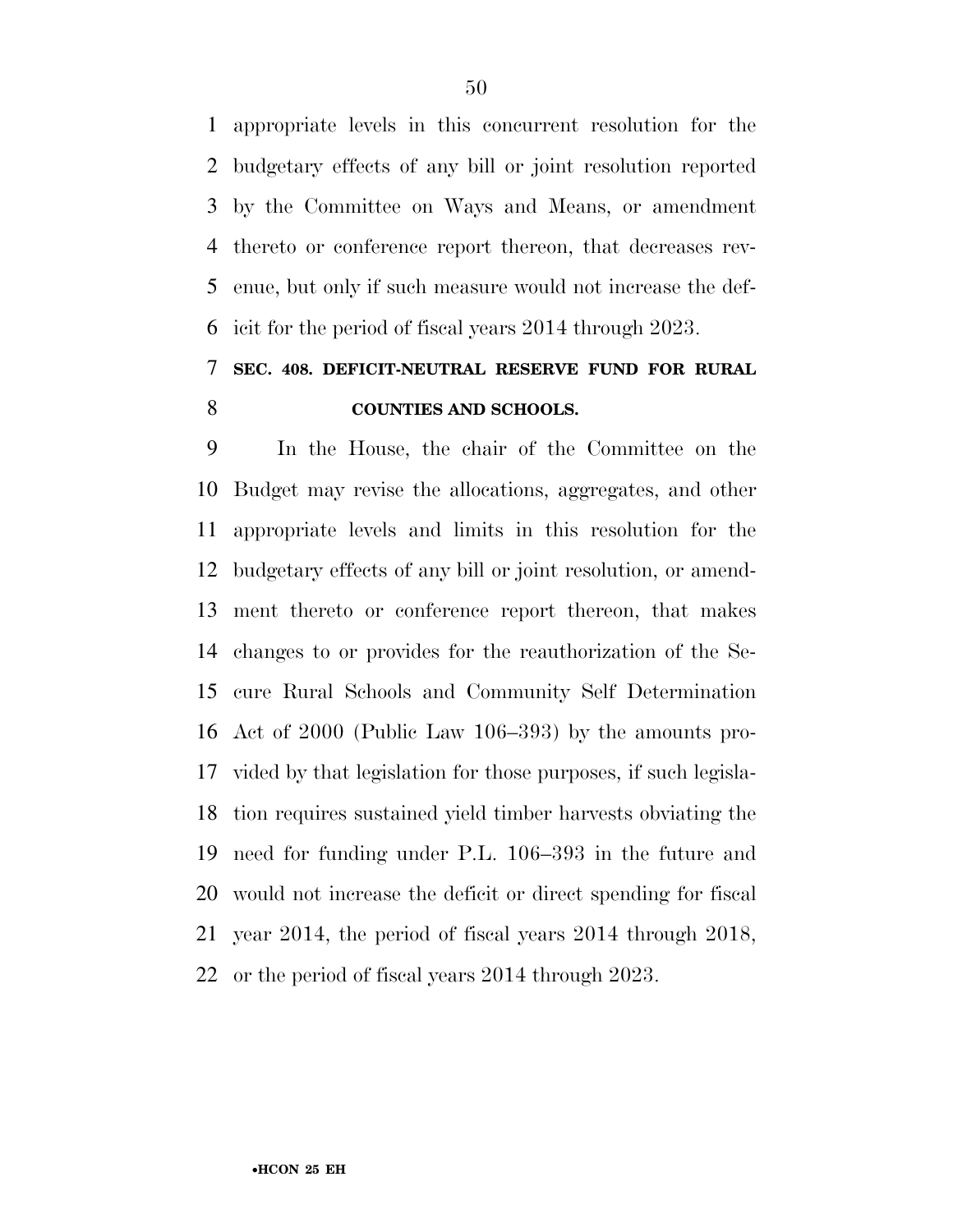### **SEC. 409. IMPLEMENTATION OF A DEFICIT AND LONG-TERM DEBT REDUCTION AGREEMENT.**

 In the House, the chair of the Committee on the Budget may revise the allocations, aggregates, and other appropriate levels in this concurrent resolution to accom- modate the enactment of a deficit and long-term debt re- duction agreement if it includes permanent spending re-ductions and reforms to direct spending programs.

# **TITLE V—ESTIMATES OF DIRECT SPENDING**

#### **SEC. 501. DIRECT SPENDING.**

(a) MEANS-TESTED DIRECT SPENDING.—

 (1) For means-tested direct spending, the aver- age rate of growth in the total level of outlays dur- ing the 10-year period preceding fiscal year 2014 is 6.7 percent.

 (2) For means-tested direct spending, the esti- mated average rate of growth in the total level of outlays during the 10-year period beginning with fis-cal year 2014 is 6.2 percent under current law.

 (3) The following reforms are proposed in this concurrent resolution for means-tested direct spend-ing:

•**HCON 25 EH**  (A) In 1996, a Republican Congress and a Democratic president reformed welfare by lim-iting the duration of benefits, giving States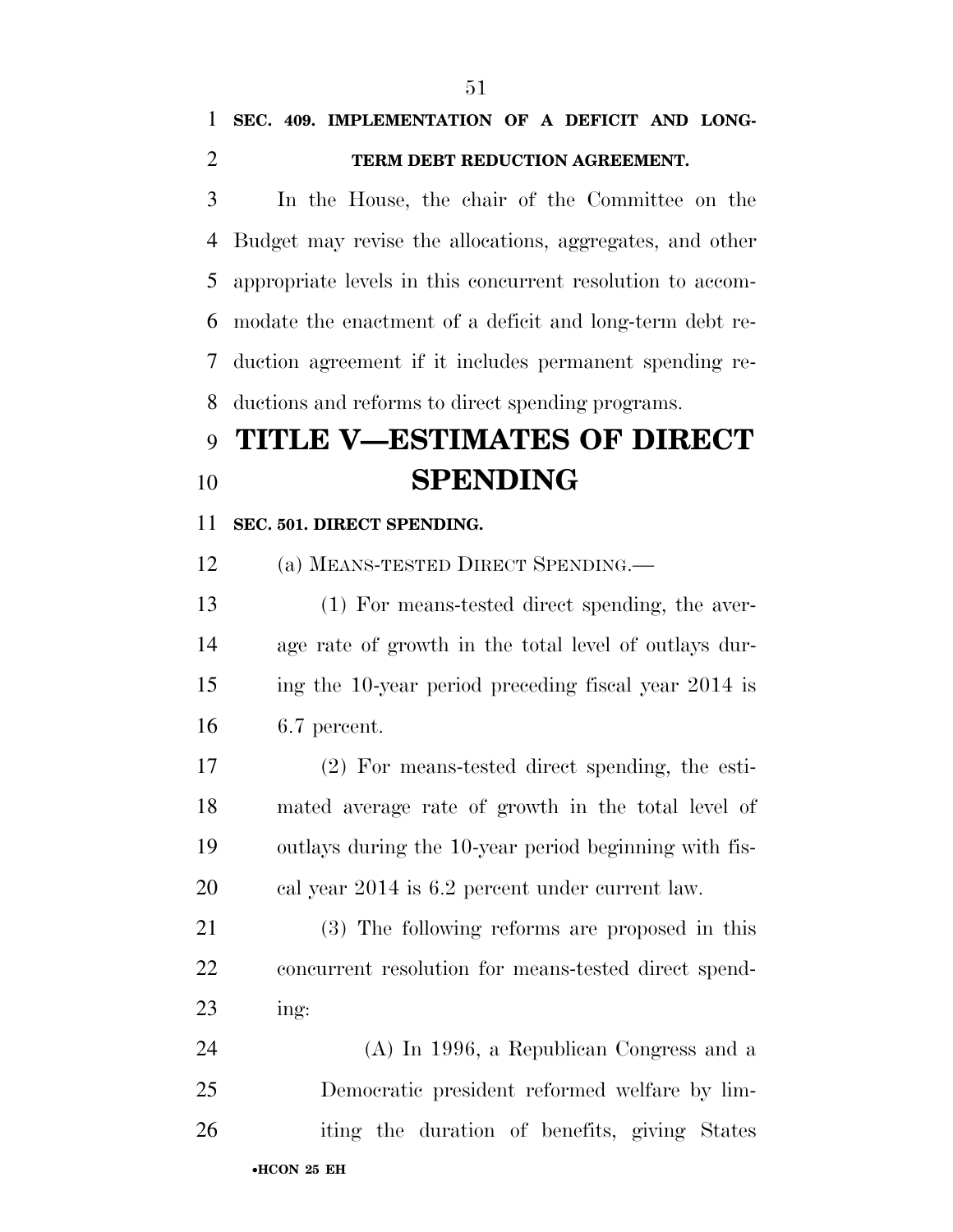more control over the program, and helping re- cipients find work. In the five years following passage, child-poverty rates fell, welfare case- loads fell, and workers' wages increased. This budget applies the lessons of welfare reform to both the Supplemental Nutrition Assistance Program and Medicaid.

 (B) For Medicaid, this budget converts the Federal share of Medicaid spending into a flexi- ble State allotment tailored to meet each State's needs, indexed for inflation and popu- lation growth. Such a reform would end the misguided one-size-fits-all approach that has tied the hands of State governments. Instead, each State would have the freedom and flexi- bility to tailor a Medicaid program that fits the needs of its unique population. Moreover, this budget repeals the Medicaid expansions in the President's health care law, relieving State gov- ernments of its crippling one-size-fits-all enroll-21 ment mandates.

 (C) For the Supplemental Nutrition As- sistance Program, this budget converts the pro- gram into a flexible State allotment tailored to meet each State's needs, increases in the De-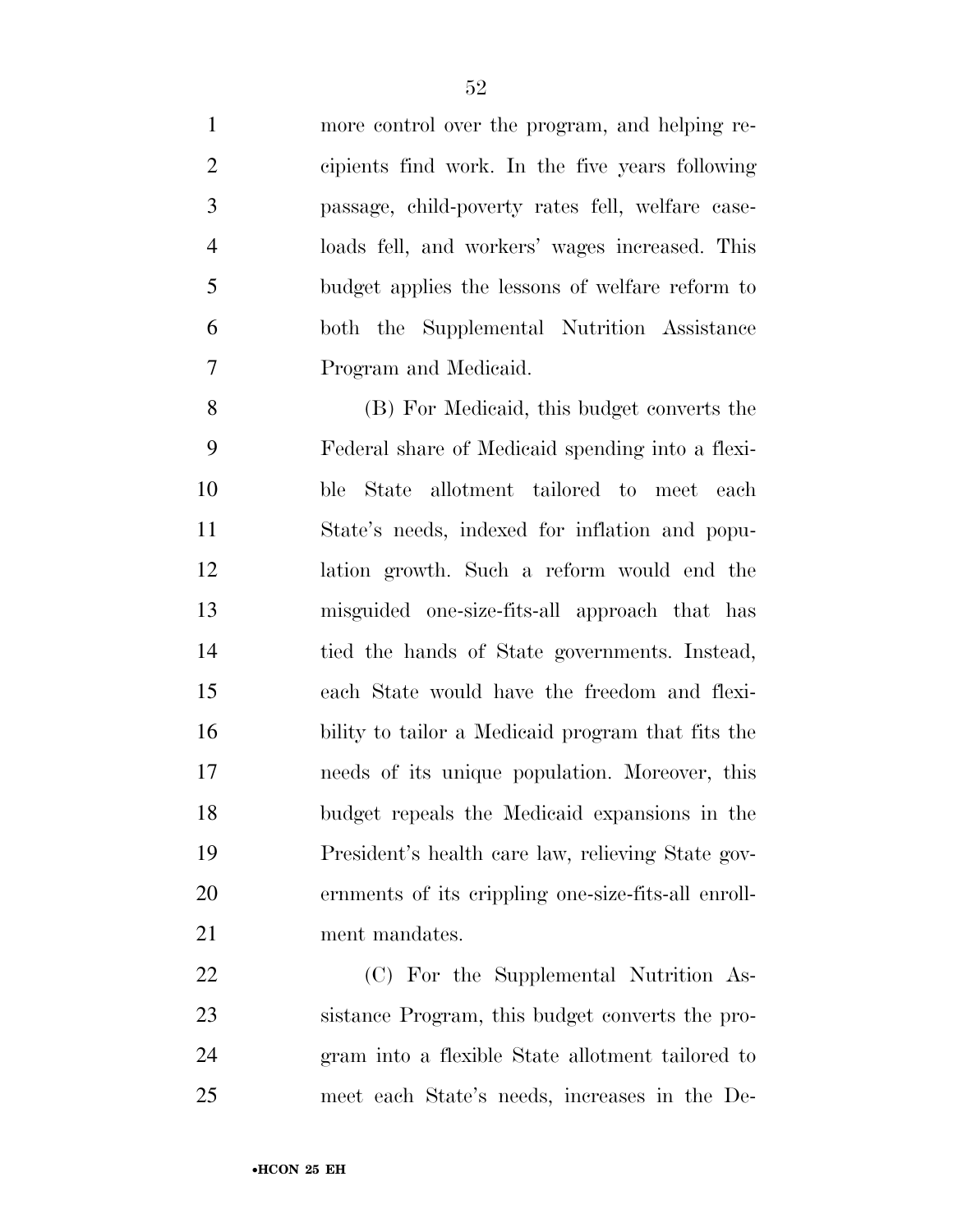| $\mathbf{1}$   | partment of Agriculture Thrifty Food Plan              |
|----------------|--------------------------------------------------------|
| $\overline{2}$ | index and beneficiary growth. Such a reform            |
| 3              | would provide incentives for States to ensure          |
| $\overline{4}$ | dollars will go towards those who need them            |
| 5              | most. Additionally, it requires that more strin-       |
| 6              | gent work requirements and time limits apply           |
| 7              | under the program.                                     |
| 8              | (b) NONMEANS-TESTED DIRECT SPENDING.—                  |
| 9              | (1) For nonmeans-tested direct spending, the           |
| 10             | average rate of growth in the total level of outlays   |
| 11             | during the 10-year period preceding fiscal year 2014   |
| 12             | is 5.9 percent.                                        |
| 13             | (2) For nonmeans-tested direct spending, the           |
| 14             | estimated average rate of growth in the total level of |
| 15             | outlays during the 10-year period beginning with fis-  |
| 16             | cal year 2014 is 5.3 percent under current law.        |
| 17             | (3) The following reforms are proposed in this         |
| 18             | concurrent resolution for nonmeans-tested direct       |
| 19             | spending:                                              |
| 20             | (A) For Medicare, this budget advances                 |
| 21             | policies to put seniors, not the Federal Govern-       |
| 22             | ment, in control of their health care decisions.       |
| 23             | Those in or near retirement will see no changes,       |
| 24             | while future retirees would be given a choice of       |
| 25             | private plans competing alongside the tradi-           |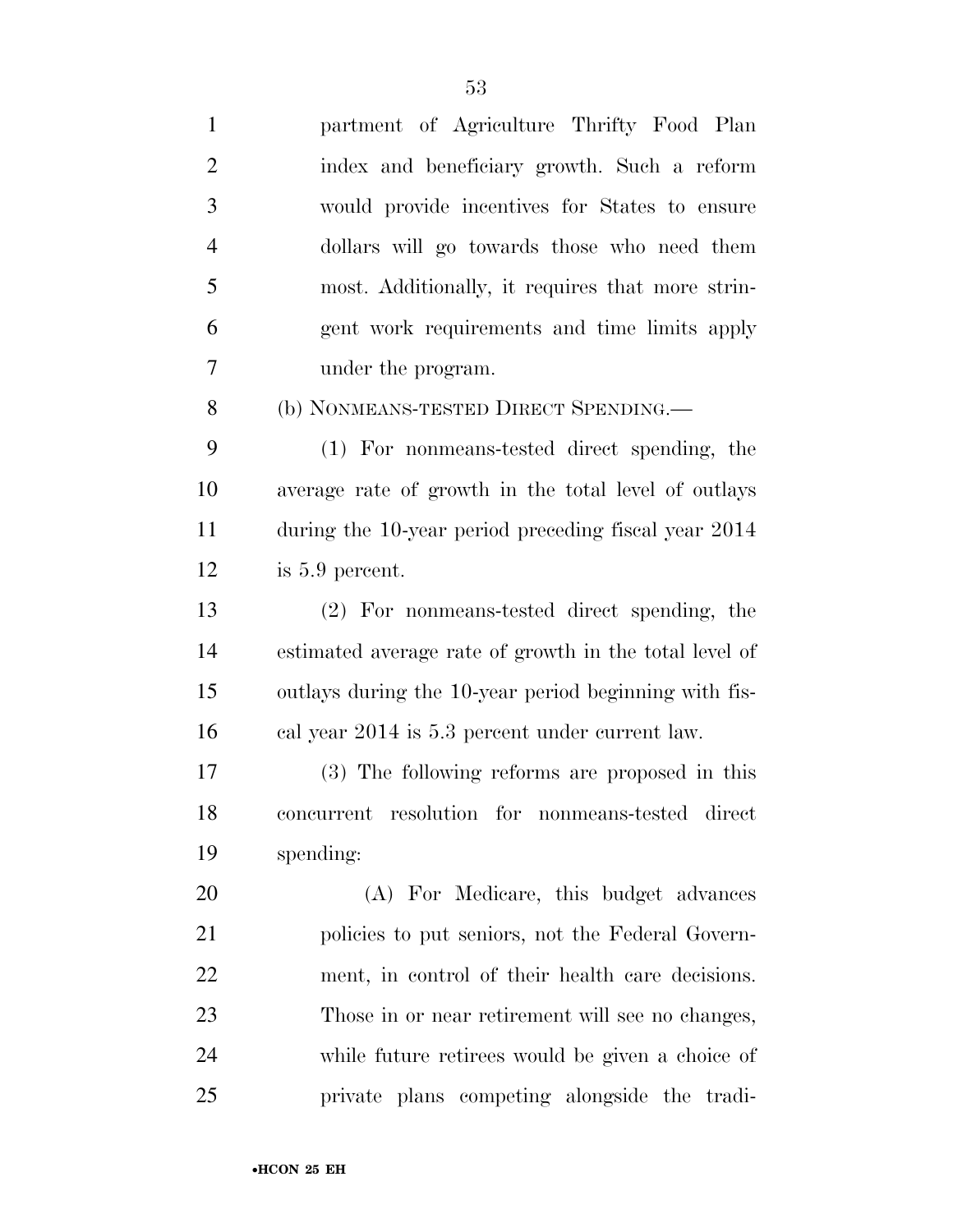tional fee-for-service Medicare program. Medi- care would provide a premium-support payment either to pay for or offset the premium of the plan chosen by the senior, depending on the plan's cost. The Medicare premium-support payment would be adjusted so that the sick would receive higher payments if their condi- tions worsened; lower-income seniors would re- ceive additional assistance to help cover out-of- pocket costs; and wealthier seniors would as- sume responsibility for a greater share of their premiums. Putting seniors in charge of how their health care dollars are spent will force providers to compete against each other on price and quality. This market competition will act as a real check on widespread waste and skyrocketing health care costs.

 (B) In keeping with a recommendation from the National Commission on Fiscal Re- sponsibility and Reform, this budget calls for Federal employees—including Members of Con- gress and congressional staff—to make greater contributions toward their own retirement.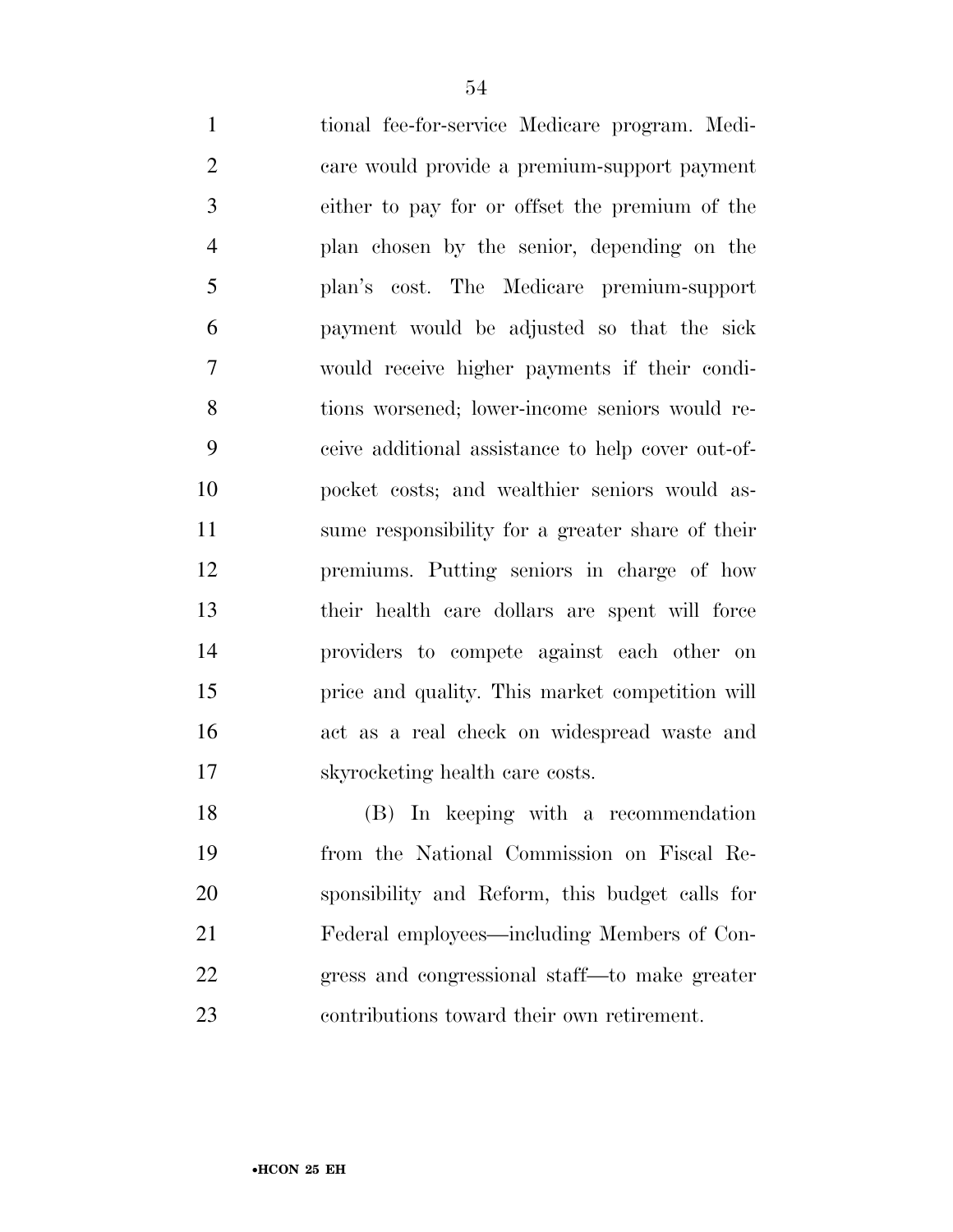## **TITLE VI—BUDGET ENFORCEMENT**

**SEC. 601. LIMITATION ON ADVANCE APPROPRIATIONS.** 

(a) FINDINGS.—The House finds the following:

 (1) The Veterans Health Care Budget and Re- form Transparency Act of 2009 provides advance appropriations for the following veteran medical care accounts: Medical Services, Medical Support and Compliance, and Medical Facilities.

 (2) The President has yet to submit a budget request as required under section 1105(a) of title 31, United States Code, including the request for the Department of Veterans Affairs, for fiscal year 2014, hence the request for veteran medical care ad- vance appropriations for fiscal year 2015 is unavail-able as of the writing of this concurrent resolution.

 (3) This concurrent resolution reflects the most up-to-date estimate on veterans' health care needs included in the President's fiscal year 2013 request for fiscal year 2015.

 (b) IN GENERAL.—In the House, except as provided for in subsection (c), any bill or joint resolution, or amend- ment thereto or conference report thereon, making a gen- eral appropriation or continuing appropriation may not provide for advance appropriations.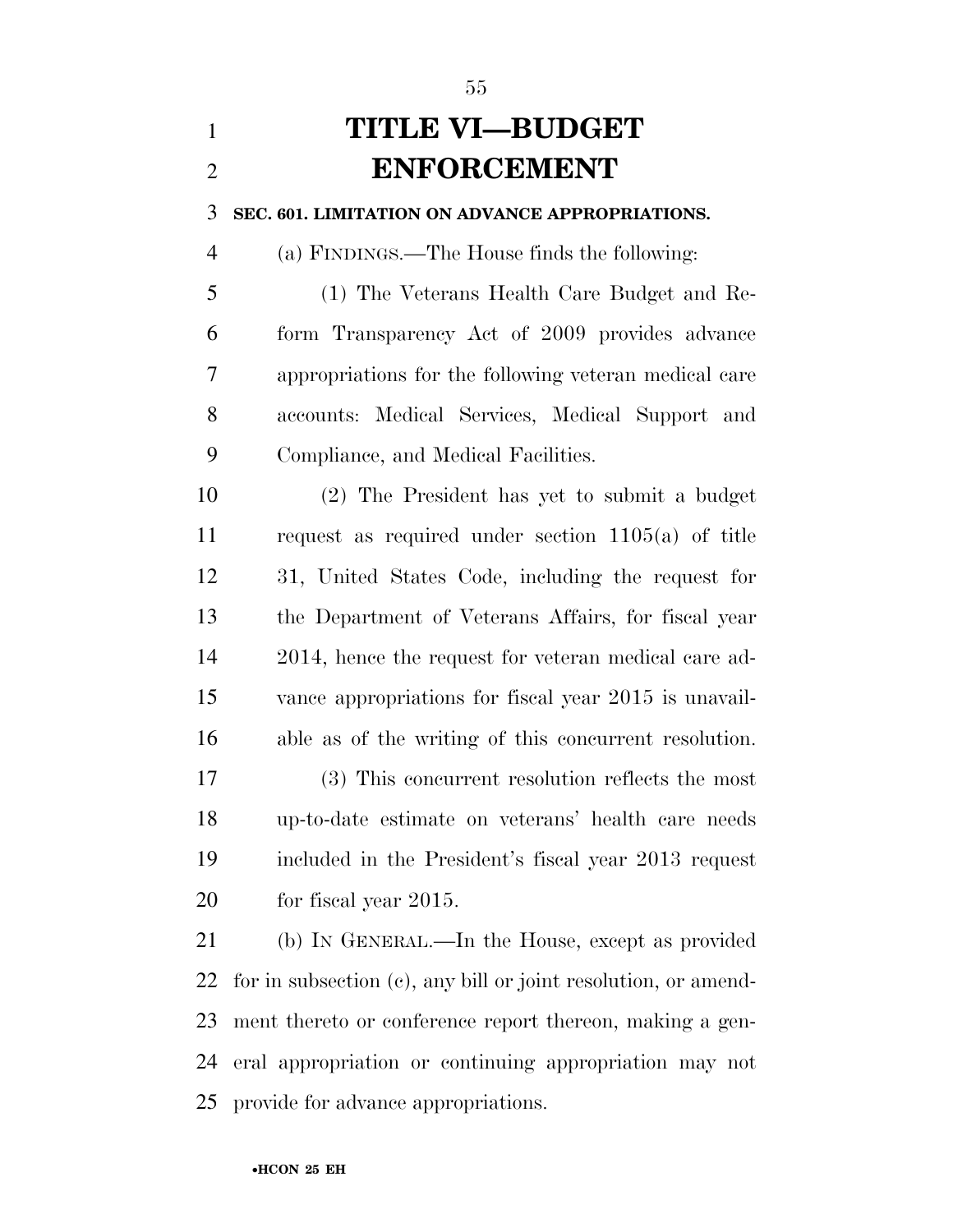| 1  | (c) EXCEPTIONS.—An advance appropriation may be              |
|----|--------------------------------------------------------------|
| 2  | provided for programs, projects, activities, or accounts re- |
| 3  | ferred to in subsection $(d)(1)$ or identified in the report |
| 4  | to accompany this concurrent resolution or the joint ex-     |
| 5  | planatory statement of managers to accompany this con-       |
| 6  | current resolution under the heading "Accounts Identified"   |
| 7  | for Advance Appropriations".                                 |
| 8  | (d) LIMITATIONS.—For fiscal year 2015, the aggre-            |
| 9  | gate level of advance appropriations shall not exceed—       |
| 10 | $(1)$ \$55,483,000,000 for the following programs            |
| 11 | in the Department of Veterans Affairs—                       |
| 12 | (A) Medical Services;                                        |
| 13 | (B) Medical Support and Compliance; and                      |
| 14 | (C) Medical Facilities accounts of the Vet-                  |
| 15 | erans Health Administration; and                             |
| 16 | $(2)$ \$28,852,000,000 in new budget authority               |
| 17 | for all programs identified pursuant to subsection           |
| 18 | (e).                                                         |
| 19 | (e) DEFINITION.—In this section, the term "advance"          |
| 20 | appropriation" means any new discretionary budget au-        |
| 21 | thority provided in a bill or joint resolution, or amendment |
| 22 | thereto or conference report thereon, making general ap-     |
| 23 | propriations or any new discretionary budget authority       |
| 24 | provided in a bill or joint resolution making continuing     |
| 25 | appropriations for fiscal year 2015.                         |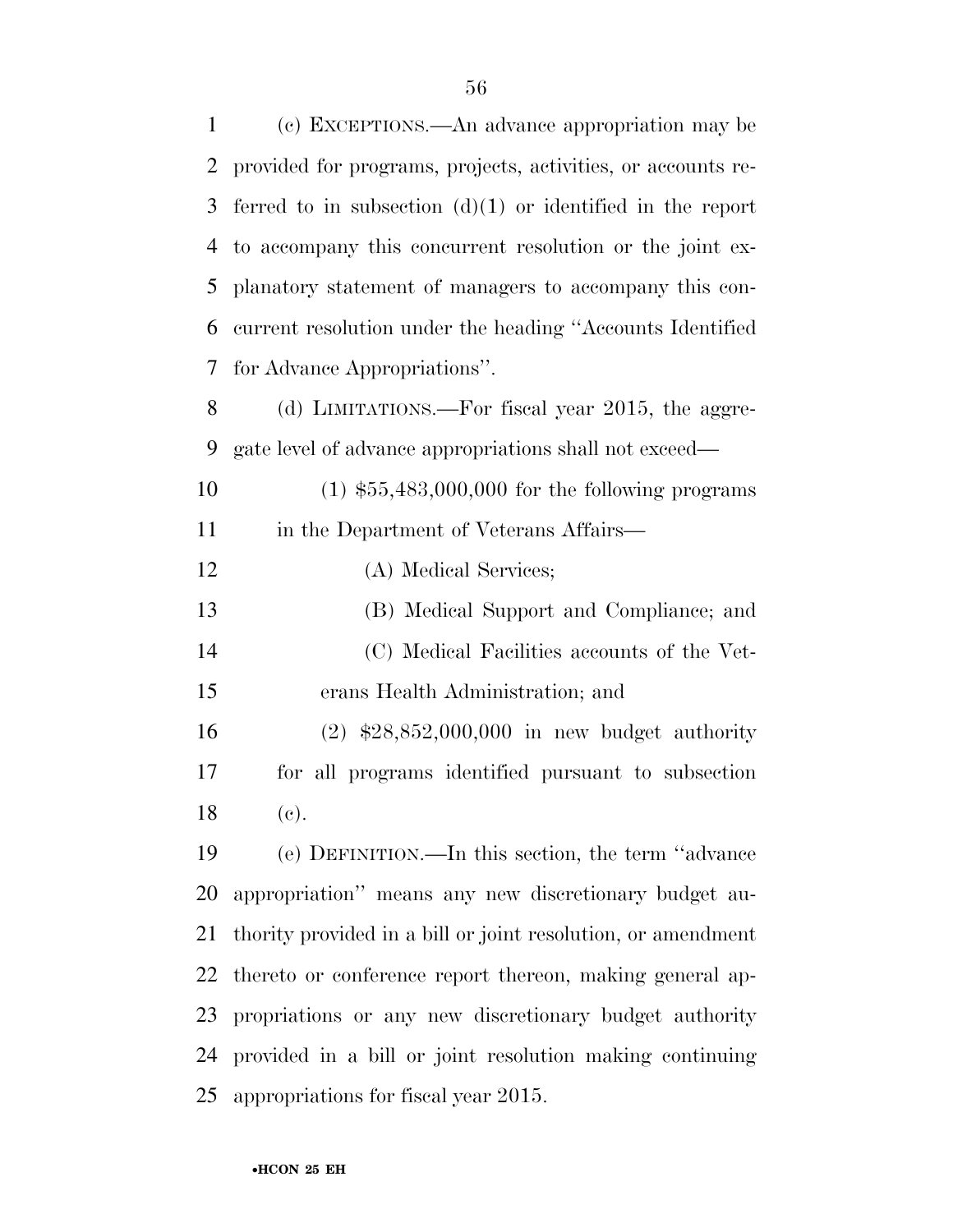#### **SEC. 602. CONCEPTS AND DEFINITIONS.**

 Upon the enactment of any bill or joint resolution providing for a change in budgetary concepts or defini- tions, the chair of the Committee on the Budget may ad- just any allocations, aggregates, and other appropriate lev-els in this concurrent resolution accordingly.

### **SEC. 603. ADJUSTMENTS OF AGGREGATES, ALLOCATIONS, AND APPROPRIATE BUDGETARY LEVELS.**

 (a) ADJUSTMENTS OF DISCRETIONARY AND DIRECT SPENDING LEVELS.—If a committee (other than the Com- mittee on Appropriations) reports a bill or joint resolution, or amendment thereto or conference report thereon, pro- viding for a decrease in direct spending (budget authority and outlays flowing therefrom) for any fiscal year and also provides for an authorization of appropriations for the same purpose, upon the enactment of such measure, the chair of the Committee on the Budget may decrease the allocation to such committee and increase the allocation of discretionary spending (budget authority and outlays flowing therefrom) to the Committee on Appropriations for fiscal year 2014 by an amount equal to the new budget authority (and outlays flowing therefrom) provided for in a bill or joint resolution making appropriations for the same purpose.

•**HCON 25 EH**  (b) ADJUSTMENTS TO IMPLEMENT DISCRETIONARY SPENDING CAPS AND TO FUND VETERANS' PROGRAMS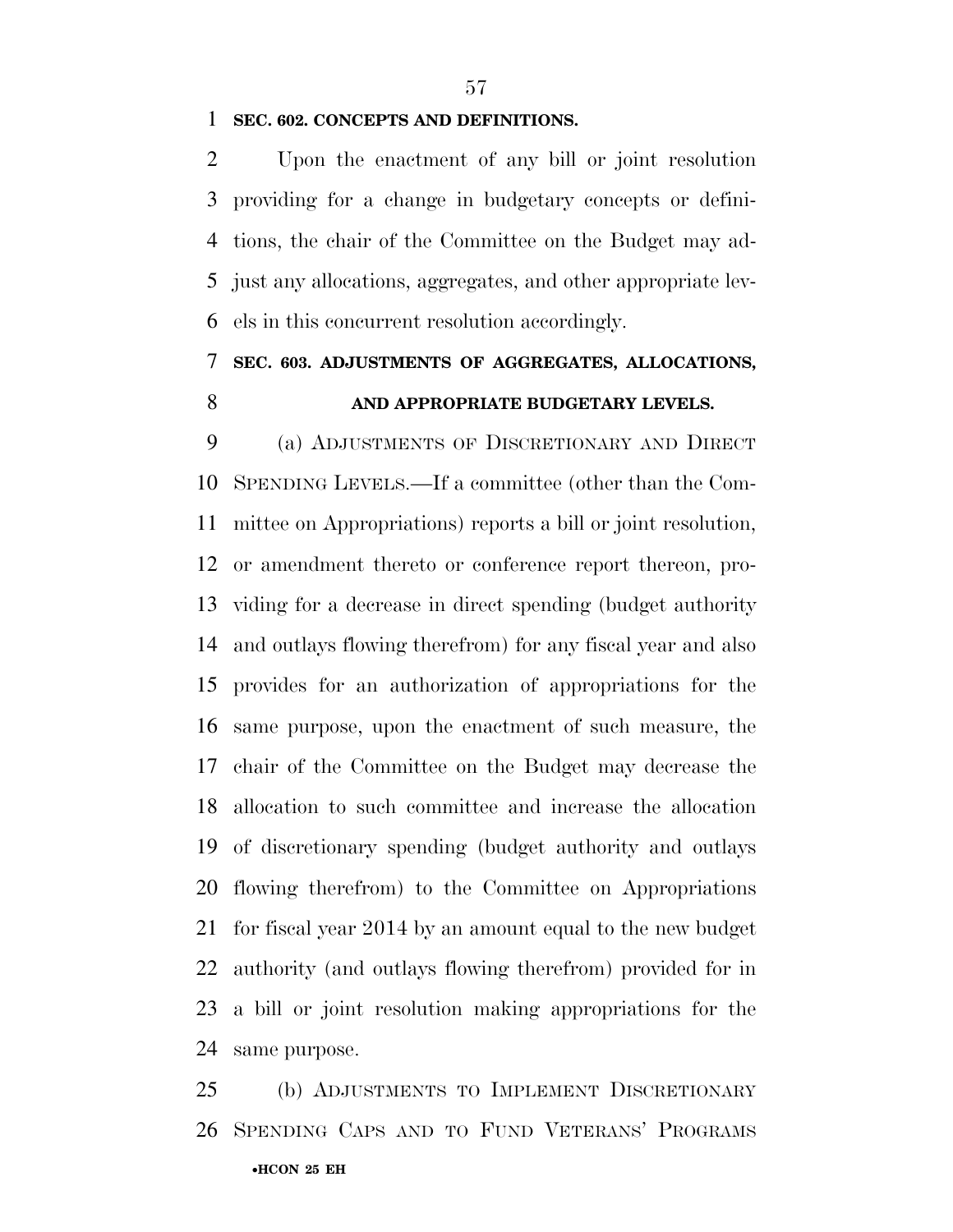AND OVERSEAS CONTINGENCY OPERATIONS/GLOBAL WAR ON TERRORISM.—

 (1) FINDINGS.—(A) The President has not sub- mitted a budget for fiscal year 2014 as required pursuant to section 1105(a) of title 31, United States Code, by the date set forth in that section. (B) In missing the statutory date by which the budget must be submitted, this will be the fourth time in five years the President has not complied with that deadline. (C) This concurrent resolution reflects the lev- els of funding for veterans' medical programs as set forth in the President's fiscal year 2013 budget re- quest. (2) PRESIDENT'S BUDGET SUBMISSION.—In order to take into account any new information in- cluded in the budget submission by the President for fiscal year 2014, the chair of the Committee on the Budget may adjust the allocations, aggregates, and other appropriate budgetary levels for veterans' pro- grams, Overseas Contingency Operations/Global War on Terrorism, or the 302(a) allocation to the Com- mittee on Appropriations set forth in the report of this concurrent resolution to conform with section 251(c) of the Balanced Budget and Emergency Def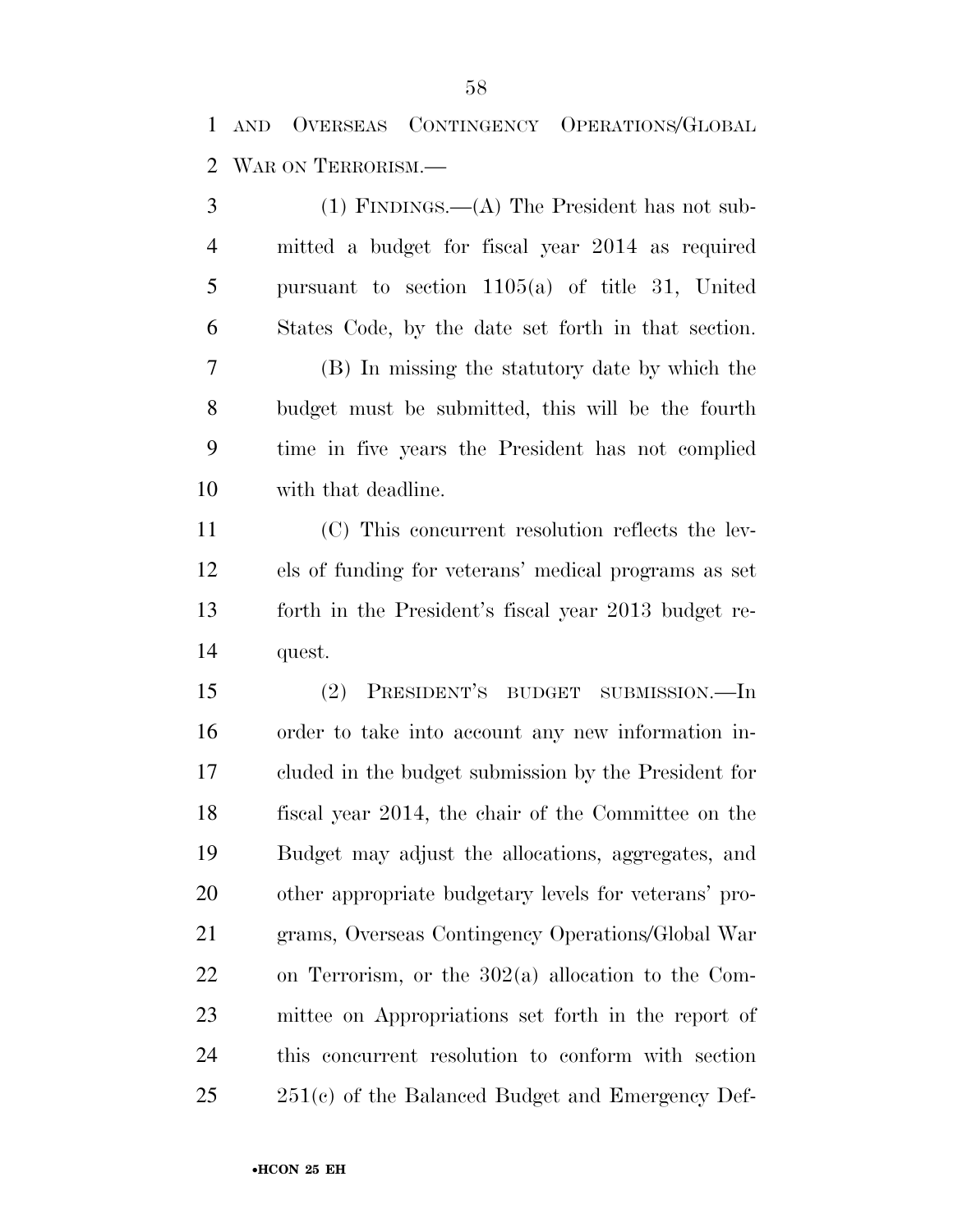icit Control Act of 1985 (as adjusted by section  $2\qquad 251A$  of such Act).

 (3) REVISED CONGRESSIONAL BUDGET OFFICE BASELINE.—The chair of the Committee on the Budget may adjust the allocations, aggregates, and other appropriate budgetary levels to reflect changes resulting from technical and economic assumptions in the most recent baseline published by the Con-gressional Budget Office.

 (c) DETERMINATIONS.—For the purpose of enforcing this concurrent resolution on the budget in the House, the allocations and aggregate levels of new budget authority, outlays, direct spending, new entitlement authority, reve- nues, deficits, and surpluses for fiscal year 2014 and the period of fiscal years 2014 through fiscal year 2023 shall be determined on the basis of estimates made by the chair of the Committee on the Budget and such chair may ad-just such applicable levels of this concurrent resolution.

### **SEC. 604. LIMITATION ON LONG-TERM SPENDING.**

 (a) IN GENERAL.—In the House, it shall not be in order to consider a bill or joint resolution reported by a committee (other than the Committee on Appropriations), or an amendment thereto or a conference report thereon, if the provisions of such measure have the net effect of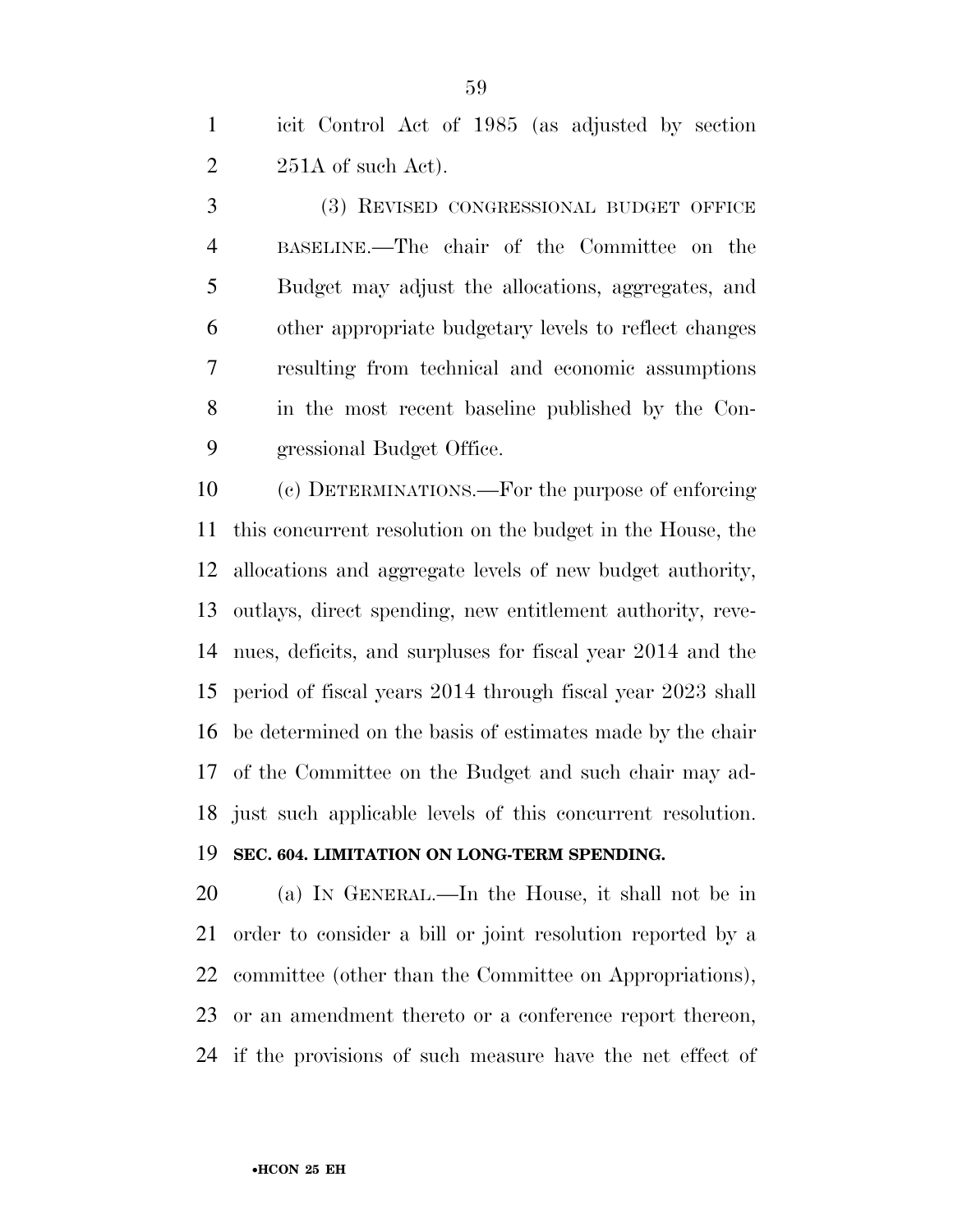increasing direct spending in excess of \$5,000,000,000 for any period described in subsection (b).

 (b) TIME PERIODS.—The applicable periods for pur- poses of this section are any of the four consecutive ten fiscal-year periods beginning with fiscal year 2024.

### **SEC. 605. BUDGETARY TREATMENT OF CERTAIN TRANS-ACTIONS.**

 (a) IN GENERAL.—Notwithstanding section 302(a)(1) of the Congressional Budget Act of 1974, sec- tion 13301 of the Budget Enforcement Act of 1990, and section 4001 of the Omnibus Budget Reconciliation Act of 1989, the report accompanying this concurrent resolu- tion on the budget or the joint explanatory statement ac- companying the conference report on any concurrent reso- lution on the budget shall include in its allocation under section 302(a) of the Congressional Budget Act of 1974 to the Committee on Appropriations amounts for the dis- cretionary administrative expenses of the Social Security Administration and the United States Postal Service.

 (b) SPECIAL RULE.—For purposes of applying sec- tions 302(f) and 311 of the Congressional Budget Act of 1974, estimates of the level of total new budget authority and total outlays provided by a measure shall include any off-budget discretionary amounts.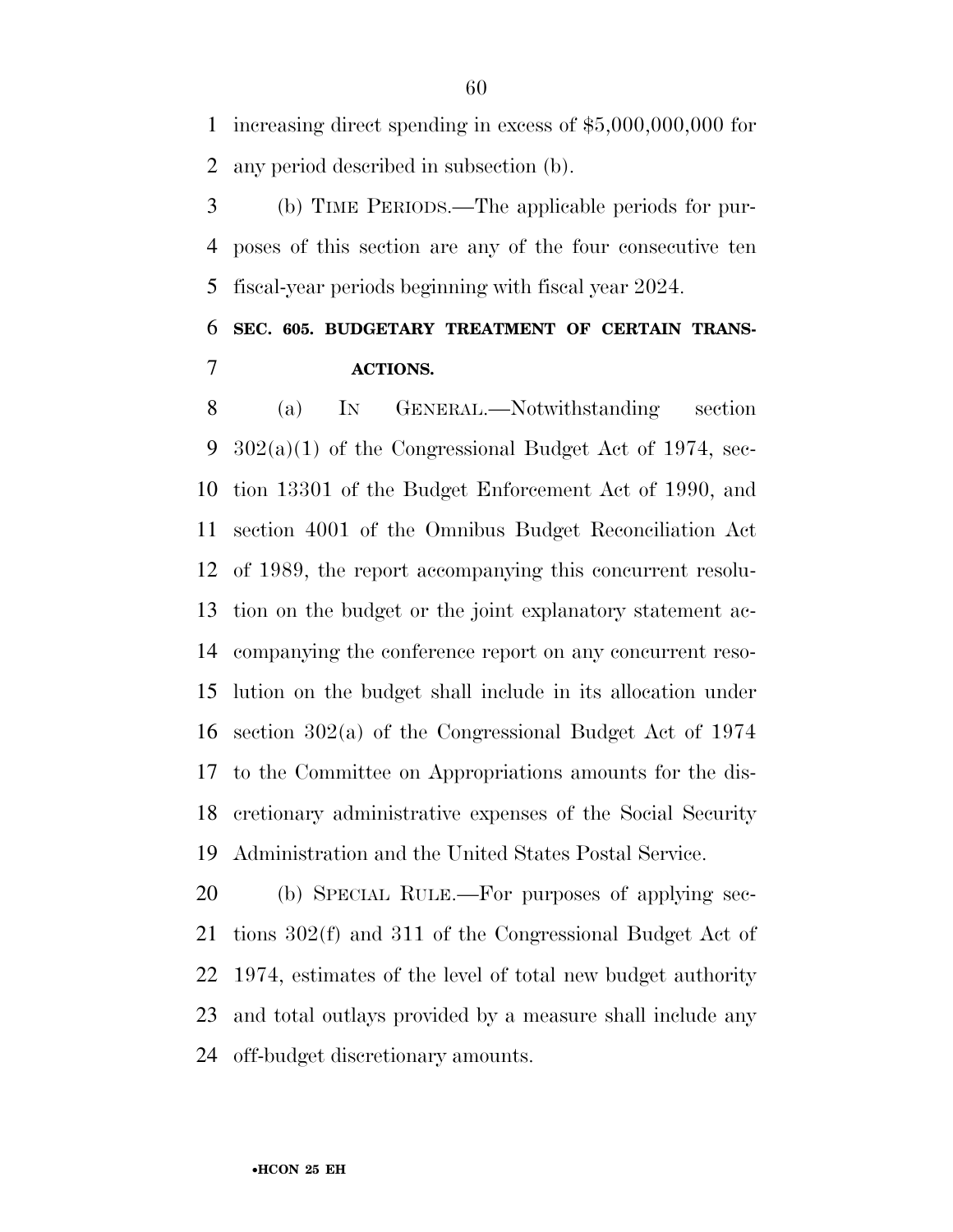(c) ADJUSTMENTS.—The chair of the Committee on the Budget may adjust the allocations, aggregates, and other appropriate levels for legislation reported by the Committee on Oversight and Government Reform that re- forms the Federal retirement system, if such adjustments do not cause a net increase in the deficit for fiscal year 2014 and the period of fiscal years 2014 through 2023. **SEC. 606. APPLICATION AND EFFECT OF CHANGES IN ALLO-**

### **CATIONS AND AGGREGATES.**

 (a) APPLICATION.—Any adjustments of the alloca- tions, aggregates, and other appropriate levels made pur-suant to this concurrent resolution shall—

 (1) apply while that measure is under consider-ation;

 (2) take effect upon the enactment of that measure; and

 (3) be published in the Congressional Record as soon as practicable.

 (b) EFFECT OF CHANGED ALLOCATIONS AND AG- GREGATES.—Revised allocations and aggregates resulting from these adjustments shall be considered for the pur- poses of the Congressional Budget Act of 1974 as alloca- tions and aggregates included in this concurrent resolu-tion.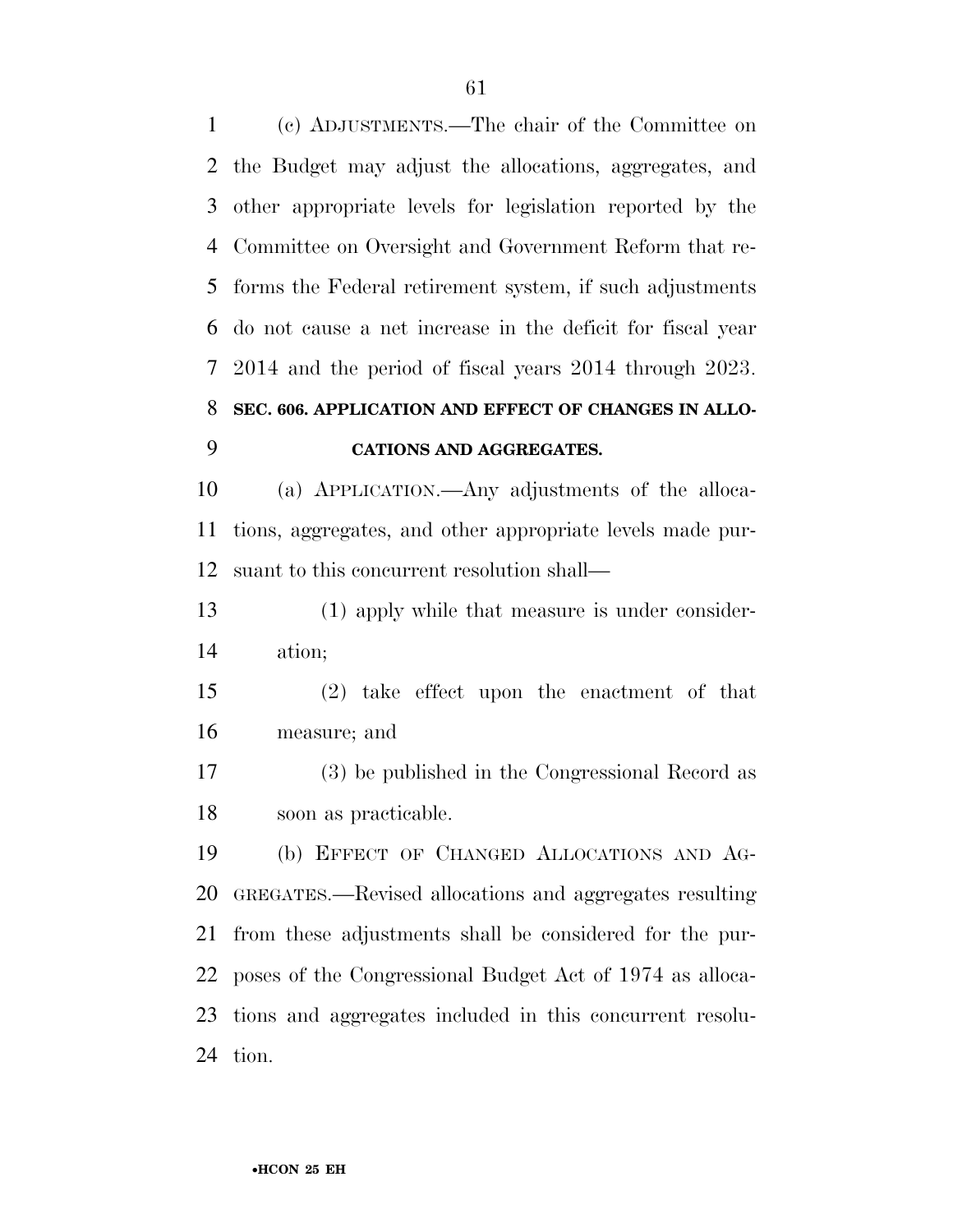(c) BUDGET COMPLIANCE.—(1) The consideration of any bill or joint resolution, or amendment thereto or con- ference report thereon, for which the chair of the Com- mittee on the Budget makes adjustments or revisions in the allocations, aggregates, and other appropriate levels of this concurrent resolution shall not be subject to the points of order set forth in clause 10 of rule XXI of the Rules of the House of Representatives or section 604.

 (2) Section 314(f) of the Congressional Budget Act of 1974 shall not apply in the House of Representatives to any bill, joint resolution, or amendment that provides new budget authority for a fiscal year or to any conference report on any such bill or resolution, if—

(A) the enactment of that bill or resolution;

- (B) the adoption and enactment of that amend-ment; or
- (C) the enactment of that bill or resolution in 18 the form recommended in that conference report;

 would not cause the appropriate allocation of new budget authority made pursuant to section 302(a) of such Act for that fiscal year to be exceeded or the sum of the limits on the security and non-security category in section 251A of the Balanced Budget and Emergency Deficit Control Act as reduced pursuant to such section.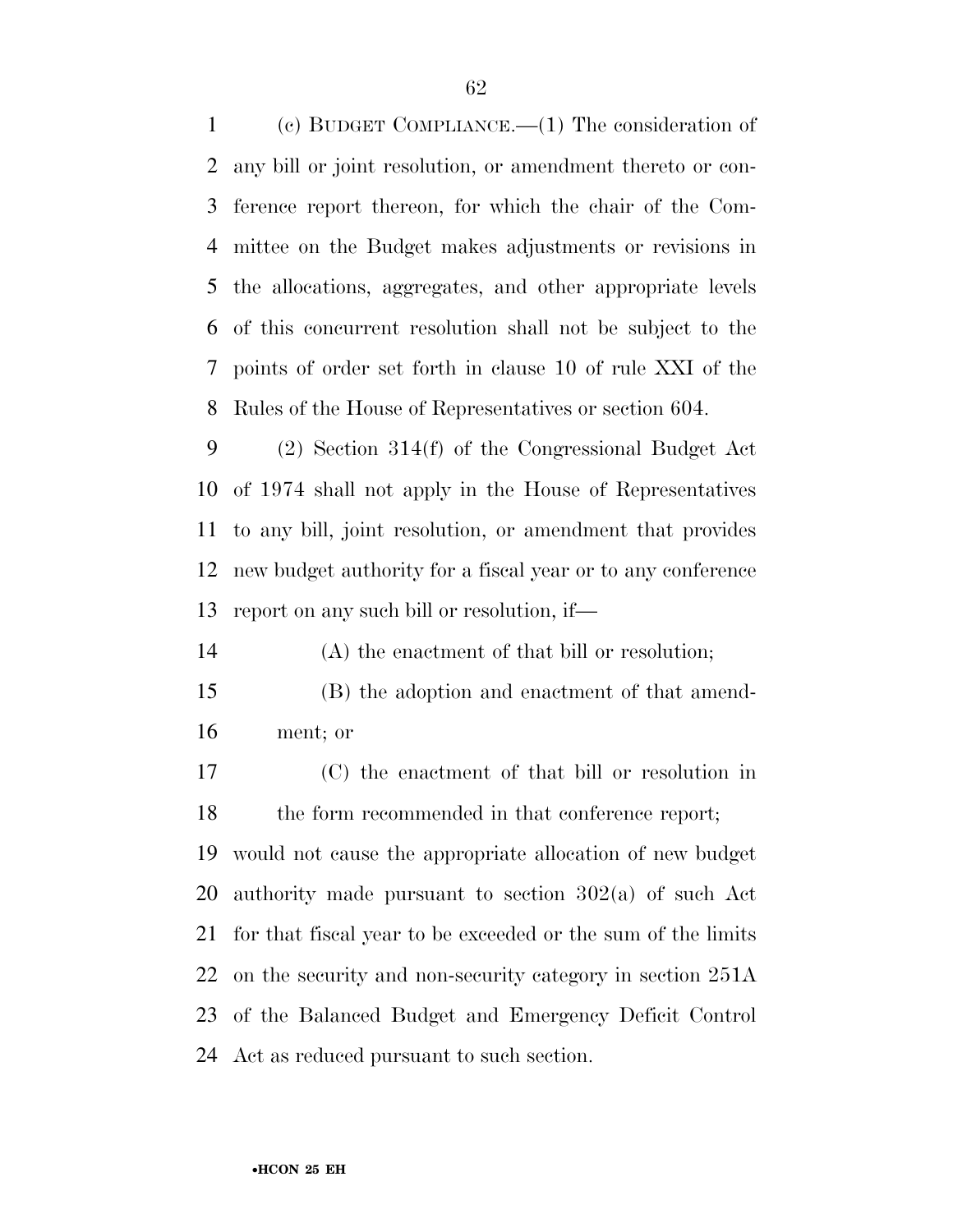#### **SEC. 607. CONGRESSIONAL BUDGET OFFICE ESTIMATES.**

(a) FINDINGS.—The House finds the following:

 (1) Costs of Federal housing loans and loan guarantees are treated unequally in the budget. The Congressional Budget Office uses fair-value account- ing to measure the costs of Fannie Mae and Freddie Mac, but determines the cost of other Federal hous- ing programs on the basis of the Federal Credit Re-form Act of 1990 (''FCRA'').

 (2) The fair-value accounting method uses dis- count rates which incorporate the risk inherent to the type of liability being estimated in addition to Treasury discount rates of the proper maturity length. In contrast, cash-basis accounting solely uses the discount rates of the Treasury, failing to incor-porate risks such as prepayment and default risk.

 (3) The Congressional Budget Office estimates that the \$635 billion of loans and loan guarantees issued in 2013 alone would generate budgetary sav- ings of \$45 billion over their lifetime using FCRA accounting. However, these same loans and loan guarantees would have a lifetime cost of \$11 billion under fair-value methodology.

 (4) The majority of loans and guarantees issued in 2013 would show deficit reduction of \$9.1 billion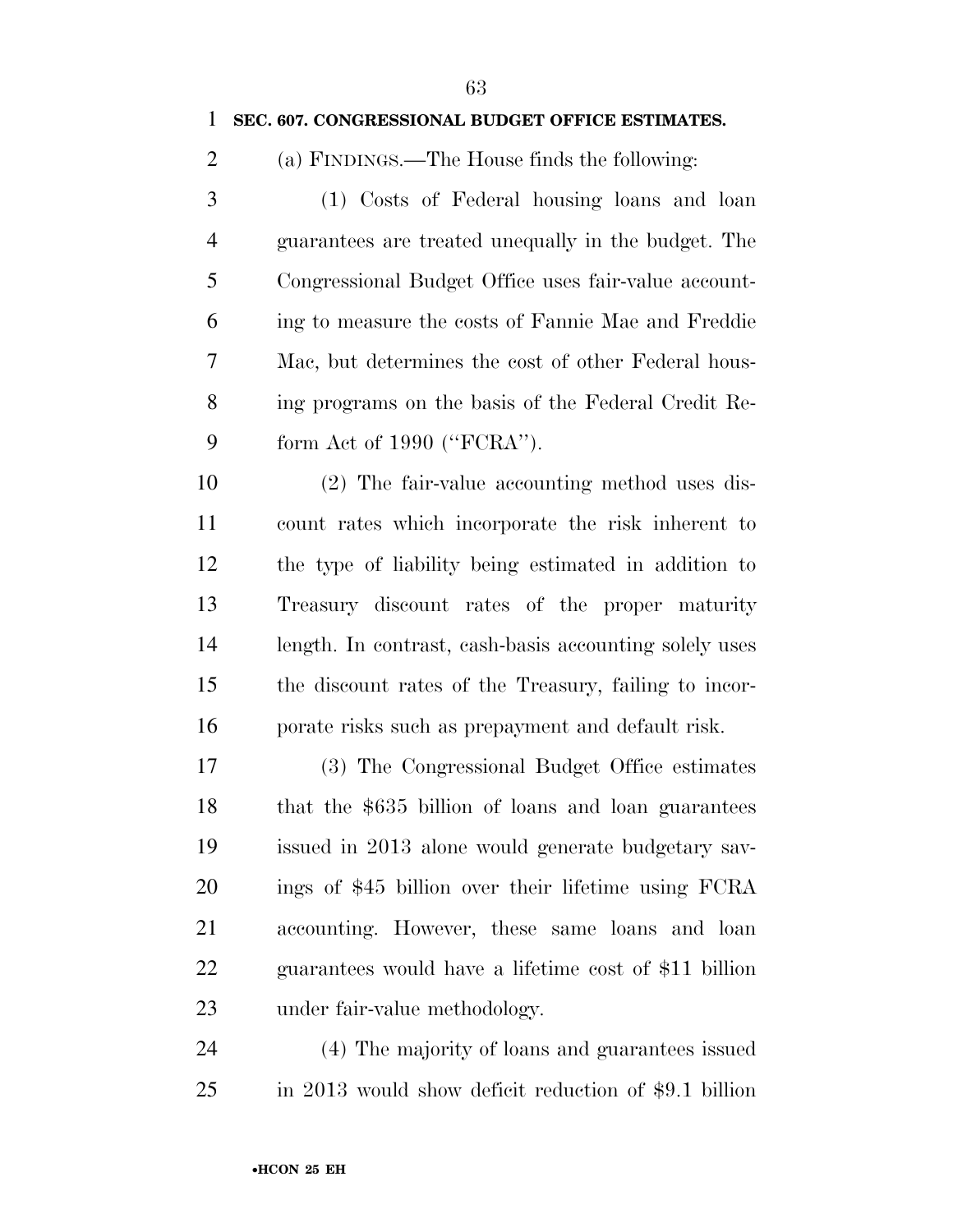under FCRA methodology, but would increase the deficit by \$4.7 billion using fair-value accounting.

 (b) FAIR VALUE ESTIMATES.—Upon the request of the chair or ranking member of the Committee on the Budget, any estimate prepared by the Director of the Con- gressional Budget Office for a measure under the terms of title V of the Congressional Budget Act of 1974, ''credit reform'', as a supplement to such estimate shall, to the extent practicable, also provide an estimate of the current actual or estimated market values representing the ''fair value'' of assets and liabilities affected by such measure.

 (c) FAIR VALUE ESTIMATES FOR HOUSING PRO- GRAMS.—Whenever the Director of the Congressional Budget Office prepares an estimate pursuant to section 402 of the Congressional Budget Act of 1974 of the costs which would be incurred in carrying out any bill or joint resolution and if the Director determines that such bill or joint resolution has a cost related to a housing or resi- dential mortgage program under the FCRA, then the Di- rector shall also provide an estimate of the current actual or estimated market values representing the ''fair value'' of assets and liabilities affected by the provisions of such bill or joint resolution that result in such cost.

 (d) ENFORCEMENT.—If the Director of the Congres-sional Budget Office provides an estimate pursuant to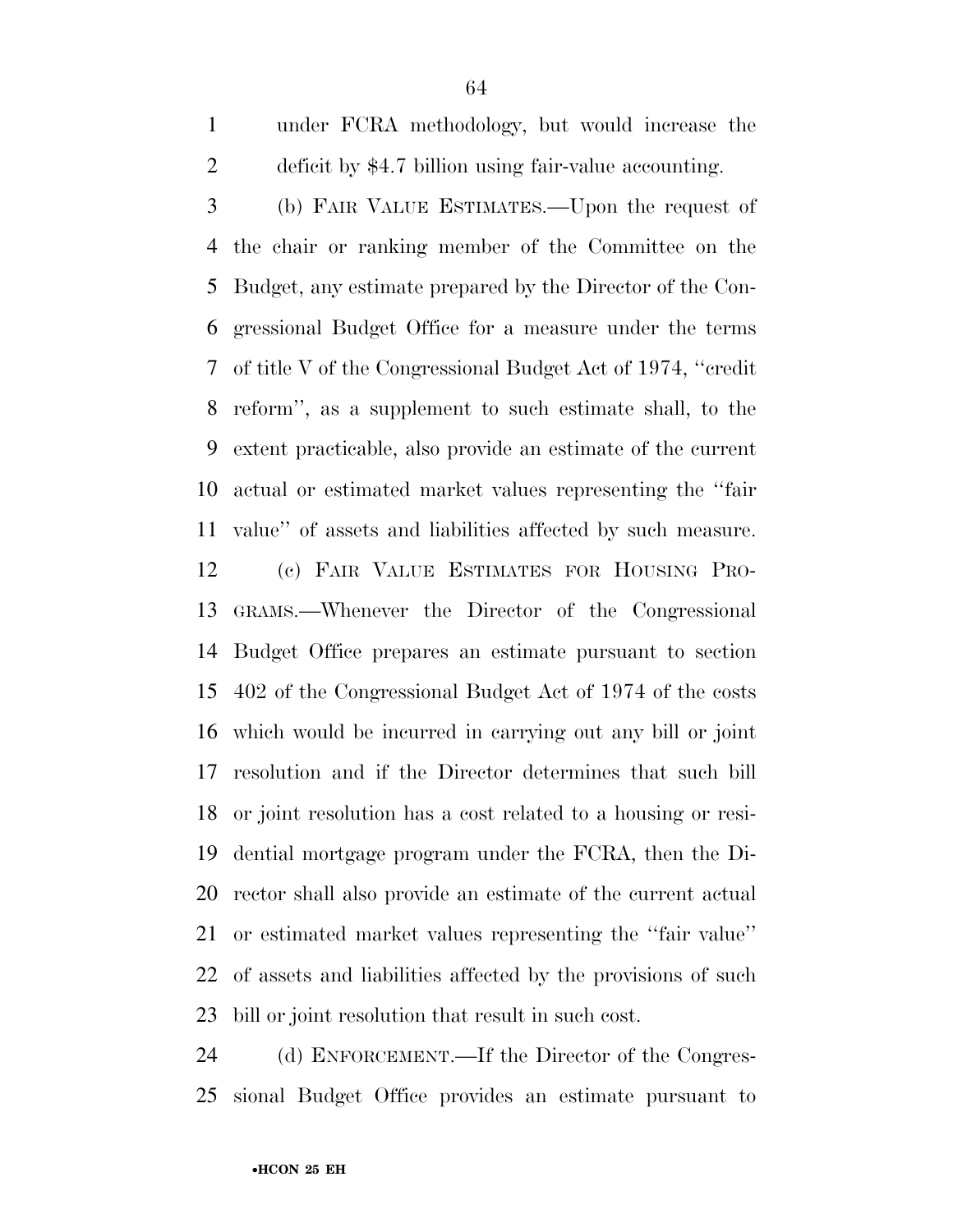subsection (b) or (c), the chair of the Committee on the Budget may use such estimate to determine compliance with the Congressional Budget Act of 1974 and other budgetary enforcement controls.

## **SEC. 608. TRANSFERS FROM THE GENERAL FUND OF THE TREASURY TO THE HIGHWAY TRUST FUND THAT INCREASE PUBLIC INDEBTEDNESS.**

 For purposes of the Congressional Budget Act of 1974, the Balanced Budget and Emergency Deficit Con- trol Act of 1985, or the rules or orders of the House of Representatives, a bill or joint resolution, or an amend- ment thereto or conference report thereon, that transfers funds from the general fund of the Treasury to the High- way Trust Fund shall be counted as new budget authority and outlays equal to the amount of the transfer in the fiscal year the transfer occurs.

#### **SEC. 609. SEPARATE ALLOCATION FOR OVERSEAS CONTIN-**

 **GENCY OPERATIONS/GLOBAL WAR ON TER-RORISM.** 

 (a) ALLOCATION.—In the House, there shall be a sep- arate allocation to the Committee on Appropriations for overseas contingency operations/global war on terrorism. For purposes of enforcing such separate allocation under section 302(f) of the Congressional Budget Act of 1974, the ''first fiscal year'' and the ''total of fiscal years'' shall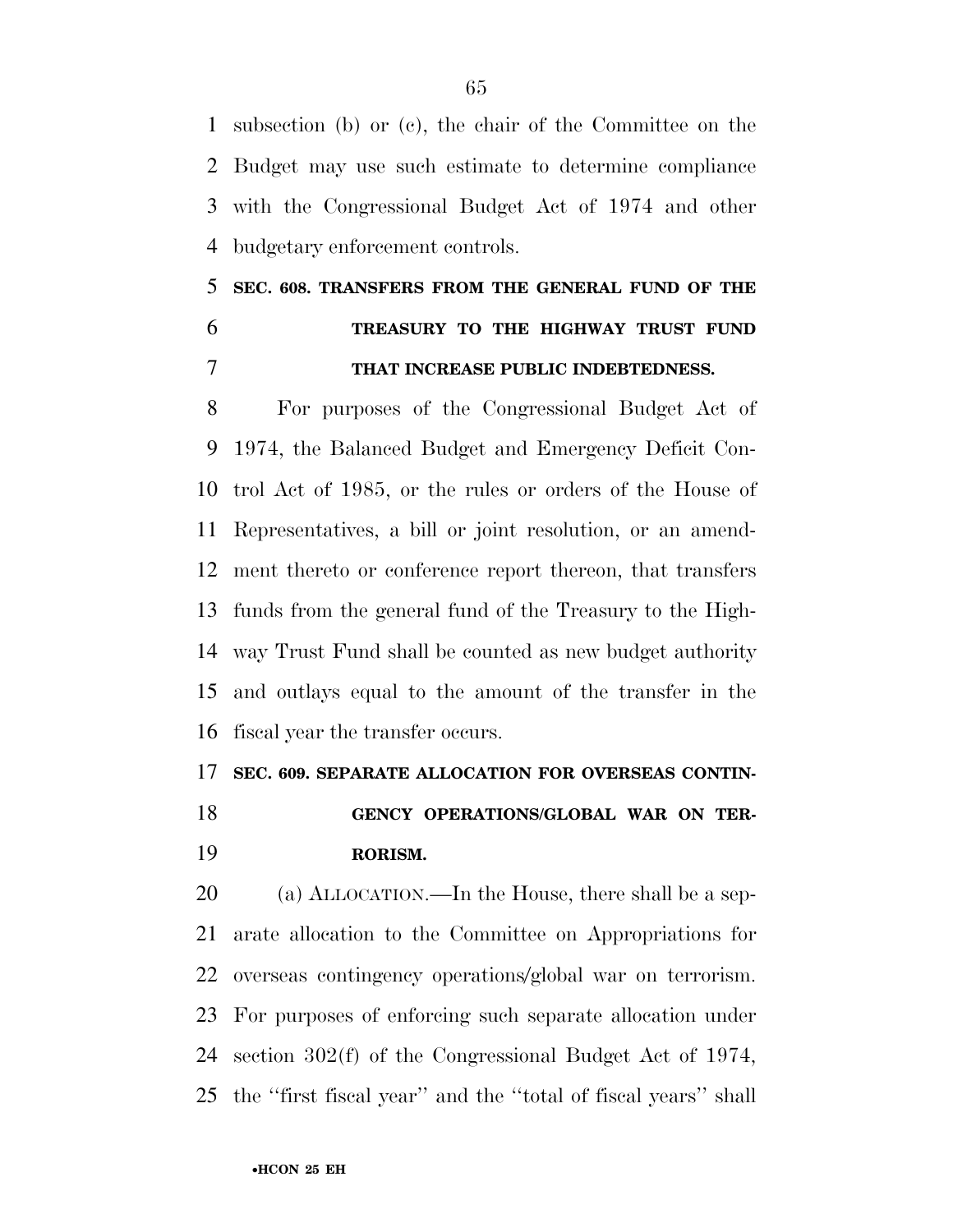be deemed to refer to fiscal year 2014. Such separate allo- cation shall be the exclusive allocation for overseas contin- gency operations/global war on terrorism under section 302(a) of such Act. Section 302(c) of such Act shall not apply to such separate allocation. The Committee on Ap- propriations may provide suballocations of such separate allocation under section 302(b) of such Act. Spending that counts toward the allocation established by this section 9 shall be designated pursuant to section  $251(b)(2)(A)(ii)$  of the Balanced Budget and Emergency Deficit Control Act of 1985.

 (b) ADJUSTMENT.—In the House, for purposes of subsection (a) for fiscal year 2014, no adjustment shall be made under section 314(a) of the Congressional Budget Act of 1974 if any adjustment would be made under sec-16 tion  $251(b)(2)(A)(ii)$  of the Balanced Budget and Emer-gency Deficit Control Act of 1985.

#### **SEC. 610. EXERCISE OF RULEMAKING POWERS.**

The House adopts the provisions of this title—

 (1) as an exercise of the rulemaking power of the House of Representatives and as such they shall be considered as part of the rules of the House of Representatives, and these rules shall supersede other rules only to the extent that they are incon-sistent with other such rules; and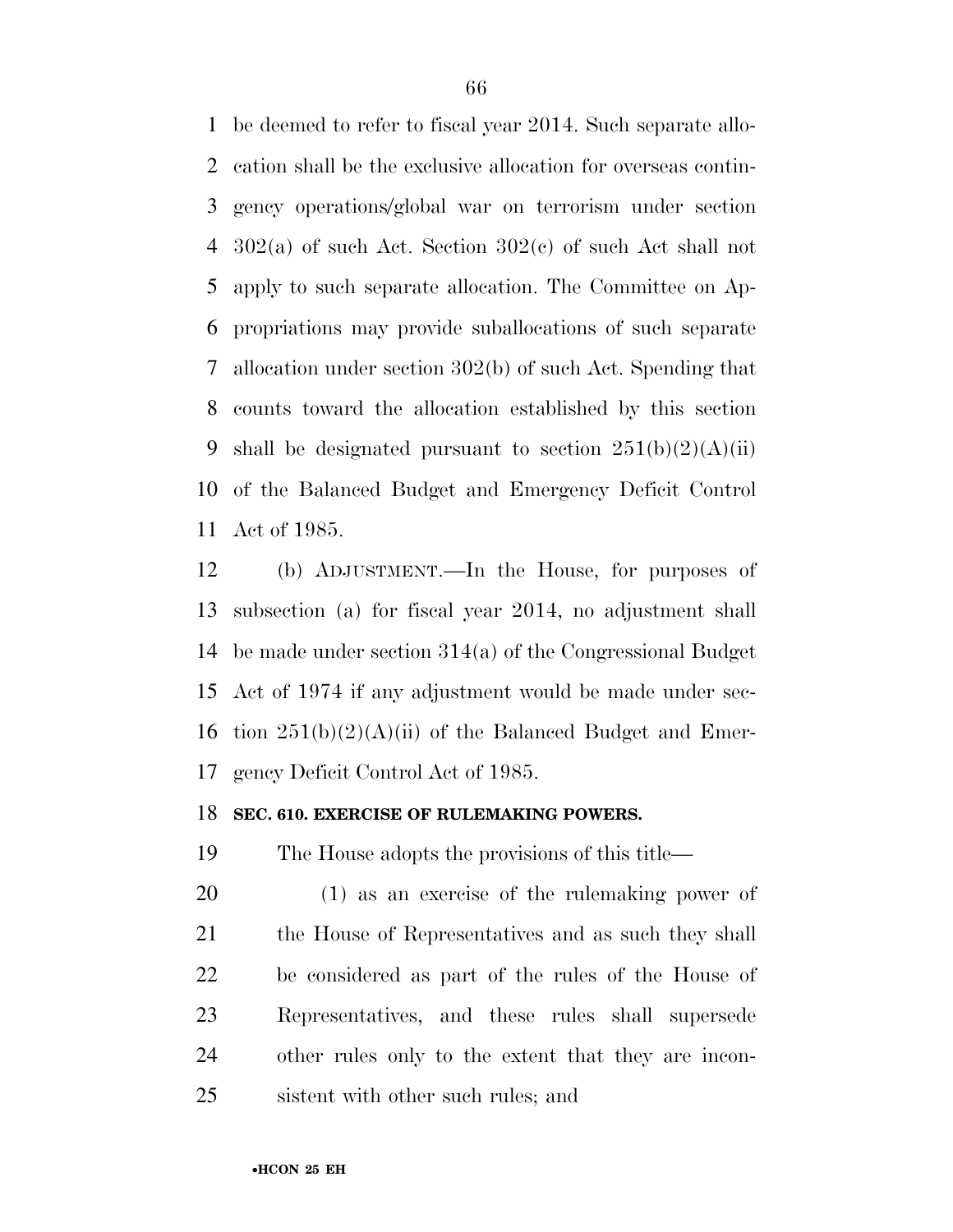(2) with full recognition of the constitutional right of the House of Representatives to change those rules at any time, in the same manner, and to the same extent as in the case of any other rule of the House of Representatives.

# **TITLE VII—POLICY STATEMENTS SEC. 701. POLICY STATEMENT ON ECONOMIC GROWTH AND JOB CREATION.**

(a) FINDINGS.—The House finds the following:

 (1) Although the U.S. economy technically emerged from recession roughly four years ago, the recovery has felt more like a malaise than a rebound with the unemployment rate still elevated and real economic growth essentially flat in the final quarter of 2012.

 (2) The enormous build-up of Government debt in the past four years has worsened the already unsustainable course of Federal finances and is an increasing drag on the U.S. economy.

 (3) During the recession and early stages of re- covery, the Government took a variety of measures to try to boost economic activity. Despite the fact that these stimulus measures added over \$1 trillion to the debt, the economy continues to perform at a sub-par trend.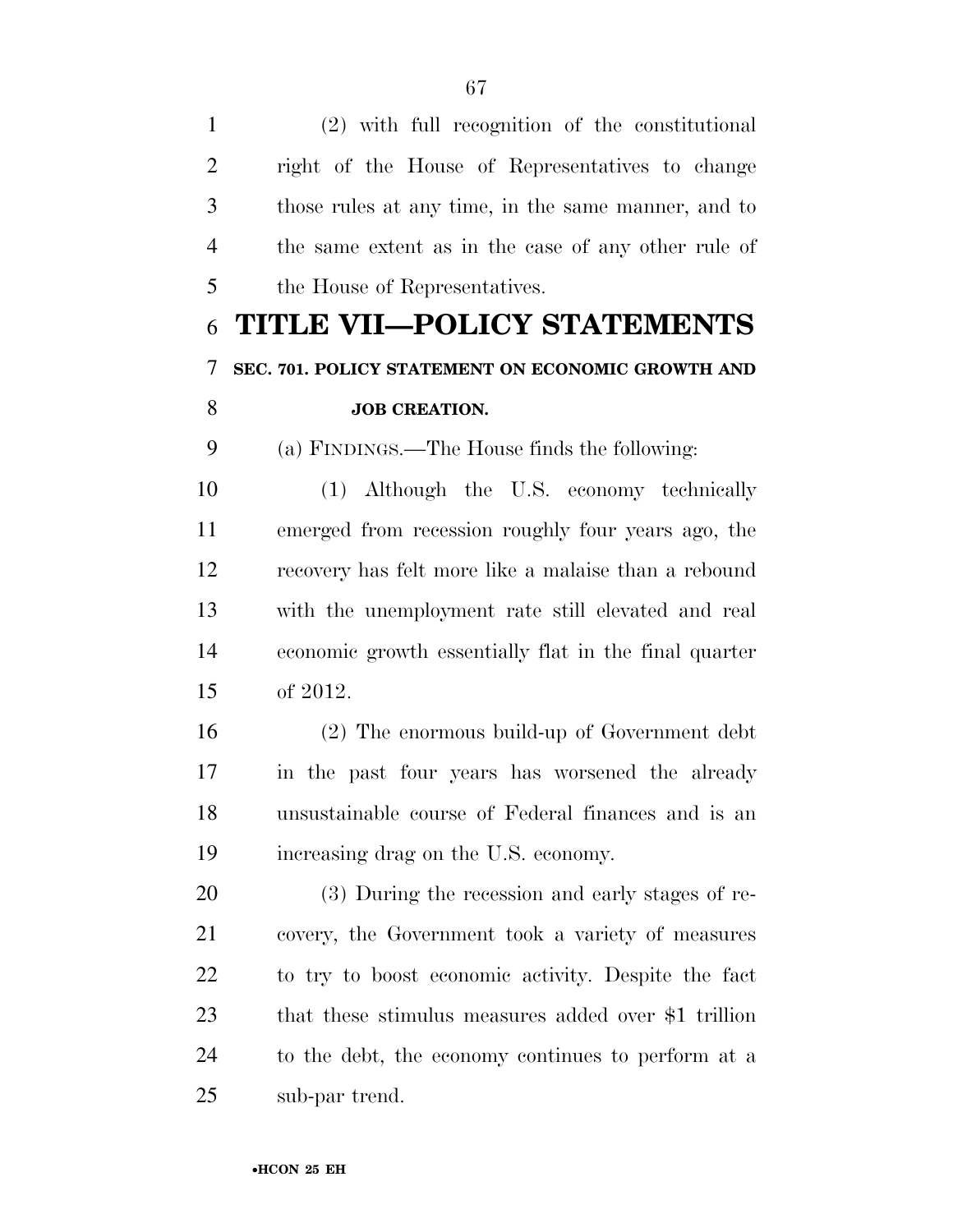(4) Investors and businesses make decisions on a forward-looking basis. They know that today's large debt levels are simply tomorrow's tax hikes, in- terest rate increases, or inflation – and they act ac- cordingly. It is this debt overhang, and the uncer- tainty it generates, that is weighing on U.S. growth, investment, and job creation.

 (5) Economists have found that the key to jump-starting U.S. economic growth and job cre- ation is tangible action to rein in the growth of Gov- ernment spending with the aim of getting debt under control.

 (6) Stanford economist John Taylor has con- cluded that reducing Government spending now would ''reduce the threats of higher taxes, higher in- terest rates and a fiscal crisis'', and would therefore provide an immediate stimulus to the economy.

 (7) Federal Reserve Chairman Ben Bernanke has stated that putting in place a credible plan to reduce future deficits ''would not only enhance eco- nomic performance in the long run, but could also yield near-term benefits by leading to lower long- term interest rates and increased consumer and business confidence.''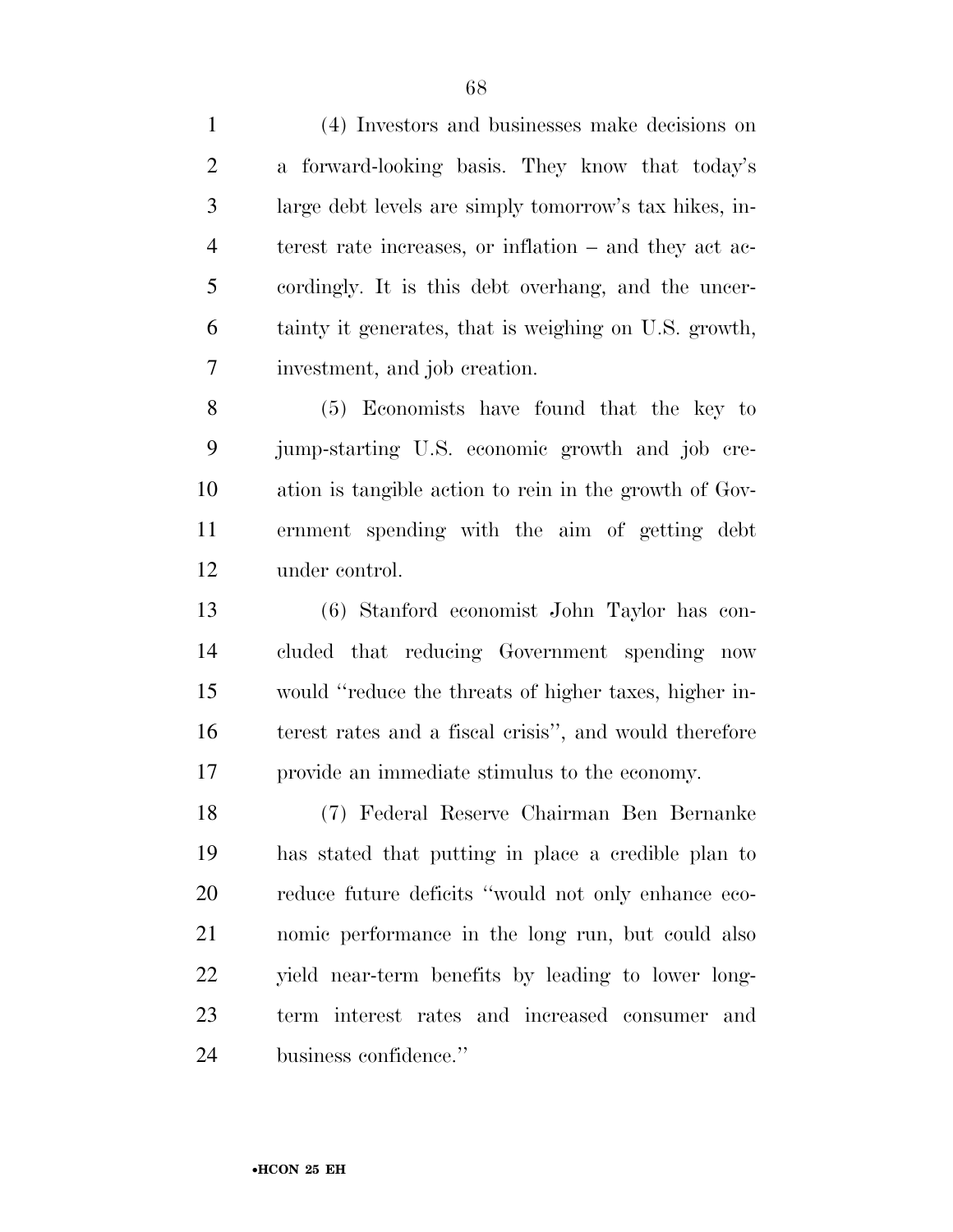(8) Lowering spending would boost market con- fidence and lessen uncertainty, leading to a spark in economic expansion, job creation, and higher wages and income.

 (b) POLICY ON ECONOMIC GROWTH AND JOB CRE- ATION.—It is the policy of this resolution to promote fast- er economic growth and job creation. By putting the budg- et on a sustainable path, this resolution ends the debt- fueled uncertainty holding back job creators. Reforms to the tax code put American businesses and workers in a better position to compete and thrive in the 21st century global economy. This resolution targets the regulatory red tape and cronyism that stack the deck in favor of special interests. All of the reforms in this resolution serve as means to the larger end of growing the economy and ex-panding opportunity for all Americans.

#### **SEC. 702. POLICY STATEMENT ON TAX REFORM.**

(a) FINDINGS.—The House finds the following:

 (1) A world-class tax system should be simple, fair, and promote (rather than impede) economic growth. The U.S. tax code fails on all three counts – it is notoriously complex, patently unfair, and highly inefficient. The tax code's complexity distorts decisions to work, save, and invest, which leads to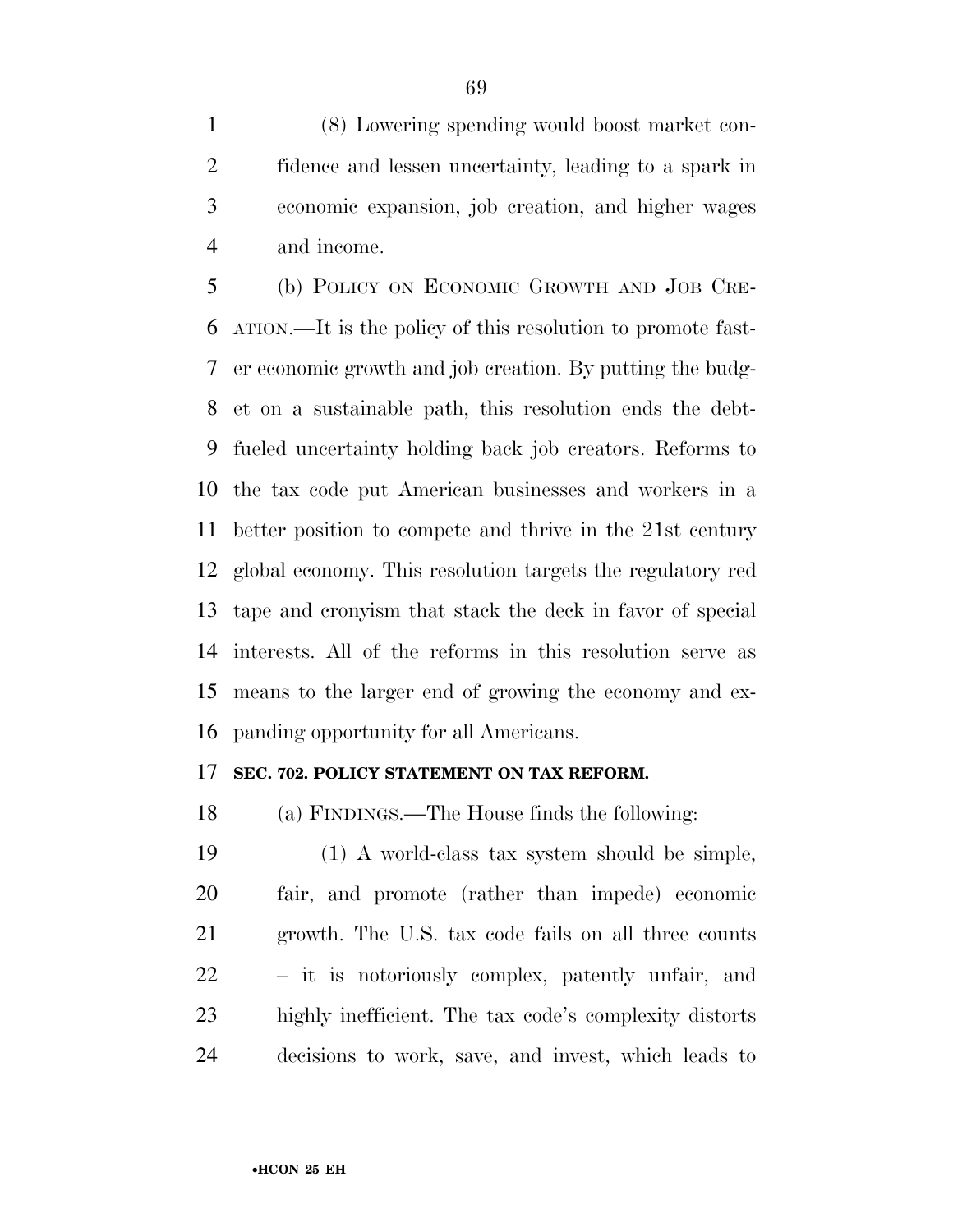slower economic growth, lower wages, and less job creation.

 (2) Since 2001 alone, there have been more than 3,250 changes to the code. Many of the major changes over the years have involved carving out special preferences, exclusions, or deductions for var- ious activities or groups. These loopholes add up to more than \$1 trillion per year and make the code unfair, inefficient, and very complex.

 (3) These tax preferences are disproportionately used by upper-income individuals. For instance, the top 1 percent of taxpayers reap about 3 times as much benefit from special tax credits and deductions (excluding refundable credits) than the middle class and 13 times as much benefit than the lowest in-come quintile.

 (4) The large amount of tax preferences that pervade the code end up narrowing the tax base by as much as 50 percent. A narrow tax base, in turn, requires much higher tax rates to raise a given amount of revenue.

 (5) The National Taxpayer Advocate reports that taxpayers spent 6.1 billion hours in 2012 com-plying with tax requirements.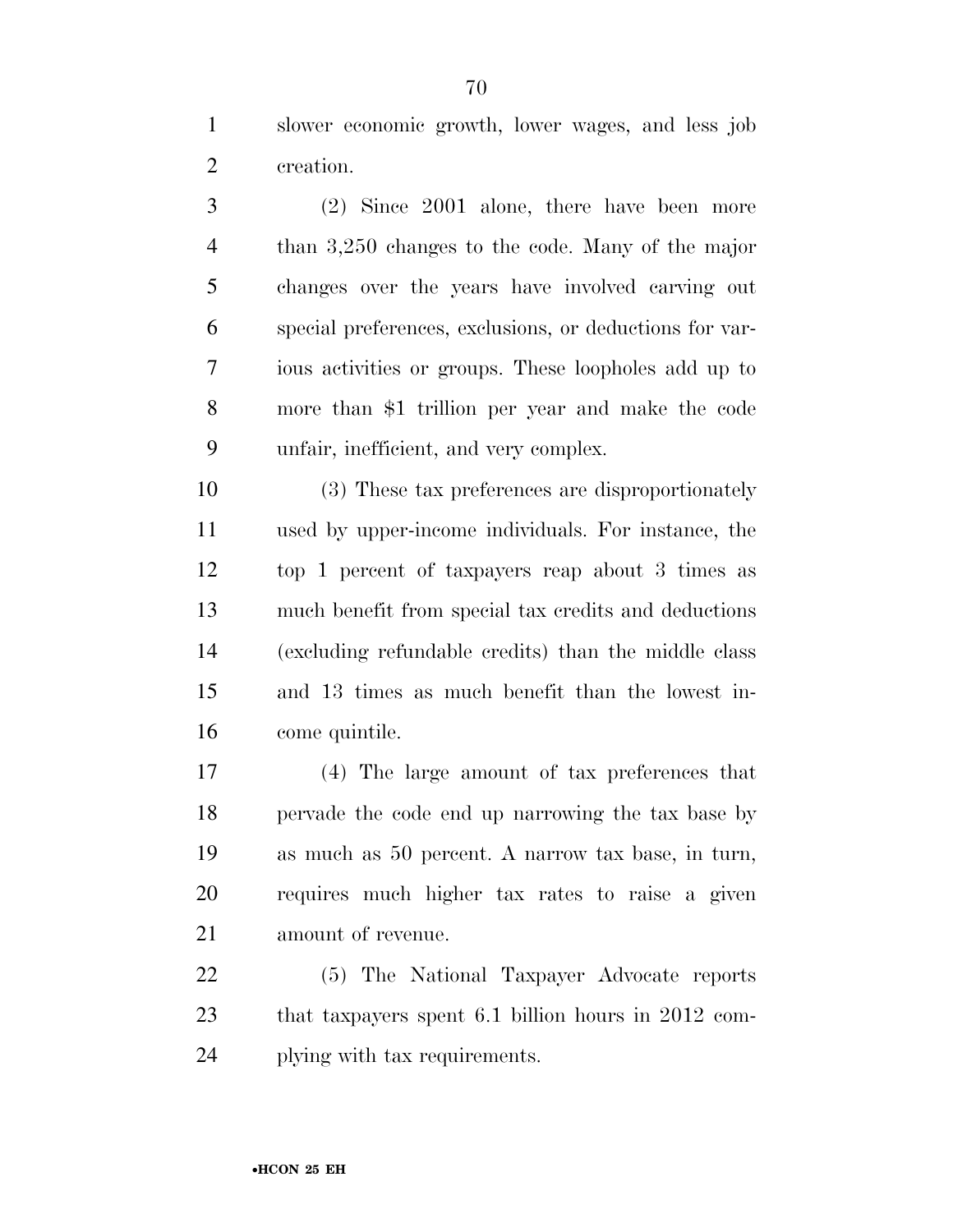(6) Standard economic theory shows that high marginal tax rates dampen the incentives to work, save, and invest, which reduces economic output and job creation. Lower economic output, in turn, mutes the intended revenue gain from higher marginal tax rates.

 (7) Roughly half of U.S. active business income and half of private sector employment are derived from business entities (such as partnerships, S cor- porations, and sole proprietorships) that are taxed on a ''pass-through'' basis, meaning the income flows through to the tax returns of the individual owners and is taxed at the individual rate structure rather than at the corporate rate. Small businesses in particular tend to choose this form for Federal tax purposes, and the top Federal rate on such small business income reaches 44.6 percent. For these rea- sons, sound economic policy requires lowering mar-ginal rates on these pass-through entities.

 (8) The U.S. corporate income tax rate (includ- ing Federal, State, and local taxes) sums to just over 39 percent, the highest rate in the industri- alized world. The total Federal marginal tax rate on corporate income now reaches 55 percent, when in-cluding the shareholder-level tax on dividends and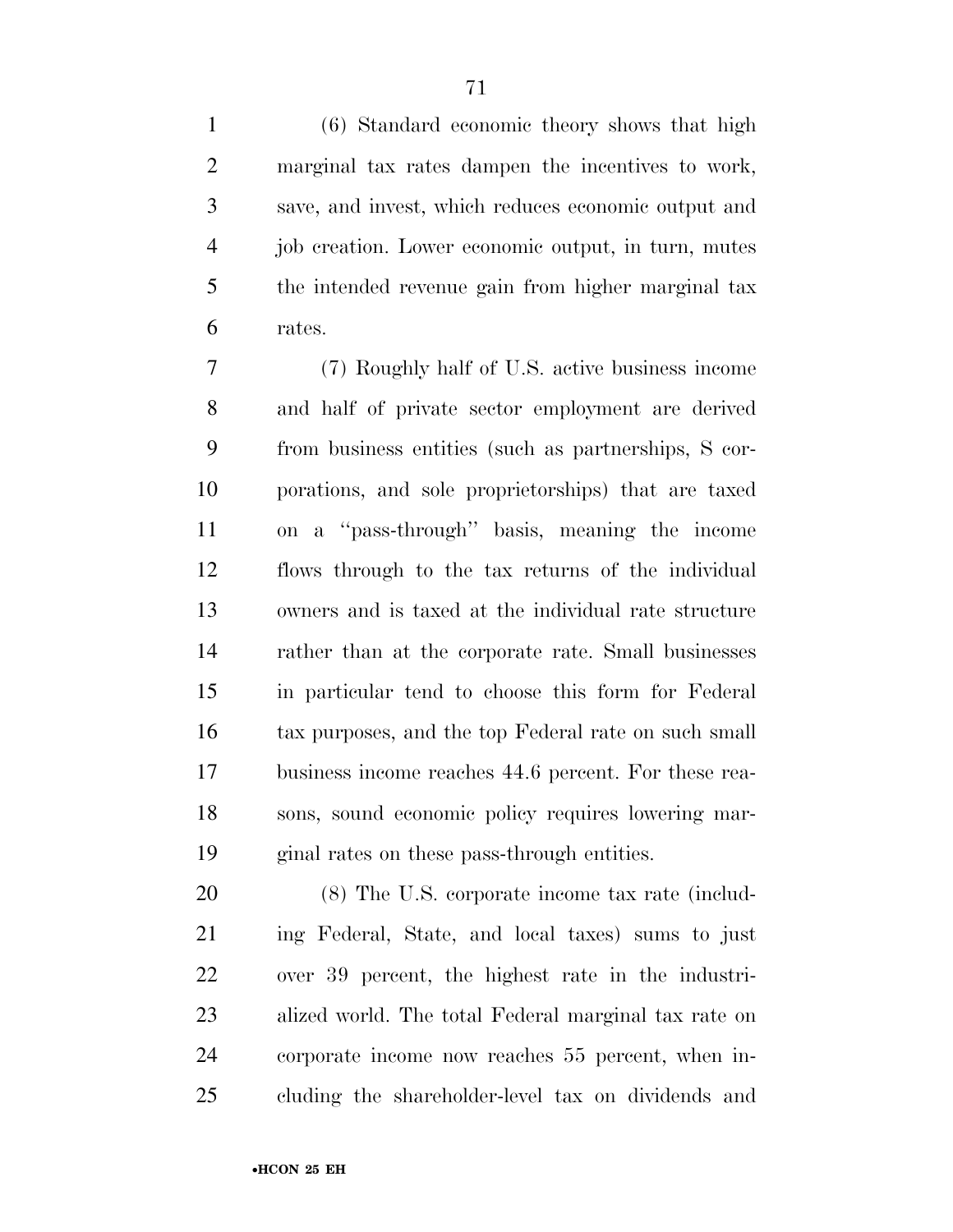capital gains. Tax rates this high suppress wages and discourage investment and job creation, distort business activity, and put American businesses at a competitive disadvantage with foreign competitors.

 (9) By deterring potential investment, the U.S. corporate tax restrains economic growth and job cre- ation. The U.S. tax rate differential with other coun- tries also fosters a variety of complicated multi- national corporate behaviors intended to avoid the tax, which have the effect of moving the tax base offshore, destroying American jobs, and decreasing corporate revenue.

 (10) The ''worldwide'' structure of U.S. inter- national taxation essentially taxes earnings of U.S. firms twice, putting them at a significant competi- tive disadvantage with competitors with more com-petitive international tax systems.

 (11) Reforming the U.S. tax code to a more competitive international system would boost the competitiveness of U.S. companies operating abroad and it would also greatly reduce tax avoidance.

 (12) The tax code imposes costs on American workers through lower wages, on consumers in high-er prices, and on investors in diminished returns.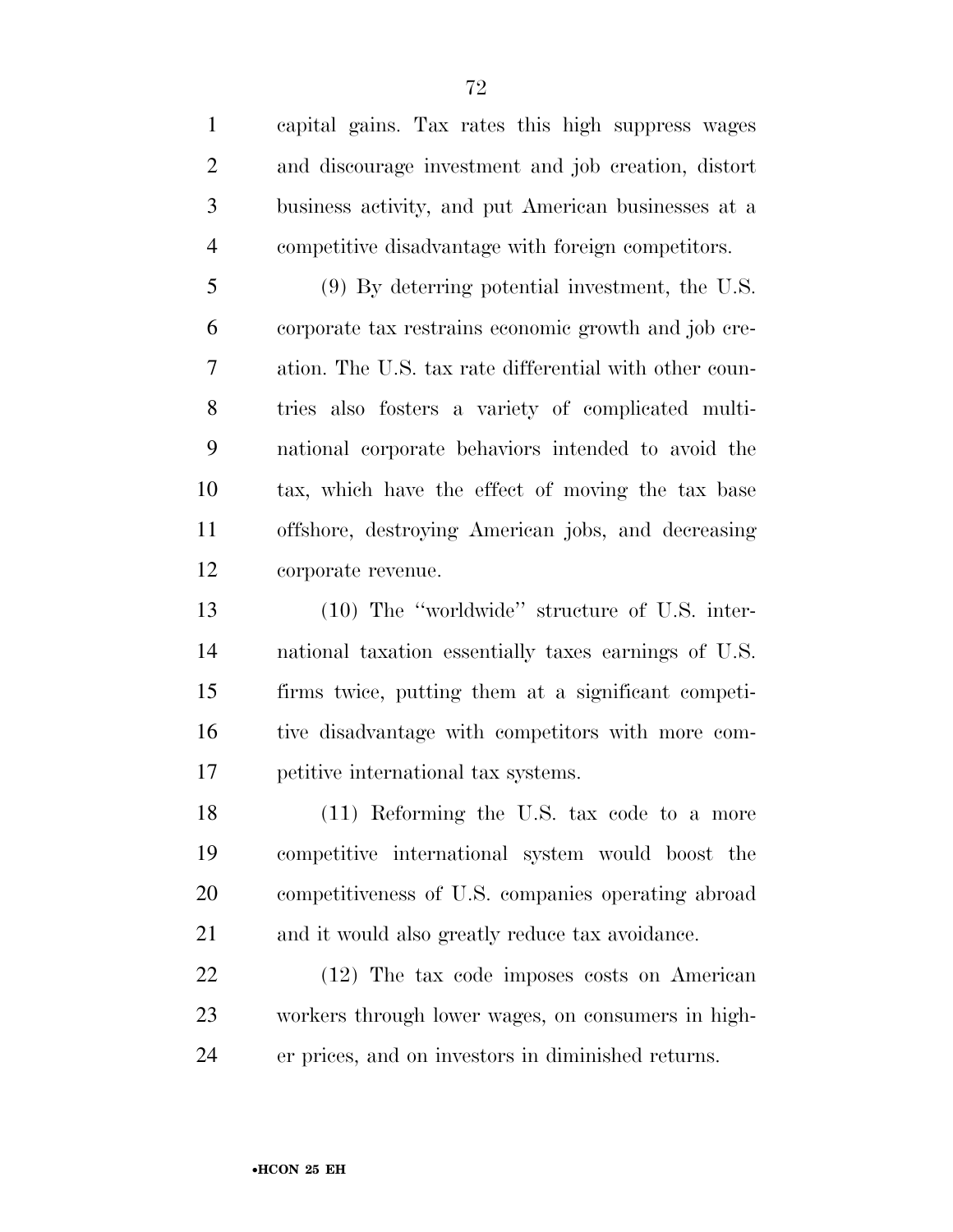| $\mathbf{1}$   | (13) Revenues have averaged 18 percent of the             |
|----------------|-----------------------------------------------------------|
| $\overline{2}$ | economy throughout modern American history. Rev-          |
| 3              | enues rise above this level under current law to 19.1     |
| $\overline{4}$ | percent of the economy, and $-$ if the spending re-       |
| 5              | straints in this budget are enacted – this level is suf-  |
| 6              | ficient to fund Government operations over time.          |
| 7              | (14) Attempting to raise revenue through tax              |
| 8              | increases to meet out-of-control spending would sink      |
| 9              | the economy.                                              |
| 10             | $(15)$ Closing tax loopholes to fund spending             |
| 11             | does not constitute fundamental tax reform.               |
| 12             | $(16)$ The goal of tax reform should be to curb           |
| 13             | or eliminate loopholes and use those savings to lower     |
| 14             | tax rates across the board – not to fund more waste-      |
| 15             | ful Government spending. Tax reform should be rev-        |
| 16             | enue-neutral and should not be an excuse to raise         |
| 17             | taxes on the American people.                             |
| 18             | (b) POLICY ON TAX REFORM.—It is the policy of this        |
| 19             | resolution that Congress should enact legislation during  |
| 20             | fiscal year 2014 that provides for a comprehensive reform |
| 21             | of the U.S. tax code to promote economic growth, create   |
| 22             | American jobs, increase wages, and benefit American con-  |
| 23             | sumers, investors, and workers through revenue-neutral    |
| 24             | fundamental tax reform, which should be reported by the   |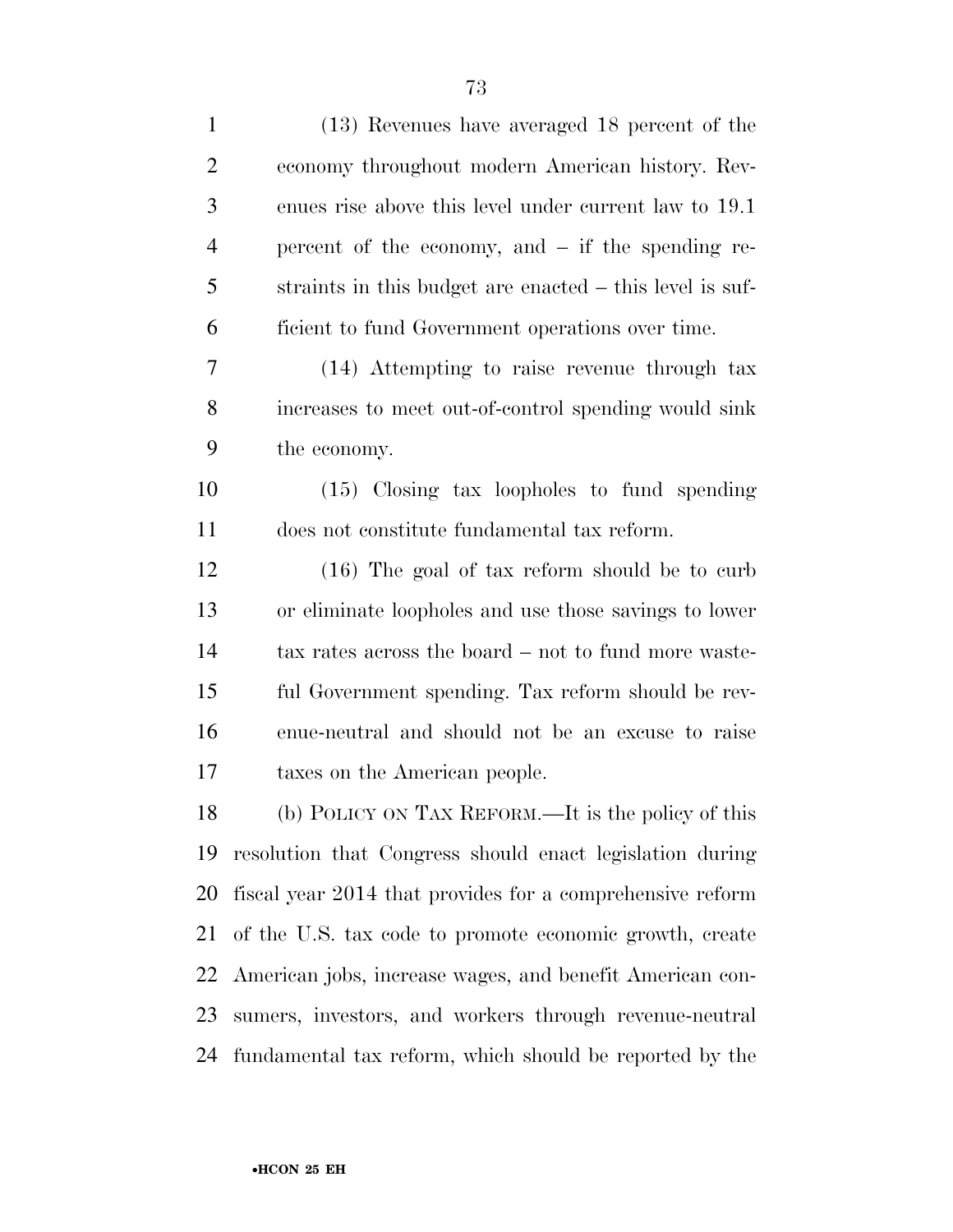| $\mathbf{1}$   | Committee on Ways and Means to the House not later    |
|----------------|-------------------------------------------------------|
| $\overline{2}$ | than December 31, 2013, that—                         |
| 3              | $(1)$ simplifies the tax code to make it fairer to    |
| $\overline{4}$ | American families and businesses and reduces the      |
| 5              | amount of time and resources necessary to comply      |
| 6              | with tax laws;                                        |
| 7              | (2) substantially lowers tax rates for individ-       |
| 8              | uals, with a goal of achieving a top individual rate  |
| 9              | of 25 percent and consolidating the current seven in- |
| 10             | dividual income tax brackets into two brackets with   |
| 11             | a first bracket of 10 percent;                        |
| 12             | (3) repeals the Alternative Minimum Tax;              |
| 13             | $(4)$ reduces the corporate tax rate to 25 per-       |
| 14             | cent; and                                             |
| 15             | $(5)$ transitions the tax code to a more competi-     |
| 16             | tive system of international taxation.                |
| 17             | SEC. 703. POLICY STATEMENT ON MEDICARE.               |
| 18             | (a) FINDINGS.—The House finds the following:          |
| 19             | (1) More than 50 million Americans depend on          |
| 20             | Medicare for their health security.                   |
| 21             | (2) The Medicare Trustees Report has repeat-          |
| 22             | edly recommended that Medicare's long-term finan-     |
| 23             | cial challenges be addressed soon. Each year without  |
| 24             | reform, the financial condition of Medicare becomes   |
| 25             | more precarious and the threat to those in or near    |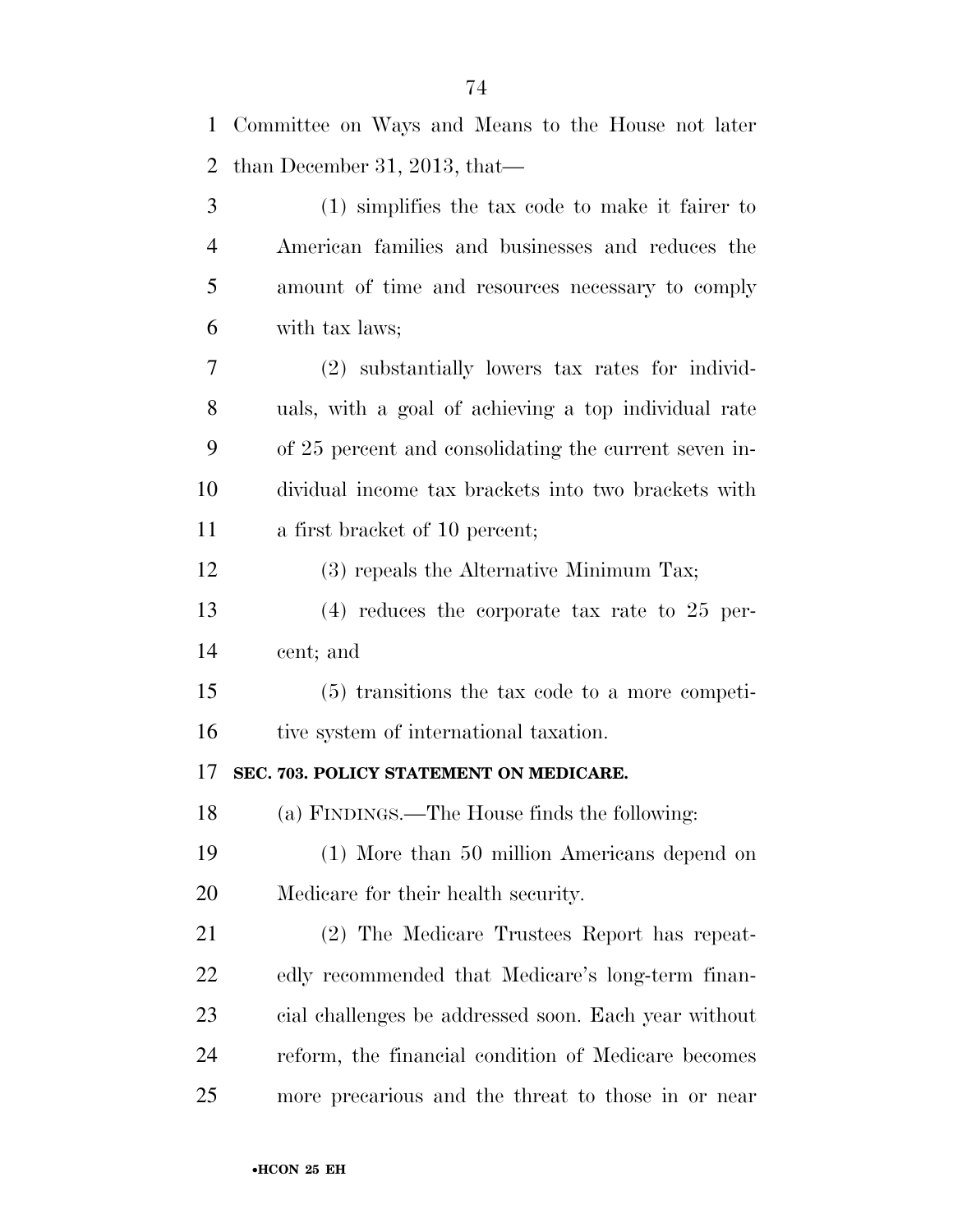| $\mathbf{1}$   | retirement becomes more pronounced. According to     |
|----------------|------------------------------------------------------|
| $\overline{2}$ | the Congressional Budget Office—                     |
| 3              | (A) the Hospital Insurance Trust Fund                |
| $\overline{4}$ | will be exhausted in 2023 and unable to pay          |
| 5              | scheduled benefits; and                              |
| 6              | (B) Medicare spending is growing faster              |
| 7              | than the economy and Medicare outlays are            |
| 8              | currently rising at a rate of 6.2 percent per        |
| 9              | year, and under the Congressional Budget Of-         |
| 10             | fice's alternative fiscal scenario, direct spending  |
| 11             | on Medicare is projected to exceed 7 percent of      |
| 12             | GDP by 2040 and reach 13 percent of GDP by           |
| 13             | 2085.                                                |
| 14             | (3) The President's health care law created a        |
| 15             | new Federal agency called the Independent Payment    |
| 16             | Advisory Board ("IPAB") empowered with unilat-       |
| 17             | eral authority to cut Medicare spending. As a result |
| 18             | of that law—                                         |
| 19             | (A) IPAB will be tasked with keeping the             |
| 20             | Medicare per capita growth below a Medicare          |
| 21             | per capita target growth rate. Prior to 2018,        |
| 22             | the target growth rate is based on the five-year     |
| 23             | average of overall inflation and medical infla-      |
| 24             | tion. Beginning in 2018, the target growth rate      |
| 25             | will be the five-year average increase in the        |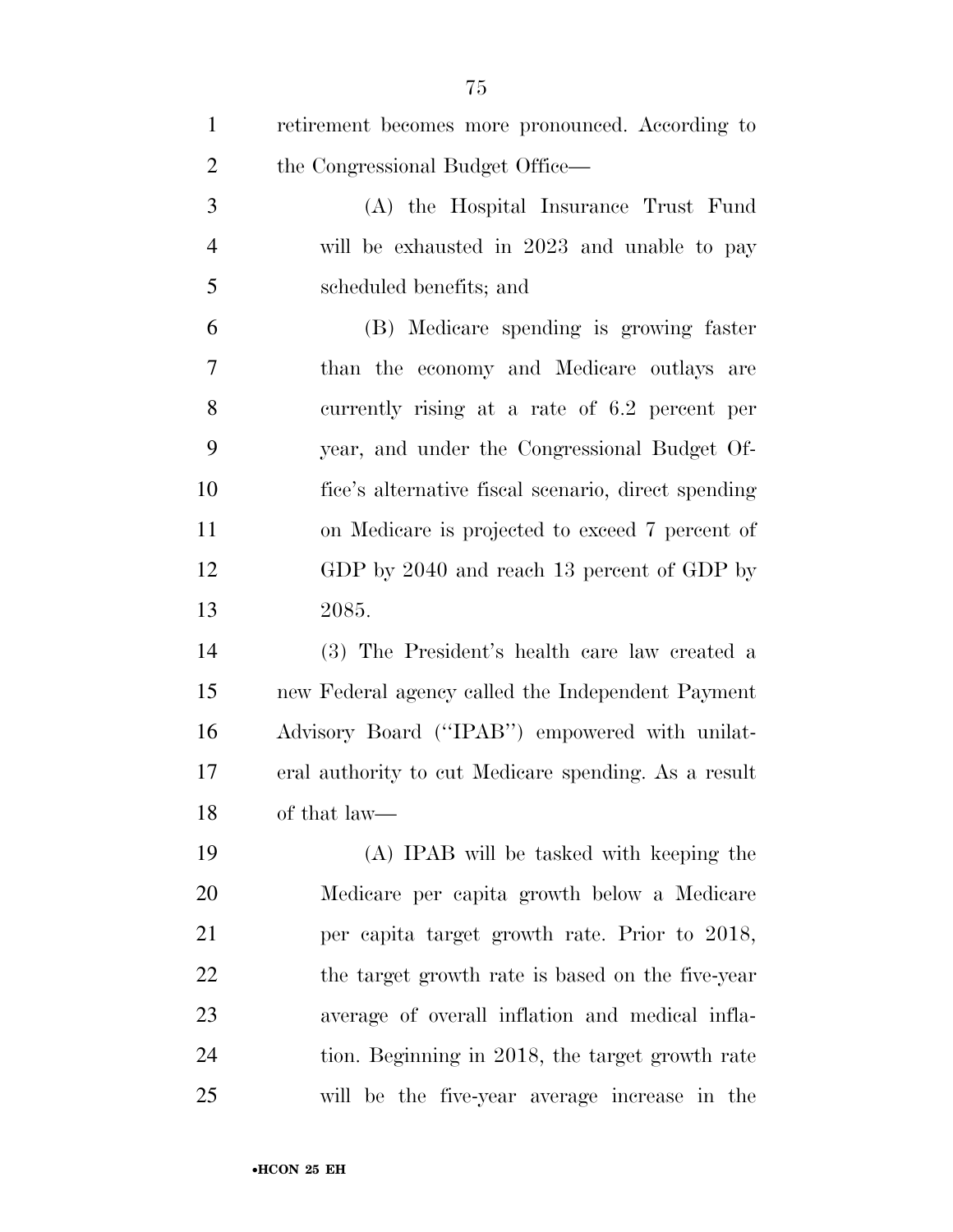| $\mathbf{1}$   | nominal Gross Domestic Product (GDP) plus                   |
|----------------|-------------------------------------------------------------|
| $\overline{2}$ | one percentage point;                                       |
| 3              | (B) the fifteen unelected, unaccountable                    |
| $\overline{4}$ | bureaucrats of IPAB will make decisions that                |
| 5              | will reduce seniors access to care;                         |
| 6              | (C) the nonpartisan Office of the Medicare                  |
| $\overline{7}$ | Chief Actuary estimates that the provider cuts              |
| 8              | already contained in the Affordable Care Act                |
| 9              | will force 15 percent of hospitals, skilled nurs-           |
| 10             | ing facilities, and home health agencies to close           |
| 11             | in 2019; and                                                |
| 12             | (D) additional cuts from the IPAB board                     |
| 13             | will force even more health care providers to               |
| 14             | close their doors, and the Board should be re-              |
| 15             | pealed.                                                     |
| 16             | (4) Failing to address this problem will leave              |
| 17             | millions of American seniors without adequate health        |
| 18             | security and younger generations burdened with              |
| 19             | enormous debt to pay for spending levels that cannot        |
| 20             | be sustained.                                               |
| 21             | (b) POLICY ON MEDICARE REFORM.—It is the policy             |
| 22             | of this resolution to protect those in or near retirement   |
| 23             | from any disruptions to their Medicare benefits and offer   |
| 24             | future beneficiaries the same health care options available |
| 25             | to Members of Congress.                                     |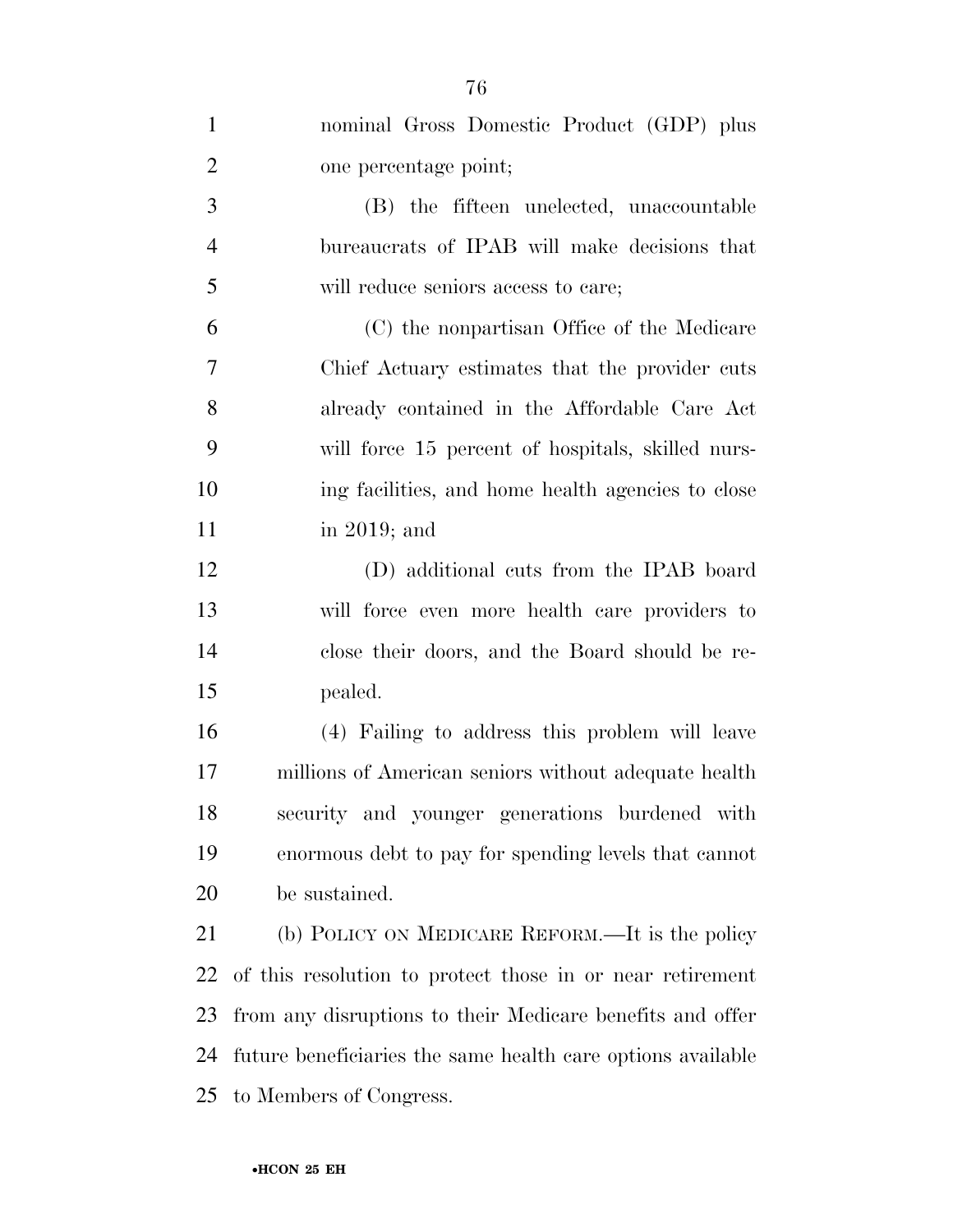| $\mathbf{1}$   | (c) ASSUMPTIONS.—This resolution assumes reform       |
|----------------|-------------------------------------------------------|
| $\overline{2}$ | of the Medicare program such that:                    |
| 3              | (1) Current Medicare benefits are preserved for       |
| $\overline{4}$ | those in or near retirement.                          |
| 5              | (2) For future generations, when they reach eli-      |
| 6              | gibility, Medicare is reformed to provide a premium   |
| 7              | support payment and a selection of guaranteed         |
| 8              | health coverage options from which recipients can     |
| 9              | choose a plan that best suits their needs.            |
| 10             | (3) Medicare will maintain traditional fee-for-       |
| 11             | service as an option.                                 |
| 12             | (4) Medicare will provide additional assistance       |
| 13             | for lower-income beneficiaries and those with greater |
| 14             | health risks.                                         |
| 15             | (5) Medicare spending is put on a sustainable         |
| 16             | path and the Medicare program becomes solvent         |
| 17             | over the long-term.                                   |
| 18             | SEC. 704. POLICY STATEMENT ON SOCIAL SECURITY.        |
| 19             | (a) FINDINGS.—The House finds the following:          |
| 20             | (1) More than 55 million retirees, individuals        |
| 21             | with disabilities, and survivors depend on Social Se- |
| 22             | curity. Since enactment, Social Security has served   |
| 23             | as a vital leg on the "three-legged stool" of retire- |
| 24             | ment security, which includes employer provided       |
| 25             | pensions as well as personal savings.                 |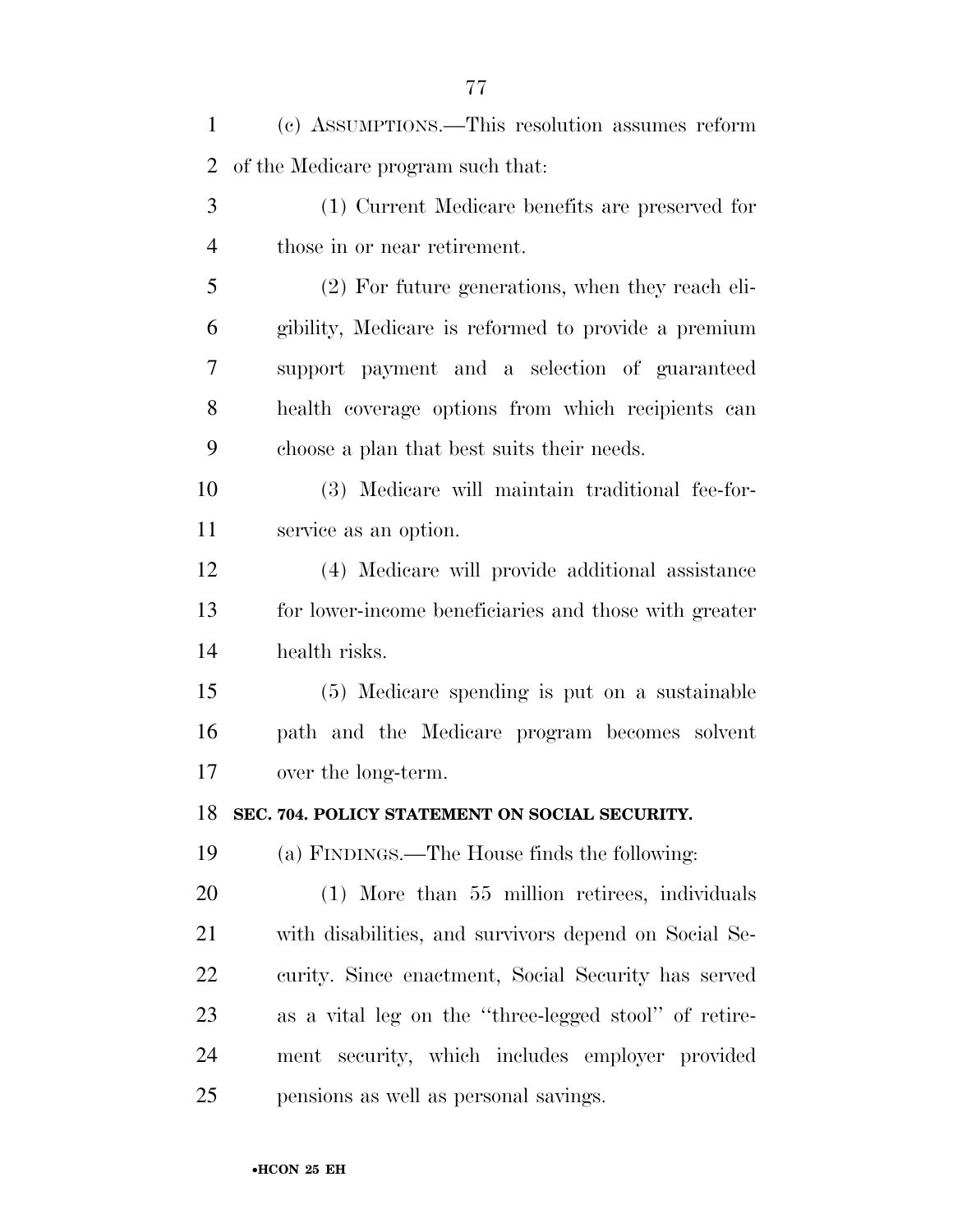| $\mathbf{1}$   | (2) The Social Security Trustees Report has re-        |
|----------------|--------------------------------------------------------|
| $\overline{2}$ | peatedly recommended that Social Security's long-      |
| 3              | term financial challenges be addressed soon. Each      |
| $\overline{4}$ | year without reform, the financial condition of Social |
| 5              | Security becomes more precarious and the threat to     |
| 6              | seniors and those receiving Social Security disability |
| $\overline{7}$ | benefits becomes more pronounced:                      |
| 8              | In 2016, the Disability Insurance<br>(A)               |
| 9              | Trust Fund will be exhausted and program rev-          |
| 10             | enues will be unable to pay scheduled benefits.        |
| 11             | (B) In 2033, the combined Old-Age and                  |
| 12             | Survivors and Disability Trust Funds will be           |
| 13             | exhausted, and program revenues will be unable         |
| 14             | to pay scheduled benefits.                             |
| 15             | (C) With the exhaustion of the Trust                   |
| 16             | Funds in 2033, benefits will be cut 25 percent         |
| 17             | across the board, devastating those currently in       |
| 18             | or near retirement and those who rely on Social        |
| 19             | Security the most.                                     |
| 20             | (3) The recession and continued low economic           |
| 21             | growth have exacerbated the looming fiscal crisis      |
| 22             | facing Social Security. The most recent CBO projec-    |
| 23             | tions find that Social Security will run cash deficits |
| 24             | of \$1.319 trillion over the next 10 years.            |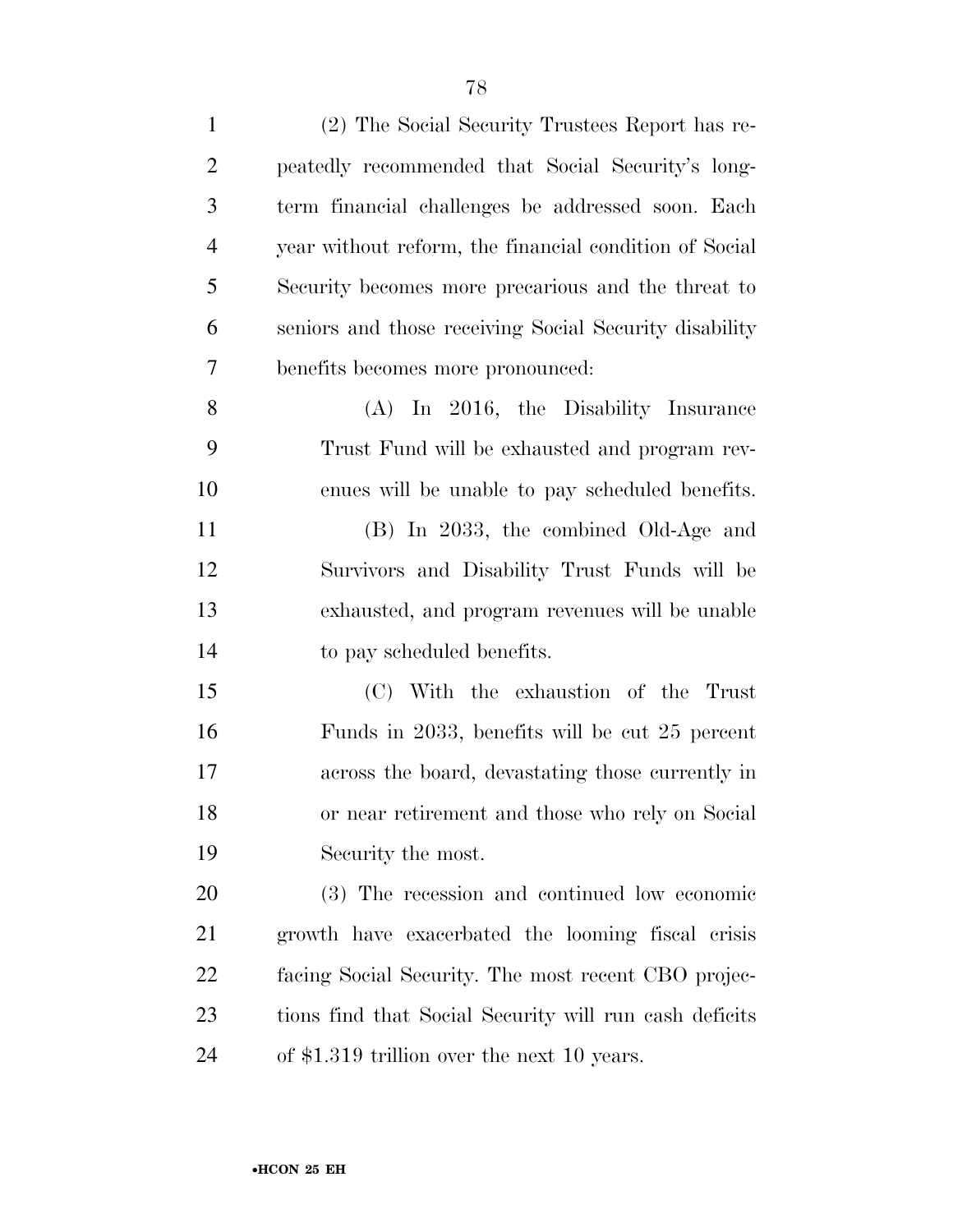(4) Lower-income Americans rely on Social Se- curity for a larger proportion of their retirement in- come. Therefore, reforms should take into consider- ation the need to protect lower-income Americans' retirement security.

 (5) The Disability Insurance program provides an essential income safety net for those with disabil- ities and their families. According to the Congres- sional Budget Office (CBO), between 1970 and 2012, the number of people receiving disability bene- fits (both disabled workers and their dependent fam- ily members) has increased by over 300 percent from 2.7 million to over 10.9 million. This increase is not due strictly to population growth or decreases in health. David Autor and Mark Duggan have found that the increase in individuals on disability does not reflect a decrease in self-reported health. CBO attributes program growth to changes in demo- graphics, changes in the composition of the labor force and compensation, as well as Federal policies.

 (6) If this program is not reformed, families who rely on the lifeline that disability benefits pro- vide will face benefit cuts of up to 25 percent in 2016, devastating individuals who need assistance the most.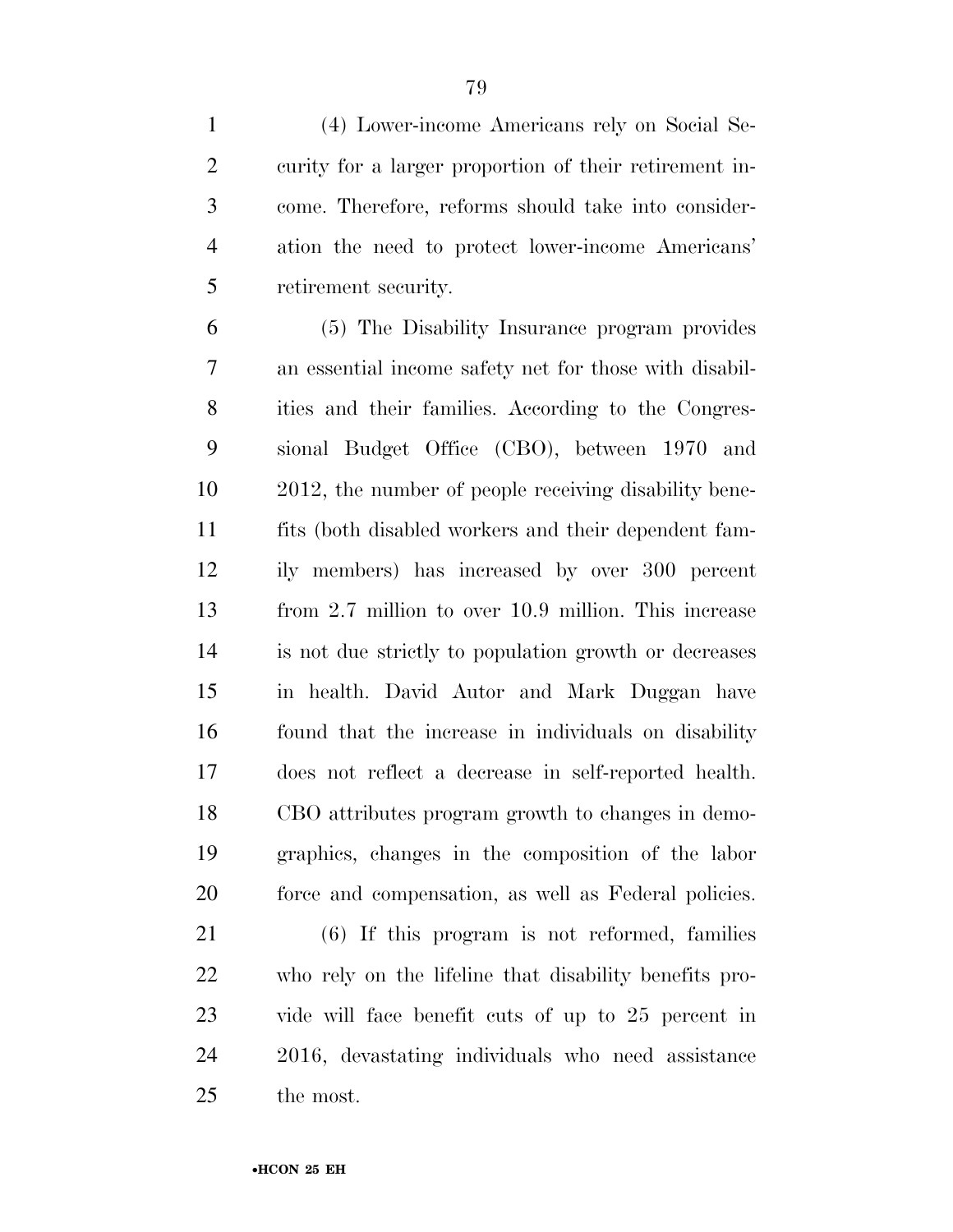(7) Americans deserve action by the President, the House, and the Senate to preserve and strength- en Social Security. It is critical that bipartisan ac- tion be taken to address the looming insolvency of Social Security. In this spirit, this resolution creates a bipartisan opportunity to find solutions by requir- ing policymakers to ensure that Social Security re-mains a critical part of the safety net.

 (b) POLICY STATEMENT ON SOCIAL SECURITY.—It is the policy of this resolution that Congress should work on a bipartisan basis to make Social Security sustainably solvent. This resolution assumes reform of a current law trigger, such that:

 (1) If in any year the Board of Trustees of the Federal Old-Age and Survivors Insurance Trust Fund and the Federal Disability Insurance Trust Fund annual Trustees Report determines that the 75-year actuarial balance of the Social Security Trust Funds is in deficit, and the annual balance of the Social Security Trust Funds in the 75th year is 21 in deficit, the Board of Trustees shall, no later than September 30 of the same calendar year, submit to the President recommendations for statutory re- forms necessary to achieve a positive 75-year actu-arial balance and a positive annual balance in the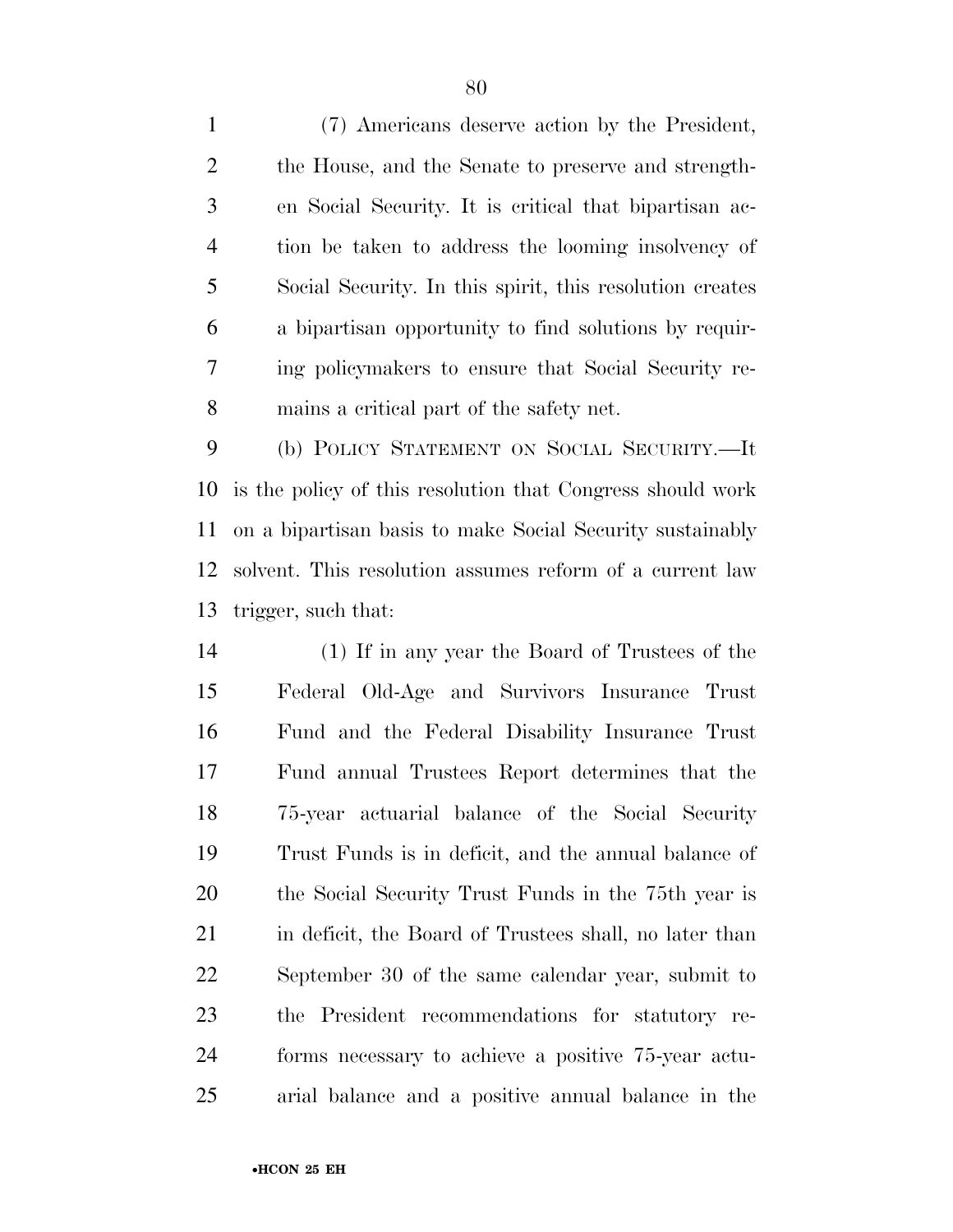75th-year. Recommendations provided to the Presi- dent must be agreed upon by both Public Trustees of the Board of Trustees.

 (2) Not later than December 1 of the same cal- endar year in which the Board of Trustees submit their recommendations, the President shall promptly submit implementing legislation to both Houses of Congress including his recommendations necessary to achieve a positive 75-year actuarial balance and a positive annual balance in the 75th year. The Ma- jority Leader of the Senate and the Majority Leader of the House shall introduce the President's legisla-tion upon receipt.

 (3) Within 60 days of the President submitting legislation, the committees of jurisdiction to which the legislation has been referred shall report the bill which shall be considered by the full House or Sen-ate under expedited procedures.

 (4) Legislation submitted by the President shall—

 (A) protect those in or near retirement; (B) preserve the safety net for those who count on Social Security the most, including

those with disabilities and survivors;

(C) improve fairness for participants;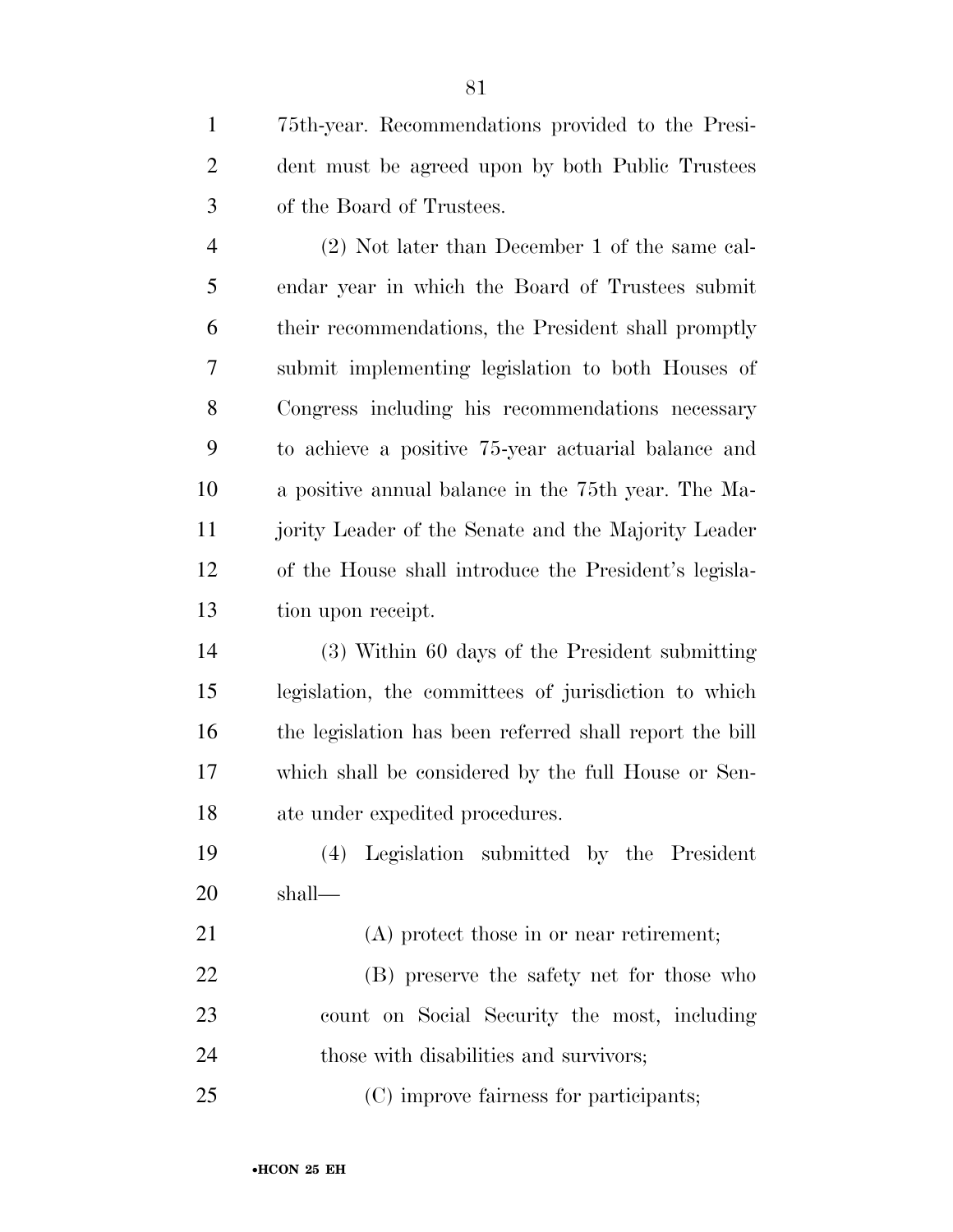| $\mathbf{1}$   | (D) reduce the burden on, and provide cer-         |
|----------------|----------------------------------------------------|
| $\overline{2}$ | tainty for, future generations; and                |
| 3              | (E) secure the future of the Disability In-        |
| $\overline{4}$ | surance program while addressing the needs of      |
| 5              | those with disabilities today and improving the    |
| 6              | determination process.                             |
| 7              | SEC. 705. POLICY STATEMENT ON HIGHER EDUCATION AF- |
| 8              | FORDABILITY.                                       |
| 9              | (a) FINDINGS.—The House finds the following:       |
| 10             | (1) A well-educated workforce is critical to eco-  |
| 11             | nomic, job, and wage growth.                       |
| 12             | (2) More than 21 million students are enrolled     |
| 13             | in American colleges and universities.             |
| 14             | (3) Over the last decade, tuition and fees have    |
| 15             | been growing at an unsustainable rate. Between the |
| 16             | $2001-2002$ Academic Year and the $2011-2012$ Aca- |
| 17             | demic Year:                                        |
| 18             | (A) Published tuition and fees for in-State        |
| 19             | students at public four-year colleges and univer-  |
| 20             | sities increased at an average rate of 5.6 per-    |
| 21             | eent per year beyond the rate of general infla-    |
| 22             | tion.                                              |
| 23             | (B) Published tuition and fees for in-State        |
| 24             | students at public two-year colleges and univer-   |
| 25             | sities increased at an average rate of 3.8 per-    |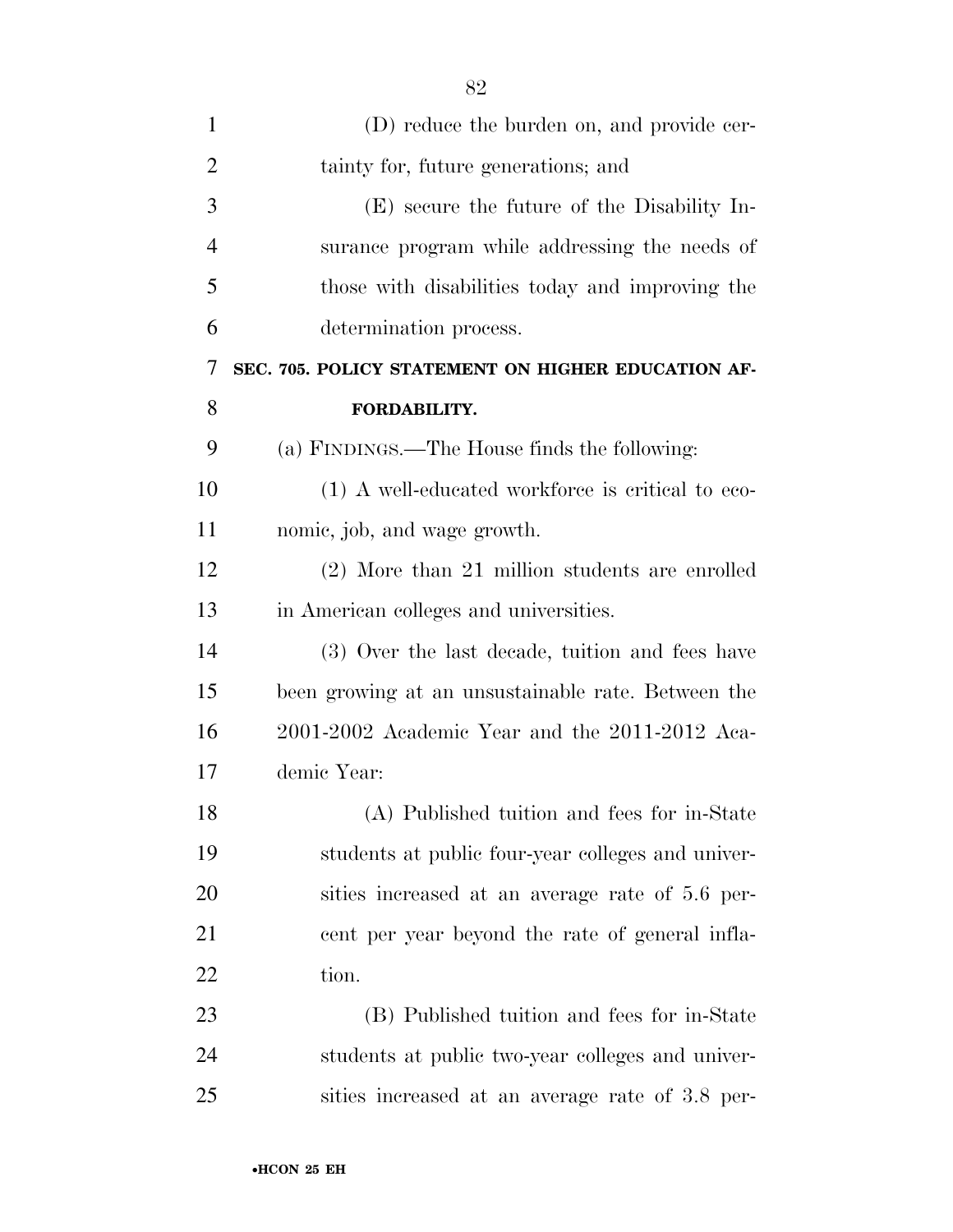| $\mathbf{1}$   | cent per year beyond the rate of general infla-      |
|----------------|------------------------------------------------------|
| $\overline{2}$ | tion.                                                |
| 3              | (C) Published tuition and fees for in-State          |
| $\overline{4}$ | students at private four-year colleges and uni-      |
| 5              | versities increased at an average rate of 2.6        |
| 6              | percent per year beyond the rate of general in-      |
| $\overline{7}$ | flation.                                             |
| 8              | (4) Over that same period, Federal financial aid     |
| 9              | has increased 140 percent beyond the rate of general |
| 10             | inflation.                                           |
| 11             | (5) This spending has failed to make college         |
| 12             | more affordable.                                     |
| 13             | $(6)$ In his 2012 State of the Union Address,        |
| 14             | President Obama noted that, "We can't just keep      |
| 15             | subsidizing skyrocketing tuition; we'll run out of   |
| 16             | money."                                              |
| 17             | (7) American students are chasing ever-increas-      |
| 18             | ing tuition with ever-increasing debt. According to  |
| 19             | the Federal Reserve Bank of New York, student        |
| 20             | debt nearly tripled between 2004 and 2012, and now   |
| 21             | stands at nearly \$1 trillion. Student debt now has  |
| 22             | the second largest balance after mortgage debt.      |
| 23             | (8) Students are carrying large debt loads and       |
| 24             | too many fail to complete college or end up default- |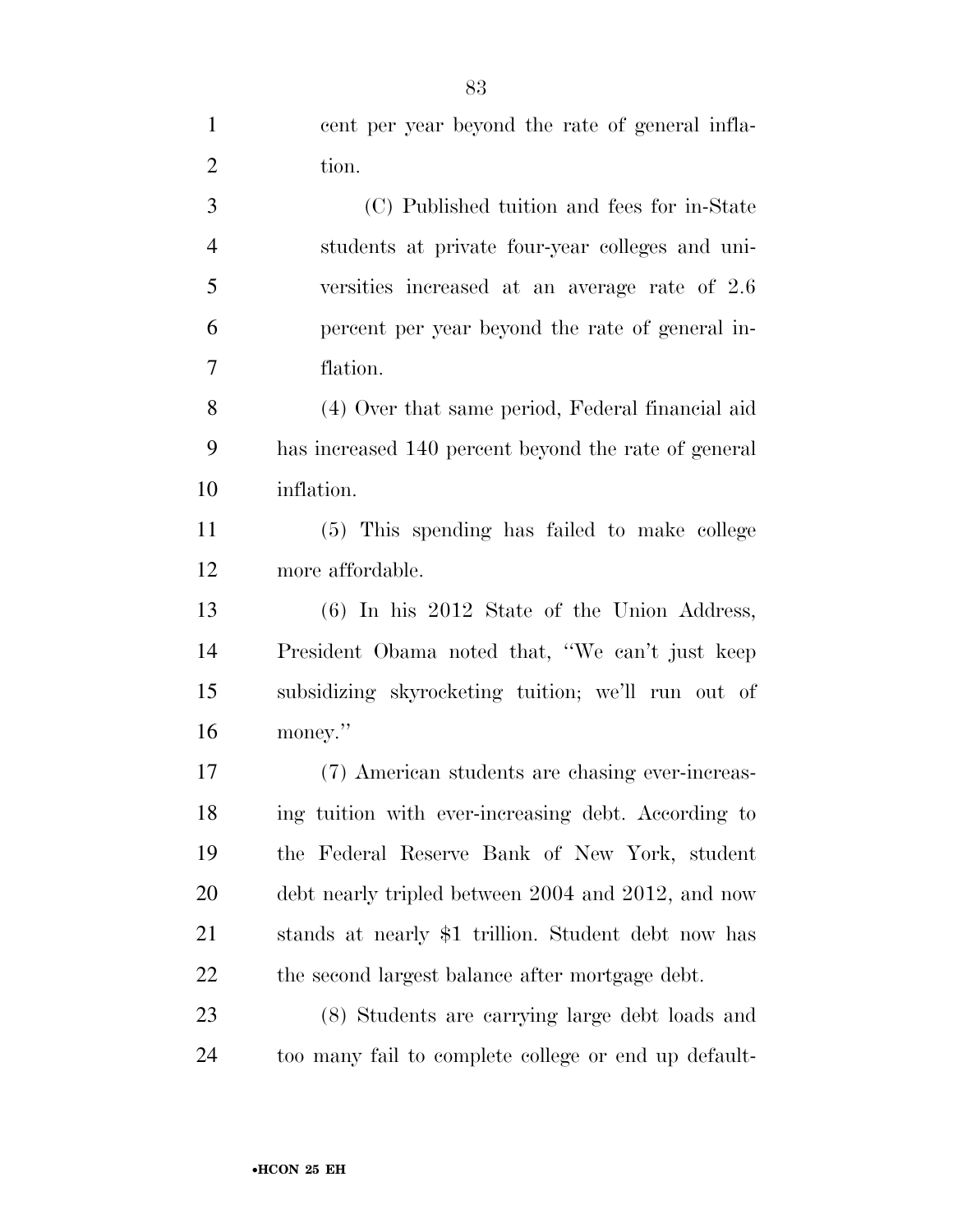| $\mathbf{1}$   | ing on these loans due to their debt burden and a           |
|----------------|-------------------------------------------------------------|
| $\overline{2}$ | weak economy and job market.                                |
| 3              | (9) Based on estimates from the Congressional               |
| $\overline{4}$ | Budget Office, the Pell Grant Program will face a           |
| 5              | fiscal shortfall beginning in fiscal year 2015 and          |
| 6              | continuing in each subsequent year in the current           |
| 7              | budget window.                                              |
| 8              | (10) Failing to address these problems will                 |
| 9              | jeopardize access and affordability to higher edu-          |
| 10             | cation for America's young people.                          |
| 11             | (b) POLICY ON HIGHER EDUCATION AFFORD-                      |
| 12             | ABILITY.—It is the policy of this resolution to address the |
| 13             | root drivers of tuition inflation, by-                      |
| 14             | (1) targeting Federal financial aid to those                |
| 15             | most in need;                                               |
| 16             | (2) streamlining programs that provide aid to               |
| 17             | make them more effective;                                   |
| 18             | (3) maintaining the maximum Pell grant award                |
| 19             | level at $$5,645$ in each year of the budget window;        |
| 20             | and                                                         |
| 21             | (4) removing regulatory barriers in higher edu-             |
| <u>22</u>      | cation that act to restrict flexibility and innovative      |
| 23             | teaching, particularly as it relates to non-traditional     |
| 24             | models such as online coursework and competency-            |
| 25             | based learning.                                             |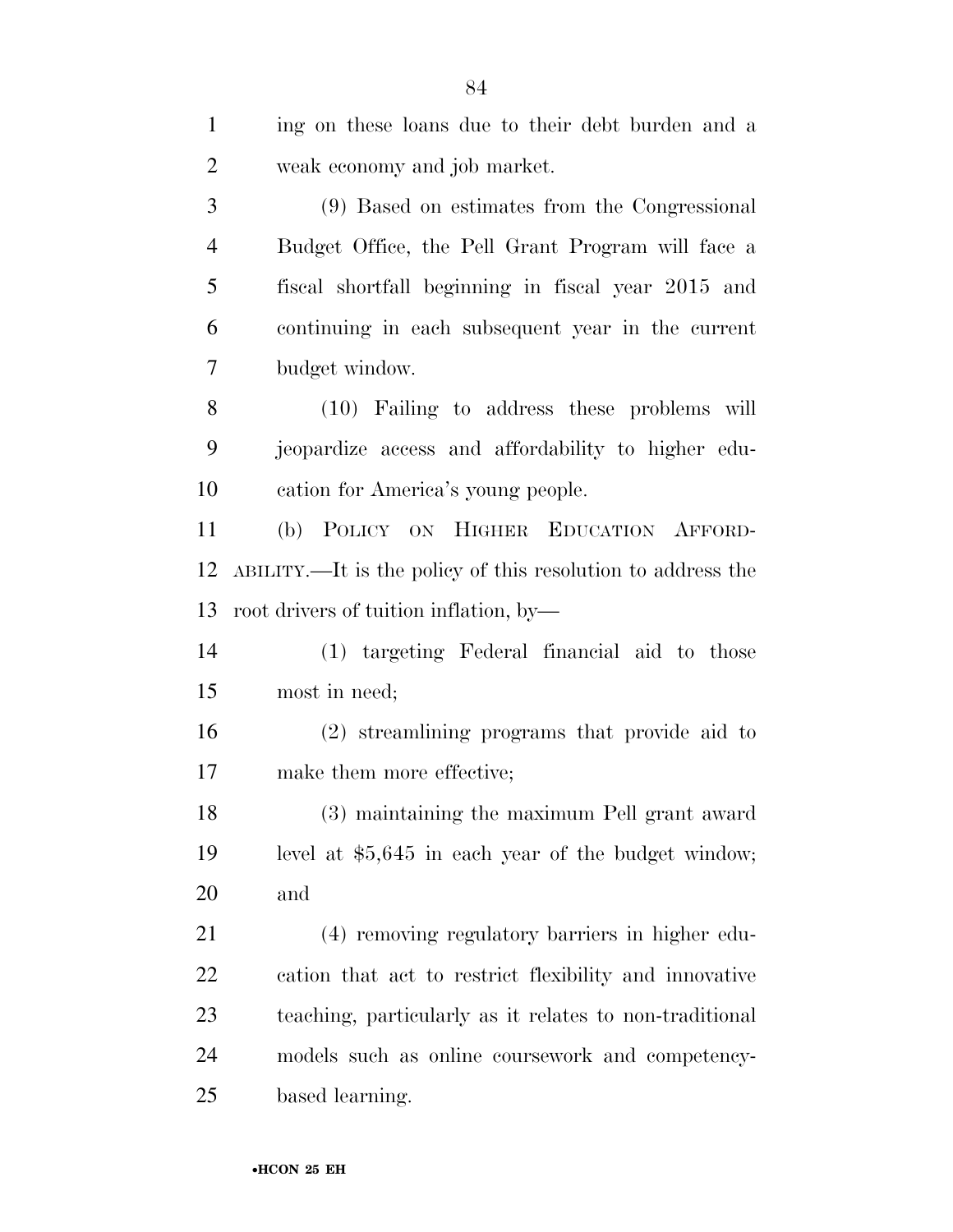| 1              | SEC. 706. POLICY STATEMENT ON DEFICIT REDUCTION       |
|----------------|-------------------------------------------------------|
| $\overline{2}$ | THROUGH THE CANCELLATION OF UNOBLI-                   |
| 3              | <b>GATED BALANCES.</b>                                |
| $\overline{4}$ | (a) FINDINGS.—The House finds the following:          |
| 5              | (1) According to the last available estimate          |
| 6              | from the Office of Management and Budget, Federal     |
| 7              | agencies were expected to hold \$698 billion in unob- |
| 8              | ligated balances at the close of fiscal year 2013.    |
| 9              | (2) These funds represent direct and discre-          |
| 10             | tionary spending made available by Congress that      |
| 11             | remains available for expenditure beyond the fiscal   |
| 12             | year for which they are provided.                     |
| 13             | (3) In some cases, agencies are granted funding       |
| 14             | and it remains available for obligation indefinitely. |
| 15             | (4) The Congressional Budget and Impound-             |
| 16             | ment Control Act of 1974 requires the Office of       |
| 17             | Management and Budget to make funds available to      |
| 18             | agencies for obligation and prohibits the Administra- |
| 19             | tion from withholding or cancelling unobligated       |
| 20             | funds unless approved by an act of Congress.          |
| 21             | (5) Greater congressional oversight is required       |
| 22             | to review and identify potential savings from         |
| 23             | unneeded balances of funds.                           |
| 24             | (b) POLICY STATEMENT ON DEFICIT REDUCTION             |
| 25             | THROUGH THE CANCELLATION OF UNOBLIGATED BAL-          |
| 26             | ANCES.-Congressional committees shall through their   |
|                | •HCON 25 EH                                           |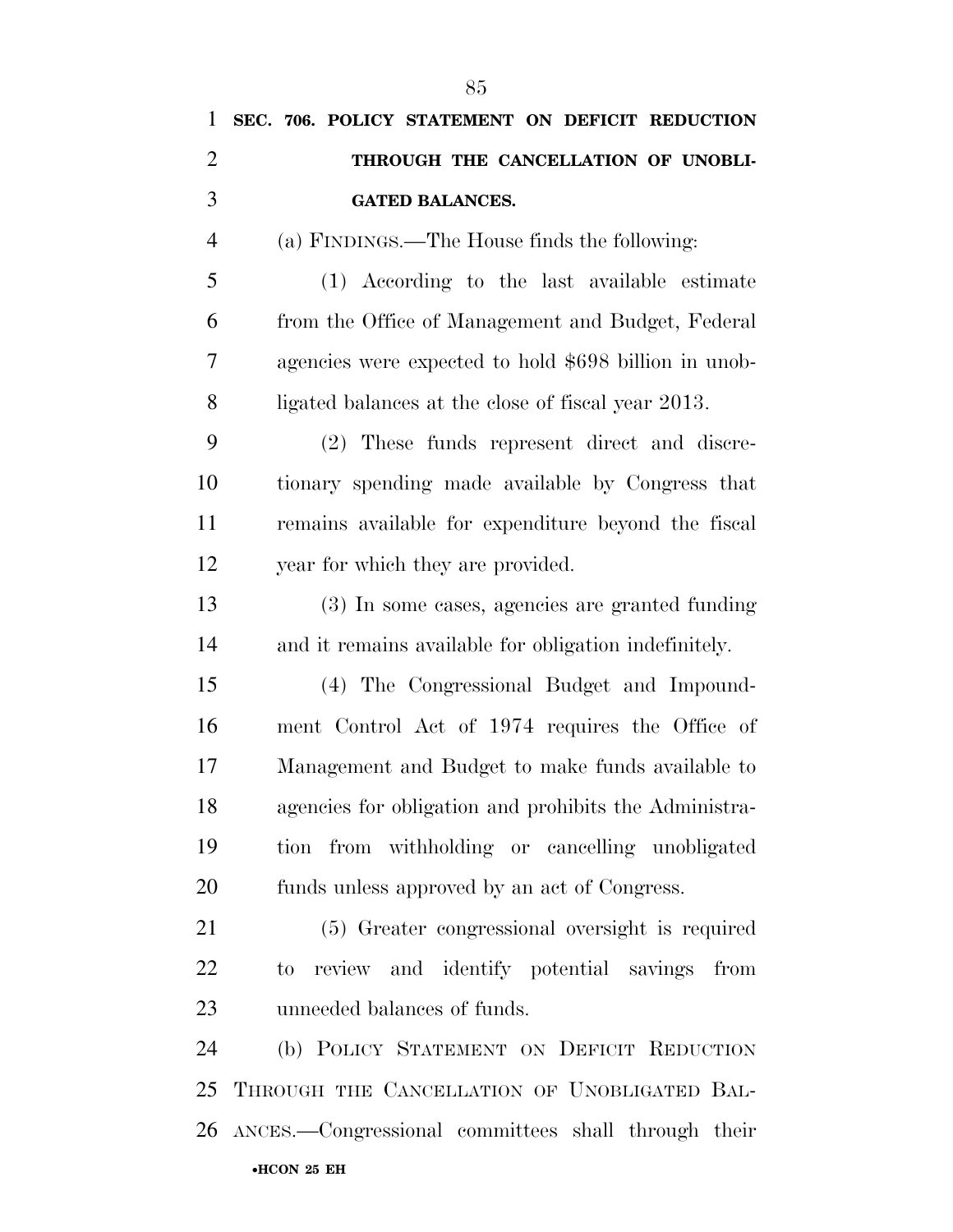oversight activities identify and achieve savings through the cancellation or rescission of unobligated balances that neither abrogate contractual obligations of the Govern- ment nor reduce or disrupt Federal commitments under programs such as Social Security, veterans' affairs, na- tional security, and Treasury authority to finance the na-tional debt.

 (c) DEFICIT REDUCTION.—Congress, with the assist- ance of the Government Accountability Office, the Inspec- tors General, and other appropriate agencies should make it a high priority to review unobligated balances and iden-tify savings for deficit reduction.

### **SEC. 707. POLICY STATEMENT ON RESPONSIBLE STEWARD-**

#### **SHIP OF TAXPAYER DOLLARS.**

(a) FINDINGS.—The House finds the following:

 (1) The House of Representatives cut budgets for Members of Congress, House committees, and leadership offices by 5 percent in 2011 and an addi-tional 6.4 percent in 2012.

 (2) The House of Representatives achieved sav- ings of \$36.5 million over three years by consoli- dating House operations and renegotiating con-23 tracts.

(b) POLICY.—It is the policy of this resolution that: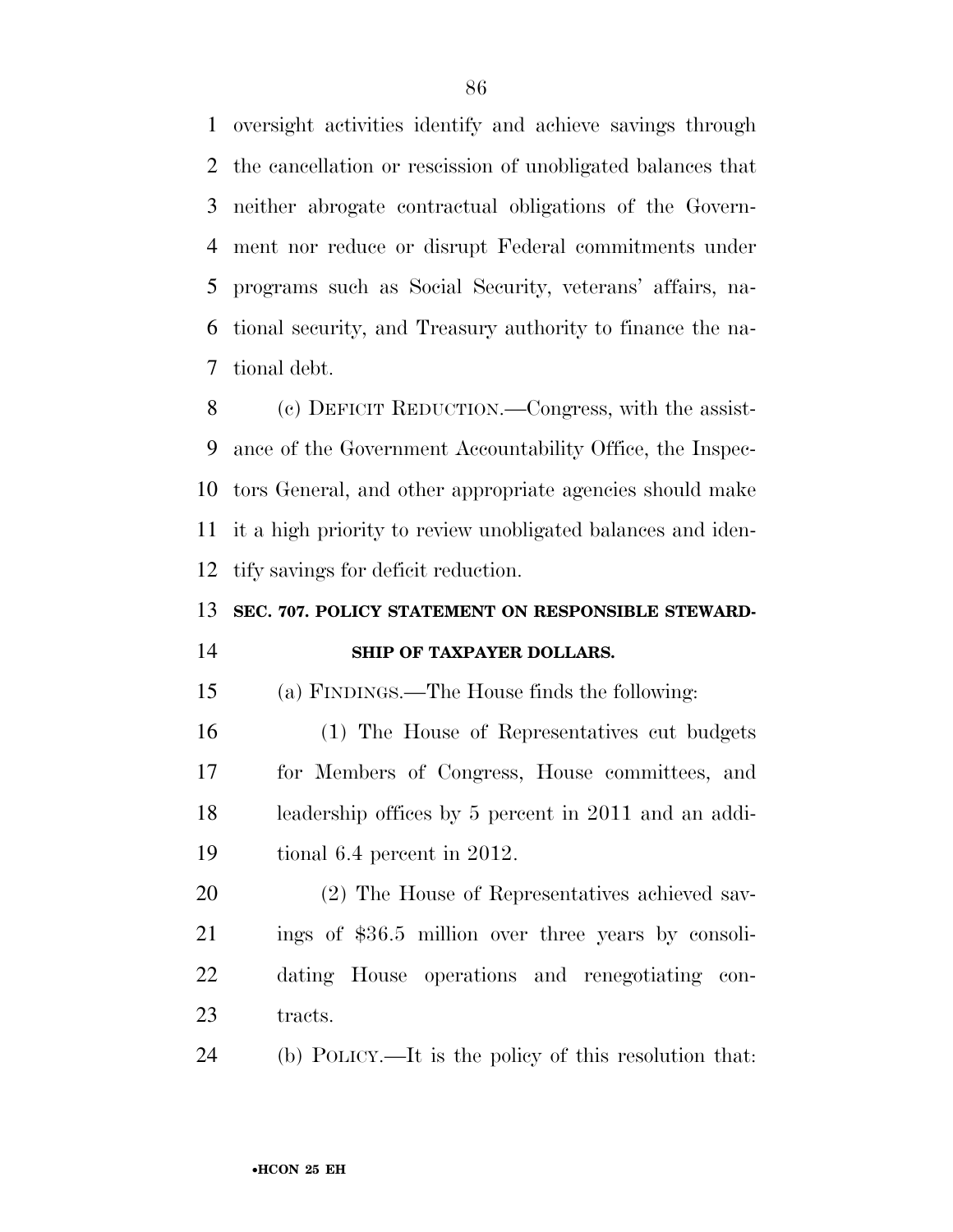(1) The House of Representatives must be a model for the responsible stewardship of taxpayer re- sources and therefore must identify any savings that can be achieved through greater productivity and ef- ficiency gains in the operation and maintenance of House services and resources like printing, con- ferences, utilities, telecommunications, furniture, grounds maintenance, postage, and rent. This should include a review of policies and procedures for acqui- sition of goods and services to eliminate any unnec- essary spending. The Committee on House Adminis- tration should review the policies pertaining to the services provided to Members and committees of the House, and should identify ways to reduce any sub- sidies paid for the operation of the House gym, bar- ber shop, salon, and the House dining room. (2) No taxpayer funds may be used to purchase

 first class airfare or to lease corporate jets for Mem-bers of Congress.

 **SEC. 708. POLICY STATEMENT ON DEFICIT REDUCTION THROUGH THE REDUCTION OF UNNECES-SARY AND WASTEFUL SPENDING.** 

(a) FINDINGS.—The House finds the following:

 (1) The Government Accountability Office (''GAO'') is required by law to identify examples of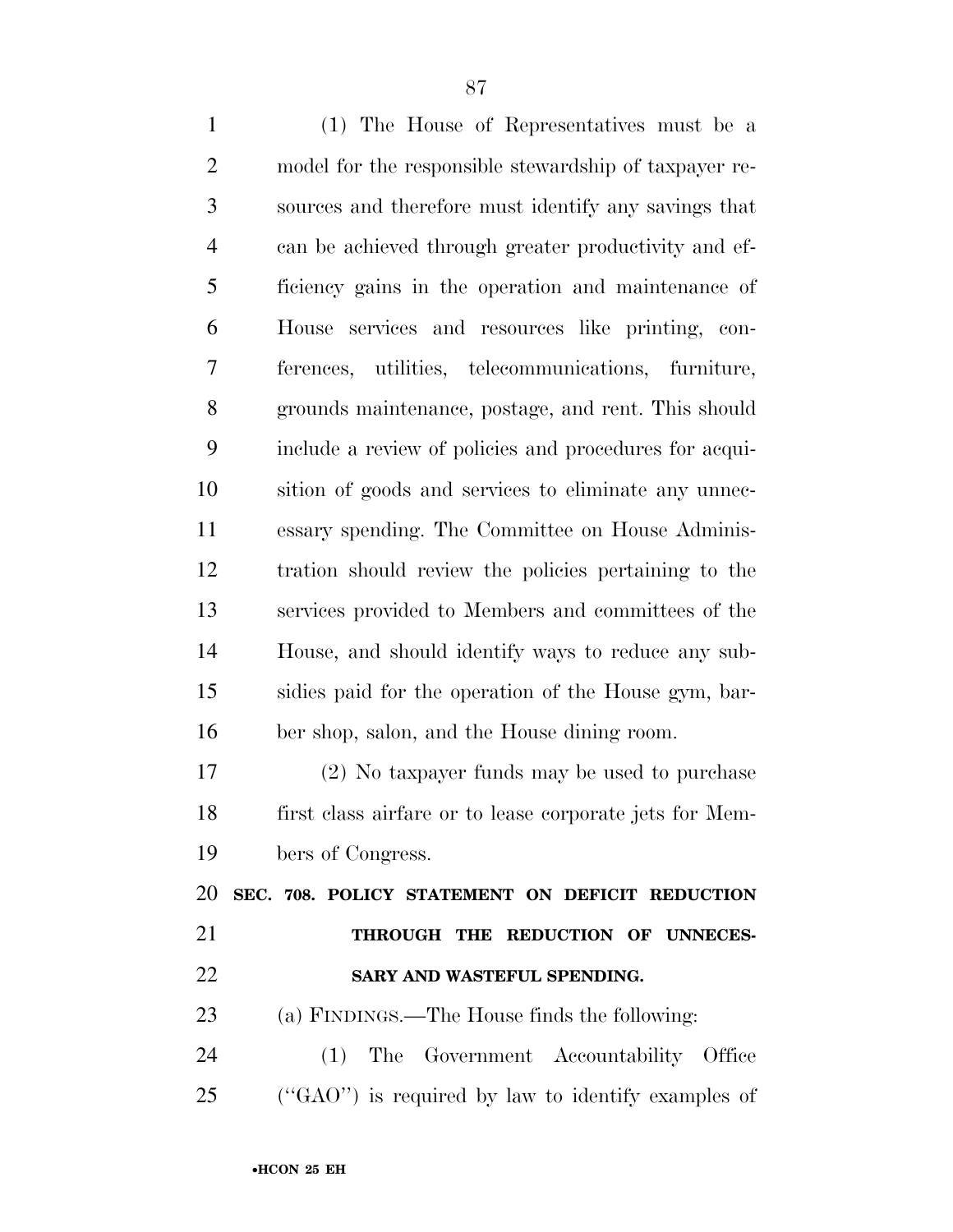| $\mathbf{1}$   | waste, duplication, and overlap in Federal programs,  |
|----------------|-------------------------------------------------------|
| $\overline{2}$ | and has so identified dozens of such examples.        |
| 3              | (2) In testimony before the Committee on Over-        |
| $\overline{4}$ | sight and Government Reform, the Comptroller Gen-     |
| 5              | eral has stated that addressing the identified waste, |
| 6              | duplication, and overlap in Federal programs "could   |
| 7              | potentially save tens of billions of dollars."        |
| 8              | $(3)$ In 2011 and 2012, the Government Ac-            |
| 9              | countability Office issued reports showing excessive  |
| 10             | duplication and redundancy in Federal programs in-    |
| 11             | cluding—                                              |
| 12             | (A) 209 "Science, Technology, Engineer-               |
| 13             | ing, and Mathematics" ("STEM") education              |
| 14             | programs in 13 different Federal agencies at a        |
| 15             | cost of \$3 billion annually;                         |
| 16             | (B) 200 separate Department of Justice                |
| 17             | crime prevention and victim services grant pro-       |
| 18             | grams with an annual cost of \$3.9 billion in         |
| 19             | 2010;                                                 |
| 20             | (C) 20 different Federal entities admin-              |
| 21             | ister 160 housing programs and other forms of         |
| 22             | Federal assistance for housing with a total cost      |
| 23             | of $$170$ billion in 2010;                            |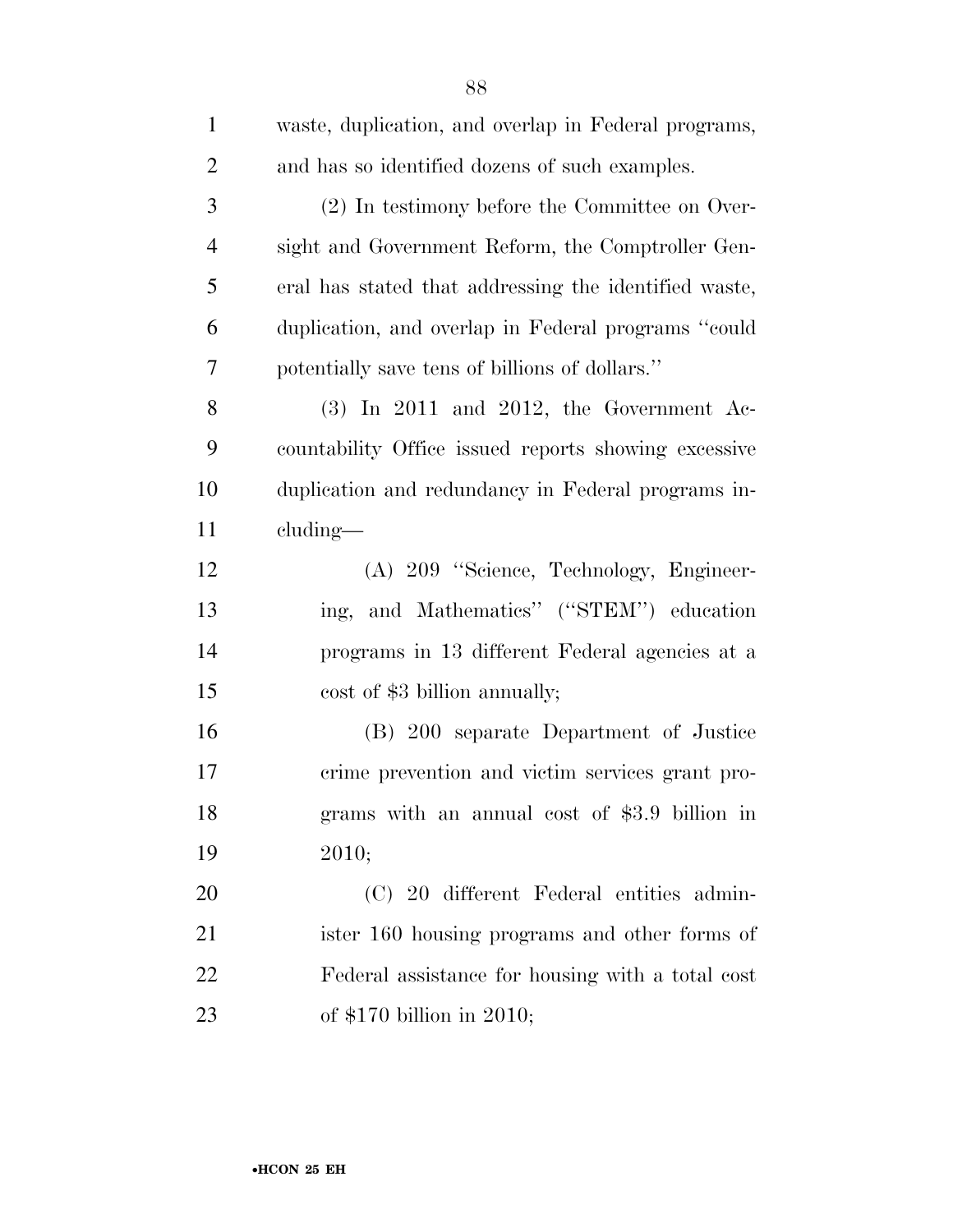| $\mathbf{1}$   | (D) 17 separate Homeland Security pre-                |
|----------------|-------------------------------------------------------|
| $\overline{2}$ | paredness grant programs that spent \$37 bil-         |
| 3              | lion between fiscal year $2011$ and $2012$ ;          |
| $\overline{4}$ | (E) 13 programs, 3 tax benefits, and one              |
| 5              | loan program to reduce diesel emissions; and          |
| 6              | $(F)$ 94 different initiatives run by 11 dif-         |
| $\overline{7}$ | ferent agencies to encourage "green building"         |
| 8              | in the private sector.                                |
| 9              | $(4)$ The Federal Government spends about \$80        |
| 10             | billion each year for information technology. GAO     |
| 11             | has identified broad acquisition failures, waste, and |
| 12             | unnecessary duplication in the Government's infor-    |
| 13             | mation technology infrastructure. Experts have esti-  |
| 14             | mated that eliminating these problems could save 25   |
| 15             | percent – or $$20$ billion – of the Government's an-  |
| 16             | nual information technology budget.                   |
| 17             | (5) Federal agencies reported an estimated            |
| 18             | \$108 billion in improper payments in fiscal year     |
| 19             | 2012.                                                 |
| 20             | $(6)$ Under clause 2 of Rule XI of the Rules of       |
| 21             | the House of Representatives, each standing com-      |
| 22             | mittee must hold at least one hearing during each     |
| 23             | 120 day period following its establishment on waste,  |
| 24             | fraud, abuse, or mismanagement in Government pro-     |
| 25             | grams.                                                |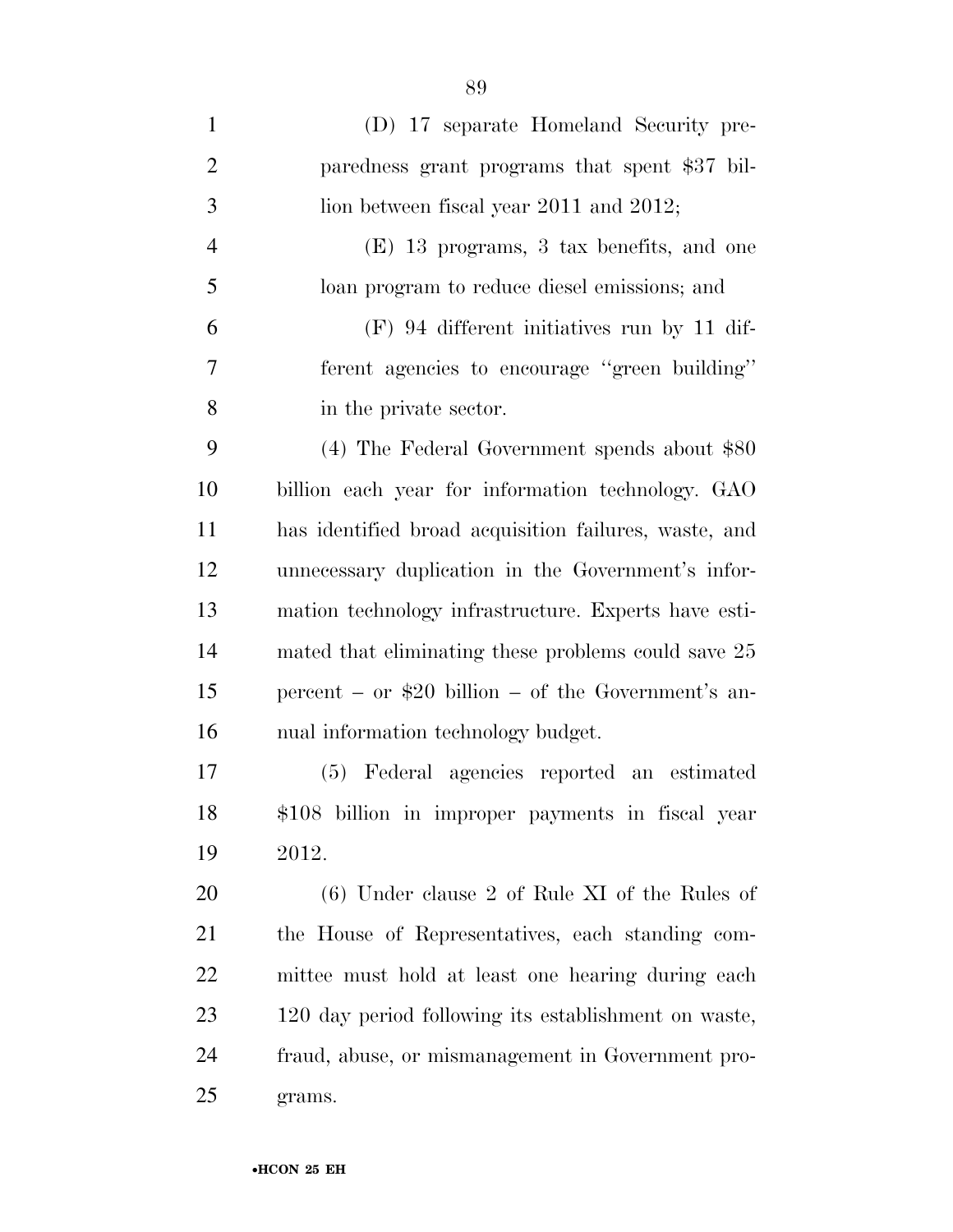(7) According to the Congressional Budget Of- fice, by fiscal year 2014, 42 laws will expire, possibly resulting in \$685 billion in unauthorized appropria- tions. Timely reauthorizations of these laws would ensure assessments of program justification and ef-fectiveness.

 (8) The findings resulting from congressional oversight of Federal Government programs should result in programmatic changes in both authorizing statutes and program funding levels.

 (b) POLICY STATEMENT ON DEFICIT REDUCTION THROUGH THE REDUCTION OF UNNECESSARY AND WASTEFUL SPENDING.—Each authorizing committee an- nually shall include in its Views and Estimates letter re- quired under section 301(d) of the Congressional Budget Act of 1974 recommendations to the Committee on the Budget of programs within the jurisdiction of such com-mittee whose funding should be reduced or eliminated.

## **SEC. 709. POLICY STATEMENT ON UNAUTHORIZED SPEND-ING.**

21 It is the policy of this resolution that the committees of jurisdiction should review all unauthorized programs funded through annual appropriations to determine if the programs are operating efficiently and effectively. Com-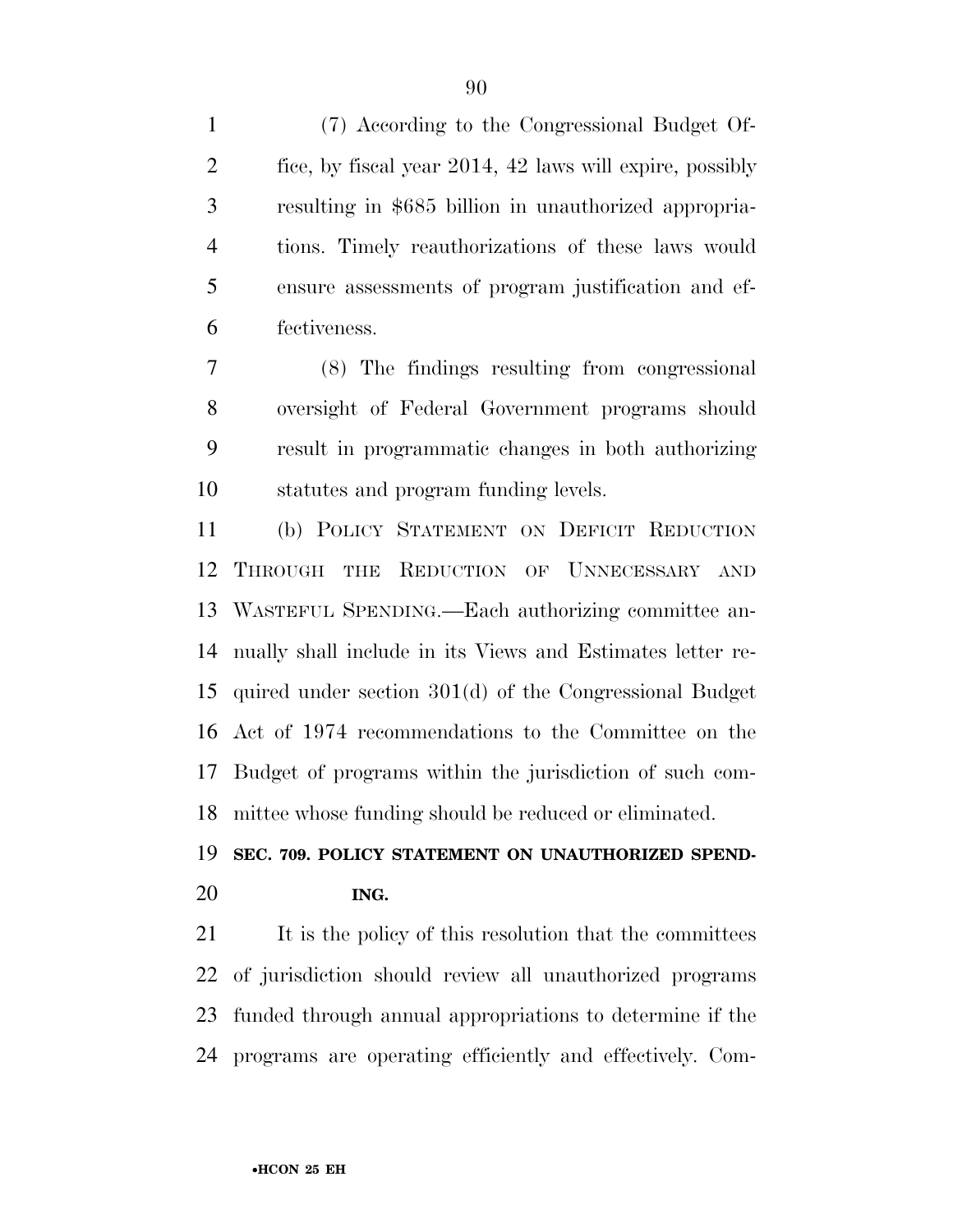| $\mathbf{1}$   | mittees should reauthorize those programs that in the    |
|----------------|----------------------------------------------------------|
| $\overline{2}$ | committees' judgment should continue to receive funding. |
| 3              | TITLE VIII—SENSE OF THE                                  |
| $\overline{4}$ | <b>HOUSE PROVISIONS</b>                                  |
| 5              | SEC. 801. SENSE OF THE HOUSE ON THE IMPORTANCE OF        |
| 6              | CHILD SUPPORT ENFORCEMENT.                               |
| 7              | It is the sense of the House that—                       |
| 8              | (1) additional legislative action is needed to en-       |
| 9              | sure that States have the necessary resources to col-    |
| 10             | lect all child support that is owed to families and to   |
| 11             | allow them to pass 100 percent of support on to          |
| 12             | families without financial penalty; and                  |
| 13             | (2) when 100 percent of child support payments           |
| 14             | are passed to the child, rather than administrative      |
| 15             | expenses, program integrity is improved and child        |
| 16             | support participation increases.                         |
|                | Passed the House of Representatives March 21,            |
|                | 2013.                                                    |

Attest:

*Clerk.*